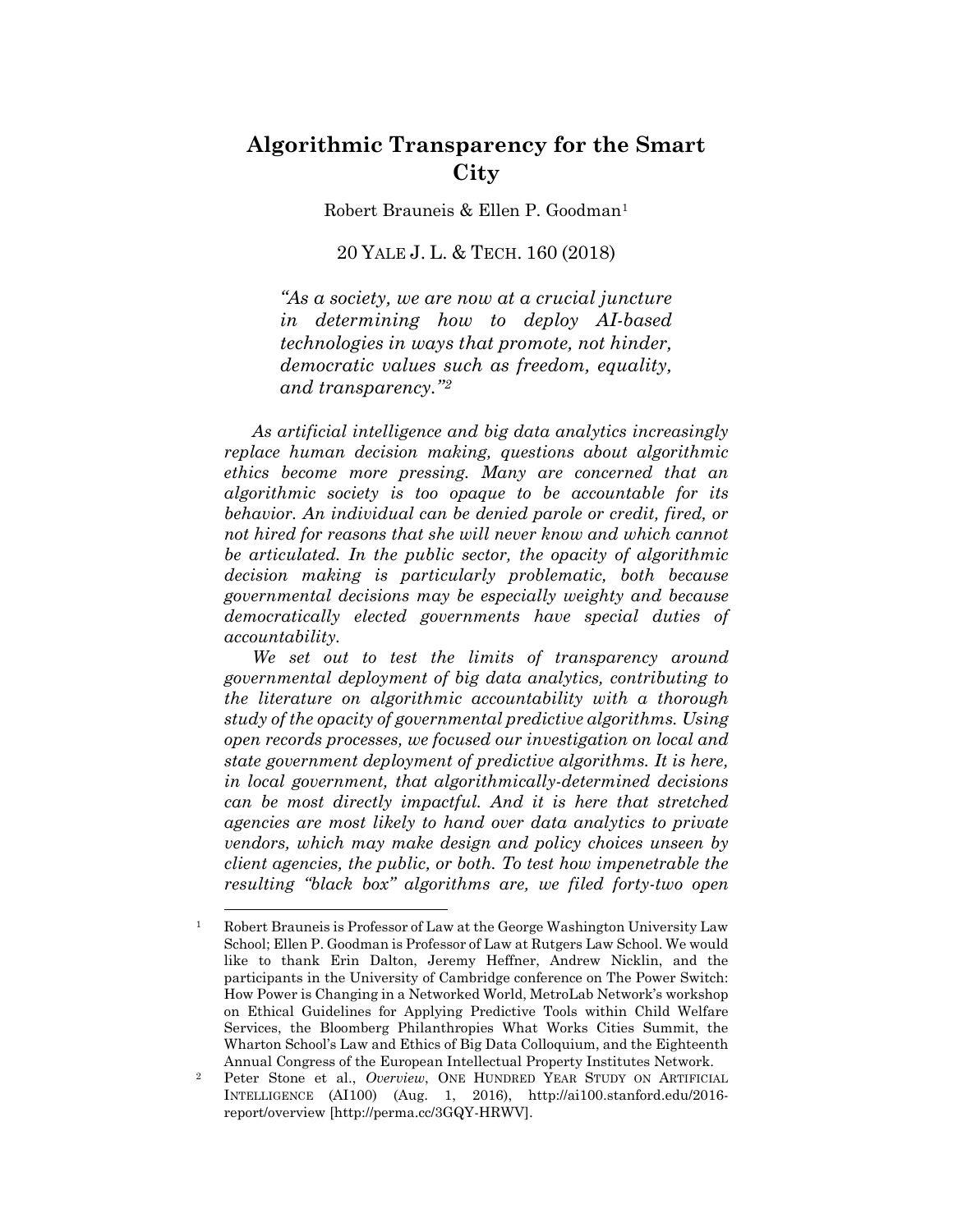*records requests in twenty-three states, seeking essential information about six predictive algorithm programs. We selected the most widely-used and well-reviewed programs, including those developed by for-profit companies, nonprofits, and academic/private sector partnerships. The specific goal was to assess whether open records processes would enable citizens to discover what policy judgments these algorithms embody and to evaluate their utility and fairness.*

*To do this work, we identified what meaningful "algorithmic transparency" entails. We found that in almost every case, it was not provided. Over-broad assertions of trade secrecy were a problem. But, contrary to conventional wisdom, trade secrets properly understood are not the biggest obstacle, as release of the trade-secret-protected code used to execute predictive models will not usually be necessary for meaningful transparency. We conclude that publicly deployed algorithms will be sufficiently transparent only if (1) governments generate appropriate records about their objectives for algorithmic processes and subsequent implementation and validation; (2) government contractors reveal to the public agency sufficient information about how they developed the algorithm; and (3) public agencies and courts treat trade secrecy claims as the limited exception to public disclosure that the law requires. We present what we believe are eight principal types of information that records concerning publicly implemented algorithms should contain.*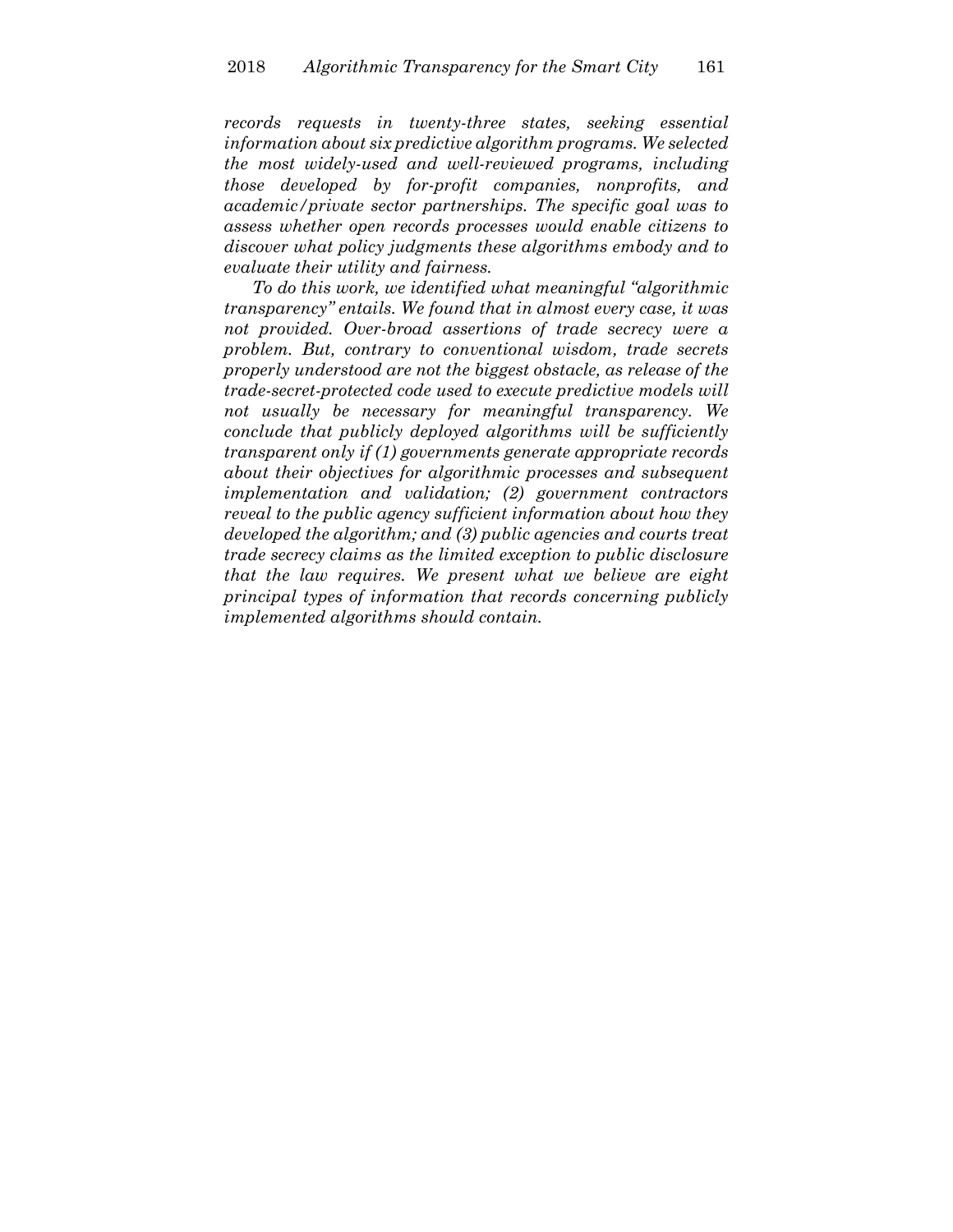# TABLE OF CONTENTS

| I. THE PROMISE AND PERILS OF ALGORITHMIC GOVERNANCE 168<br>From Clinical Prediction to Smart City Algorithmic<br>А. |
|---------------------------------------------------------------------------------------------------------------------|
| Clinical Versus Actuarial Prediction and Judgment<br>1.                                                             |
| Predictive Algorithms and Machine Learning 170<br>2.<br>3.<br>Algorithmic Governance and Smart Cities 171<br>B.     |
| II. DEFINING MEANINGFUL TRANSPARENCY: WHAT THE PUBLIC                                                               |
| А.                                                                                                                  |
| $B_{\cdot}$                                                                                                         |
| $C_{\cdot}$                                                                                                         |
| Does the Algorithm Enhance or Diminish Governmental<br>D.                                                           |
|                                                                                                                     |
| Е.                                                                                                                  |
| <b>III. AN OPEN RECORDS ACT PROJECT: OBTAINING</b>                                                                  |
|                                                                                                                     |
| А.                                                                                                                  |
| 1.                                                                                                                  |
| Algorithms, Agencies, and the Formulation of<br>2.                                                                  |
|                                                                                                                     |
| B.                                                                                                                  |
| Public Safety Assessment-Pretrial Release  194<br>1.                                                                |
| Eckerd Rapid Safety Feedback-Child Welfare<br>2.                                                                    |
|                                                                                                                     |
| Allegheny Family Screening Tool-Child Welfare<br>3.                                                                 |
|                                                                                                                     |
| 4.                                                                                                                  |
| 5.                                                                                                                  |
| New York City and New York State Value Added<br>6.                                                                  |
| $C_{\cdot}$                                                                                                         |
|                                                                                                                     |
| IV. PRINCIPAL OBSTACLES TO TRANSPARENCY 209                                                                         |
| А.                                                                                                                  |
| Aggressive Trade Secret and Confidentiality Claims. 210<br>В.                                                       |
| $C_{\cdot}$<br>Other Governmental Concerns and Open Records Act                                                     |
|                                                                                                                     |
|                                                                                                                     |
| Contract Language Requiring Provision and Permitting<br>А.                                                          |
|                                                                                                                     |
| Creating Records for Accountability 223<br>В.                                                                       |
| General Predictive Goal and Application 225<br>1.                                                                   |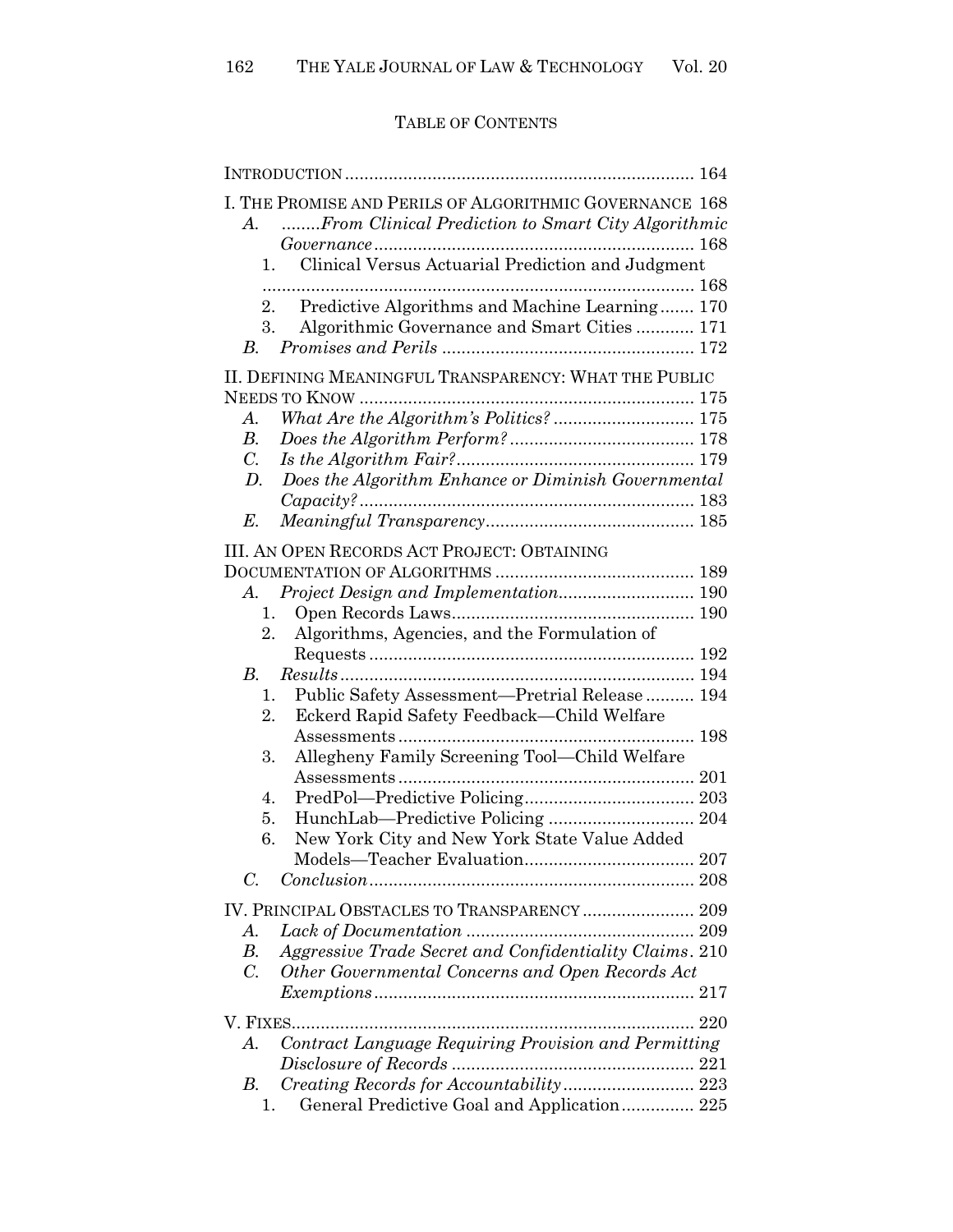| $2_{-}$ | Data: Relevant, Available, Collectable 225   |  |
|---------|----------------------------------------------|--|
| 3.      |                                              |  |
| 4.      |                                              |  |
| 5.      | Analytic and Development Techniques Used 230 |  |
| 6.      |                                              |  |
| 7.      | Validation Studies, Audits, Logging, and     |  |
|         |                                              |  |
| 8.      |                                              |  |
|         |                                              |  |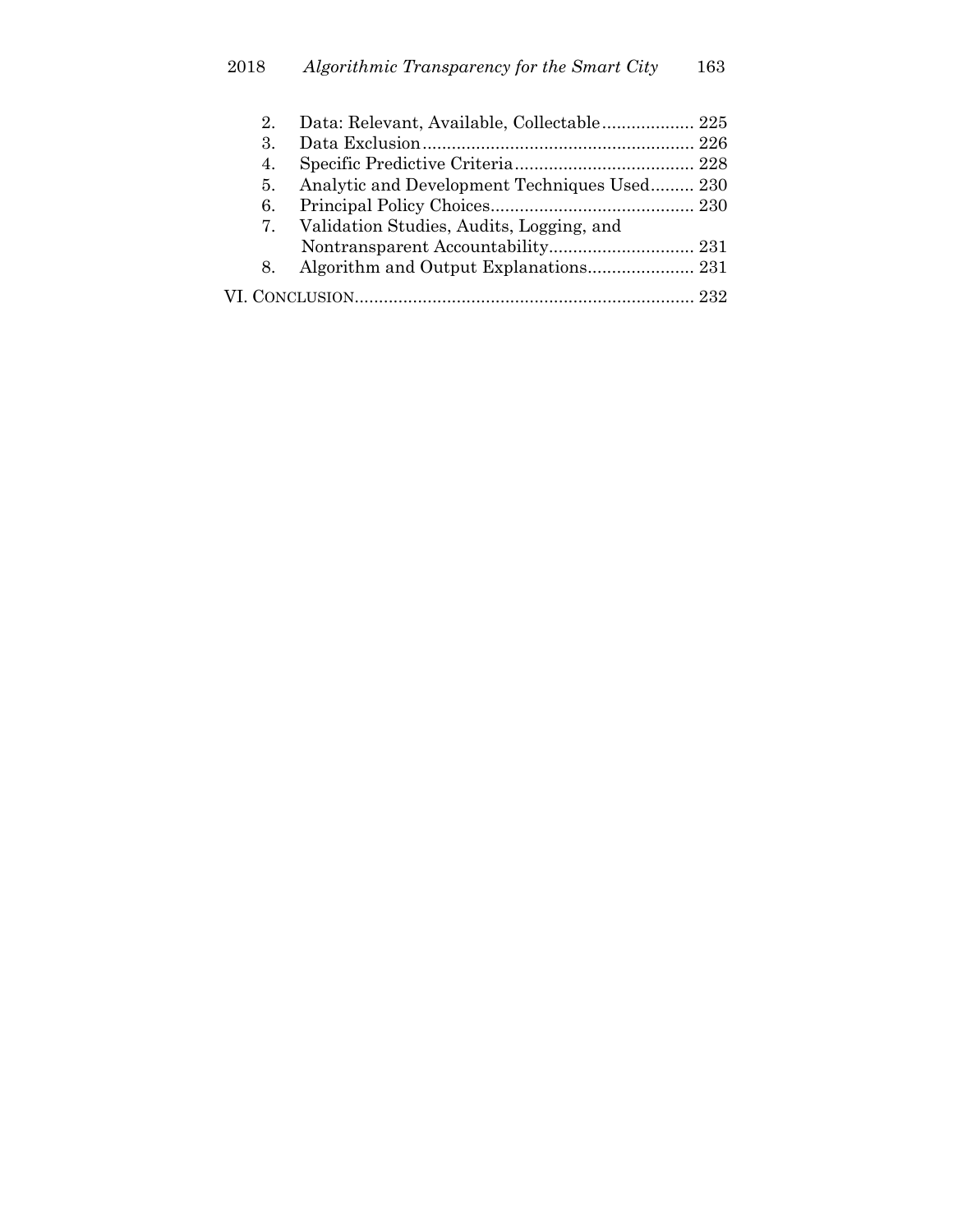#### **INTRODUCTION**

With ever greater frequency, governments are using computer algorithms to conduct public affairs. This is especially true in cities, counties, and states, whose governments are tasked with providing basic services and deploying coercive police power. The "smart city" movement worldwide impresses on local governments the importance of gathering and deploying data more effectively.[3](#page-4-0) One of the goals is to find patterns in big data sets—for example, the places and times crime is most likely to occur—and to generate predictive models to guide the allocation of public services—for example, how and where to police.[4](#page-4-1) Most local governments lack the expertise and wherewithal to deploy data analytics on their own. If they want to be "smart," they need to contract with companies, universities, and nonprofits to implement privately developed algorithmic processes. The result is that privately developed predictive algorithms are shaping local government actions in areas such as criminal justice, food safety, social services, and transportation.<sup>[5](#page-4-2)</sup>

<span id="page-4-5"></span><span id="page-4-4"></span>Because the designing entities typically do not disclose their predictive models or algorithms, there is a growing literature criticizing the "black box" opacity of these processes.[6](#page-4-3) These

<span id="page-4-1"></span><span id="page-4-0"></span><sup>3</sup> *See, e.g.*, Rob Kitchin, *The Real-Time City? Big Data and Smart Urbanism*, 79 GEOJOURNAL 1 (2014). 4 *See* ANDREW GUTHRIE FERGUSON, THE RISE OF BIG DATA POLICING:

SURVEILLANCE, RACE, AND THE FUTURE OF LAW ENFORCEMENT (2017); Andrew Guthrie Ferguson, *Policing Predictive Policing*, 94 WASH. U. L. REV. 1115 (2017); Elizabeth E. Joh, *The New Surveillance Discretion: Automated Suspicion, Big Data, and Policing*, 10 HARV. L. & POL'Y REV. 15, 38 (2016).

<span id="page-4-2"></span><sup>5</sup> On smart-city algorithms generally, see *infra* text accompanying notes [27](#page-11-0)[-36;](#page-12-0) on the algorithms about which we filed open records requests, see text accompanying notes [123](#page-34-0)[-183](#page-48-0)*.*

<span id="page-4-3"></span><sup>6</sup> *See, e.g.*, ROB KITCHIN, THE DATA REVOLUTION: BIG DATA, OPEN DATA, DATA INFRASTRUCTURES AND THEIR CONSEQUENCES (2014); CATHY O'NEIL, WEAPONS OF MATH DESTRUCTION (2016); FRANK PASQUALE, THE BLACK BOX SOCIETY: THE SECRET ALGORITHMS THAT CONTROL MONEY AND INFORMATION (2015); Michael Ananny, *Toward an Ethics of Algorithms: Convening, Observation, Probability, and Timeliness*, 41 SCI. TECH. & HUM. VALUES 93 (2015); David Beer, *The Social Power of Algorithms*, 20 J. INFO. COMM. & SOC. 1 (2016); Taina Bucher, *'Want To Be on the Top?' Algorithmic Power and the Threat of Invisibility on Facebook*, 14 NEW MEDIA & SOC'Y 1164 (2014); Jenna Burrell, *How the Machine 'Thinks:' Understanding* 

*Opacity in Machine Learning Algorithms*, 3 BIG DATA & SOC'Y 1 (2016); Danielle Citron & Frank Pasquale, *The Scored Society: Due Process for Automated Predictions*, 89 WASH. L. REV. 1 (2014); Kate Crawford, *Can an Algorithm be Agonistic? Ten Scenes from Life in Calculated Publics*, 41 SCI. TECH. & HUM. VALUES 77 (2016); Nicholas Diakopoulos, *Algorithmic Accountability: Journalistic Investigation of Computational Power Structures*, 3 DIGITAL JOURNALISM 398 (2015); Tarleton Gillespie, *The Relevance of Algorithms*, *in* MEDIA TECHNOLOGIES: ESSAYS ON COMMUNICATION, MATERIALITY, AND SOCIETY 167 (Tarleton Gillespie et al. ed., 2014); Rob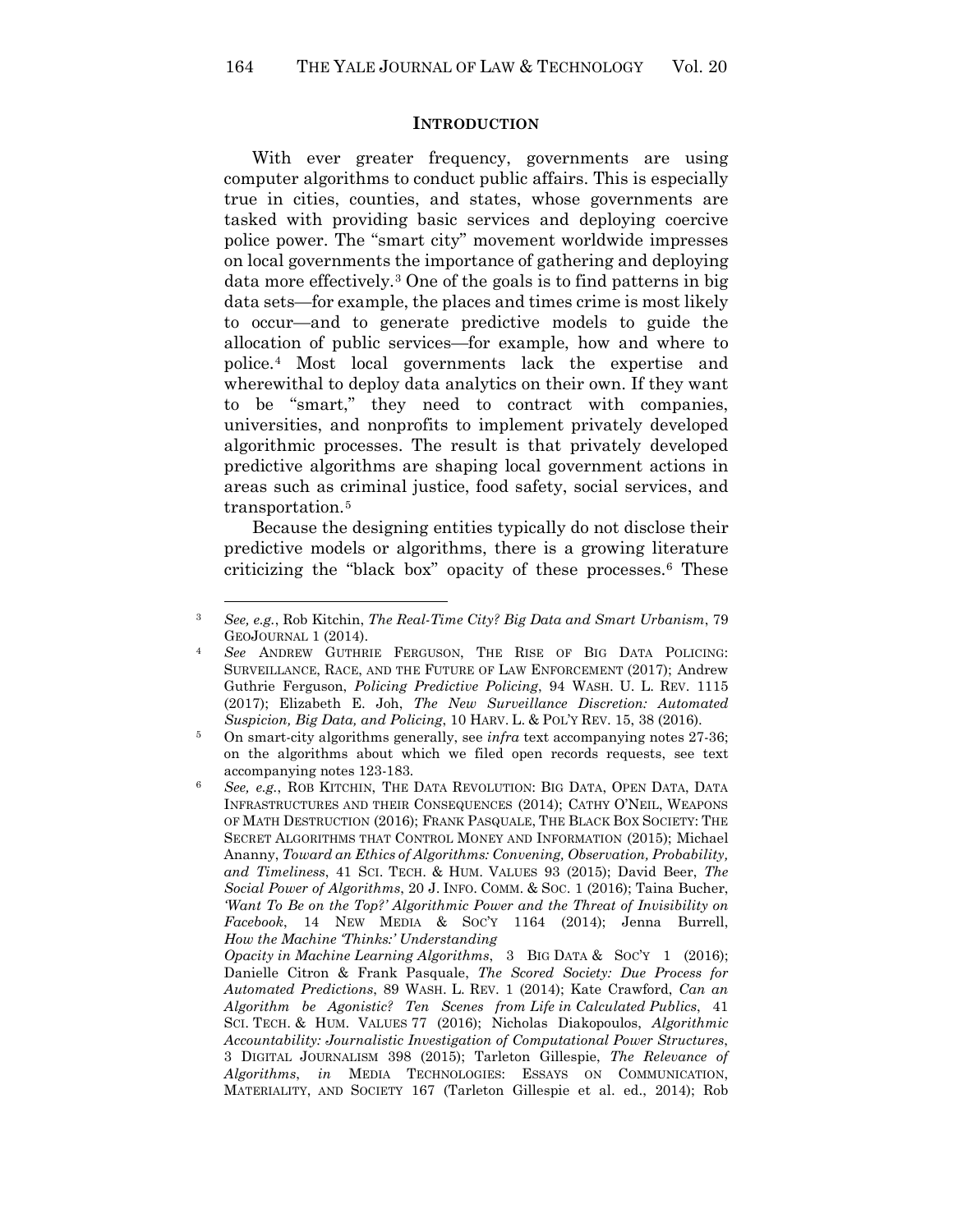<span id="page-5-4"></span>black boxes are impervious to question, and many worry that they may be discriminatory,[7](#page-5-0) erroneous, or otherwise problematic.[8](#page-5-1) Journalists and scholars who have begun to seek details from public entities about these algorithms generally come up short as their freedom of information requests are denied or go unanswered[.9](#page-5-2)

Commentators have called for more transparency across all implementations of artificial intelligence.[10](#page-5-3) There are special

Kitchin, *Thinking Critically About and Researching Algorithms*, 20 INFO. COMM. & SOC'Y 14 (2016) [hereinafter Kitchin, *Thinking Critically*]; Christian Sandvig, *Seeing the Sort: The Aesthetic and Industrial Defense of "The Algorithm"*, 12 J. NEW MEDIA CAUCUS, 1 (2015); Christian Sandvig et al., *Auditing Algorithms: Research Methods for Detecting Discrimination on Internet Platforms* (2014), http://www.personal.umich.edu/~csandvig/research/Auditing%20Algorithms% 20--%20Sandvig%20-%20ICA%202014%20Data%20and%20Discrimination %20Preconference.pdf [http://perma.cc/M9FK-3R2V]; Zynep Tufekci, *Algorithmic Harms Beyond Facebook and Google: Emergent Challenges of Computational Agency*, 13 J. ON TELECOM. & HIGH TECH. L. 203 (2015); Malte Ziewitz, *Governing Algorithms: Myth, Mess, and Methods*, 41 SCI. TECH. & HUM. VALUES 3 (2015). *See generally* Tarleton Gillespie & Nick Seaver, *Critical Algorithm Studies: A Reading List*, SOC. MEDIA COLLECTIVE RES. BLOG http://socialmediacollective.org/readinglists/critical-algorithm-studies/ [http://perma.cc/TBF5-DEY4] (compiling sources).

<span id="page-5-0"></span><sup>7</sup> *See, e.g.*, FED. TRADE COMM'N, BIG DATA: A TOOL FOR INCLUSION OR EXCLUSION? UNDERSTANDING THE ISSUES (Jan. 2016), http://www.ftc.gov/reports/big-datatool-inclusion-or-exclusion-understanding-issues-ftc-report [http://perma.cc/B922-N6U4]; Solon Barocas & Andrew D. Selbst, *Big Data's Disparate Impact*, 104 CAL. L. REV. 671 (2016); Tufecki, *supra* note [6;](#page-4-4) Julia Angwin et al., *Machine Bias*, PROPUBLICA (May 23, 2016), http://www.propublica.org/article/machine-bias-risk-assessments-in-criminal-

sentencing [http://perma.cc/684J-45ZP] (evaluating algorithmic risk assessments used by judges to set bail amounts in Fort Lauderdale, Florida). 8 *See generally* Lee Rainie & Janna Anderson, *Code-Dependent: Pros and Cons* 

<span id="page-5-1"></span>*of the Algorithm Age*, PEW REP. (Feb. 9, 2017), http://www.pewinternet.org/2017/02/08/code-dependent-pros-and-cons-of-thealgorithm-age/ [http://perma.cc/MCQ8-APDG] (summarizing examples of the risks of using algorithms broadly).

<span id="page-5-2"></span><sup>9</sup> *See, e.g.*, Nicholas Diakopoulos, *We Need To Know the Algorithms the Government Uses To Make Important Decisions About Us*, CONVERSATION (May 23, 2016), http://theconversation.com/we-need-to-know-the-algorithms-thegovernment-uses-to-make-important-decisions-about-us-57869 [http://perma.cc/N522-46V4] (reporting on open records requests to fifty states on their use of algorithms in criminal justice, of which nine "based their refusal to disclose details about their criminal justice algorithms on the claim that the information was really owned by a company"); Tonia Hill, *Jamie Kalven Joins Other Chicago Journalists in Lawsuit Against CPD*, HYDE PARK HERALD (June 7, 2017), http://hpherald.com/2017/06/07/jamie-kalven-joins-chicagojournalists-lawsuit-cpd/ [http://perma.cc/RPM7-LV3K] (describing journalists suing the Chicago Police Department for withholding information about an algorithm that produces a Strategic Subject List, known as a "heat list," predicting people allegedly likely to be involved in gun violence).

<span id="page-5-3"></span><sup>10</sup> *See, e.g.*, *23 Principles for Beneficial Artificial Intelligence*, FUTURE LIFE INST., (Jan. 17, 2017), http://futureoflife.org/ai-principles/ [http://perma.cc/THU7-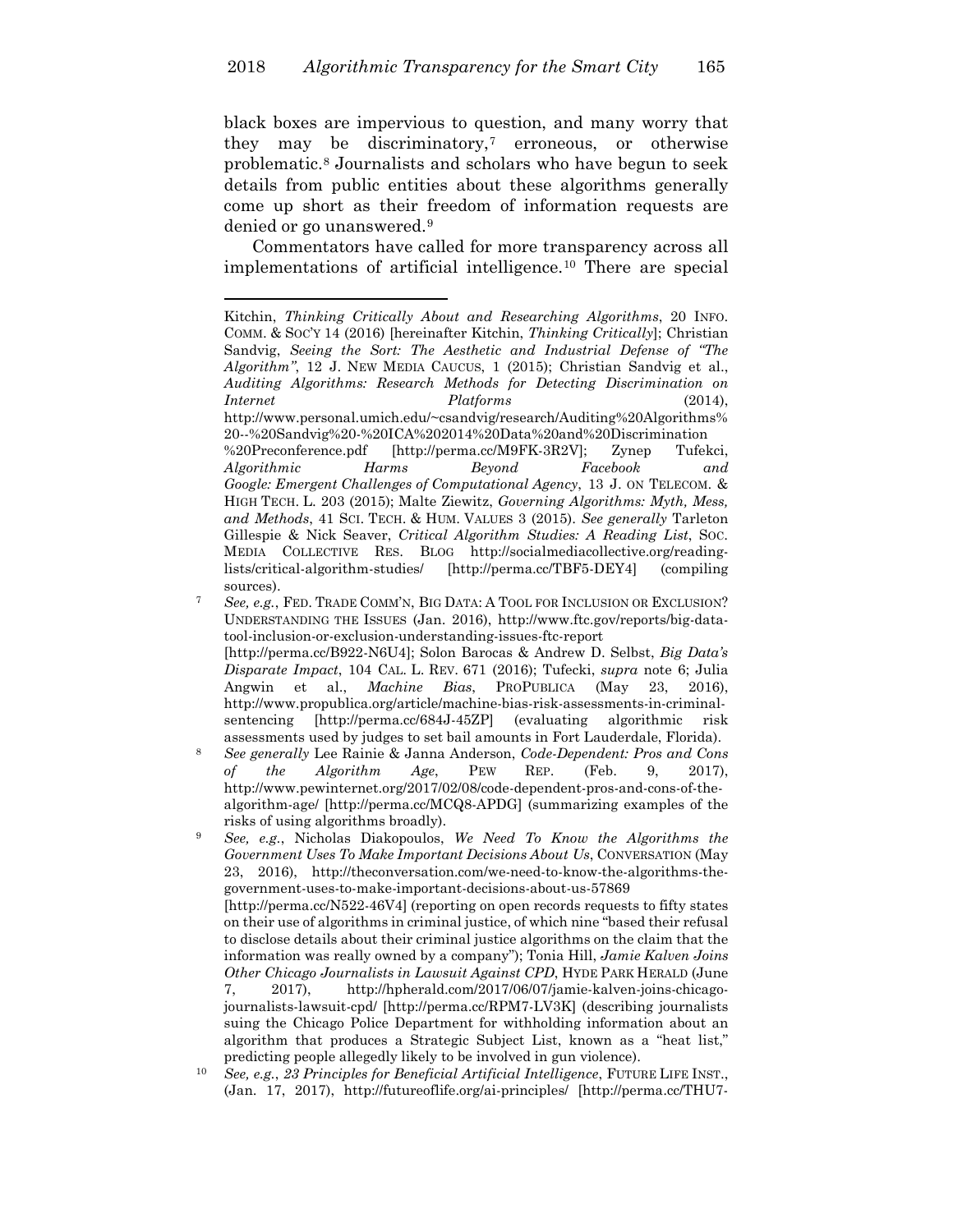concerns when municipal and other governments use predictive algorithms whose development and implementation neither the public nor the government itself really understands. By developing and selling these systems to government—or even giving them away—private entities assume a significant role in public administration. What is smart in the smart city comes to reside in the impenetrable brains of private vendors while the government, which alone is accountable to the public, is hollowed out, dumb and dark. The risk is that the opacity of the algorithm enables corporate capture of public power. When a government agent implements an algorithmic recommendation that she does not understand and cannot explain, the government has lost democratic accountability, the public cannot assess the efficacy and fairness of the governmental process, and the government agent has lost competence to do the public's work in any kind of critical fashion.

We set out to test just how opaque local government predictive algorithms are by identifying some of the most common uses of big data prediction in that sector. We identified algorithms developed by foundations, private corporations, and government entities and those used in criminal justice and in civil applications. We then assembled a "portfolio" of open records requests targeting a variety of uses and jurisdictions. Using MuckRock, the nonprofit collaborative platform for filing open records requests,<sup>[11](#page-6-0)</sup> we filed 42 requests in 23 states for records relating to six predictive algorithms.[12](#page-6-1) The federal government and all fifty states (and Washington D.C.) have open records laws that require varying amounts of disclosure concerning the public use of algorithms. Given how broadly most open records acts are written, contracts and related correspondence with vendors will almost always be "public records" that must be disclosed.[13](#page-6-2) Software is a "record"

CPGM] (noting that more than 1,600 signatories, including Steven Hawking, Elon Musk, and AI researchers, called for "Failure Transparency" showing why an AI system might have caused harm and "Judicial Transparency" providing a satisfactory explanation auditable by a competent human authority of any judicial decision).

<span id="page-6-0"></span><sup>11</sup> *About Us*, MUCKROCK, http://www.muckrock.com/about/ [http://perma.cc/L8SV-TYDL]. In one case (Allegheny County Child and Family Services), we filed the requests separately, not using the platform.

<span id="page-6-1"></span><sup>12</sup> Our project page on MuckRock can be found at *Uncovering Algorithms*, MUCKROCK, http://www.muckrock.com/project/uncovering-algorithms-84/ [http://perma.cc/HNW2-ZSUA]. That page links to our requests and most of the documents provided in response to our requests. (Some governments provided links to files on their servers, rather than uploading the documents to MuckRock.) Some of our requests were initially routed to the wrong agencies; we are not counting those in the numbers we provide in the text, but they are included on the MuckRock project page.

<span id="page-6-2"></span><sup>13</sup> *See, e.g.*, FLA. STAT. § 119.011(12) (2017) (providing that a "public record" open for inspection "means all documents, papers, letters, maps, books, tapes,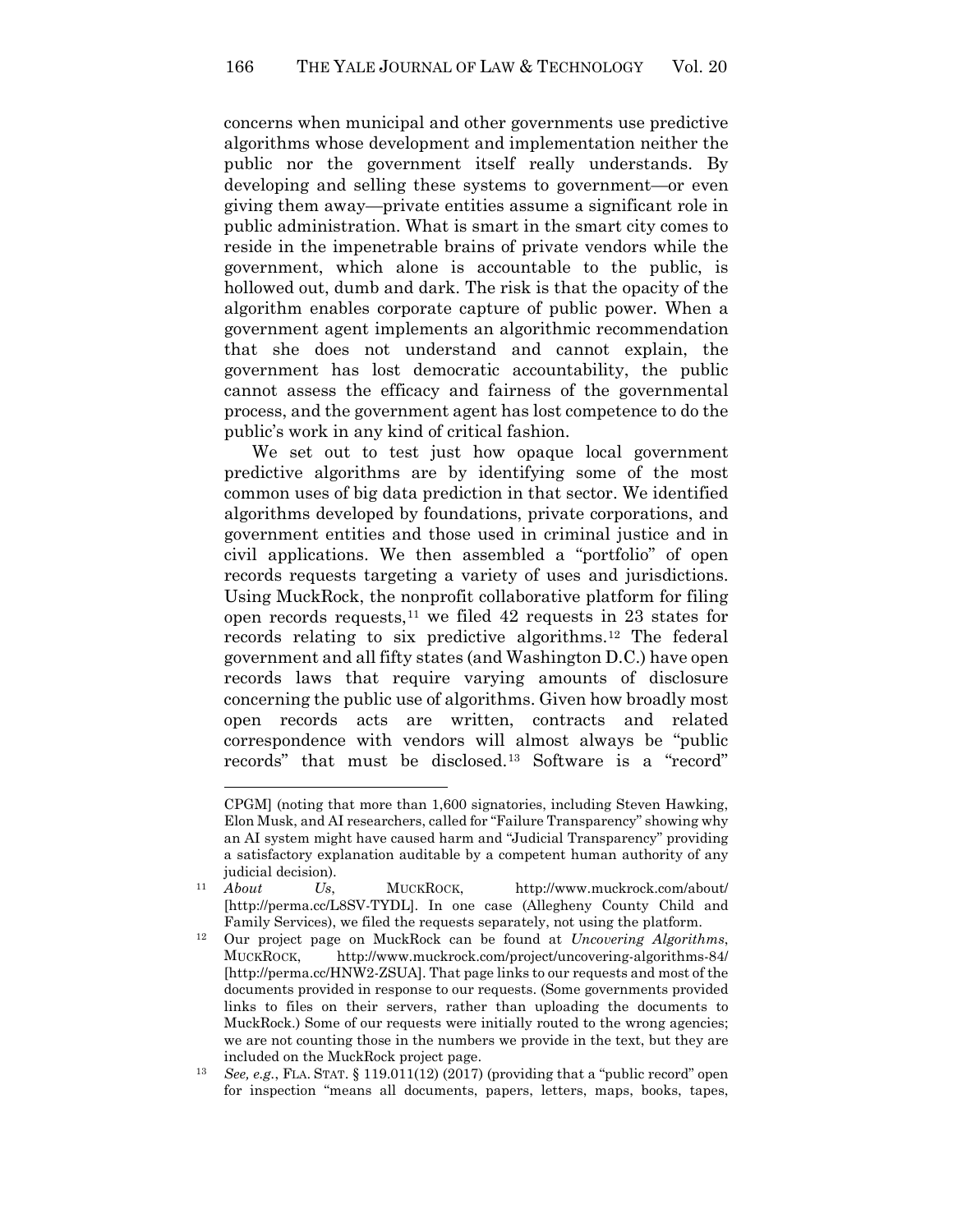disclosable under the federal Freedom of Information Act  $(FOIA)$ ,<sup>[14](#page-7-0)</sup> as well as under many state laws, but not all.<sup>15</sup> We sought records including correspondence, contracts, software, training materials, existing and planned validation studies, and other documentation. Although our focus was local and state government, we suspect our findings are generalizable to other governmental entities working with private vendors.

We conclude from the results of those requests and associated investigation that there are three principal impediments to making government use of big data prediction transparent: (1) the absence of appropriate record generation practices around algorithmic processes; (2) insufficient government insistence on appropriate disclosure practices; and (3) the assertion of trade secrecy or other confidential privileges by government contractors. In this article, we investigate each of these impediments, and suggest policies and practices to lower them. If these problems were addressed, we suspect that in some cases, there would be yet another impediment to real transparency: the use of algorithms that are highly dynamic or that use modeling which makes them difficult to interpret even when records are revealed. We save this issue for another day.

In Part I of this Article, we introduce basic concepts such as clinical judgment, actuarial judgment, and predictive algorithms; trace the development of smart city algorithmic governance; and survey the promise and perils of governing by algorithm. In Part II, we develop the concept of "meaningful transparency" regarding predictive algorithms. That involves exploring what the public needs to know about the politics embedded in these programs, and about their utility, fairness, and impact on governmental capacity. Part III describes the open records requests we submitted to various jurisdictions about their deployment of predictive algorithms, and the responses we received. Part IV identifies obstacles to greater transparency with respect to algorithmic processes. Part V suggests mitigation techniques to maximize algorithmic transparency, and presents eight principal types of information

photographs, films, sound recordings, data processing software, or other material, regardless of the physical form, characteristics, or means of transmission, made or received pursuant to law or ordinance or in connection with the transaction of official business by any agency".

<span id="page-7-0"></span><sup>14</sup> *See generally* Katherine Fink, *Opening the Government's Black Boxes: Freedom of Information and Algorithmic Accountability*, INFO. COMM. & SOC'Y (2017) (discussing research on federal agency responses to FOIA requests for source code).

<span id="page-7-1"></span><sup>15</sup> *Compare* ARK. CODE ANN. § 25-19-103(5)(B) (providing that the definition of a "public record" does not include "software acquired by purchase, lease, or license."), *with* FLA. STAT. § 119.011(1) (providing that "[d]ata processing software" is included in the definition of a "public record."). *See generally infra* note[s 113](#page-31-0)[-117](#page-32-0) (providing examples of state open records law coverage).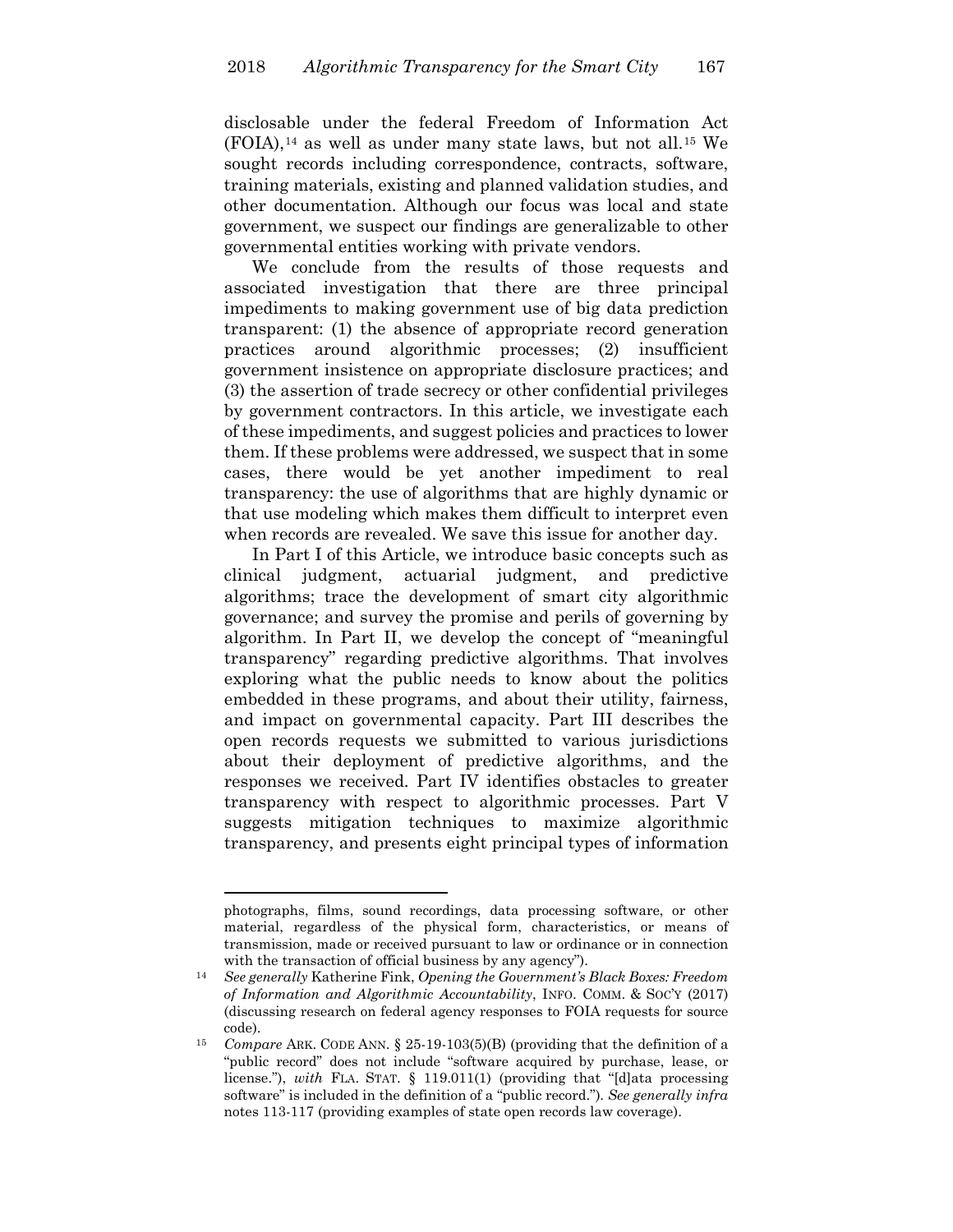that records concerning publicly implemented algorithms should contain. Part VI concludes.

#### **I. THE PROMISE AND PERILS OF ALGORITHMIC GOVERNANCE**

### *A. From Clinical Prediction to Smart City Algorithmic Governance*

<span id="page-8-3"></span>Algorithmic governance is made possible by vast increases in computing power and networking, which enable the collection, storage, and analysis of large amounts of data. Cities seek to harness that data to rationalize and automate the operation of public services and infrastructure, such as health services, public safety, criminal justice, education, transportation, and energy.[16](#page-8-0) The limitations of local government make private contractors central to this process, giving rise to accountability problems characteristic of policy outsourcing. This movement from public need to private technology support has its origins in the preference for "actuarial" over "clinical" prediction.

# **1. Clinical Versus Actuarial Prediction and Judgment**

<span id="page-8-2"></span>Government officials who allocate public resources and deploy coercive police power often use what has been called "clinical prediction" to make their decisions.[17](#page-8-1) From training, apprenticeship, and experience, those officials develop a sense of how people behave and what consequences an administrative decision is likely to have. A seasoned caseworker has a sense of whether a child is likely to be mistreated in a household. A judge predicts whether a prisoner will commit another crime if paroled. And a public college admissions officer can roughly predict what kind of scholarship offer will prompt an admitted

<span id="page-8-0"></span> $\overline{a}$ <sup>16</sup> *See* Hafedh Chourabi et al., *Understanding Smart Cities: An Integrative Framework*, *in* PROC. 2012 45TH HAW. INT'L CONF. ON SYS. SCI. (HICSS 2012), http://dx.doi.org/10.1109/HICSS.2012.615 [http://perma.cc/K5GS-66N5] (describing and synthesizing various conceptions of the smart city); Lilian Edwards, *Privacy, Security and Data Protection in Smart Cities: A Critical EU Law Perspective*, 2 EUR. DATA PROTECTION L. REV. 28, (2016); *see also* Nils Walravens & Pieter Ballon, *Platform Business Models for Smart Cities: From Control and Value to Governance and Public Value*, 51 IEEE COMM. MAG. 72 (2013) (discussing the role of mobile technologies in addressing urban problems); Ellen P. Goodman, *"Smart Cities" Meet "Anchor Institutions": The Case for Broadband and the Public Library*, 41 FORDHAM URB. L.J. 1665 (2015).

<span id="page-8-1"></span><sup>17</sup> *See, e.g.*, PAUL E. MEEHL, CLINICAL VERSUS STATISTICAL PREDICTION: A THEORETICAL ANALYSIS AND A REVIEW OF THE EVIDENCE (1954); Theodore R. Sarbin, *A Contribution to the Study of Actuarial and Individual Methods of Prediction*, 48 AM. J. SOC. 593 (1943).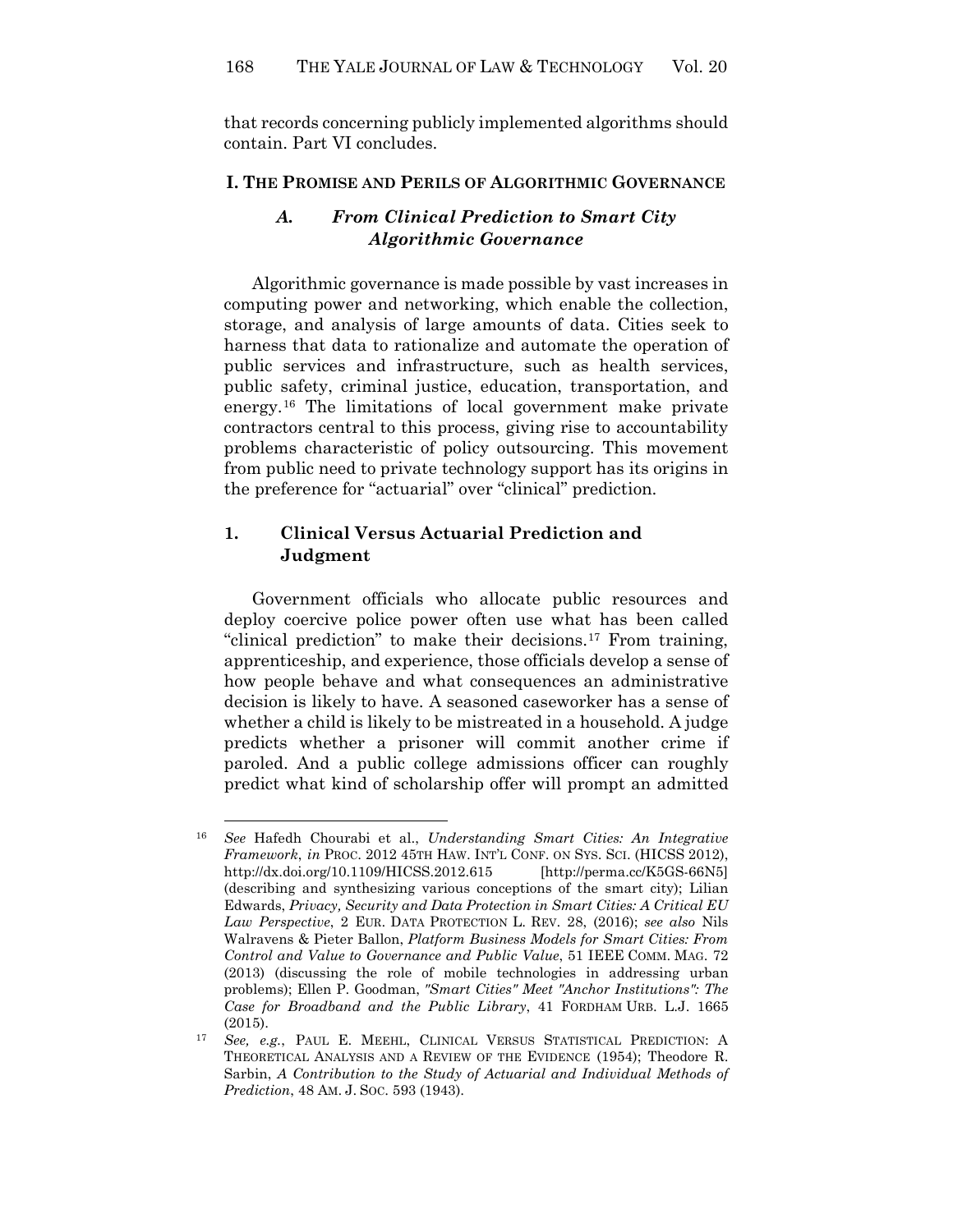student to enroll. Clinical prediction, or clinical judgment, cannot be fully formalized or articulated, as it is based on applying the accumulated wisdom of an individual to a particular situation, informed by an open-ended inquiry into relevant circumstances.

<span id="page-9-5"></span>Clinical prediction stands in contrast to actuarial prediction, which has also been called mechanical, statistical, or algorithmic prediction or judgment.[18](#page-9-0) An actuarial approach analyzes data about subjects to discover correlations between features or characteristics and outcomes. It is decidedly not open-ended. Analysis of data about parolees, for example, could hypothetically reveal that those between the ages of twenty and thirty were arrested twice as often while on parole as those between ages fifty and sixty. The data definitions, methods of analysis, and correlations of actuarial prediction can be formalized and articulated, unlike those of clinical prediction. The resulting predictions or judgments, however, are never based on all the circumstances of a particular situation, because actuarial analysis always operates with a finite number of data fields.[19](#page-9-1) For example, while the age, sex, and criminal history of a criminal defendant may be considered, the quality of her familial relationships and community connections may not be.

Actuarial judgment has been around for a long time. The first life insurance company to sell policies based on actuarial tables was founded in London in 1762.[20](#page-9-2) Ninety years ago, in 1928, Ernest Burgess created a formula for predicting recidivism among parolees, based on statistical analysis of  $21$  factors<sup>21</sup>—a formula that a later review determined to be more accurate than clinical prognoses of prison psychiatrists.[22](#page-9-4) Over sixty years ago, the use of actuarial prediction was widespread enough that Paul Meehl published a famous book contrasting clinical and

<span id="page-9-0"></span><sup>18</sup> *See* William M. Grove et al., *Clinical Versus Mechanical Prediction: A Meta-Analysis*, 2000 PSYCHOL. ASSESSMENT 19; Jack Sawyer, *Measurement and Prediction, Clinical and Statistical*, 66 PSYCHOL. BULL. 178 (1966).

<span id="page-9-1"></span> $19$  On the correlation between clinical judgment and particularism, and between actuarial judgment and generalization, see FREDERICK SCHAUER, PROFILES, PROBABILITIES, AND STEREOTYPES 19-22 (2003).

<span id="page-9-2"></span><sup>20</sup> *See* MAURICE EDWARD OGBORN, EQUITABLE ASSURANCES: THE STORY OF LIFE ASSURANCE IN THE EXPERIENCE OF THE EQUITABLE LIFE ASSURANCE SOCIETY, 1762-1962, at 39 (1962).

<span id="page-9-3"></span><sup>21</sup> *See* Ernest W. Burgess, *Factors Determining Success or Failure on Parole*, *in* ANDREW A. BRUCE ET AL., THE WORKINGS OF THE INDETERMINATE SENTENCE LAW AND THE PAROLE SYSTEM IN ILLINOIS 205 (1928); *see also* BERNARD E. HARCOURT, AGAINST PREDICTION: PROFILING, POLICING AND PUNISHING IN AN ACTUARIAL AGE 47-76 (2007) (discussing Burgess's work and its significance); Karl F. Schuessler, *Parole Prediction: Its History and Status*, 45 J. CRIM. L. & CRIMINOLOGY 425 (1955) (discussing the history of statistical prediction in relation to parole decisions, including Burgess's work).

<span id="page-9-4"></span><sup>22</sup> *See* Daniel Glaser, *A Reconsideration of some Parole Prediction Factors*, 19 AM. SOC. REV. 335 (1954).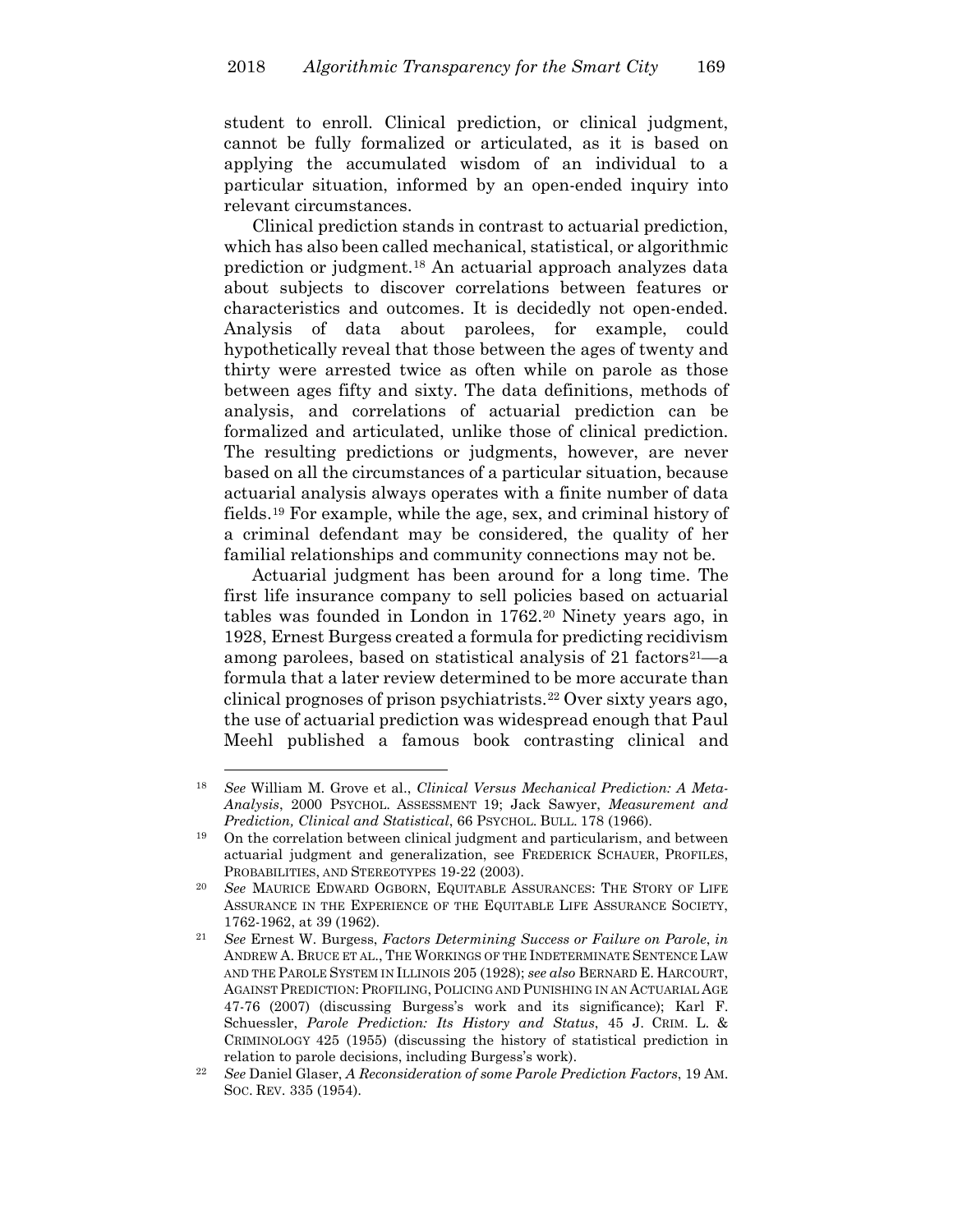statistical prediction.[23](#page-10-0) And of course governments have long been applying, in piecemeal form at least, more formal statistical methods alongside informal clinical judgment, as they consider matters such as the degree to which certain safety improvements would likely reduce traffic deaths, or the likely change in demand for electricity in a community over some period in the future. Yet the application of actuarial judgment in government (as well as in business) has recently picked up tremendous momentum, thanks to the accumulation of large datasets for analysis and advances in computing power and machine learning theory that have enabled much more complex analysis of those datasets.

#### **2. Predictive Algorithms and Machine Learning**

<span id="page-10-3"></span>In the era of big data, actuarial judgment is implemented through the creation and use of predictive algorithms. Predictive algorithms are constructed through analysis of large datasets to reveal correlations between various features (of a person, circumstance, or activity) and desired or objectionable outcomes.[24](#page-10-1) Typically, that analysis is performed with the assistance of machine learning processes, processes in which computers may test thousands or millions of complex correlations to see which best fits the data. Machine learning processes are powerful—they comb through a very large number of possibilities—and relatively objective—the computer has no idea whether a particular variable represents a feature that a person might consider irrelevant, like shoe size, or sensitive, like race, but simply tests the strength of any correlation between that variable and the variable representing the outcome. The set of correlations with the best fit becomes a model that will estimate the likelihood of future behavior or events (the output) when given relevant facts (the input).<sup>[25](#page-10-2)</sup> An algorithmic process will therefore typically involve (1) the construction of a model to achieve some goal, based on analysis of collected historical data; (2) the coding of an algorithm that implements this model; (3) collection of data about subjects to provide inputs for the algorithm; (4) application of the prescribed algorithmic operations on the input data; and (5) outputs in the form of

<sup>23</sup> *See* MEEHL, *supra* note [17.](#page-8-2)

<span id="page-10-1"></span><span id="page-10-0"></span><sup>&</sup>lt;sup>24</sup> EXEC. OFFICE OF THE PRESIDENT, BIG DATA: A REPORT ON ALGORITHMIC SYSTEMS. OPPORTUNITY, AND CIVIL RIGHTS, 8 (May 2016) (describing machine learning as the "science of getting computers to act without being explicitly programmed" (quoting Andrew Ng, *Coursera Machine Learning Course*, STAN. U. 2016)). 25 Robin K. Hill, *What an Algorithm Is*, 29 PHIL. & TECH. 35 (2015).

<span id="page-10-2"></span>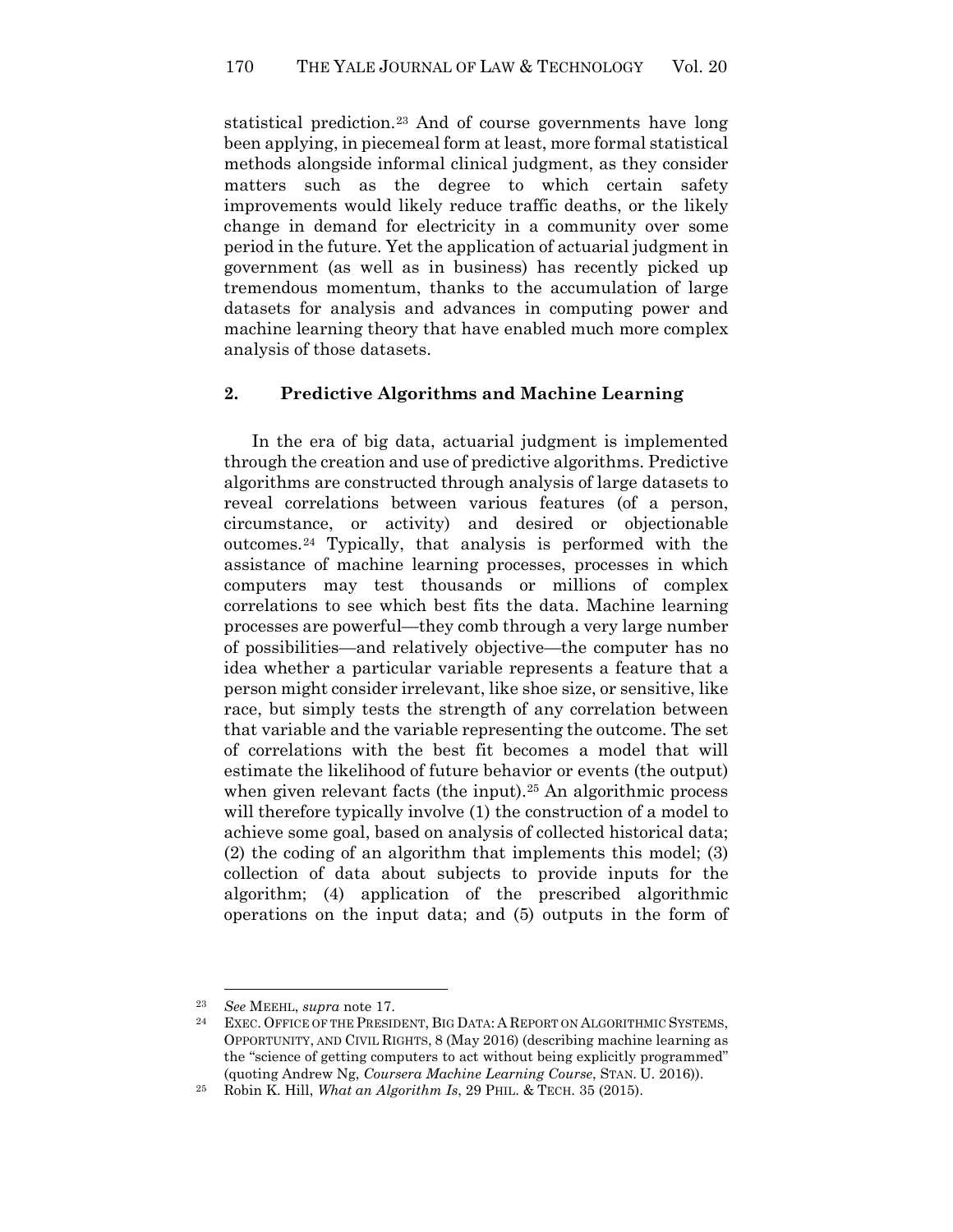<span id="page-11-8"></span>predictions or recommendations based on the chain of data analysis.[26](#page-11-1)

#### **3. Algorithmic Governance and Smart Cities**

<span id="page-11-0"></span>Use of big data and predictive algorithms is a form of governance—that is, a way for authorities to manage individual behavior and allocate resources.[27](#page-11-2) Implementation of algorithms at the local level is part of a broader move towards data-driven decision making, and must be understood in the context of the "smart city" agenda.

In the twenty-first century, cities and counties have increasingly turned to "digital hardware and software, producing massive amounts of data about urban processes."[28](#page-11-3) At first, the integration of digital technologies into governance involved rudimentary e-government initiatives and digitizing governmental resources.[29](#page-11-4) In the past half-decade, local governments have deployed more extensive analytics and begun to exploit sensor networks, ubiquitous communications, and computing.[30](#page-11-5) All of this work—the collection, analysis, and use of data—requires technical know-how and infrastructure that most governments lack. Cities are being asked to handle more with fewer resources as they transition to data-based governance. Private technology companies provide "solutions" which can be difficult for city managers to assess.

Local government depends on public-private partnerships to develop the analytics necessary for "smart" urban systems.<sup>[31](#page-11-6)</sup> Controversially, private entities have been at the leading edge of the entire smart city movement.[32](#page-11-7) Indeed, IBM registered the

<span id="page-11-1"></span><sup>26</sup> See Tal Zarsky, *Transparent Predictions*, 2013 U. ILL. L. REV. 1503, 1517-20; Gillespie, *supra* note [6,](#page-4-4) at 167; Joshua A. Kroll et al., *Accountable Algorithms*, 165 U. PA. L. REV. 633, 640 n.14 (2017).

<span id="page-11-2"></span><sup>27</sup> Marijn Janssen & George Kuk, *The Challenges and Limits of Big Data Algorithms in Technocratic Governance*, GOV'T INFO. Q. 33, 371-77 (2016) (discussing how algorithms and big data become a form of governance, often impervious to interrogation or explanation).

<span id="page-11-3"></span><sup>28</sup> Alan Wiig & Elvin Wyly, *Introduction: Thinking Through the Politics of the Smart City*, 37 URB. GEOGRAPHY 485, 488 (2016); *see also* Rob Kitchin, *The Real-Time City? Big Data and Smart Urbanism*, 79 GEOJOURNAL 1 (2014).

<span id="page-11-4"></span><sup>29</sup> *See generally* STEPHEN GOLDSMITH & SUSAN CRAWFORD, THE RESPONSIVE CITY: ENGAGING COMMUNITIES THROUGH DATA-SMART GOVERNANCE (2014) (tracing the stages of integration of digital technology into governance).

<span id="page-11-5"></span><sup>30</sup> *See generally* ANTHONY M. TOWNSEND, SMART CITIES: BIG DATA, CIVIC HACKERS, AND THE QUEST FOR A NEW UTOPIA (2013).

<span id="page-11-6"></span><sup>31</sup> *See, e.g.*, Alberto Vanolo, *Smartmentality: The Smart City as Disciplinary Strategy*, 51 URB. STUD. 883 (2013) (describing the centrality of public-private partnership to the smart city vision and implementation).

<span id="page-11-7"></span><sup>32</sup> *See* Janine S. Hiller & Jordan M. Blanke, *Smart Cities, Big Data, and the Resilience of Privacy*, 68 HASTINGS L.J. 309 (2017) (describing the corporate framing of smart cities).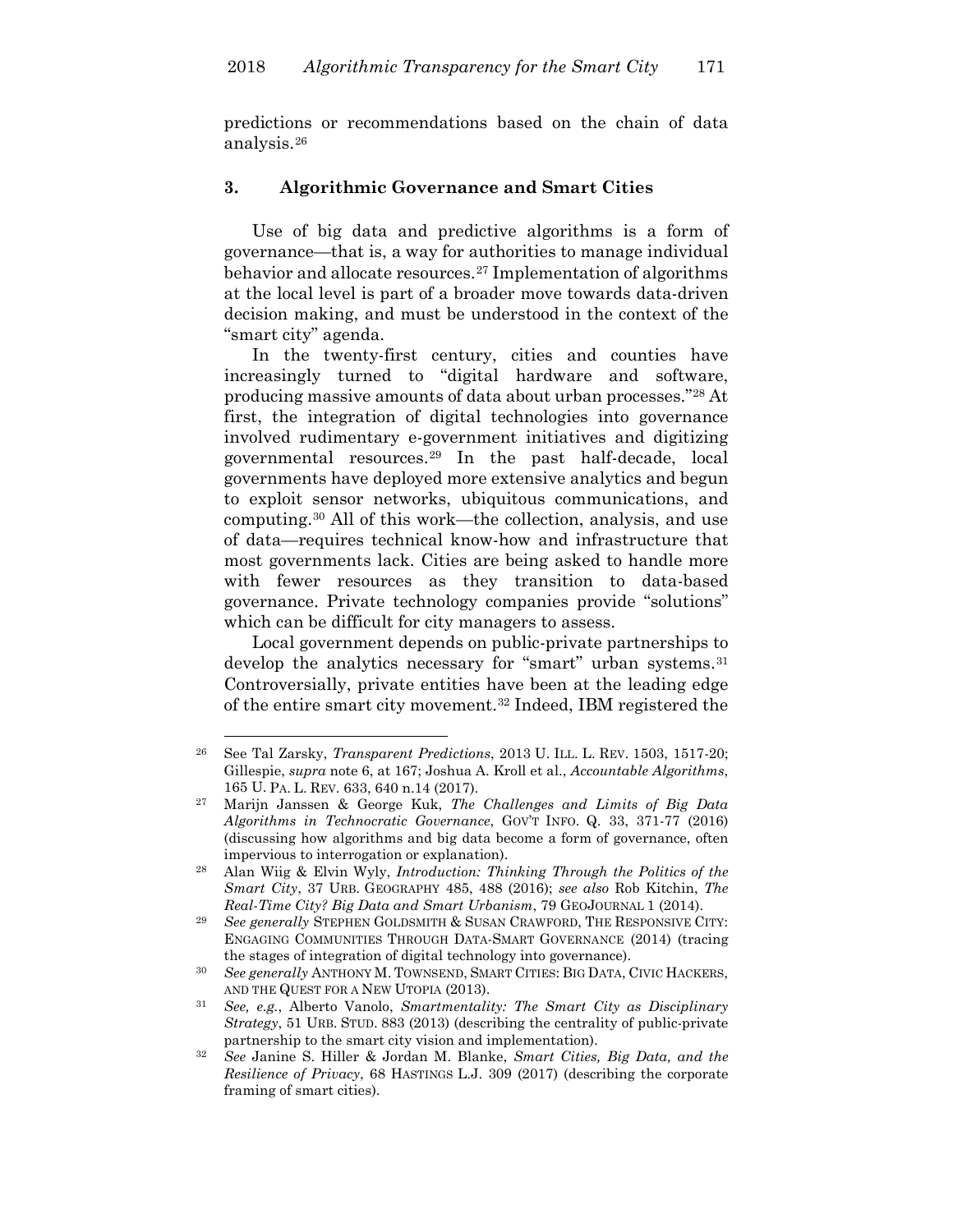phrase "smarter cities" as a trademark as part of its campaign to market technology-driven urban management.<sup>[33](#page-12-1)</sup> Cisco has been similarly active.[34](#page-12-2) Sidewalk Labs, a subsidiary of Alphabet (which owns Google), is redeveloping the Toronto waterfront.[35](#page-12-3) The governance of this smart waterfront district will be equally split between Sidewalk Labs and the government agency, Waterfront Toronto.[36](#page-12-4)

#### <span id="page-12-7"></span><span id="page-12-0"></span>*B. Promises and Perils*

There is both good and bad in smart city reliance on private technology companies, as well as in governmental deployment of actuarial judgment through algorithmic processes more generally.

On the good side, algorithmically-informed decision making promises increased efficacy and fairness in the delivery of government services. As has been demonstrated in medicine, actuarial prediction is sometimes measurably better than clinical prediction: formalized analysis of datasets can result in better assessments of risk than informal professional hunches developed over years of experience in practice.<sup>[37](#page-12-5)</sup> Data analysis can surface patterns not previously noticed or not precisely quantified. For example, systematic tracking of Yelp restaurant reviews can inform city health inspectors about food-borne illnesses emerging from the restaurants in their jurisdictions.[38](#page-12-6) Integrating data across siloed administrative domains, such as

<span id="page-12-1"></span><sup>33</sup> *See* SMARTER CITIES, Registration No. 4,033,245; Ola Söderström et al., *Smart Cities as Corporate Storytelling*, 18 CITY 307 (2014); *see also* Alan Wiig*, IBM's Smart City as Techno-Utopian Policy Mobility,* 19 CITY 158 (2015) (exploring the utopian rhetoric and extravagant promises of early IBM smart city initiatives); Alan Wiig, *The Empty Rhetoric of the Smart City: From Digital Inclusion to Economic Promotion in Philadelphia*, 37 URB.GEOGRAPHY 535, 540 (2016) (explaining that IBM's Smarter Cities Challenge offered cities partnerships with corporate "consultants and technology specialists [that] will help municipalities analyze and prioritize their needs, review strengths and weaknesses, and learn from the successful strategies used by other cities").

<span id="page-12-2"></span><sup>34</sup> Gordon Falconer & Shane Mitchell, *Smart City Framework: A Systematic Process of Enabling Smart + Connected Communities*, CISCO (2012), http://www.cisco.com/c/dam/en\_us/about/ac79/docs/ps/motm/Smart-City-Framework.pdf [http://perma.cc/D3ZA-K8NC].

<span id="page-12-3"></span><sup>35</sup> *Innovation and Funding Partner Framework Agreement: Summary of Key Terms for Public Disclosure*, SIDEWALK TORONTO (Nov. 1, 2017), http://sidewalktoronto.ca/wp-content/uploads/2017/10/Waterfront-Toronto-Agreement-Summary.pdf [http://perma.cc/6JAL-HEQ4].

<span id="page-12-4"></span><sup>36</sup> *Id.* 

<span id="page-12-6"></span><span id="page-12-5"></span><sup>37</sup> *See, e.g.*, Grove et al., *supra* note [18.](#page-9-5)

<sup>38</sup> *See* Edward L. Glaeser et al., *Big Data and Big Cities: The Promises and Limitations of Improved Measures of Urban Life* (Harv. Bus. Sch. NOM Unit, Working Paper No. 16-065, 2015), http://dash.harvard.edu/bitstream/handle/1/24009688/16-065.pdf?sequence=1 [http://perma.cc/QB2R-CFLG].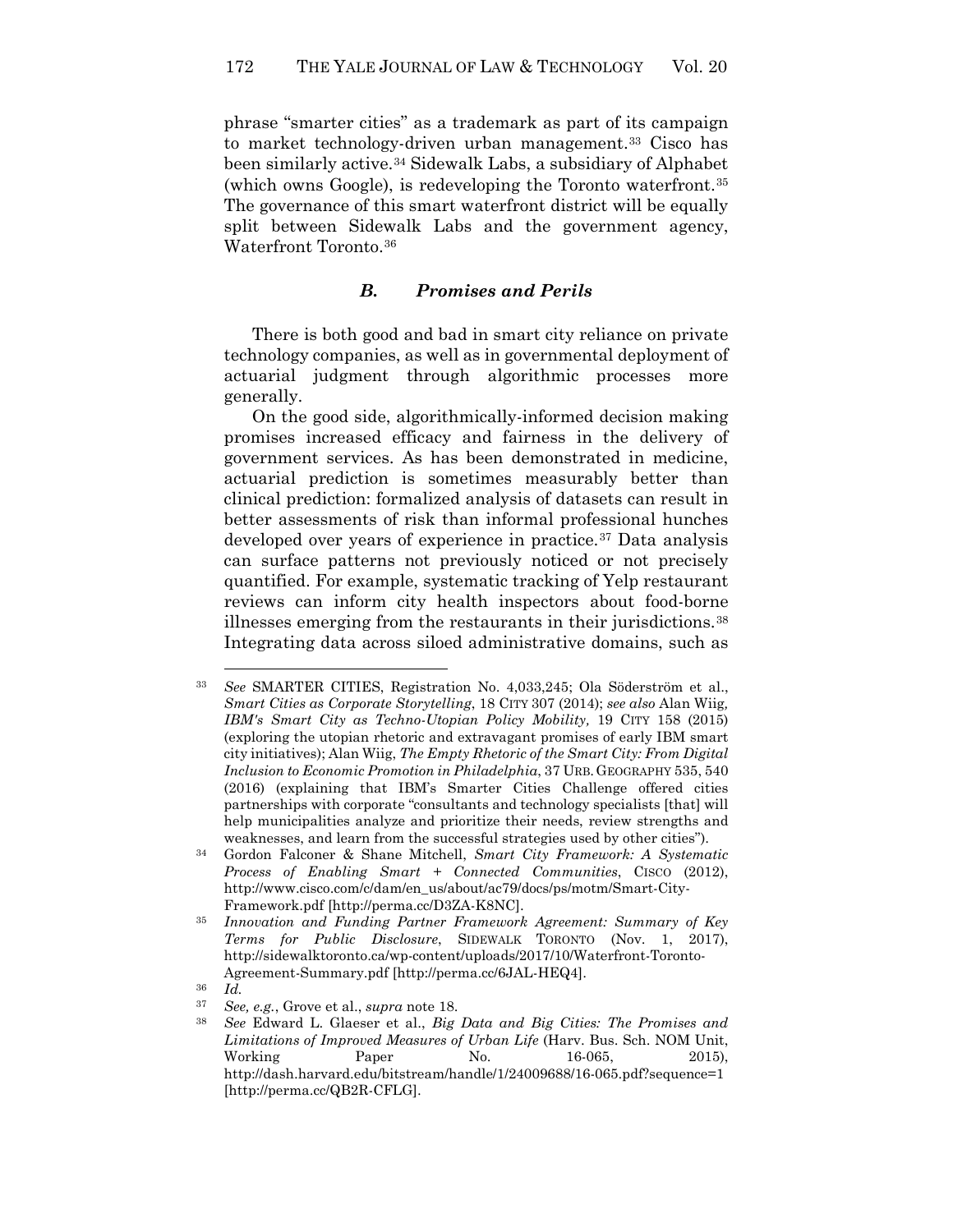education and human services, and then using that data to prioritize families in need of government help, can improve social service delivery.<sup>[39](#page-13-0)</sup>

Algorithmically informed decision making can also help government officials avoid the biases, explicit or implicit, that may creep into less formal, "hunch"-based decision making.[40](#page-13-1) For example, members of a parole board who simply interview a prisoner to make parole decisions may be overly focused on the severity of the crime, on whether the prisoner displays remorse, or on cultural or ethnic generalizations. By contrast, the systematic use of data analytics can identify characteristics that have a significant correlation with recidivism and evaluate the strength of those correlations, either separately or in combination. Those correlations can then be encoded into an algorithm that estimates the risk of recidivism when fed input information about the prisoner.<sup>[41](#page-13-2)</sup> While constructing an algorithm, government officials can explicitly decide to exclude sensitive attributes such as race, ethnicity or religion, as well as categories of data that serve as proxies for those sensitive attributes, from consideration if they conclude that such consideration would be unfair.

At the same time, predictive algorithms are hardly infallible and pose special risks, especially when substantially controlled by private partners. When improperly developed or implemented, predictive algorithms can turn out to be less accurate than the clinical judgment of government officials, and they can formalize and mask biases embedded in the data on which they are trained. Moreover, as we will discuss below, algorithms may enact policy judgments that diverge from the preferences of the electorate or its elected representatives.

The involvement of private vendors in algorithmic design leads to another set of dangers, including opacity, public disempowerment, and loss of accountability. Public officials who have ceded the development of predictive algorithms to private vendors may not participate in and may be unaware of the policy decisions that are incorporated into those algorithms. Public employees who use the output of a predictive algorithm to inform their decisions may not understand the design and limitations

<span id="page-13-0"></span><sup>39</sup> *See, e.g.*, Erika M. Kitzmiller, *IDS Case Study: Allegheny County*, ACTIONABLE INTELLIGENCE FOR SOC. POL'Y (May 2014) (analyzing how Allegheny County, Pennsylvania has used data analytics to improve its human service agency's responsiveness).

<span id="page-13-1"></span><sup>40</sup> *See* Daniel Castro, *Data Detractors Are Wrong: The Rise of Algorithms is a Cause for Hope and Optimism*, CTR. FOR DATA INNOVATION (2016), http://www.datainnovation.org/2016/10/ data-detractors-are-wrong-the-riseof-algorithms-is-a-cause-for-hope-and-optimism/ [http://perma.cc/YBS8-74P3].

<span id="page-13-2"></span><sup>41</sup> On the Arnold Foundation's PSA-Court algorithms, concerning which we filed open records requests, see text accompanying notes [123](#page-34-0)[-136.](#page-38-0)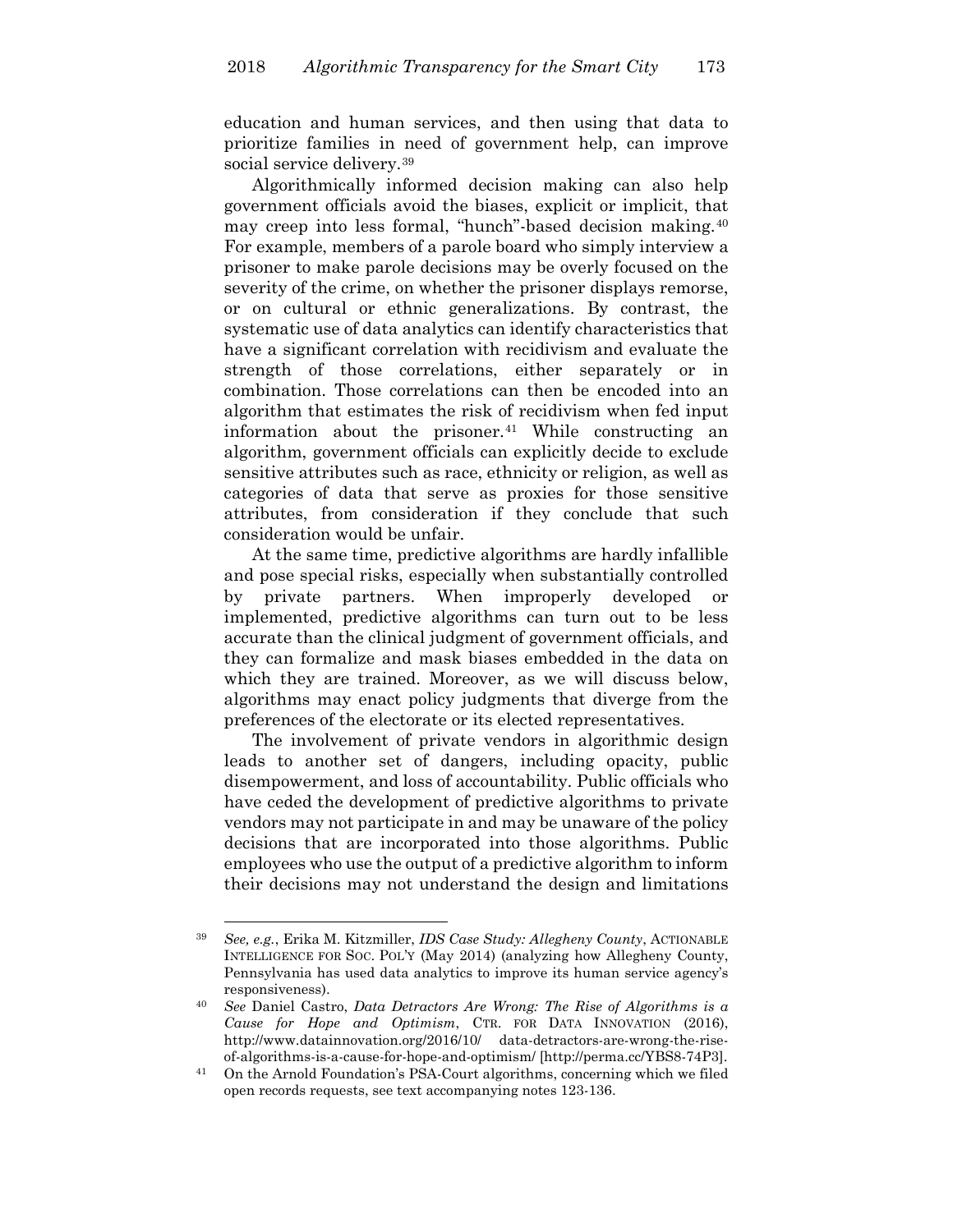of the algorithm, and may not be able to determine whether it has taken into account factors that they would consider relevant. Even if they were capable of interrogating the algorithm, they may be halted by vendor-drafted contracts that give the vendor control or ownership of the data and analytics.[42](#page-14-0)

Private participation in public administration through algorithmic governance raises concerns that data will be used to hurt citizens and weaken public authority. "Policing, surveillance, crowd control, emergency response, are all historically state functions, and citizens might expect the very sensitive data involved to be held by the state. Yet the likelihood in a . . . city [built on public-private partnerships] is that the data finds itself . . . in private control."[43](#page-14-1) According to the digital chief of Barcelona, a leader in smart city technologies, cities can "end up with a black-box operating system where the city itself loses control of critical information and data that should be used to make better decisions."[44](#page-14-2) The risk is that the corporation controlling the data and analytics occupies the command center of urban governance while the democratically accountable officials, unable to control the data, move to the periphery.[45](#page-14-3)

A related concern is that, through these partnerships, private vendors come to lock governments into proprietary systems. Some smart city commentators warn that "smart" projects are simply vehicles to sell municipalities comprehensive data management systems owned and managed by the vendor.<sup>[46](#page-14-4)</sup>

<span id="page-14-0"></span><sup>42</sup> *See, e.g.*, Memorandum of Understanding Between the Laura and John Arnold Foundation and the Superior Court of California, County of San Francisco 3 (Aug. 4, 2015), http://www.muckrock.com/foi/san-francisco-city-and-county-3061/san-francisco-public-safety-assessment-court-30096/#file-113830 [http://perma.cc/73QC-QLX9]; *see also* Angwin et al., *supra* note [7](#page-5-4) (describing the COMPAS contract).

<span id="page-14-1"></span><sup>43</sup> Edwards, *supra* note [16,](#page-8-3) at 33.

<span id="page-14-2"></span><sup>44</sup> David Meyer, *How One European Smart City is Giving Back Power to its Citizens*, **ALPHR** (July 10, 2017), http://www.alphr.com/technology/1006261/how-one-european-smart-city-isgiving-power-back-to-its-citizens [http://perma.cc/FM7D-YVX9] (quoting Francesca Bria, digital chief of Barcelona). Another problem is that "the business model is creating dependence on very few providers." *Id.* This lock-in of city services to particular private vendors could "be extended to the entire urban infrastructure of the city. We're talking about transportation, better waste management, even water, energy, distributed green infrastructure. It's a big problem for a public administration, losing control of the management of the infrastructure." *Id.* 

<span id="page-14-3"></span><sup>45</sup> Christine Richter & Linnet Taylor, *Big Data and Urban Governance*, *in* BIG DATA AND URBAN GOVERNANCE 175, 180 (J. Gupta et al. eds., 2015) ("The increasing influence of corporations over the creation of the smart city environment potentially places corporations at the centre of democratic urban processes."); *see also* Kitchin, *Thinking Critically*, *supra* note [6.](#page-4-4)

<span id="page-14-4"></span><sup>46</sup> *See, e.g.*, ADAM GREENFIELD, AGAINST THE SMART CITY (2013); Donald McNeill, *Global Firms and Smart Technologies: IBM and the Reduction of Cities*, 40 TRANSACTIONS INST. BRIT. GEOGRAPHERS 562 (2015); Wiig, *The Empty Rhetoric*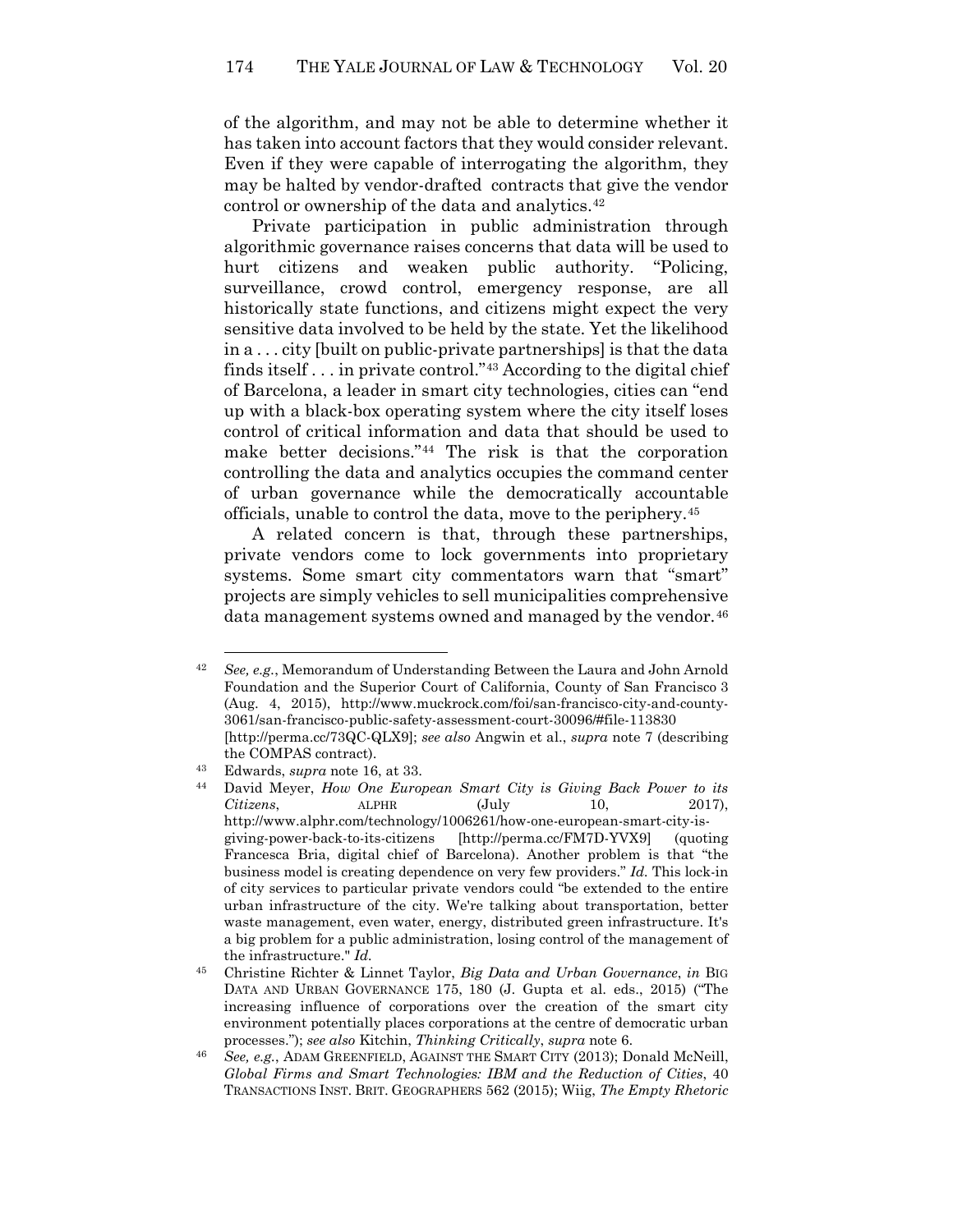Service contracts can make governments dependent on the technology provider for upgrades and ongoing development, locking the government into proprietary technologies whose costs and pace of innovation they cannot control. Lock-in may extend beyond technical systems to the physical infrastructure in which they are embedded. For example, the Alphabet subsidiary Sidewalk Labs is partnering with Waterfront Toronto to build from scratch "holistically" a mini-city of 800 acres as "a place that is enhanced by digital technology and data."[47](#page-15-0) It is probable that Sidewalk Labs will gather data and use city data to make algorithmic predictions about desirable waterfront activity.[48](#page-15-1) It is unclear what ownership or access the public will have to the data or related analytics, how the physical infrastructure will be governed, or whether public entities will be able to take control of the informational and physical assets should they wish to end the relationship with the private company.

## **II. DEFINING MEANINGFUL TRANSPARENCY: WHAT THE PUBLIC NEEDS TO KNOW**

As artificial intelligence and algorithmic prediction come quickly to penetrate local governance, it would be desirable for the public to know what policy judgments the algorithms reflect and how well they perform in achieving the objectives set for them. This Part identifies the components of meaningful transparency in light of how an algorithm operates. Part V operationalizes the idea of meaningful transparency through specific disclosure practices that we recommend for public predictive algorithms.

## *A. What Are the Algorithm's Politics?*

*of the Smart City*, *supra* not[e 33,](#page-12-7) at 535 ("[T]he smart city acts as a data-driven logic urban change where widespread benefit to a city and its residents is proposed, masking the utility of these policies to further entrepreneurial economic development strategies.").

<span id="page-15-0"></span><sup>47</sup> Darrell Etherington, *Alphabet's Sidewalk Labs To Turn Toronto into a Model Smart City*, TechCrunch (Oct. 17, 2017), http://techcrunch.com/2017/10/17/alphabets-sidewalk-labs-to-turn-torontoarea-into-a-model-smart-city/ [http://perma.cc/2BTE-ZSFY].

<span id="page-15-1"></span><sup>48</sup> Laura Bliss, *When a Tech Giant Plays Waterfront Developer*, CITYLAB (Jan. 9, 2018), http://www.citylab.com/design/2018/01/when-a-tech-giant-playswaterfront-developer/549590/ [http://perma.cc/6LKW-FTE9] (proposing a "digital layer" that will tie together and manage physical infrastructure and interactions between the infrastructure, city services, and people); *cf.* SIDEWALK LABS, *Project Vision* (Oct. 17, 2017), http://sidewalktoronto.ca/wpcontent/uploads/2017/10/Sidewalk-Labs-Vision-Sections-of-RFP-Submission.pdf.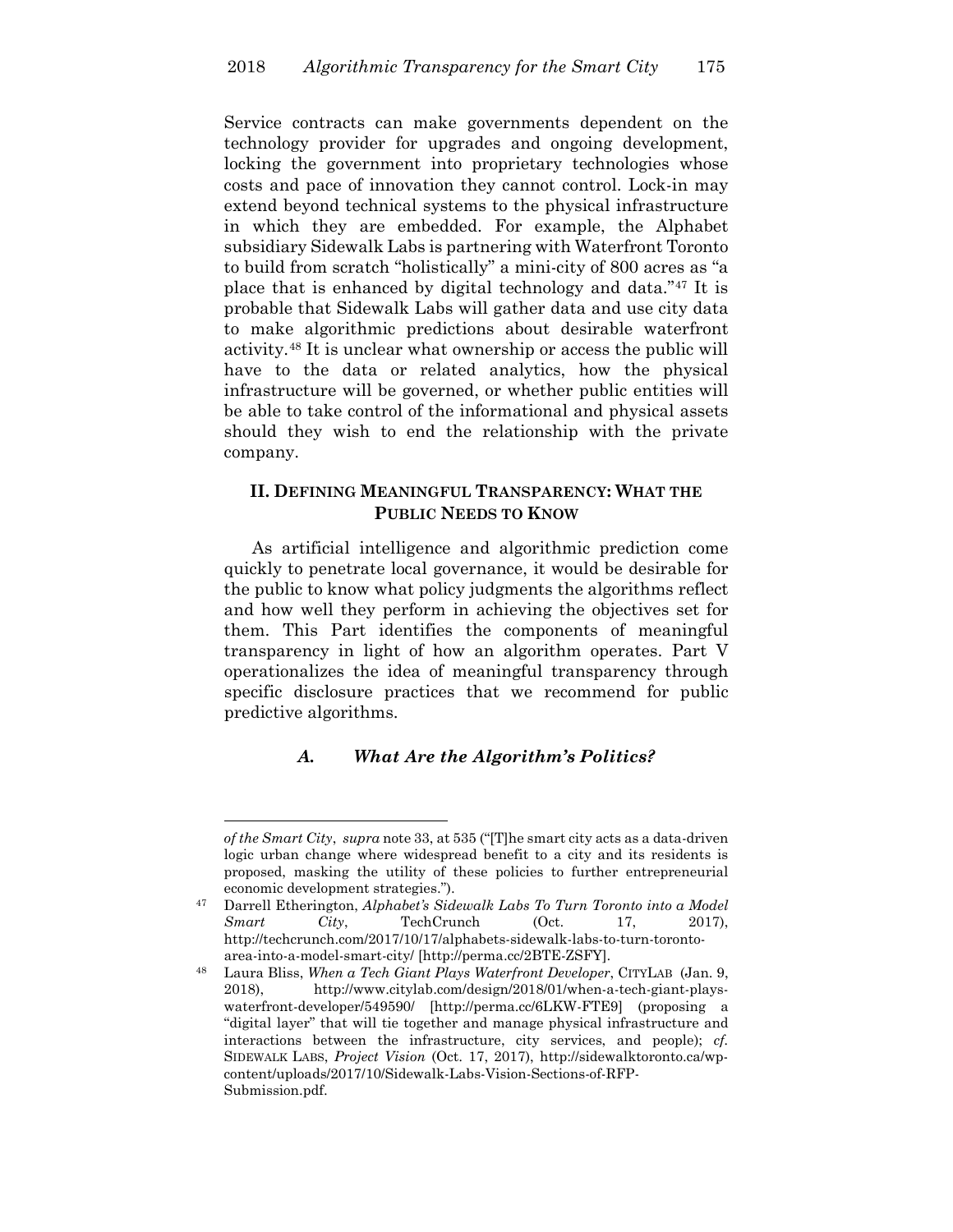<span id="page-16-4"></span>Algorithmic governance has a politics. Judgments are encoded in the algorithmic process at all stages.[49](#page-16-0) These are judgments that at some level the public should know and speak to. However, algorithms positioned merely as the means to scientific truth can conceal the values embedded in the underlying models.[50](#page-16-1) Moreover, when private vendors control algorithmic governance, the politics of algorithms recede behind private hedges. The idea that algorithms are a science without politics can obscure the stakes of their private control that are clearer in other areas of privatization, such as schools and prisons.

<span id="page-16-5"></span>As Harry Surden notes, a predictive algorithm's recommendation "actually masks an underlying series of subjective judgments on the part of the system designers about what data to use, include or exclude, how to weight the data, and what information to emphasize or deemphasize."<sup>[51](#page-16-2)</sup> There will be tradeoffs in implementing any policy goal. For example, even when implementing a goal as uncontroversial as reducing traffic wait time, a policymaker has to consider what risk to pedestrian safety is permissible in the service of traffic flow, and how to factor in the reduction of tailpipe emissions. The general directive to reduce wait times does not dictate what those tradeoffs should be. Indeed, some choices may not even have occurred to policymakers, but surface only when the engineers come to design the algorithms and are left to resolve the tradeoffs.

A growing literature identifies the social, political, and ethical dimensions of algorithms.[52](#page-16-3) We address specific contextualized problems in Part III. For now, it is enough to

<span id="page-16-0"></span><sup>49</sup> Mittelstadt et al., *The Ethics of Algorithms: Mapping the Debate*, July-Dec. 2016 BIG DATA & SOC'Y 1, 1 ("Operational parameters are specified by developers and configured by users with desired outcomes in mind that privilege some values and interests over others.").

<span id="page-16-1"></span><sup>50</sup> *See* Rob Kitchin, *Reframing, Reimagining and Remaking Smart Cities: The Programmable City* 4 (Open Sci. Framework, Working Paper No. 20, 2016) (summarizing smart city critiques). 51 Harry Surden, *Values Embedded in Legal Artificial Intelligence* 5 (Univ. Colo.

<span id="page-16-2"></span>Law Legal Studies, Research Paper No 17-17, Oct. 18, 2017), http://ssrn.com/abstract=2932333 [http://perma.cc/3RUC-54PP].

<span id="page-16-3"></span><sup>52</sup> *See* Diakopoulos, *supra* note [6,](#page-4-4) at 400 (discussing the value choices embedded in data prioritization, classification, association, and filtering); *see also* EXEC. OFFICE OF THE PRESIDENT NAT'L SCI. & TECH. COUNCIL COMM. ON TECH., PREPARING FOR THE FUTURE OF ARTIFICIAL INTELLIGENCE (2016), http://obamawhitehouse.archives.gov/sites/default/ files/whitehouse\_files/microsites/ostp/NSTC/preparing\_for\_the\_future\_of\_ai.p df [http://perma.cc/TZ2W-PJT7]; Bryce Goodman & Seth Flaxman*, EU Regulations on Algorithmic Decision-Making and a "Right to Explanation*,*"* ARXIV (2016), http://arxiv.org/pdf/1606.08813.pdf [http://perma.cc/4GDR-XQ5P]; Felicitas Kraemer et al., *Is There an Ethics of Algorithms?*, 13 ETHICS & INFO. TECH. 251 (2011).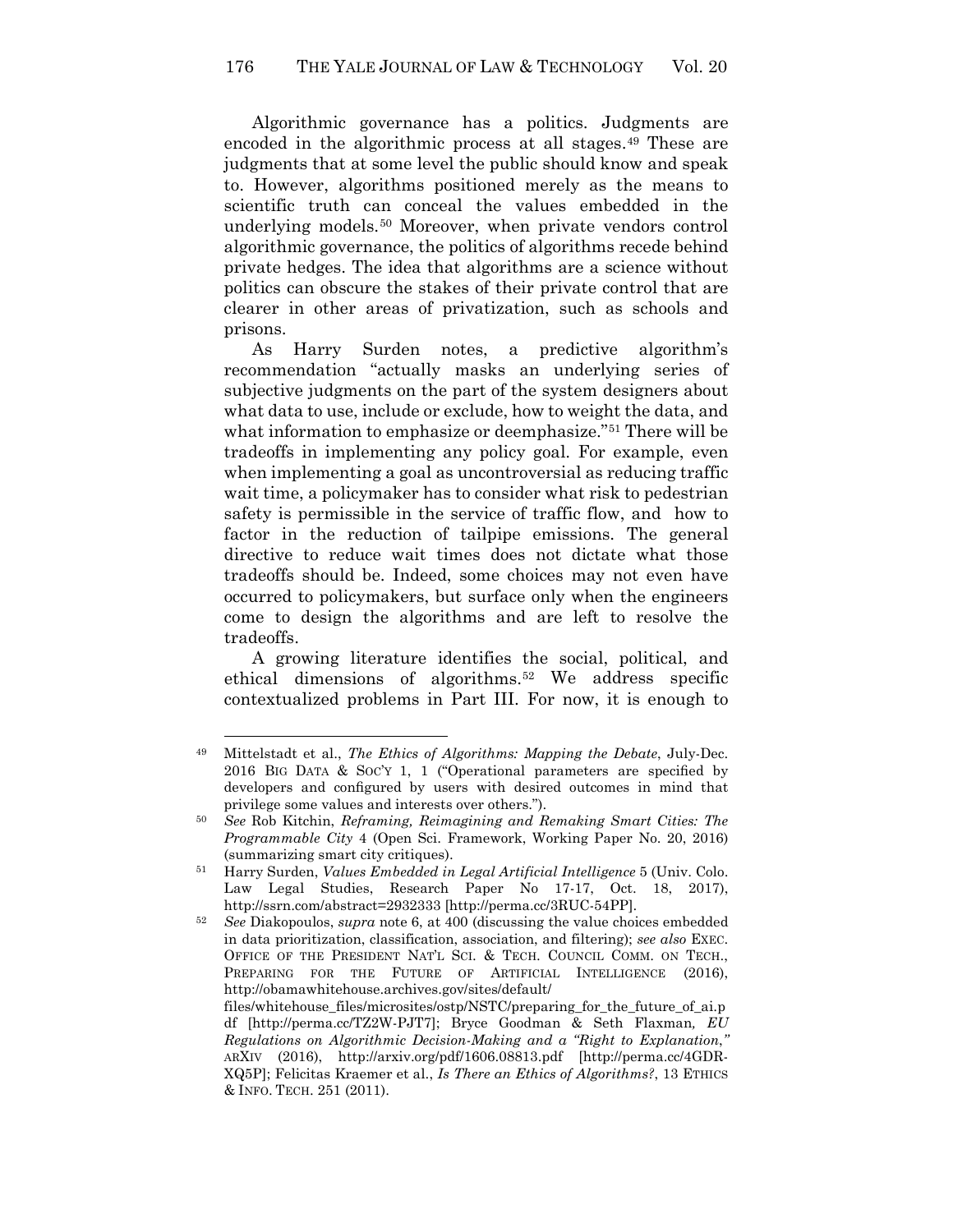highlight by way of example one especially important manifestation of an algorithm's politics: how a classification algorithm deals with false positives and false negatives. Take an algorithm that classifies objects in a train station as suspicious or not. Programmers must formalize the balance between the risk of false alarms and the risk of missing a dangerous object. In statistics, false positives are commonly known as "Type I Errors," and false negatives are known as "Type II Errors." Programmers must "tune" the algorithm to favor one kind of error over the other, or to treat them the same.[53](#page-17-0) Nick Diakopoulos observes that algorithmic tuning "can privilege different stakeholders in a decision, implying an essential value judgment by the designer of such an algorithm in terms of how false positive and false negative errors are balanced."[54](#page-17-1)

One of the few algorithms for which this tuning was revealed is Philadelphia's Adult Probation and Parole Department's risk prediction algorithm for violent recidivism among probationers. The tool predicts the likelihood of a probationer committing a violent crime within two years of release, and classifies the population as high, medium, and low risk. The algorithm was constructed by treating historical false negatives as 2.6 times more costly than false positives.<sup>[55](#page-17-2)</sup> Criminologist and statistician Richard Berk, who consulted on the program, estimates that between 29% and 38% of predictions end up being wrong—an error rate justified by a policy that it is "much more dangerous to release Darth Vader than it is to incarcerate Luke Skywalker."[56](#page-17-3) It turned out, however, that overclassifying probationers as high risk was problematic because they received more expensive services designed to smooth re-entry. The city went back to Berk and asked him to recalibrate the algorithm to reduce the size of the high-risk category. According to another

<span id="page-17-0"></span><sup>53</sup> *See* Daniel Neyland & Norma Mollers, *Algorithmic IF . . . THEN Rules and the Conditions and Consequences of Power*, 20 INFO. COMM. & SOC'Y 45 (2016) (discussing algorithms that make just this kind of classification). 54 Diakopolous, *supra* note [6,](#page-4-4) at 401; *see also* Matthias Spielkamp, *[Inspecting](https://www.technologyreview.com/s/607955/inspecting-algorithms-for-bias/)* 

<span id="page-17-1"></span>*[Algorithms for Bias](https://www.technologyreview.com/s/607955/inspecting-algorithms-for-bias/)*, MIT TECH. REV. (June 12, 2017), http://www.technologyreview.com/s/607955/ inspecting-algorithms-for-bias/ [http://perma.cc/K243-2DH2] (arguing that a sentencing algorithm can treat disparate groups "fairly" with respect to true positives (recidivism), but not

<span id="page-17-2"></span>with respect to false negatives (predicted recidivism that does not occur)).<br><sup>55</sup> Nancy Ritter, *Predicting Recidivism Risk: New Tool in Philadelphia Shows Great Promise*, 271 NAT'L INST. JUST. (2013), http://www.nij.gov/journals/271/pages/predicting-recidivism.aspx [http://perma.cc/J9SA-88LV].

<span id="page-17-3"></span><sup>56</sup> Joshua Brustein, *This Guy Trains Computers to Find Future Criminals*, BLOOMBERG TECH. (July 18, 2016), http://www.bloomberg.com/features/2016 richard-berk-future-crime/ [http://perma.cc/46L5-4DMU]. *See generally*  RICHARD A. BERK, STATISTICAL LEARNING FROM A REGRESSION PERSPECTIVE 13, 139-45 (2008) (discussing scoring of different kinds of errors in machine learning algorithms).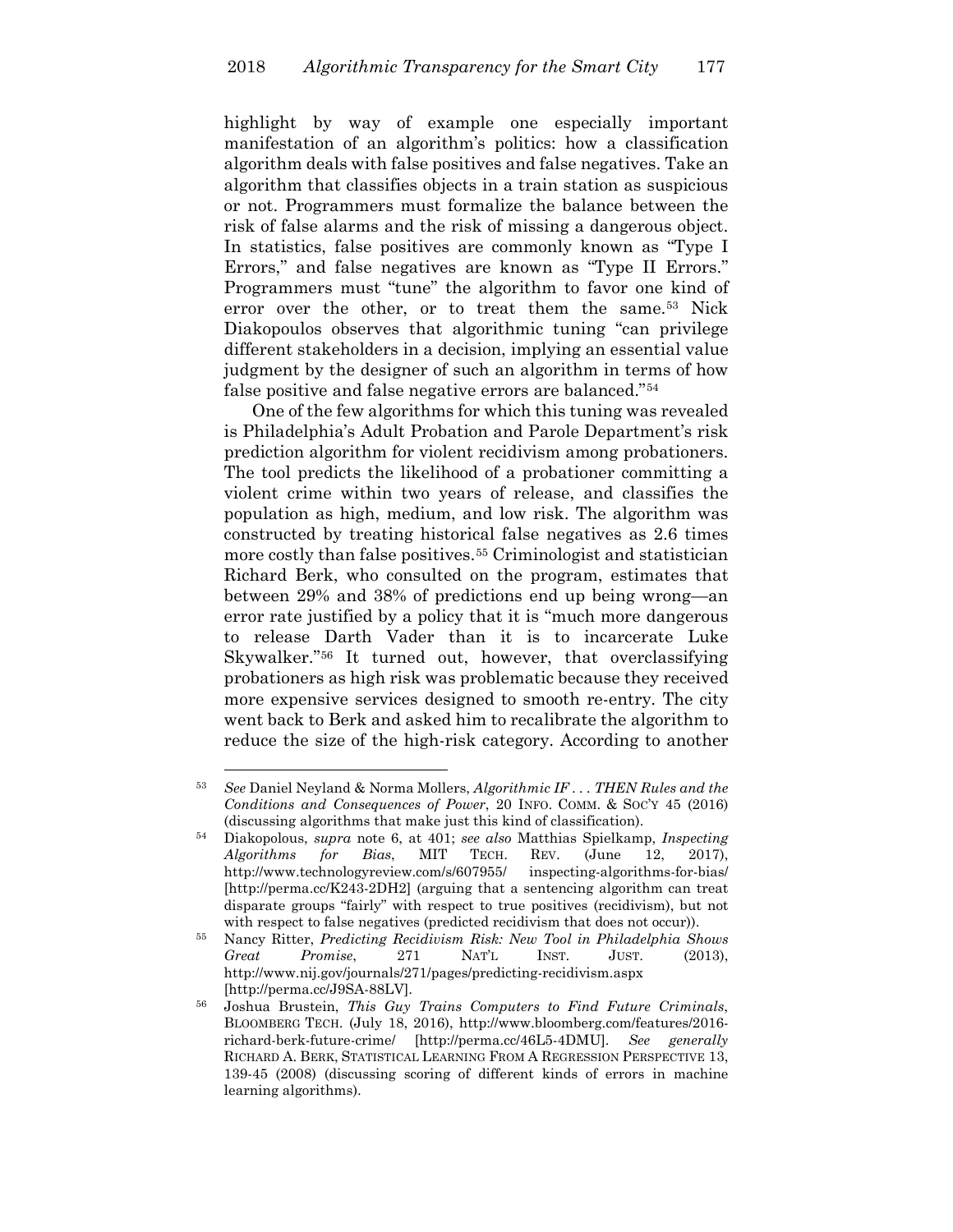project participant, the model was intentionally made less accurate "to make sure it produces the right kind of error when it does."[57](#page-18-0)

The choice to privilege one type of error over another is one of dozens or hundreds of decisions that will inform the construction of a predictive algorithm. Some of these will be trivial and some consequential. Some will implement publicly stated policy objectives while others will have been left to programmers without policy direction. Cary Coglianese and David Lehr recognize that "[f]or agencies not accustomed to making moral valuations through any kind of formal process, let alone one that assigns them numbers, machine-learning algorithms will necessitate addressing questions of organizational and democratic decision making."[58](#page-18-1)

#### *B. Does the Algorithm Perform?*

Whatever the hidden policy choices an algorithm encodes, a government will presumably have a high-level explicit policy objective for a predictive algorithm—whether it is to reduce traffic wait time or to minimize recidivism among parolees. The public should be able to assess algorithmic performance in achieving the stated goals. This is a relatively simple question of utility as assessed by statistical performance in fitting the data to the desired outcome.

Even here, of course, there are a variety of measures of performance, and it is important to understand what each measure represents. For example, one popular measure used for predictive algorithms is the area under the receiver operating characteristic (ROC) curve. In a single number between 0.5 and 1, it provides an assessment of how much better an algorithm is than a random assignment of cases at avoiding both false positives and false negatives. However, it has some limitations it can only be applied when the output of the algorithm is a score that ranks subjects from least to most likely to be associated with some outcome—and it provides only one perspective on the relative success of the algorithm. Other measures may focus on other aspects of performance. For example, "goodness of fit" tests may reveal that although a model is quite good overall at predicting the risk of an outcome, its predictions that subjects are among the riskiest ten percent are significantly less accurate than its predictions that subjects are among the least risky ten

<span id="page-18-1"></span><span id="page-18-0"></span><sup>57</sup> *Id.* (quoting Geoffrey Barnes).

<sup>58</sup> Cary Coglianese & David Lehr, *Regulating by Robot: Administrative Decision Making in the Machine-Learning Era*, 105 GEO. L.J. 1147, 1218 (2017).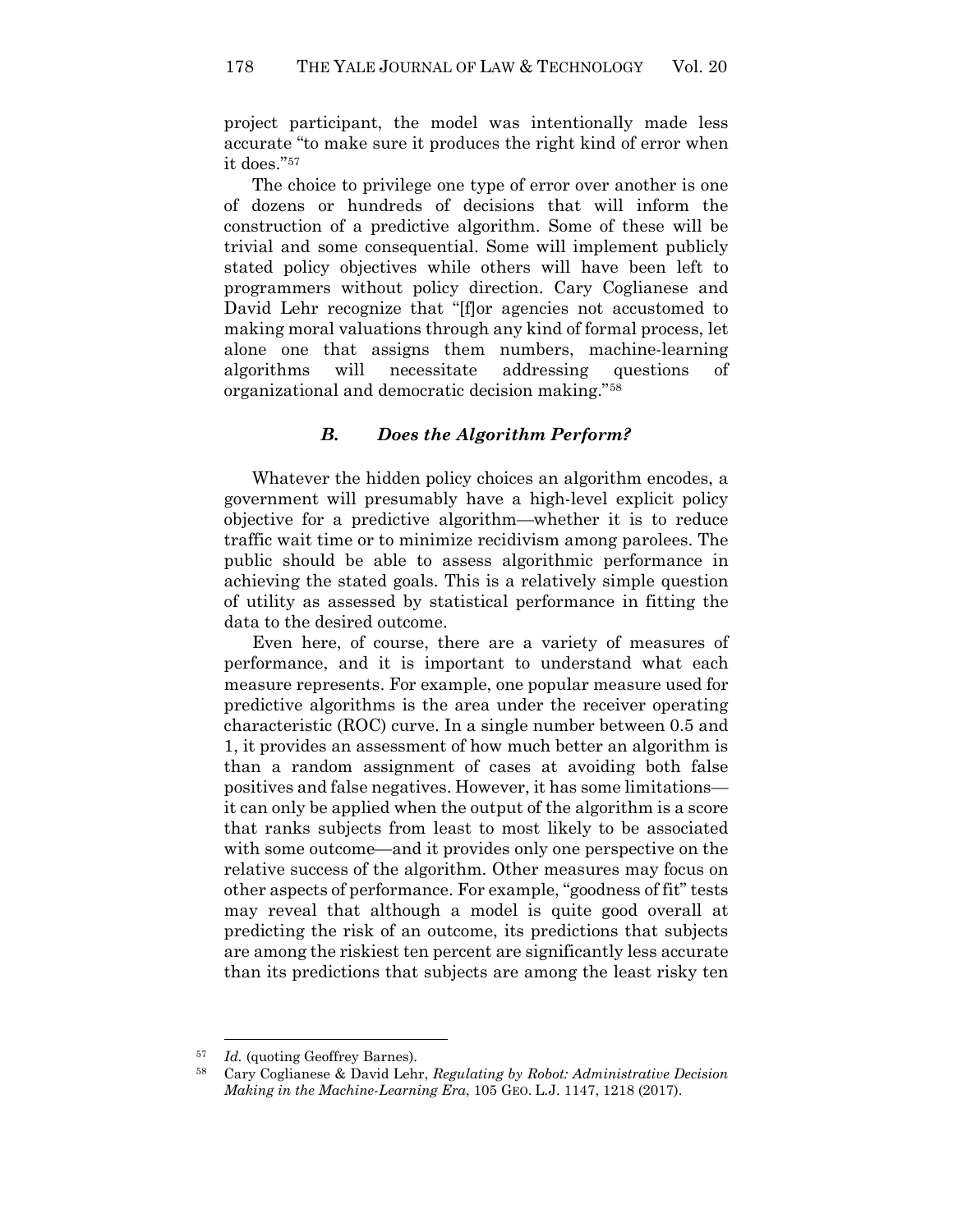percent.[59](#page-19-0) In other words, there are many ways to measure accuracy, with more coming down the pike.<sup>[60](#page-19-1)</sup> One cannot understand claims about performance without knowing how it is being measured.

There are many reasons an algorithm could be ineffective.<sup>[61](#page-19-2)</sup> It could be trained on bad data inputs (garbage in, garbage out).[62](#page-19-3) Errors may also result from faulty inductive reasoning, data selection, and factor weighting.[63](#page-19-4) Another point of failure in the broader algorithmic process may be at the implementation phase. Unless the algorithmic prediction is self-executing, human beings have to understand the prediction in order to choose how much weight to give it in the decision-making process. In the municipal context, government workers will often be responsible for selecting and inputting data as well. While validation studies can help to ensure that an algorithm is achieving the desired goal, cash-strapped governments may not require validation studies before or after implementation, or they may not be conducted properly. The results of validation studies, as well as information about their design, should all be subjected to public scrutiny to enable proper evaluation.

# *C. Is the Algorithm Fair?*

<span id="page-19-0"></span><sup>59</sup> *See, e.g.*, Alberto Maydeu-Olivares & C. Garcia-Forero, *Goodness-of-Fit Testing*, *in* INTERNATIONAL ENCYCLOPEDIA OF EDUCATION 190 (Penelope Peterson et al. eds., 3d ed. 2010).

<span id="page-19-1"></span><sup>60</sup> *See, e.g.*, DEAN ABBOTT, APPLIED PREDICTIVE ANALYTICS: PRINCIPLES AND TECHNIQUES FOR THE PROFESSIONAL DATA ANALYST 283-304 (2014); Ewout W. Steyerberg et al., *Assessing the Performance of Prediction Models: A Framework for Some Traditional and Novel Measures*, 21 EPIDEMIOLOGY 128 (2010); Mauno Vihinen, *How To Evaluate Performance of Prediction Methods? Measures and Their Interpretation in Variation Effect Analysis*, 13 BMC GENOMICS S2 (2012), http://doi.org/10.1186/1471-2164-13-S4-S2 [http://perma.cc/8Q73-GXYC]; Scott Fortmann-Roe, *Accurately Measuring Model Prediction Error* (May 2012), http://scott.fortmann-

<span id="page-19-2"></span>roe.com/docs/MeasuringError.html [http://perma.cc/3YDK-QDMK]. 61 *See* EXEC. OFFICE OF THE PRESIDENT, *httphttpsupra* note [24](#page-10-3) (discussing poorly selected data; incomplete, incorrect or outdated data; selection bias; and unintentional perpetuation and promotion of historical biases).

<span id="page-19-3"></span><sup>62</sup> *Garbage In, Garbage Out*, WIKIPEDIA, http://en.wikipedia.org/wiki/Garbage\_in,\_ garbage\_out garbage\_out [http://perma.cc/M8CV-P7U8] (explaining a computer science term expressing the informal rule that the quality of a computer's output is only as good as the quality of its input).

<span id="page-19-4"></span><sup>63</sup> *See* Amended Summary Judgment Op., Hous. Fed'n of Teachers v. Hous. Indep. Sch. Dist., Civil Action No. H-14-1189, at \*13 (S.D. Tex. May 4, 2017) (noting that an algorithmic score "might be erroneously calculated for any number of reasons ranging from data-entry mistakes to glitches in the computer code itself. Algorithms are human creations, and subject to error like any other human endeavor.").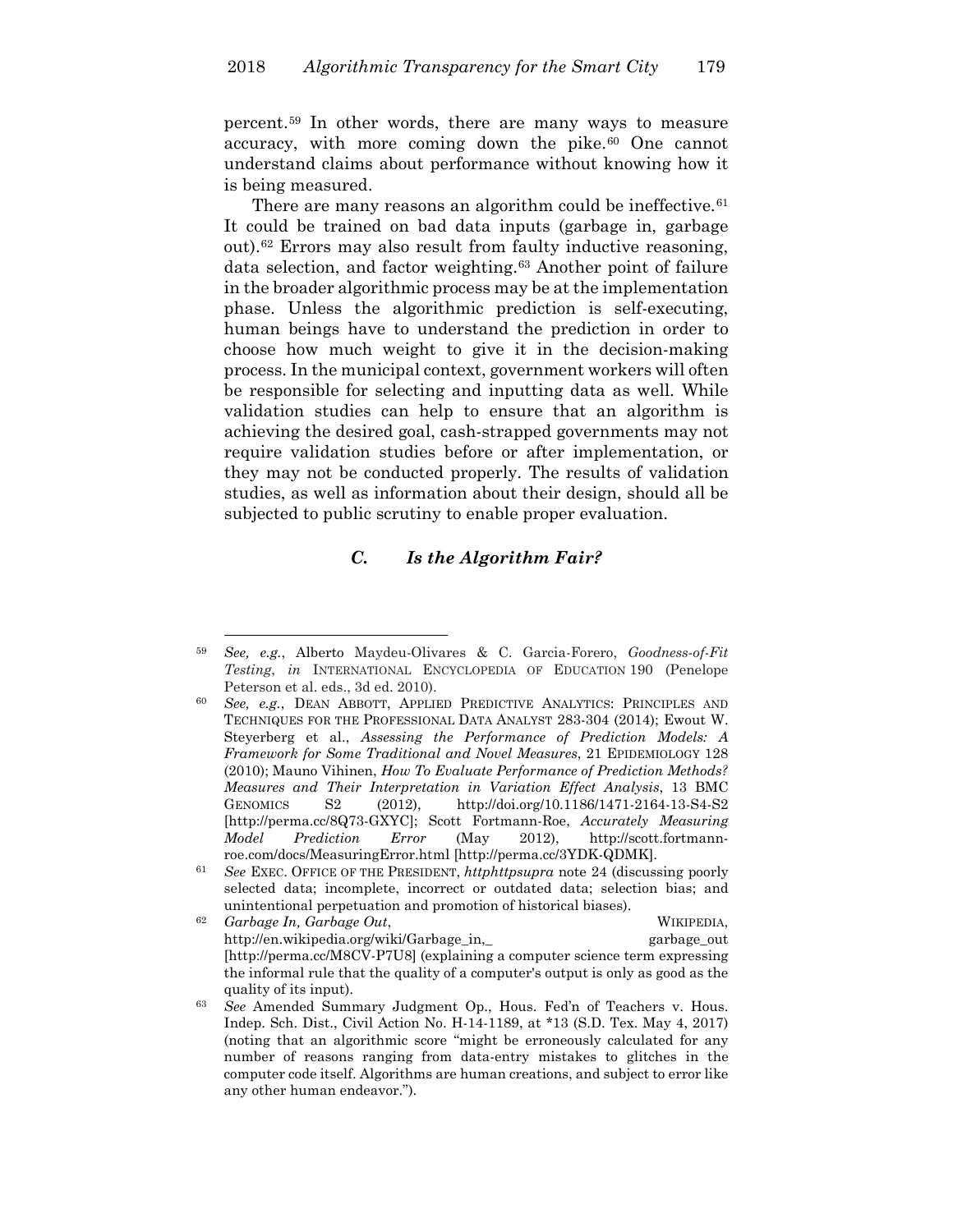An algorithm may perform well in terms of achieving desired outcomes, but come up short on equitable measures. There is a strong public interest in ensuring that predictive algorithms are designed and executed justly, especially when they impact individuals. Fairness concerns will generally matter much less to developers than the performance of an algorithm, and may not figure in an engineer's remit at all.[64](#page-20-1)

<span id="page-20-0"></span>Government use of predictive algorithms poses an inherent challenge to traditional notions of fairness.[65](#page-20-2) By their nature, predictive models are simplifications that cannot consider all possible relevant facts about subjects, and that therefore necessarily treat people as members of groups, not as individuals.[66](#page-20-3) Generalizations, which may treat unlike cases alike, are inherent to this process. For sensitive decisions, particularly where individual liberty is at stake, decision makers like judges and social workers are expected to exercise human judgment over algorithmic predictions so that they may catch faulty predictions. In theory, the algorithmic edict is advisory only. In practice, decision makers place heavy reliance on the numbers, raising the stakes for their fairness.<sup>[67](#page-20-4)</sup>

The most-discussed algorithmic fairness question has been whether predictive algorithms are likely to introduce or perpetuate invidious discrimination on the basis of race, gender, or another protected characteristic.[68](#page-20-5) Additional forms of discrimination are of concern, such as whether an algorithm incidentally disfavors (and therefore, disincentivizes) certain behaviors. For example, if use of the mental health system

<span id="page-20-1"></span><sup>64</sup> Nick Seaver, *Knowing Algorithms* 2 (Feb. 2014) (unpublished manuscript), http://nickseaver.net/s/seaverMiT8.pdf [http://perma.cc/AB75-JY6M] (arguing that the policy implications of an algorithm are "strictly out of frame" for algorithm developers). This is a challenge computer science is beginning to explore. *See*, *e.g.*, Michael Feldman et al., *Certifying and Removing Disparate Impact*, *in* PROC. 21ST ACM SIGKDD INT'L CONF. DISCOVERY & DATA MINING 259 (2015) (presenting a test for disparate impact in algorithmic processes and a method by which data might be made unbiased); Sorelle A. Friedler et al., *On the (Im)possibility of Fairness* (Sept. 23, 2016) (unpublished manuscript), http://arxiv.org/pdf/1609.07236.pdf [http://perma.cc/DQP4-PMWU].<br><sup>65</sup> Fairness itself is subject to different definitions; the definition selected will

<span id="page-20-2"></span>affect assessments of algorithmic fairness. *See* Friedler et al., *supra* note [64](#page-20-0) (recommending that computer scientists make more explicit what notion of fairness they seek to represent in algorithms).

<span id="page-20-3"></span><sup>66</sup> *See, e.g*., O'NEIL, *supra* note [6,](#page-4-4) at 20-23; Mittelstadt et al., *supra* not[e 49,](#page-16-4) at 8.

<span id="page-20-4"></span><sup>67</sup> *See generally* John Danaher, *The Threat of Algocracy: Reality, Resistance and Accommodation*, 29 PHIL. & TECH. 245 (2016) (raising concerns about deference to algorithmic output by human decision makers who cannot understand how the algorithms work).

<span id="page-20-5"></span><sup>68</sup> *See, e.g.*, O'NEIL, *supra* note [6;](#page-4-4) Barocas & Selbst, *supra* note [7;](#page-5-4) Joh, *supra* note [4;](#page-4-5) Pauline T. Kim, *Data-Driven Discrimination at Work*, 58 WM. & MARY L. REV. 857 (2017); Andrew D. Selbst, *Disparate Impact in Big Data Policing*, GA. L. REV. (forthcoming), http://ssrn.com/abstract=2819182 [http://perma.cc/KDT8-DXF5].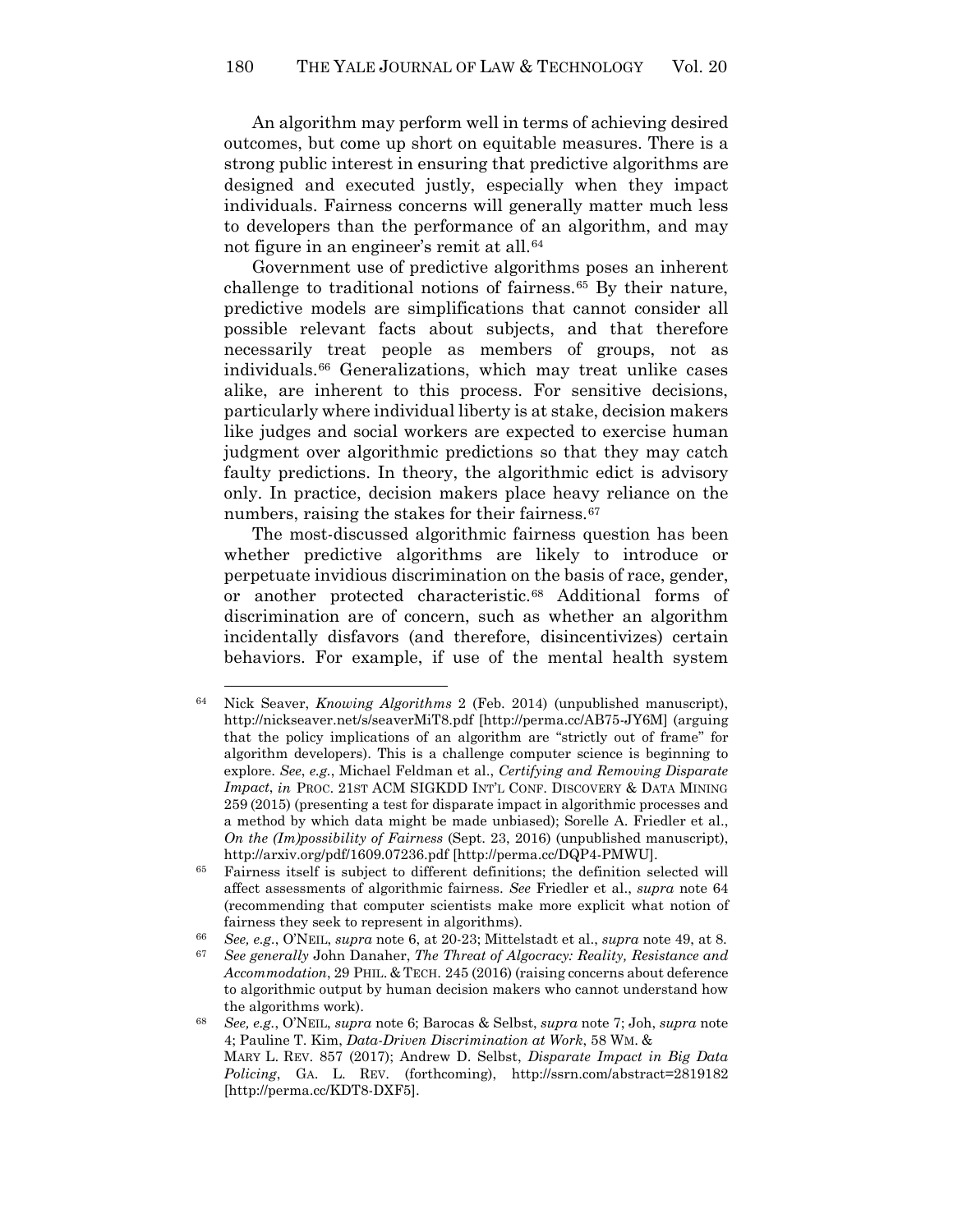correlates with increased risk of child endangerment, then an algorithm might include mental health system use as a factor in its risk assessment. Use of the mental health system may or may not correlate with membership in a protected class. But an algorithm that penalizes those who seek mental health treatment raises fairness concerns, as well as larger welfare concerns if those who would be aided by mental health treatment choose not to seek it to avoid child welfare interventions.

<span id="page-21-0"></span>Fairness and performance are sometimes correlated.[69](#page-21-1) A classic example is facial recognition algorithms that were trained on the faces familiar to the engineers who built it, which were mostly white.[70](#page-21-2) As a result, the programs were more likely to fail to identify or to misidentify dark-skinned human faces, which may make innocent dark-skinned people more likely to be misidentified as criminal suspects.[71](#page-21-3) Retraining the algorithm using human faces of all skin colors would make it perform better overall, as well as reduce the disparity in accuracy between light- and dark-skinned human faces. When making an algorithm fairer would actually increase its utility, we can expect that rigorous analysis of performance will also lead to greater fairness.

In some cases, however, there will be a trade-off between fairness and performance. Inclusion of an individual's group membership may enhance algorithmic utility if the observed correlations are not simply duplicative of other correlations in the data. Take the correlation that some data analysis has found between convicted felons from certain zip codes and higher rates of recidivism.[72](#page-21-4) That correlation might not increase the

<span id="page-21-1"></span><sup>69</sup> *See, e.g.*, Tal Z. Zarsky, *Understanding Discrimination in the Scored Society*, 89 WASH. L. REV. 1375, 1383 (2014) ("[I]n many instances, discrimination might be inefficient and thus present an unsustainable business or social practice").

<span id="page-21-2"></span><sup>70</sup> *See* Tess Townsend, *Most Engineers Are White—And So Are the Faces They Use To Train Software*, RECODE (Jan. 18, 2017), http://www.recode.net/2017/1/18/14304964/data-facial-recognition-troublerecognizing-black-white-faces-diversity [http://perma.cc/T5PL-XNLJ]. *See generally* Clare Garvie & Jonathan Frankle, *Facial-Recognition Software Might Have a Racial Bias Problem*, ATLANTIC (Apr. 7 2016), http://www.theatlantic.com/technology/ archive/2016/04/the-underlying-biasof-facial-recognition-systems/476991/ [http://perma.cc/6K5Z-H3JM] (describing the racial biases of facial recognition algorithms).

<span id="page-21-4"></span><span id="page-21-3"></span><sup>71</sup> *See* Garvie & Frankle, *supra* note [70.](#page-21-0)

<sup>72</sup> *See* Angwin et al., *supra* not[e 7.](#page-5-4) *But see* William Dieterich et al., *COMPAS Risk Scales: Demonstrating Accuracy Equity and Predictive Parity*, NORTHPOINTE INC. RES. DEP'T (July 8, 2016), http://go.volarisgroup.com/rs/430-MBX-989/images/ProPublica\_Commentary\_Final\_ 070616.pdf [http://perma.cc/ND8Z-Y3GS]; Anthony W. Flores et al., *False Positives, False Negatives, and False Analyses: A Rejoinder to "Machine Bias: There's Software Used Across the Country to Predict Future Criminals. And it's Biased Against*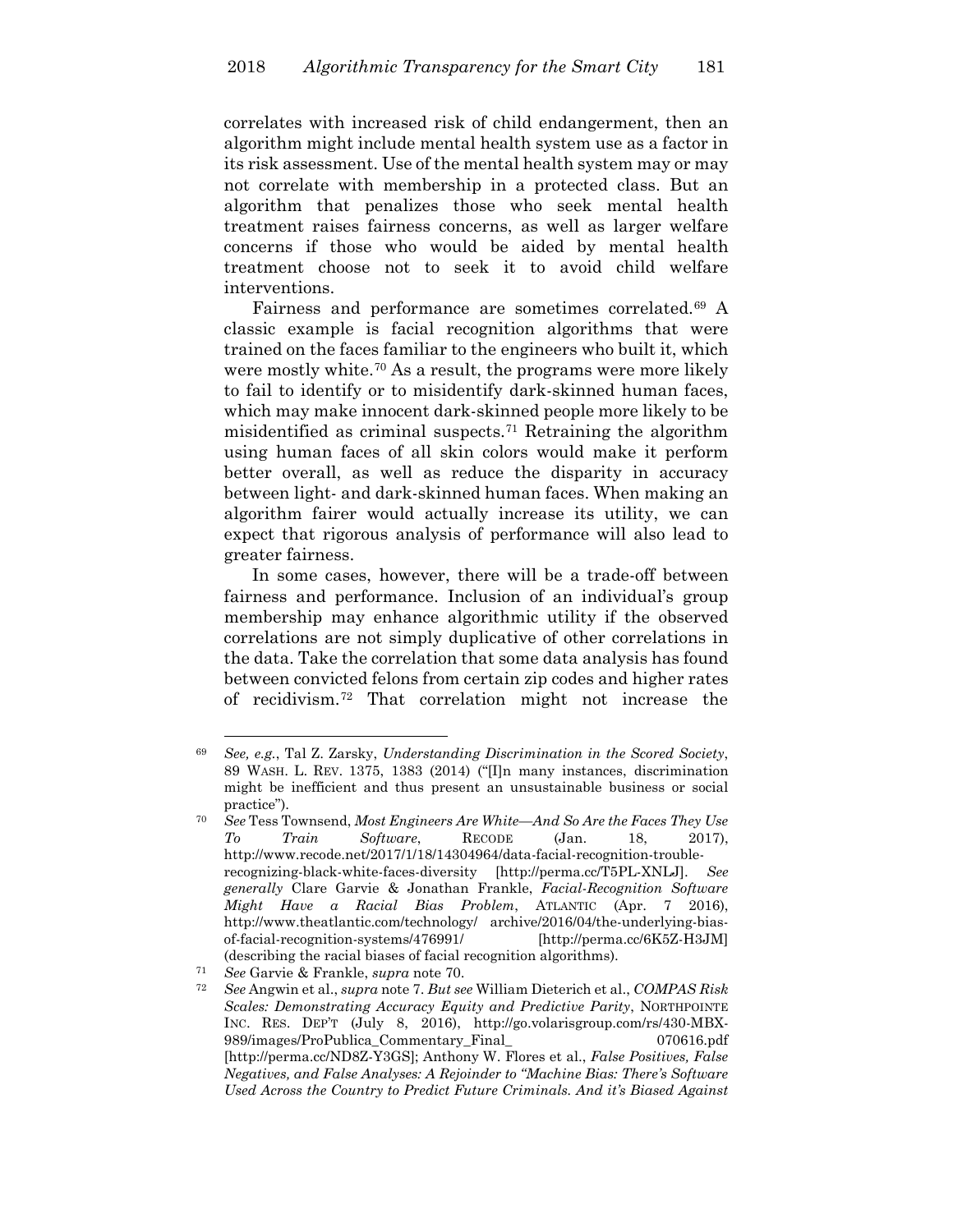predictive power of an algorithm if the algorithm were also using, say, employment history as a factor. Zip codes and employment history might turn out to be nearly co-variants, but with employment history as the better predictor. It might be the case that zip codes were only serving as a weak signal of future employment, due to geographic clustering of unemployment, and were therefore not improving on predictions that directly factored in employment history. Conversely, however, inclusion of zip code information might demonstrably increase the predictive power of an algorithm, pointing to some correlation that was not covered by any other included variable or characteristic.

However, due to residential segregation, zip codes are often proxies for race. Knowing this, agencies may choose to exclude zip codes as inputs to predictive algorithms even where they improve the algorithm's predictive power. They may conclude that skin color has no causal relation to the desired or undesired outcome and, therefore, that the predictive power must be rooted in some other co-variant. To use race, or its proxy, as a shortcut for whatever might actually have some causal relation would perpetuate "a history of purposeful unequal treatment"[73](#page-22-0) based on "an immutable characteristic determined solely by the accident of birth."[74](#page-22-1) In other words, if some marginal increase in accuracy is almost certainly accompanied by an increase in unfairness to a protected class, a public agency may choose fairness over accuracy.

Of course, in some situations, taking race into account may simply reinforce historical patterns of bias. Minority neighborhoods historically subject to more intensive policing will have higher arrest and re-arrest rates, and then be recommended by the algorithm for more policing, and so on.[75](#page-22-2) A historical pattern of discriminatory treatment will thus *cause* higher observed crime rates in the zip codes that the algorithm predicts are at higher risk for criminal activity.

Jurisdictions have dealt with such fairness concerns in different ways. The Oakland Police Department decided not to use a predictive algorithm (PredPol) at all, having concluded that "officers would have been deployed to mostly lower-income minority neighborhoods where the previous drug crimes were

*Blacks*,*"* COMMUNITY RESOURCES FOR JUST., http://www.crj.org/page/- /publications/rejoinder7.11.pdf [http://perma.cc/624E-ZUE9]; Rhema Vaithianathan et al., *Developing Predictive Models to Support Child Maltreatment Hotline Screening Decisions: Allegheny County Methodology and Implementation*, CTR. FOR SOC. DYNAMICS (Sept. 2016) (discussing zip codes and other proxies for race).

<span id="page-22-0"></span><sup>73</sup> San Antonio Ind. Sch. Dist. v. Rodriguez, 411 U.S. 1, 28 (1973).

<sup>74</sup> Frontiero v. Richardson, 411 U.S. 677, 686 (1973).

<span id="page-22-2"></span><span id="page-22-1"></span><sup>75</sup> *See* O'NEIL, *supra* note [6,](#page-4-4) at 97-98.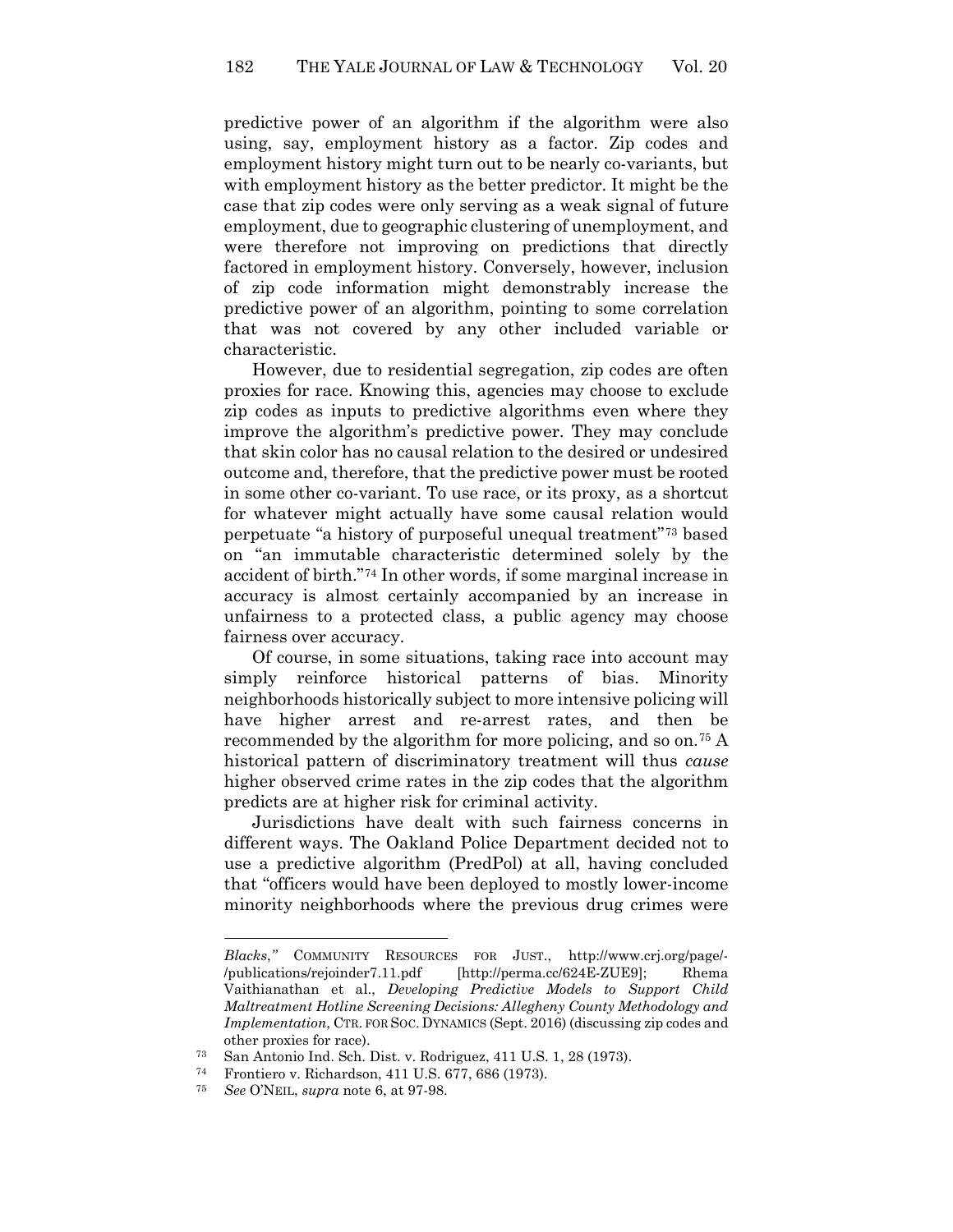recorded."[76](#page-23-0) By contrast, cities like Philadelphia and Chicago are using predictive policing programs, but their vendor (Azavea, Inc., developers of HunchLab) has decided to deemphasize some arrest data, particularly data concerning drug-related and nuisance crimes, in creating its policing models, to avoid likely systemic bias.<sup>[77](#page-23-1)</sup> Ultimately, unless a predictive algorithm is rendered sufficiently transparent, we will not know whether automated decision-making and risk prediction accords with our substantive commitments to fairness.<sup>[78](#page-23-2)</sup>

# *D. Does the Algorithm Enhance or Diminish Governmental Capacity?*

There is a further danger that algorithmic governance, impervious to critical evaluation while also displacing human decision making, will hollow out the decision-making capacity of public servants. Contributing factors could include unwarranted deference to the algorithm, insufficient understanding of algorithmic processes, and atrophied competence to use human judgment.

Government officials may defer to algorithmic output even when it is erroneous, discriminatory, or framed in terms of categories that are too coarse or outcomes that are too narrow. When the "machine says so," it can be difficult for rushed and over-extended human decision makers to resist the edict. As Harry Surden notes, judges may "give more deference to computer-based recommendations, in contrast to comparable human-based assessments, given the aura of mechanistic objectivity surrounding computer-generated, analytics-based, analyses."[79](#page-23-3) According to Michael Ananny, "algorithmic categories . . . signal certainty, discourage alternative explorations, and create coherence among disparate objects,"

<span id="page-23-0"></span> $\overline{a}$ <sup>76</sup> Emily Thomas, *Why Oakland Police Turned Down Predictive Policing*, VICE (Dec. 28, 2016), http://motherboard.vice.com/read/minority-retort-whyoakland-police-turned-down-predictive-policing [http://perma.cc/KJH5-DS93].

<span id="page-23-1"></span><sup>77</sup> *See A Citizen's Guide to HunchLab*, HUNCHLAB 26 (July 11, 2017), http://robertbrauneis.net/algorithms/HunchLabACitizensGuide.pdf [http://perma.cc/NY6B-QNZD]. Azavea also recommends introducing a small degree of randomness into the algorithm to make a "probabilistic selection of locations," for patrol, in part to counter bias. *See id.* at 10-11.

<span id="page-23-2"></span><sup>78</sup> See Joanna Bryson, *Three Very Different Sources of Bias in AI, and How To Fix Them*, ADVENTURES IN NI (July 13, 2017), http://joannabryson.blogspot.co.uk/2017/07/three-very-different-sources-of-bias-in.html [http://perma.cc/2RXD-LZPG] ("The way to deal with [bias] is to insist on the right to explanation, on due process. All algorithms that affect people's lives

<span id="page-23-3"></span>should be subject to audit."). 79 *See* Surden, *supra* not[e 51,](#page-16-5) at 2; *see also* danah boyd & Kate Crawford, *Critical Questions for Big Data*, 15 INFO. COMM. SOC'Y 662 (2012) (identifying mistaken belief in objectivity as one of the pitfalls of reliance on big data analytics).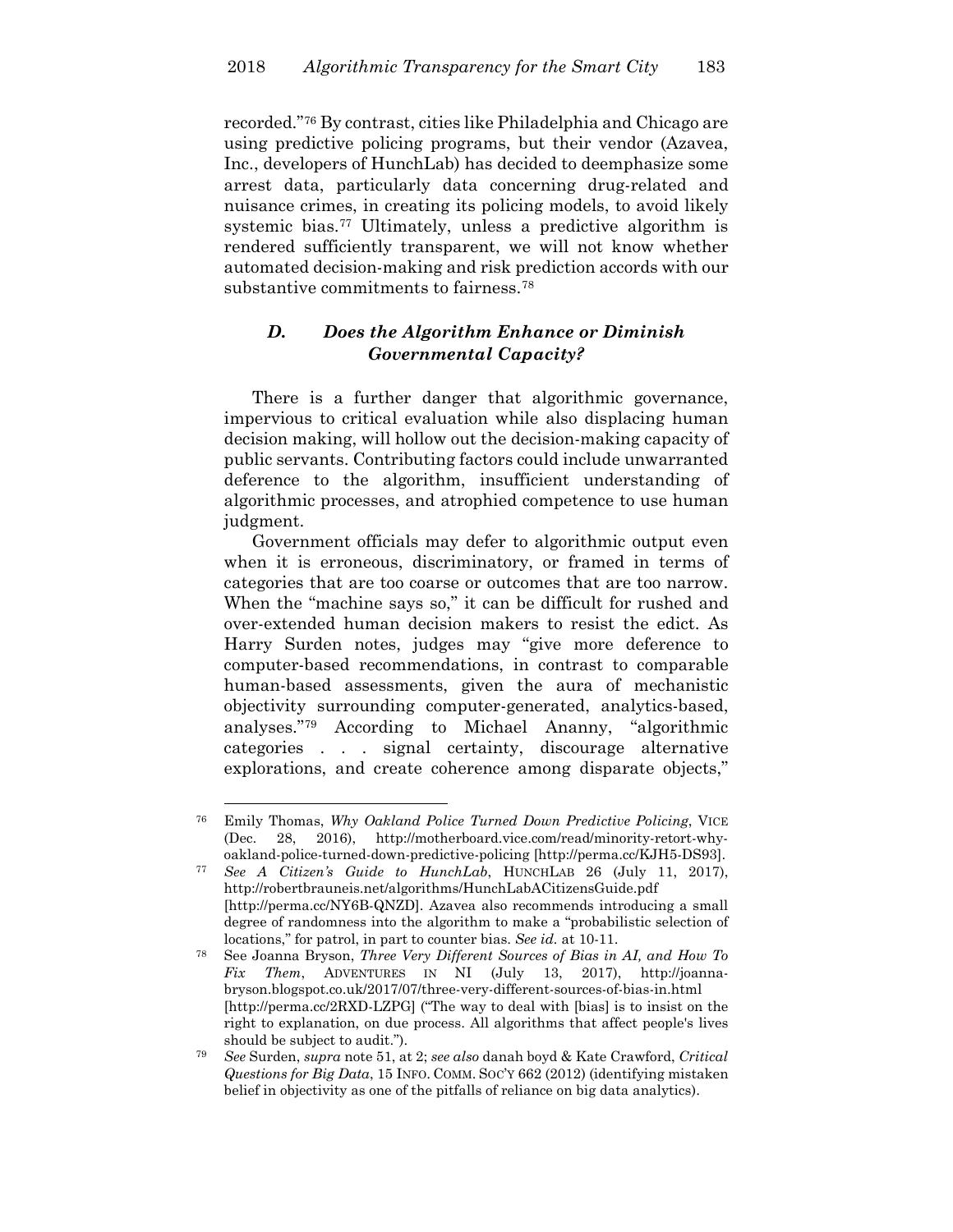thereby reifying the algorithmic model's choices.<sup>[80](#page-24-0)</sup> When algorithmic output is uninterpretable—when the decision path is not explained—government officials have no way of knowing whether and how the factors they are facing accord with the factors that produced the algorithmic recommendation. Suppose that the criminal defendant the algorithm is scoring has been blinded or has had a child. Might those facts justify deviating from the algorithm's risk prediction, or are they accounted for? If the algorithm is opaque, the government official cannot know how to integrate its reasoning with her own, and must either disregard it, or follow it blindly. Thus, as Christopher Church and Amanda Fairchild have said, "The reasoning behind an algorithm's prediction is critically important. The algorithm must not only be able to accurately identify the high risk cases . . . but must also be able to provide contextual reasoning for why certain cases are being flagged."[81](#page-24-1)

Over time, deference to algorithms may weaken the decisionmaking capacity of government officials along with their sense of engagement and agency. The "de-skilling" of human beings through automation has become a widely-studied phenomenon,[82](#page-24-2) and it will undoubtedly spread to public administration. Ethicists have also examined how computer systems can undermine a person's sense of her own moral agency. When "human users are placed largely in mechanical roles, either mentally or physically," and "have little understanding of the larger purpose or meaning of their actions . . . human dignity is eroded and individuals may consider themselves to be largely unaccountable for the consequences of their computer use."[83](#page-24-3) The same can be said more specifically about predictive algorithms and the government officials who use them. For example, police personnel who are instructed by algorithms exactly where and how to patrol may lose their own awareness of crime risks, and be unable to responsibly deviate from the algorithm's instructions.[84](#page-24-4)

<span id="page-24-0"></span><sup>80</sup> Ananny, *supra* not[e 6](#page-4-4) at 103; *see also* Barocas & Selbst, *supra* note [7.](#page-5-4)

<span id="page-24-1"></span><sup>81</sup> Christopher E. Church & Amanda J. Fairchild, *In Search of a Silver Bullet: Child Welfare's Embrace of Predictive Analytics*, 68 JUV. & FAM. CT. J. 67, 78 (2017).

<span id="page-24-2"></span><sup>82</sup> *See, e.g.*, NICHOLAS CARR, THE GLASS CAGE: HOW OUR COMPUTERS ARE CHANGING US 106-112 (2014).

<span id="page-24-3"></span><sup>83</sup> Batya Friedman & Peter H. Kahn, Jr., *Human Agency and Responsible Computing: Implications for Computer System Design*, 17 J. SYSTEMS SOFTWARE 9 (1992); *see* Helen Nissenbaum, *Accountability in a Computerized Society*, 2 SCI. & ENGINEERING ETHICS 25 (1996).

<span id="page-24-4"></span><sup>84</sup> On the "de-skilling" of police occasioned by computerized risk analysis, see RICHARD V. ERICSON & KEVIN D. HAGGERTY, POLICING THE RISK SOCIETY 447 (1997). On the dangers of "de-skilling, the erosion of professional discretion, and . . . a process of de-professionalization" stemming from use of algorithms by probation decision makers, see Gwen Robinson, *Implementing OASys:*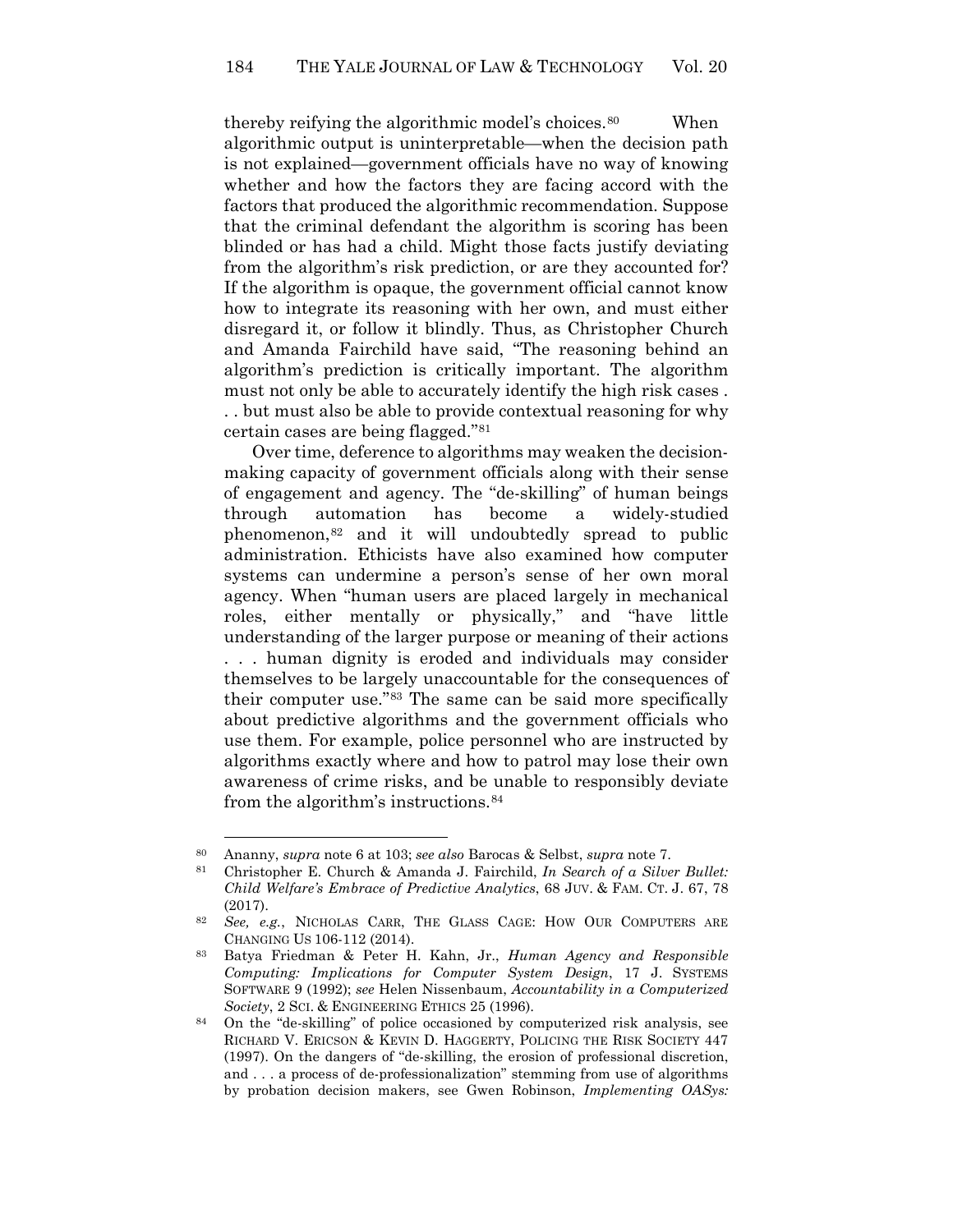The decision path an algorithmic process took to generate a recommendation should therefore ideally be disclosed to the government officials tasked with implementation. That disclosure would help government officials to feel responsibility for the decisions they make, and to cultivate skills appropriate to decision making in their fields. The public should be able to find out whether government officials have been trained in the logic and limitations of the algorithms they use, so that citizens can assess whether the algorithm may be eroding the skills, agency, and accountability of public officials.

### <span id="page-25-3"></span>*E. Meaningful Transparency*

It will be possible to assess a predictive algorithm's politics, performance, fairness, and relationship to governance only with significant transparency about how the algorithm works. Algorithmic opacity is a problem widely recognized and variously defined. $85$  As a general matter  $86$  and with respect to public sector applications, commentators recognize the need for more transparency in the implementation of predictive algorithms.[87](#page-25-2) So do courts presented with cases of first

 $\overline{a}$ *Lessons from Research into LSI-R and ACE*, 50 PROBATION J. 30, 33 (2003); and Diana Wendy M. Fitzgibbon, *Risk Analysis and the New Practitioner: Myth or Reality?*, 9 PUNISHMENT & SOC'Y 87, 90 (2007)

<span id="page-25-0"></span><sup>85</sup> For an exploration and taxonomy of various kinds of algorithmic opacity, see Andrew D. Selbst & Salon Barocas, Regulating Inscrutable Systems (Mar. 20, 2017) (unpublished manuscript), http://www.werobot2017.com/wpcontent/uploads/2017/03/Selbst-and-Barocas-Regulating-Inscrutable-

<span id="page-25-1"></span>Systems-1.pdf [http://perma.cc/Y5FZ-E6SU]. 86 *See, e.g*., Frank Pasquale, *Restoring Transparency to Automated Authority*, 9 J. TELECOMM. & HIGH TECH. L. 235 (2011)**;** Julie Brill, Comm'r, Fed. Trade Comm., Scalable Approaches to Transparency and Accountability in Decisionmaking Algorithms: Remarks at the NYU Conference on Algorithms and Accountability (Feb. 28, 2015), http://www.ftc.gov/system/files/documents/public\_statements/629681/150228n yualgorithms.pdf [http://perma.cc/39XN-YN42]; Nicholas Diakopoulos, *Revealing Algorithms*, ELECTRONIC PRIVACY INFO. CTR., http://epic.org/algorithmic-transparency/ [http://perma.cc/L3X8-XJ8C]; Ed Felten, *Accountable Algorithms*, FREEDOM TO TINKER (Sept. 12, 2012), http://freedom-to-tinker.com/2012/09/12/accountable-algorithms/ [http://perma.cc/3SM8-N2TN];httphttphttphttp. *But see* Mike Ananny & Kate Crawford, *Seeing Without Knowing: Limitations of the Transparency Ideal and its Application to Algorithmic Accountability*, NEW MEDIA & SOC'Y (Dec. 13, 2016), http://journals.sagepub.com/doi/abs/10.1177/1461444816676645 [http://perma.cc/9TS6-837G] (arguing that some algorithmic processes may be inherently non-transparent and, therefore, should be rendered accountable in other ways).

<span id="page-25-2"></span><sup>87</sup> Lee P. Breckenridge, *Water Management for Smart Cities: Implications of Advances in Real-Time Sensing, Information Processing, and Algorithmic Controls*, 7 GEO.WASH. J. ENERGY & ENVTL. L. 153, 162 (2016) (identifying in the context of smart city water management the dangers of "automated processes for sensing, analyzing, and responding to complex information . . .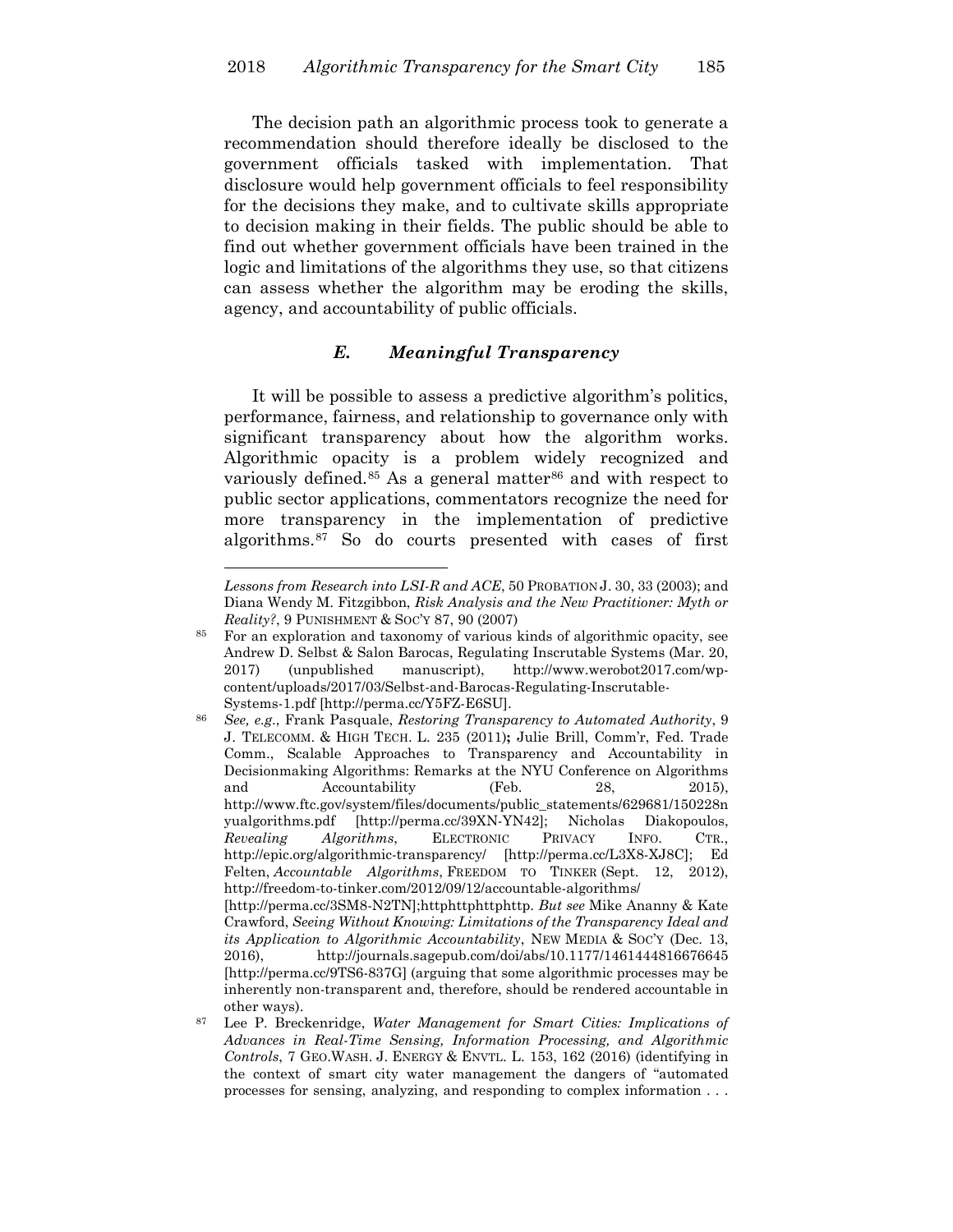impression about the due process rights of individuals affected by algorithmic judgment to know the reasons why the machine "said so."[88](#page-26-0)

To be sure, there has always been risk of inefficacious or biased decision making by government agents. We cannot know if a judge deciding on pre-trial flight risk is properly considering risk factors. Why should automated reasoning be revealed to us when human reasoning was not? First, more transparency is better than less when it comes to decisions to use government force, deprive citizens of their liberty, or allocate public resources. The formalization of predictions in an algorithm may give us the opportunity to see the decision-making processes that are unknowable in a human subconscious and to test whether those predictions are inaccurate or unfair. Properly viewed, that is part of the promise of algorithms.

<span id="page-26-3"></span>Second, predictive algorithms pose new risks of unfairness and error even if they improve overall decision making. This is because where a problem exists, it will be worse and more durable. Predictive algorithms are typically used to guide decisions throughout a governmental unit—all criminal judges in a jurisdiction, for example—and even across many local and state governments.[89](#page-26-1) This is the problem that Cathy O'Neil identifies as the scalability of algorithms.[90](#page-26-2) The ability of these algorithmic processes to scale, and therefore to influence decisions uniformly and comprehensively, magnifies any error or bias that they embody, and increases the importance of rendering them transparent.

The challenge is to specify a degree and form of transparency that is meaningful for the public and practical for developers and governments. Part V below identifies the kind of information that should be revealed about publicly deployed algorithms. Here, we unpack several layers of transparency, and highlight the centrality of transparency to open records laws.

Algorithmic processes can be opaque and resistant to knowing in different ways. Following Frank Pasquale, commentators have focused on concealment of algorithmic

unless the administrative processes for adopting these systems are themselves made accessible, transparent, and subject to ongoing and meaningful review").

<span id="page-26-0"></span><sup>88</sup> *See, e.g.*, Amended Summary Judgment Op., Hous. Fed'n of Teachers v. Hous. Indep. Sch. Dist., Civil Action No. H-14-1189 (S.D. Tex. May 4, 2017) (allowing teachers' due process action against public school district for implementing a teacher evaluation algorithm that is impervious to investigation). 89 For example, the Arnold Foundation's Public Safety Assessment is used by

<span id="page-26-1"></span>three entire states—Arizona, Kentucky, and New Jersey—and in approximately thirty-five other jurisdictions. *See Public Safety Assessment*, LAURA  $\&$  JOHN ARNOLD FOUND., http://www.arnoldfoundation.org/initiative/criminal-justice/crimeprevention/public-safety-assessment/ [http://perma.cc/9XLV-N65H].

<span id="page-26-2"></span><sup>90</sup> *See* O'NEIL, *supra* note [6,](#page-4-4) at 29-31.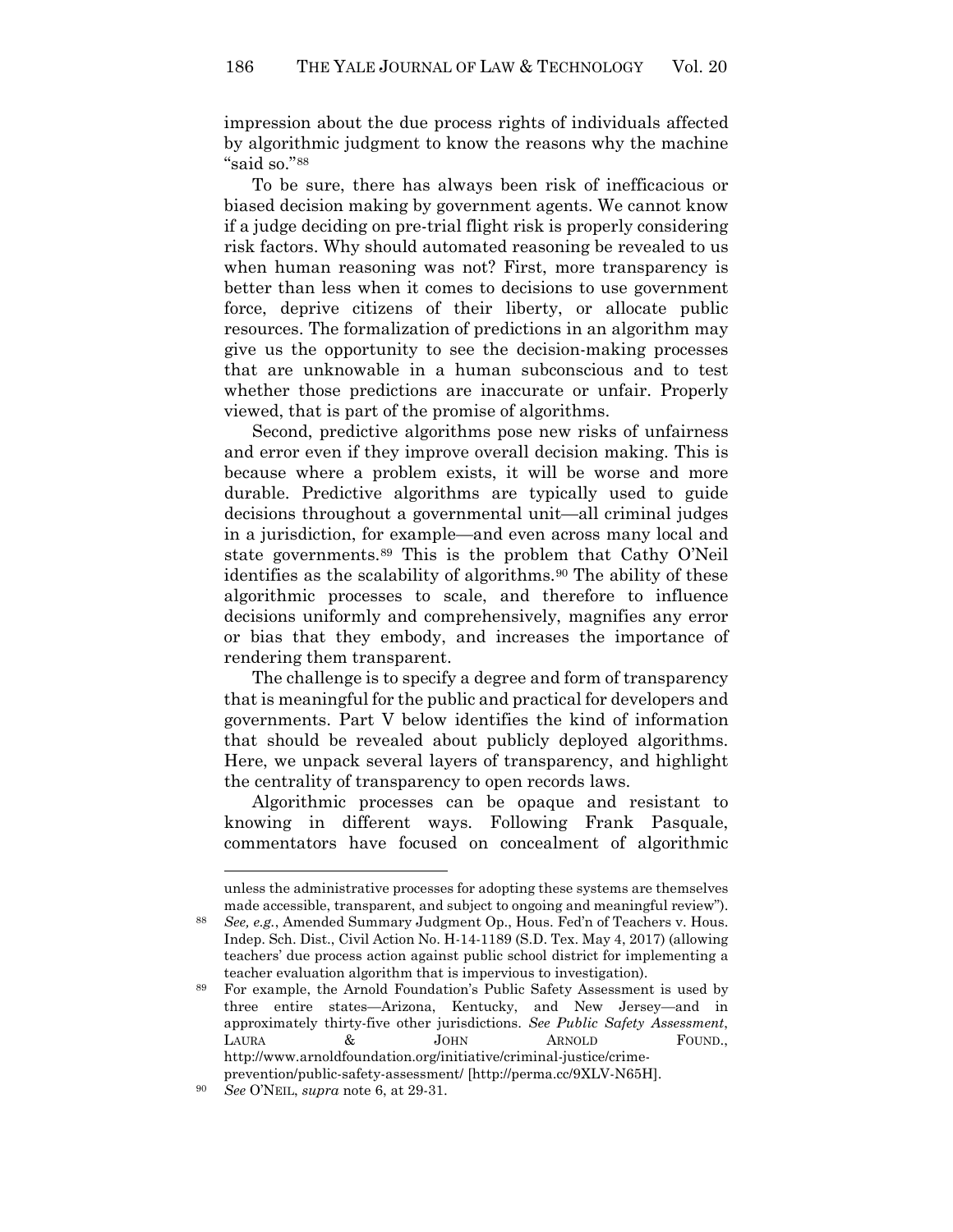formulas, inputs, and rules of procedure in a "black box."[91](#page-27-0) Disclosing the algorithm's formal components might reveal mistakes in the algorithm itself—it might reveal, for example, that the algorithm sometimes generates results outside of the range to which it is supposed to be limited, or conversely that its results will always be more limited than the range it is supposed to produce.

Algorithms should be capable of formal disclosure in some combination of mathematical and logical notation and natural language.[92](#page-27-1) To be implemented by computer, they must be coded in a programming language. Disclosure of the computer code may be appropriate if there is a concern that the computer implementation may be incorrect.[93](#page-27-2) However, the computer program will usually be significantly harder for human beings to read and understand than mathematical or logical notation or natural language, and hence disclosure of computer code may be the less helpful alternative to easier means of interpretation.

Even if the algorithm's formal components are revealed, the algorithmic process may still not be capable of evaluation. The algorithm's claim of validity is not limited to compliance with the algorithm's own rules. The claim rests on correlations between facts and outcomes in an underlying dataset. We cannot interrogate this claim without knowing something about the training data. How was the data selected, why were particular rules of operation chosen while others were rejected, and what steps were taken to validate those choices[?94](#page-27-3) Access to the underlying data or at least descriptions of it would help us understand how strong the purported correlations actually are,

<span id="page-27-0"></span><sup>91</sup> *See* PASQUALE, *supra* note [6,](#page-4-4) at 1-18; *see also* O'NEIL, *supra* note [6,](#page-4-4) at 28-31 (illustrating the ways in which creators of predictive algorithms conceal their mechanics); Selbst & Barocas, *supra* note [85,](#page-25-3) at 9 (outlining the "What-How-Why" model of explanation predictive algorithms fail to satisfy).

<span id="page-27-1"></span><sup>&</sup>lt;sup>92</sup> For one example of such disclosure, see MARIE VANNOSTRAND  $\&$  GINA KEEBLER, PRETRIAL RISK ASSESSMENT IN THE FEDERAL COURT 48 (Apr. 14, 2009), http://tiny.cc/r3qrmy [http://perma.cc/YKZ5-6FV6] (disclosing in mathematical notation a formula to predict risk of failure to appear at trial and risk of crime upon pretrial release, and in natural language a description of each factor used).

<span id="page-27-2"></span><sup>93</sup> *See* Danielle Keats Citron, *Technological Due Process*, 85 WASH. U. L. REV. 1249, 1268-69 (2008) (stating that from September 2004 to April 2007, code writers embedded over nine hundred incorrect rules into Colorado's public benefits system, which resulted in hundreds of thousands of incorrect eligibility determinations and benefits calculations for Medicaid and food stamps during this period); *id.* at 1270 (stating that code writers incorrectly translated policy into California's automated public benefits system, causing over- and underpayments and improper terminations of public benefits).

<span id="page-27-3"></span><sup>&</sup>lt;sup>94</sup> In a case of first impression for the Fifth Circuit, Houston teachers have sought "the equations, computer source codes, decision rules, and assumptions" built into a privately-created evaluation algorithm used by the school district. Amended Summary Judgment Op., Hous. Fed'n of Teachers v. Hous. Indep. Sch. Dist., Civil Action No. H-14-1189, at \*17 (S.D. Tex. May 4, 2017).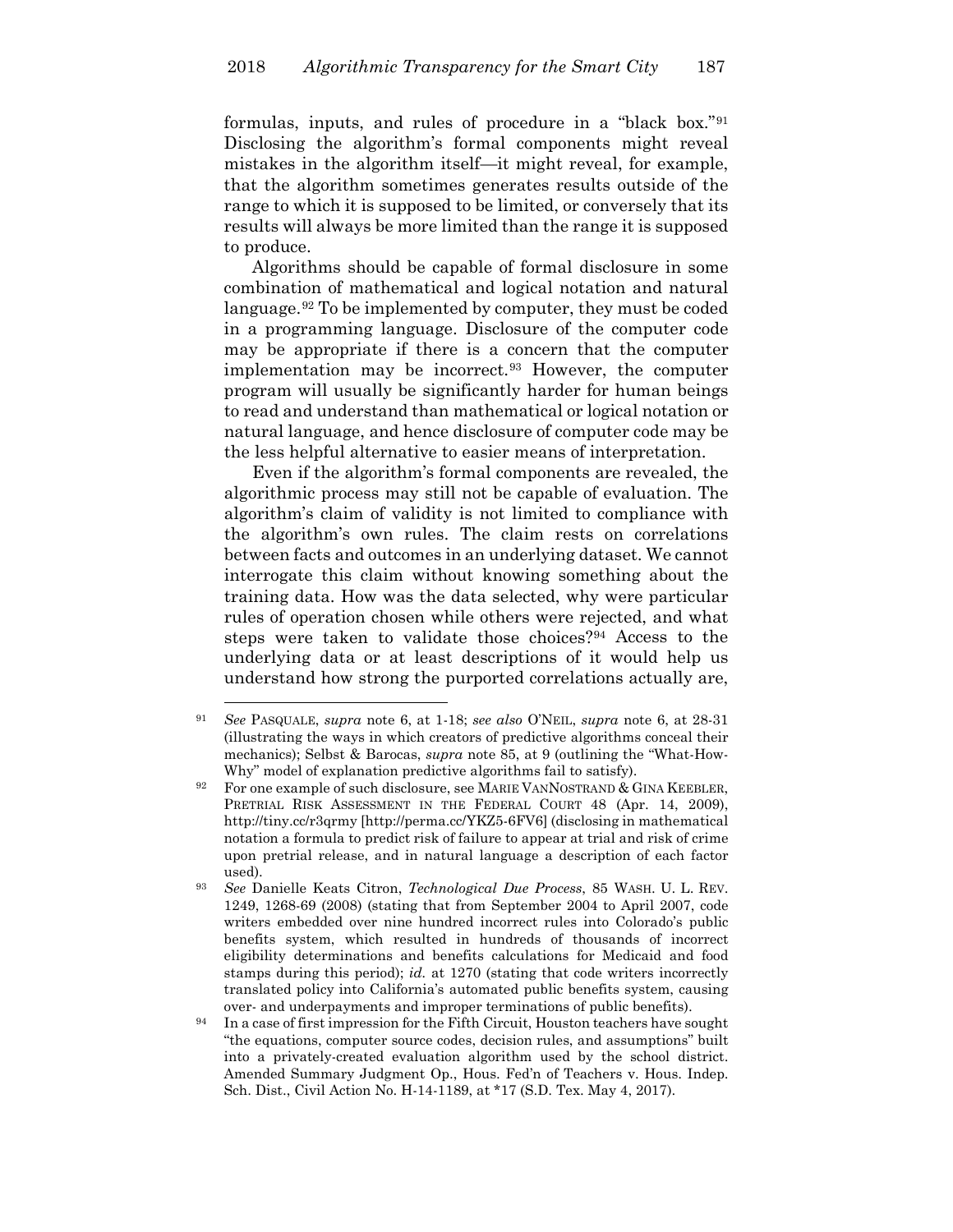what the sample size was, and other matters that affect statistical validity.

Other types of information now typically sunk in obscurity include the public purpose for which the algorithm was developed, the contract terms that govern data ownership and access, and plans for validation and follow-up. Sometimes, this information will also either explicitly or implicitly address some of the policy tradeoffs the algorithm entails. All of this will be important to assess whether the algorithm is effective, fair, and otherwise politically acceptable.

We acknowledge that even if all the information identified above were revealed, it might still be impossible to understand the results of an algorithmic process. This is because transparency does not necessarily render an algorithm "interpretable."[95](#page-28-0) If an algorithm uses hundreds of unweighted inputs in a complex decision tree in which a single input might appear at multiple junctures, we cannot necessarily figure out which inputs were decisive in a particular case.<sup>[96](#page-28-1)</sup> This makes it particularly difficult to understand whether the algorithm correlates with our sense of fairness, and it makes it difficult for government officials to assess algorithmic output in light of their own sense of a situation, requiring them either to ignore that output or to ignore their own judgment, and perhaps eventually to lose that judgment.

Lastly, algorithmic processes may be dynamic, their rules changing constantly to fit new patterns in the data. As a result, the code and data sets that are released to the public at Time 1—even if "interpretable" in isolation—may bear little resemblance to the process that is conducted at Time 2. Dynamic algorithms are, as Rob Kitchin says, "ontogenetic in nature," subject to being "edited, revised, deleted and restarted."[97](#page-28-2) This dynamism creates obstacles to transparency, as the algorithms

<span id="page-28-0"></span><sup>&</sup>lt;sup>95</sup> Of course, people can sometimes provide us with explanations of their reasoning processes. However, we have no guarantee that these explanations actually match how they came to their decisions. *See* Zachary C. Lipton, *The Mythos of Model Interpretability* (June 16, 2016) (unpublished manuscript) (manuscript at 98), http://arxiv.org/abs/1606.03490v2 [http://perma.cc/H3E5- TVA2] (noting this, and defining the ability of a model to be explained after the fact as "post hoc interpretability").

<span id="page-28-1"></span><sup>96</sup> If a model tries to predict parolee recidivism by assigning weights to a few factors like prior violent offenses and age, we can understand and explain what it is doing. Suppose, however, that the model uses over one thousand factors to predict parolee recidivism, some of which do not seem to have any intuitive causal connection to recidivism (say, height). Suppose moreover, that the model uses a complex decision tree featuring many factors multiple times. It will be difficult to understand how influential each factor is in a particular case or over a range of cases, or to articulate the model's theory of causation (if any).

<span id="page-28-2"></span><sup>97</sup> Kitchin, *Thinking Critically*, *supra* note [6,](#page-4-4) at 18.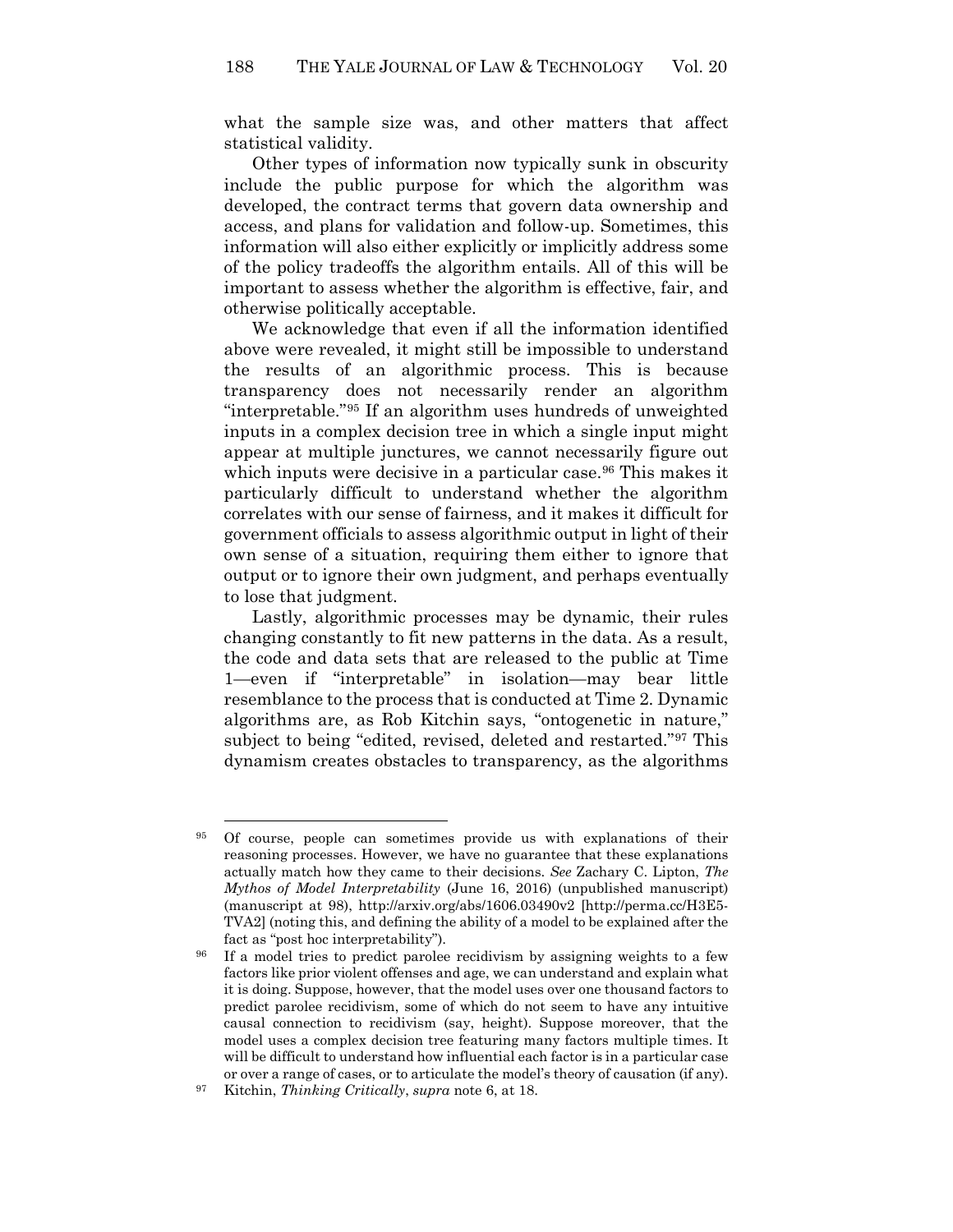themselves become less easy to understand.[98](#page-29-0) We will not be addressing this kind of dynamism in large part because the local and state government actors we studied are not yet using these constantly adjusted predictive algorithms.

Just as transparency does not necessarily support interpretability, transparency is not coextensive with accountability[.99](#page-29-1) It is merely a means. An algorithmic process is accountable when its stakeholders, possessed of meaningful transparency, can intervene to effect change in the algorithm, or in its use or implementation.[100](#page-29-2) In the public sphere, this entails that government actually be held accountable by the voting public for the algorithms it deploys. Such accountability requires not *perfect* transparency—complete knowledge of an algorithm's rules of operation and process of creation and validation—but the lower standard of *meaningful* transparency—knowledge sufficient to approve or disapprove of the algorithm's performance. Records short of the underlying computer code may suffice to provide the necessary input. Of course, accountability in practice could well require public education and political processes that are beyond what we can address here. But meaningful transparency will be the necessary first step.

## **III. AN OPEN RECORDS ACT PROJECT: OBTAINING DOCUMENTATION OF ALGORITHMS**

Open data practices are probably the best way to make transparent aspects of the algorithms used in government.<sup>[101](#page-29-3)</sup> That is, governments should reveal the relevant structures, logic, and policies of the algorithms voluntarily from the outset. Amendments to the Federal FOIA in 2016 codified this preference for a "push" method of transparency from the government, which reduces the load on "pull" requests for government records from the public.[102](#page-29-4) Yet governments have not been pushing out information about the algorithms they use. There is a big gap between the importance of algorithmic

<span id="page-29-0"></span><sup>98</sup> *See* EXEC. OFFICE OF THE PRESIDENT, *supra* note [24](#page-10-3) **(**noting that as machine learning methods advance "it may become more difficult to explain or account for the decisions machines make through this process unless mechanisms are built into their designs to ensure accountability").

<span id="page-29-2"></span><span id="page-29-1"></span><sup>99</sup> Kroll et al., *supra* note [26,](#page-11-8) at 657-60; *see also* Ananny, *supra* not[e 6,](#page-4-4) at 109.

<sup>100</sup> *See* Kroll et al., *supra* note [26,](#page-11-8) at 657-60; Selbst & Barocas, *supra* note [85,](#page-25-3) at 15.

<span id="page-29-3"></span><sup>101</sup> *See* JOSHUA TAUBERER, THE PRINCIPLES AND PRACTICES OF OPEN GOVERNMENT DATA 10 (2d ed. 2014).

<span id="page-29-4"></span><sup>102</sup> The FOIA Improvement Act of 2016 amended 44 U.S.C. § 3102 (requiring now that agencies must establish "procedures for identifying records of general interest or use to the public that are appropriate for public disclosure, and for posting such records in a publicly accessible electronic format").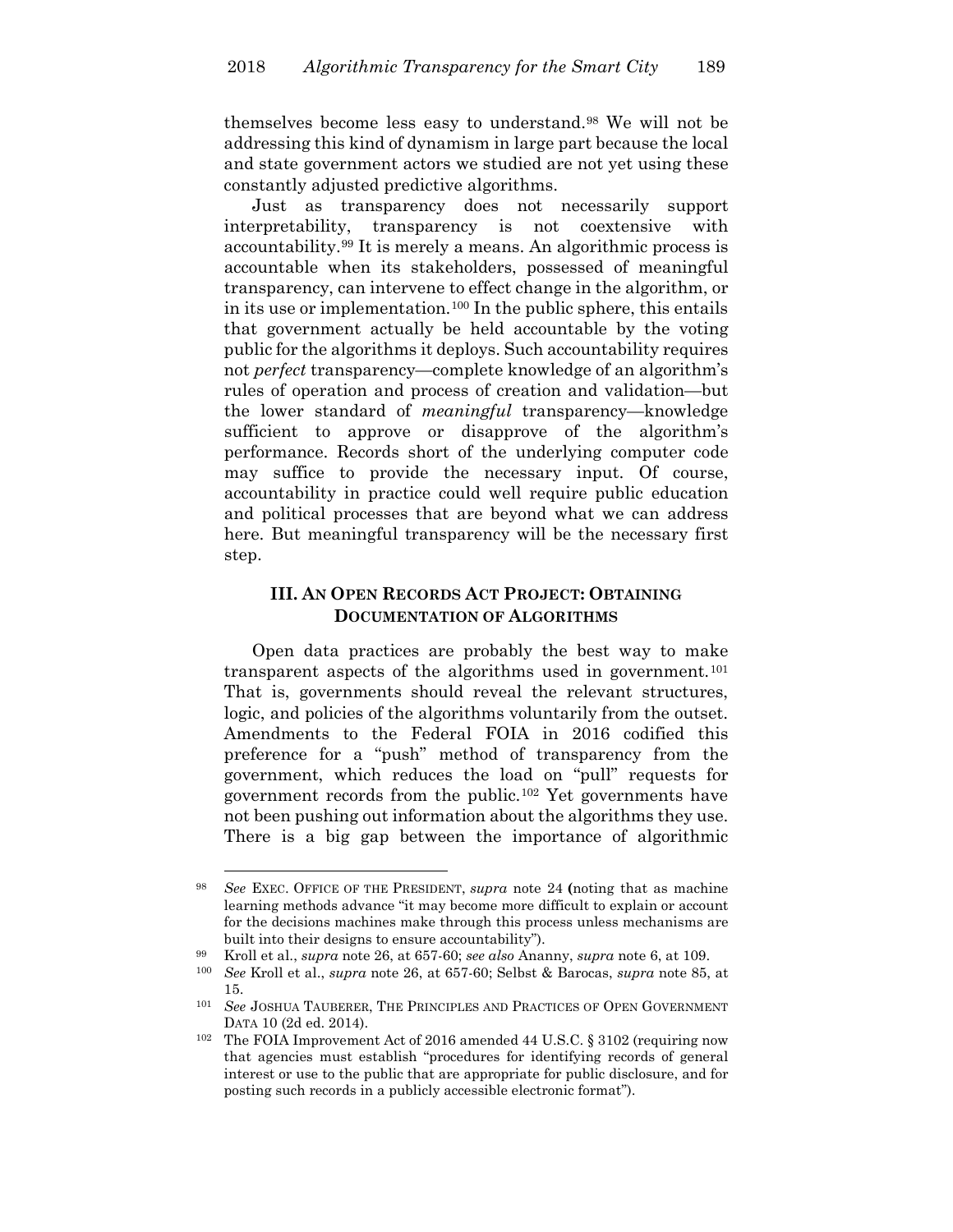processes for governance and public access to those algorithms.[103](#page-30-0) In the absence of push transparency, open records requests are the next best way to close the gap and vindicate the public's interest in understanding the algorithms that are being applied to them and their fellow citizens. We tested how responsive governments are to such requests for information concerning predictive algorithms and associated data analytics. We first discuss our project design, introducing open records laws and explaining how we chose which algorithms and public agencies to target and how we formulated our open records requests. We then discuss our results.

#### *A. Project Design and Implementation*

#### **1. Open Records Laws**

The state freedom of information laws we relied on in seeking information about algorithmic processes all have the same central purpose: to reveal the workings of government to the people.[104](#page-30-1)

Freedom of information laws have as their principal goal accountable government. In signing the original federal FOIA in 1964, President Johnson expressed "a deep sense of pride that the United States is an open society in which the people's right to know is cherished and guarded."[105](#page-30-2) With FOIA amendments establishing deadlines for agency responses a decade later, Congress celebrated "[o]pen government . . . as the best insurance that government is being conducted in the public interest."[106](#page-30-3) And when Congress affirmed in 1996 that the central transparency mandate of FOIA applied to electronic records, the Senate Committee Report explained that

<span id="page-30-0"></span><sup>103</sup> *See* Nicholas Diakopoulos, *Algorithmic Accountability Reporting: On the Investigation of Black Boxes*, TOW CTR. FOR DIGITAL JOURNALISM 2 (2014), http://academiccommons.columbia.edu/catalog/ac:2ngf1vhhn4 [http://perma.cc/7N2Q-7XHA] ("What we generally lack as a public is clarity

<span id="page-30-1"></span>about how algorithms exercise their power over us."). 104 *See, e.g.*, New York Freedom of Information Law, N.Y. PUB. OFF. L. § 86(4) (McKinney 2003) ("The people's right to know the process of governmental decision-making and to review the documents and statistics leading to determinations is basic to our society. Access to such information should not be thwarted by shrouding it with the cloak of secrecy or confidentiality. The legislature therefore declares that government is the public's business and that the public, individually and collectively and represented by a free press, should have access to the records of government.").

<span id="page-30-2"></span><sup>105</sup> Statement by President Lyndon B. Johnson upon Signing Pub. L. 89-487 on July 4, 1966, *in* ATTORNEY GENERAL'S MEMORANDUM ON THE PUBLIC INFORMATION SECTION OF THE ADMINISTRATIVE PROCEDURE ACT (1967), http://www.justice.gov/oip/67agmemo.htm [http://perma.cc/XD4G-FLNR].

<span id="page-30-3"></span><sup>106</sup> S. REP. NO. 93-854, at 1 (1974).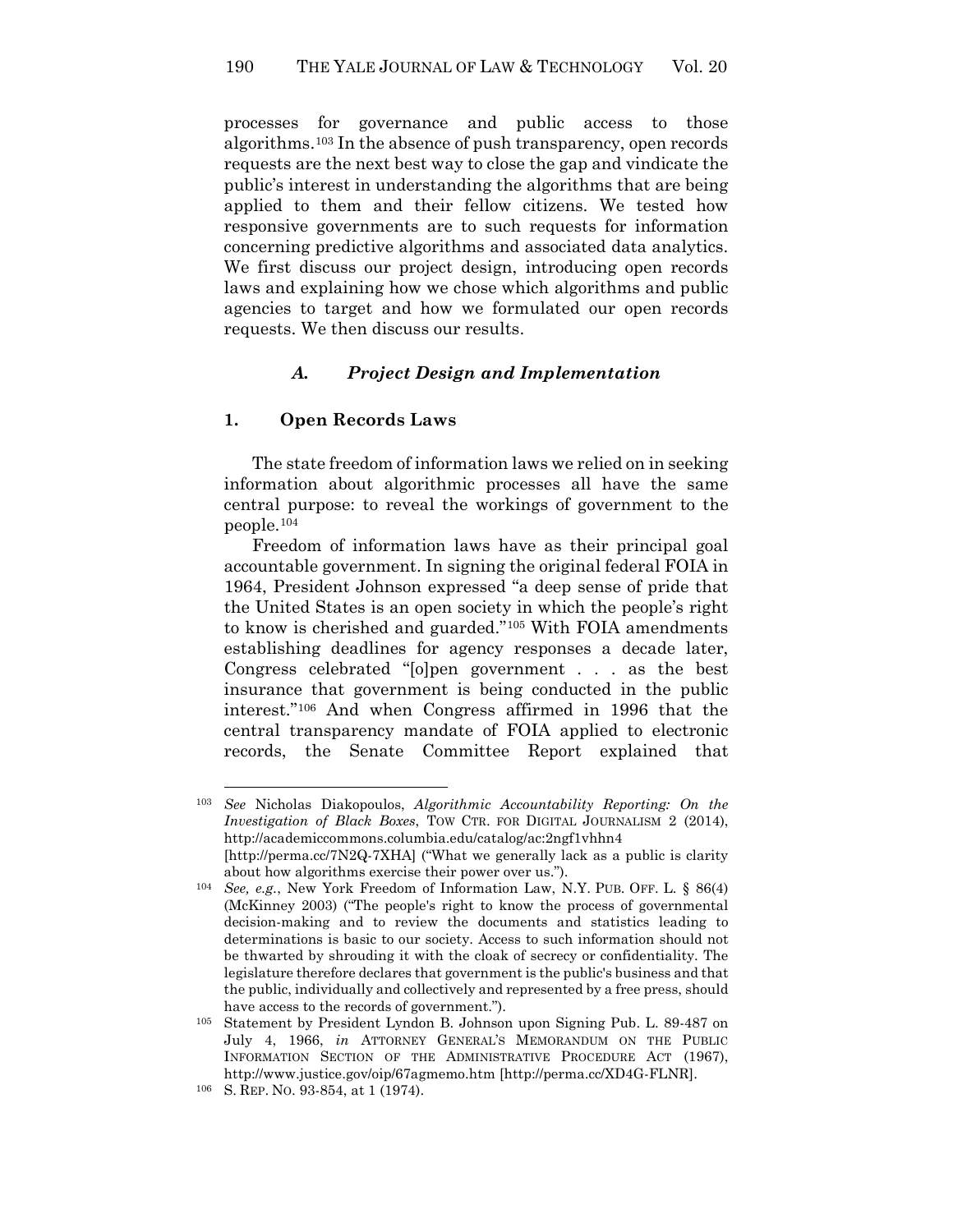government transparency "is consistent with our democratic form of government by furthering the interests of citizens in knowing what their Government is doing."[107](#page-31-1) The courts have consistently held that FOIA embodies "a general philosophy of full agency disclosure."[108](#page-31-2)

Animated by the same transparency principles, the open records statutes of all fifty states and the District of Columbia provide individuals with the right to access government records, subject to various exemptions. These include exemptions to protect individual privacy, criminal investigatory material, and agency deliberative processes.[109](#page-31-3) Almost all the laws also exempt trade secrets, which we discuss below.

FOIA only applies to "agency records"—a term undefined in the statute.[110](#page-31-4) The Supreme Court understands "agency records" to include any records that an agency 1) creates or obtains and 2) has control of at the time of the FOIA request.[111](#page-31-5) Although state laws more typically use the term "government records," the coverage is similar.[112](#page-31-6)

<span id="page-31-0"></span>FOIA covers digital records, including software and databases.[113](#page-31-7) Some state laws expressly include software as a public record.[114](#page-31-8) Under New Jersey's open records statute, for example, a "government record" includes any "data processed or image processed document" and "information stored or maintained electronically" if it has been made, maintained, or received by a State officer or employee in the course "of his or its

<span id="page-31-1"></span><sup>107</sup> S. REP. NO. 104-272, at 5 (1996). *See generally* MICHAEL SCHUDSON, RISE OF THE RIGHT TO KNOW (2015) (chronicling the history of FOIA).

<span id="page-31-2"></span><sup>108</sup> Dep't of the Air Force v. Rose, 425 U.S. 352, 360 (1976).

<span id="page-31-3"></span><sup>&</sup>lt;sup>109</sup> *See, e.g.*, 5 U.S.C.  $\S$  552(b)(1)-(9) (2012). With respect to FOIA, the Supreme Court "has repeatedly stated that these exemptions from disclosure must be construed narrowly, in such a way as to provide maximum access." Vaughn v. Rosen, 484 F.2d 820, 823 (D.C. Cir. 1973).

<span id="page-31-5"></span><span id="page-31-4"></span> $110$  5 U.S.C. §  $552(a)(4)(B)$ .

<sup>111</sup> *See* Forsham v. Harris, 445 U.S. 169, 182 (1980).

<span id="page-31-6"></span><sup>112</sup> *See, e.g.*, ARIZ. REV. STAT. § 41-151.18; CAL. GOV'T CODE § 6252.

<span id="page-31-7"></span><sup>113</sup> *See, e.g.*, 5 U.S.C.§(f)(2)(A) (providing that "'record' and any other term used in this section in reference to information includes any information that would be an agency record subject to the requirements of this section when maintained by an agency in any format, including an electronic format"). Some state open records exclude certain kinds of software. *See, e.g.*, CAL GOV'T CODE §§ 6254.9(a)-(b) (excluding computer software "developed by a state or local agency . . . includ[ing] computer mapping systems, computer programs, and computer graphic systems") 114 *See generally* Cristina Abello, Reporters Committee for Freedom of the Press,

<span id="page-31-8"></span>*Access to Electronic Communications*, REPORTERS COMMITTEE FOR FREEDOM PRESS (2009), http://www.rcfp.org/rcfp/orders/docs/ELECCOMM.pdf [http://perma.cc/QBM4-UCZ8]; Andrea G. Nadel, Annotation, *What Are "Records" of Agency Which Must Be Made Available under State Freedom of Information Act*, 27 A.L.R.4th 680 (Supp. 2014); Marjorie A. Shields, Annotation, *Disclosure of Electronic Data under State Public Records and Freedom of Information Acts*, 54 A.L.R.6th 653 (Supp. 2014).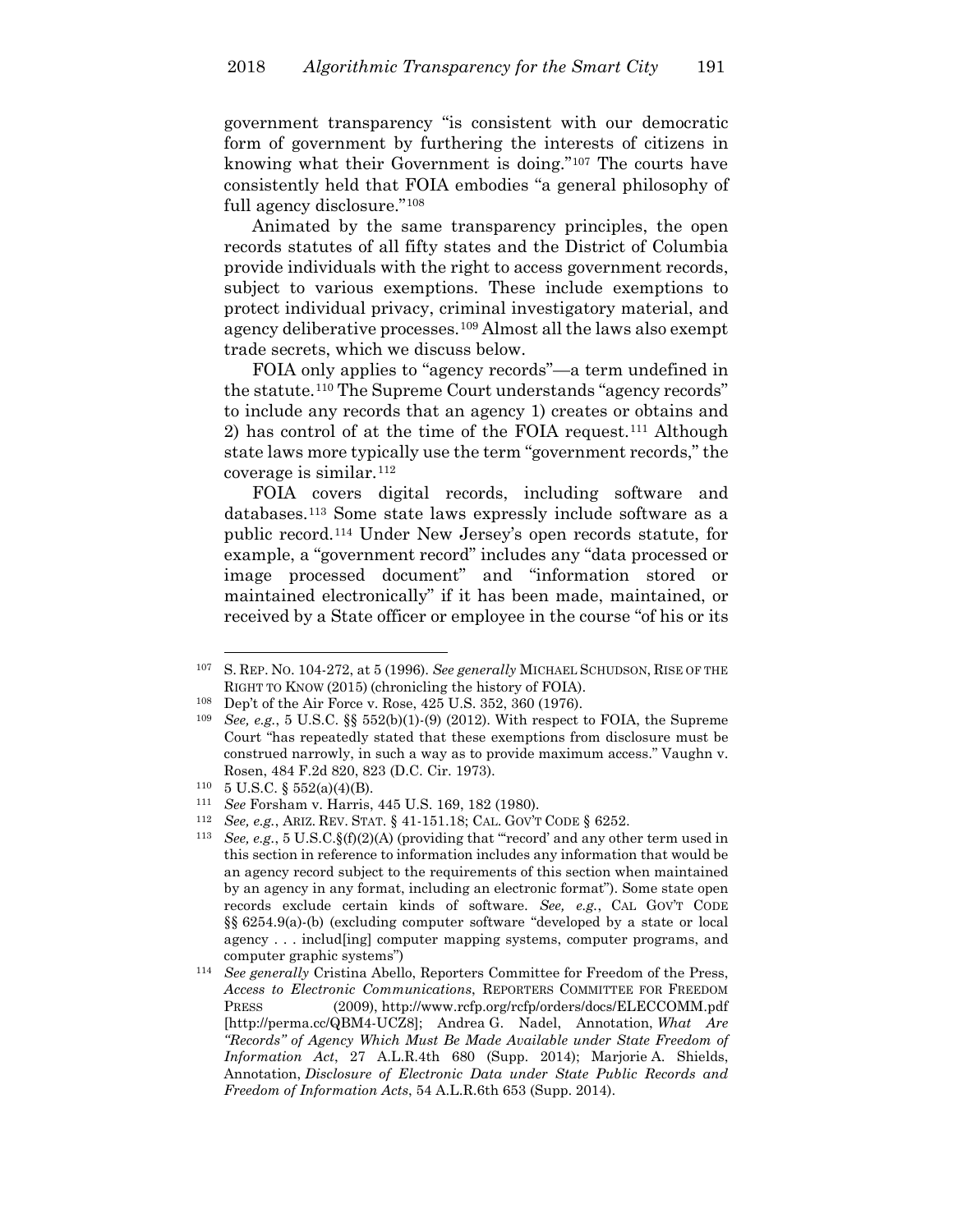<span id="page-32-0"></span>official business."[115](#page-32-1) Other state statutes expressly *exclude*  software from public records.[116](#page-32-2) Still others have not addressed the issue.[117](#page-32-3) Whether or not a member of the public is rightfully able to insist on the production of software under a state open records act will rarely be the most important issue for algorithmic transparency, given that meaningful transparency can be achieved through other kinds of records.

The most formidable obstacle to disclosure is ownership of the record. Most open records laws only cover government records. To the extent that private contractors have exclusive control of records, those records may be beyond the reach of transparency laws. FOIA provides that when records are "maintained for an agency by an entity under Government contract, for the purposes of records management," those records remain "agency records" subject to FOIA disclosure. This covers situations where an agency contracts with a private vendor to maintain records, such as police camera video.<sup>[118](#page-32-4)</sup> These records are agency records even though they reside on private servers. However, where a private party generates records for its *own* purposes and never deposits them with an agency, such records are likely to fall outside FOIA and state open records acts.[119](#page-32-5) In the case of algorithms, these may include the training data and documentation of the process of constructing and validating the algorithm. As discussed below, public access to these records will depend on the insistence of government agencies on data ownership and/or possession of records.

# **2. Algorithms, Agencies, and the Formulation of Requests**

<span id="page-32-1"></span><sup>115</sup> N.J. STAT. ANN. § 47:1A-1.1 (West 2015); *cf.* FLA. STAT. § 119.011(12) (2017) (defining "public records" to include "data processing software"); 5 ILL. COMP. STAT. 140/2(c) (2016) (defining "records" as including "electronic data processing records."); N.Y. PUB. OFF. L. § 86 (4) (McKinney 2003) (defining "record" as "any information kept, held, filed, produced or reproduced by, with

<span id="page-32-2"></span>or for an agency or the state legislature, in any physical form whatsoever"). 116 *See, e.g.*, ALASKA STAT. § 40.25.220(3) (2010) (providing that the definition of "public records" does not include "proprietary software programs")

<span id="page-32-3"></span><sup>117</sup> *See, e.g.,* ALA. CODE § 36-12-40 (2004) (providing that "[e]very citizen has a right to inspect and take a copy of any public writing of this state, except as otherwise expressly provided by statute" without addressing the meaning of "writing").

<span id="page-32-4"></span><sup>118</sup> *See* Alexandra Mateescu, et al., Police Body-Worn Cameras 9 (Data & Soc'y Research Institute, Working Paper, Feb. 2, 2015), http://www.datasociety.net/pubs/dcr/PoliceBodyWornCameras.pdf [http://perma.cc/TB9A-K63G] (discussing police department storage of police

<span id="page-32-5"></span>body camera footage in third-party cloud servers).<br><sup>119</sup> State treatment of records held by private entities is complex and varied. For a review, see Alexa Capeloto, *Transparency on Trial: A Legal Review of Public Information Access in the Face of Privatization*, 13 CONN. PUB. INT'L L.J. 19, 27 (2013).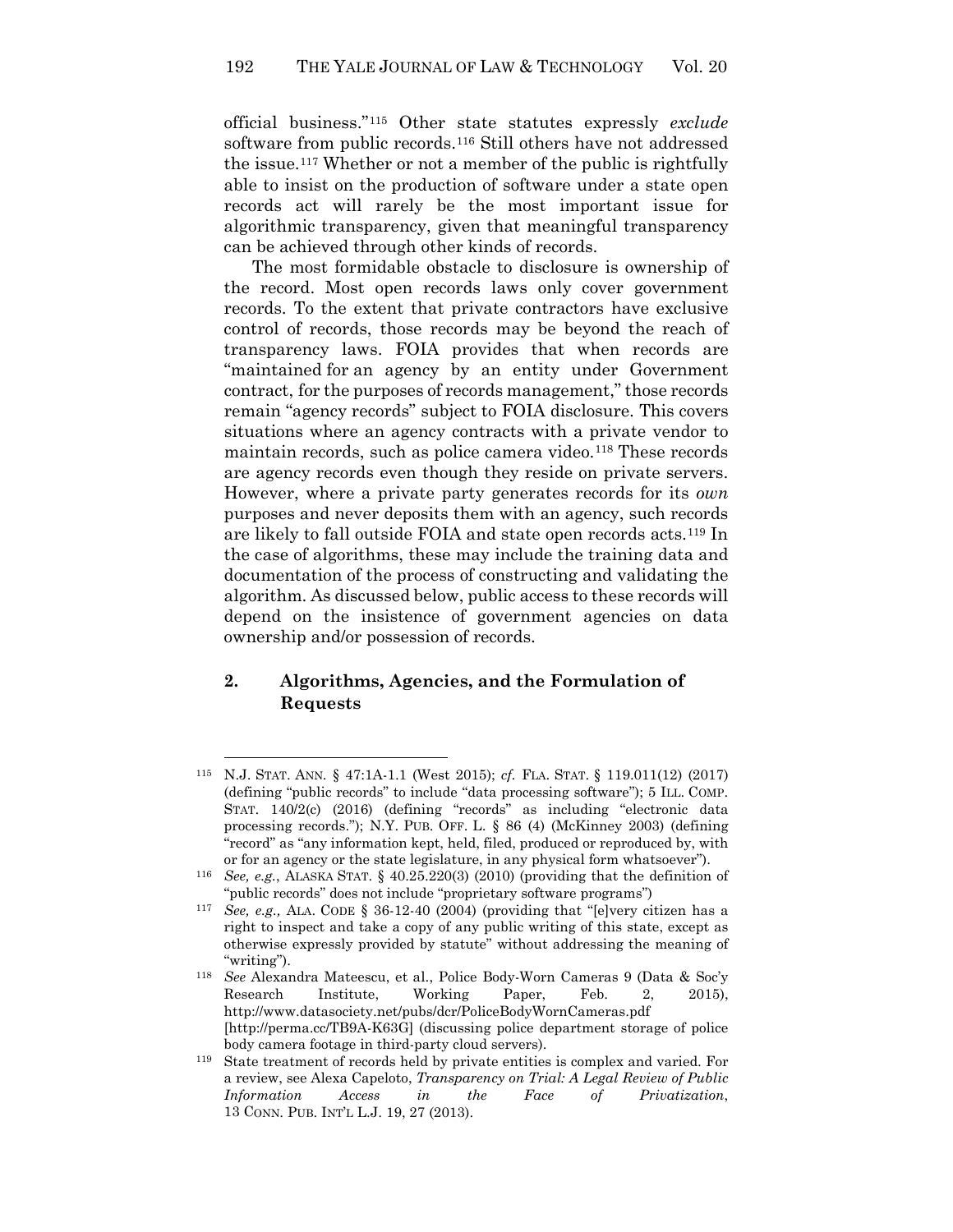Although our open records project was "empirical" in the sense that we sent requests out into the world to see how governments would respond, it was not and could not have been quantitative or statistical. There is no central registry of algorithms in use by governments, and algorithms are not naturally visible in the way that, say, skyscrapers or bridges are. Thus, we have no means of knowing how many algorithms are currently in use, who has developed them, or which governments are using them. Without that knowledge, we cannot develop any method for sampling algorithm use in any way that would allow us to generalize from our findings.

What we have done is much less formal. We surveyed public information to identify local government use of predictive algorithms. We then chose six programs to get a mix of different subject matters (policing, criminal justice, child welfare, and education), of different developers (foundations, private corporations, and government entities), and of different jurisdictions (forty-two different agencies in twenty-three states). The six programs are: Public Safety Assessment; Eckerd Rapid Safety Feedback; Allegheny Family Screening Tool; PredPol; HunchLab; and New York City Value-Added Measures. We drafted an open records request that was by design very general and inclusive, trying to cover any record that related to the algorithm in question.[120](#page-33-0) When an agency responded that the breadth of the request was causing delays, we sent a revised request.[121](#page-33-1) Because of time and resource constraints, we did not challenge final denials or sustained non-responsiveness in court, nor did we pay significant fees when an agency demanded them to respond to our request.[122](#page-33-2) The barriers we encountered amount to substantial limitations on public access to information about algorithms, even if some of them could be overcome with more time and money. In some cases, we were also able to engage in direct communication with algorithm developers to try to gain additional information.

<span id="page-33-0"></span> $120$  For one example of our standard initial request language, see our request to the Lincoln, Nebraska Police Department regarding its use of HunchLab, Letter from Michael Morisy to Lincoln Police Dep't (Nov. 15, 2016), http://www.muckrock.com/foi/lincoln-4033/lincoln-police-departmenthunchlab-documents-30110/ [http://perma.cc/Z8LY-RT32].

<span id="page-33-1"></span><sup>121</sup> See, for example, our correspondence with the Cocoa (Florida) Police Department, Letter from Michael Morisy to Cocoa Police Dep't (Nov. 16, 2016), http://www.muckrock.com/foi/cocoa-10491/cocoa-police-department-predpoldocuments-30104/ [http://perma.cc/3KEA-HJF3].

<span id="page-33-2"></span><sup>122</sup> *See, e.g.*, Letter from Okla. Dep't of Human Servs. to Muck Rock [sic] (Nov. 3, 2016), http://www.muckrock.com/foi/oklahoma-248/oklahoma-department-ofhuman-services-eckerd-rapid-safety-feedback-28151/#file-108045 [http://perma.cc/Q88A-8JVQ] (requesting payment of \$2,472 before work would begin on responding to our request).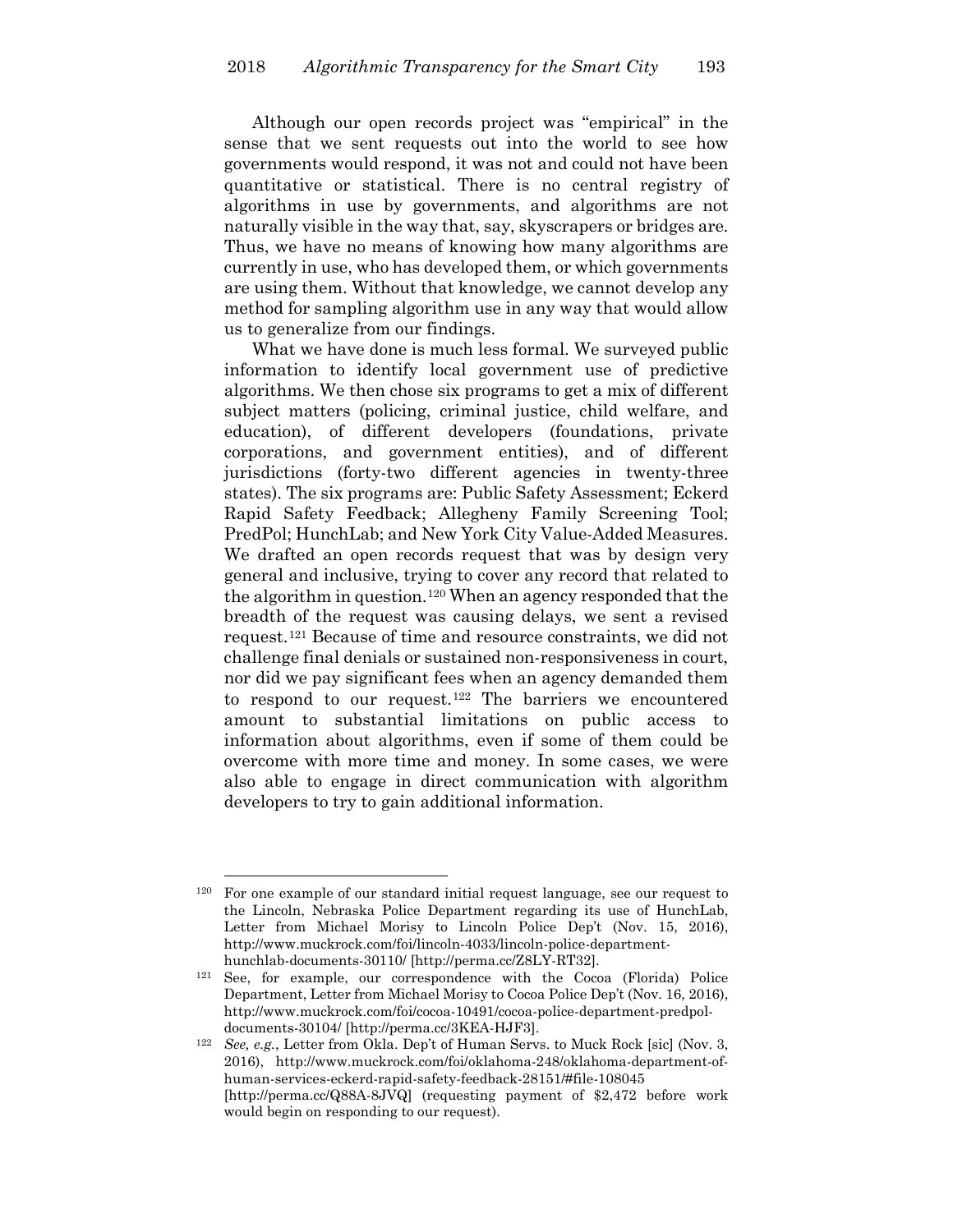#### *B. Results*

In general, we found wide variation in whether jurisdictions responded to our requests; whether they claimed an open records exemption; and if not, what information they provided. However, only one of the jurisdictions, Allegheny County, was able to furnish both the actual predictive algorithms it used (including a complete list of factors and the weight each factor is given) and substantial detail about how they were developed. Some developers were also more forthcoming than others. The Arnold Foundation, developer of Public Safety Assessment, has disclosed its relatively simple algorithms to the public, but it provided us next to nothing about its development process, while Azavea, Inc., developers of HunchLab, disclosed much more. These results suggest that transparency is a choice that jurisdictions and their vendors make—a choice having less to do with immutable trade secrets or confidentiality concerns than with a culture of disclosure. We proceed to detail the responses with regard to each of the six algorithms.

#### **1. Public Safety Assessment—Pretrial Release**

<span id="page-34-0"></span>Public Safety Assessment (PSA) is a pretrial risk assessment tool developed by the Laura and John Arnold Foundation, designed to assist judges in deciding whether to detain or release a defendant before trial.<sup>[123](#page-34-1)</sup> As of this writing, it is being used in thirty-eight jurisdictions, including the entire states of Arizona, New Jersey, and Kentucky.[124](#page-34-2) PSA includes three different risk assessment algorithms, which are intended to assess the risks that a released defendant will, respectively, fail to appear for trial; commit a crime while on release; or commit a violent crime while on release.

The three algorithms operate by assigning points based on nine facts about the defendant's criminal history; some facts are used for only one or two of the algorithms, while others are used for all three. For the failure-to-appear and commission-of-crime assessments, the raw point scores are converted to a six-point scale, in which one signifies lowest risk and six signifies highest risk. For the commission-of-violent-crime assessment, the raw score is converted into a binary yes/no answer; a crime committed is either likely to be violent, or likely not to be violent.[125](#page-34-3)

<span id="page-34-2"></span><span id="page-34-1"></span><sup>123</sup> *Public Safety Assessment*, *supra* note [89.](#page-26-3)

<sup>124</sup> *See id.*

<span id="page-34-3"></span><sup>125</sup> A description of all three algorithms, including factors, raw point allocations, and conversion from raw scores to final output, is available at *Public Safety Assessment: Risk Factors and Formula*, LAURA & JOHN ARNOLD FOUND. (2013-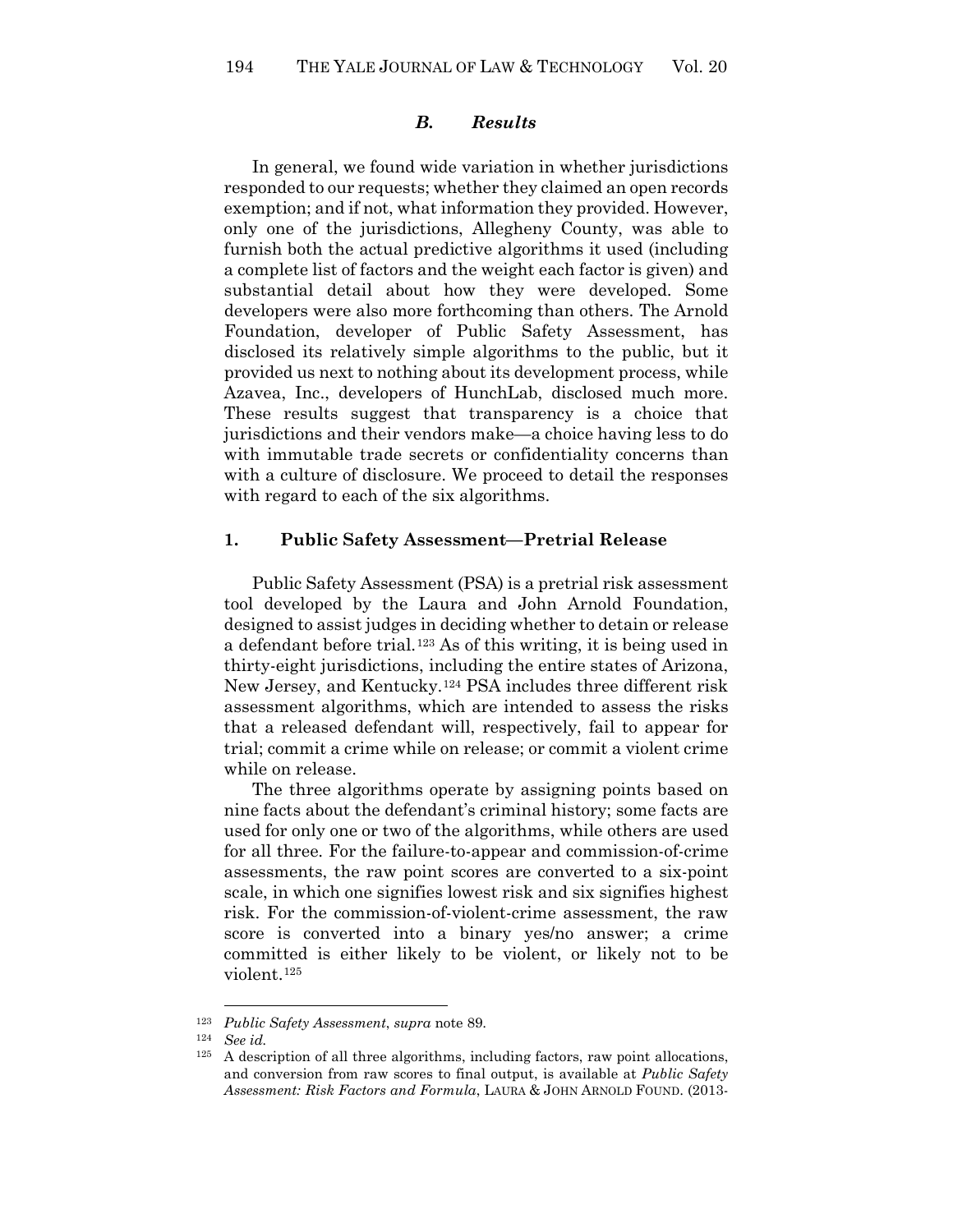Unlike some of the other algorithms, PSA is relatively simple—it can be implemented without a computer by tallying up points for various factors, and then applying a conversion formula to obtain the final risk assessment. The PSA algorithms, unlike many others, are fully disclosed. However, the Arnold Foundation has not revealed how it generated the algorithms, or whether it performed pre- or post-implementation validation tests and, if so, what the outcomes were. Nor has it disclosed, in quantitative or percentage terms, what "low risk" and "high risk" mean: is the chance that a "low risk" defendant will fail to appear one in ten or one in five hundred? Is the chance that a "high risk" defendant will fail to appear twice that of a low risk defendant or fifty times?

To see whether the courts that were using PSA had answers to these or similar questions, we sent open records requests regarding the PSA program to sixteen different courts. We sent a large number of requests—the largest for any of the algorithms we chose to study—in part because we knew that many open records laws exempt courts from most disclosures. Of the five courts that responded by providing some documents,[126](#page-35-0) four of them—the Mesa Municipal Court and the Pima and Navajo County Court systems in Arizona, and the San Francisco Superior Court system in California—stated that they could not provide information about PSA because that information was owned and controlled by the Arnold Foundation.[127](#page-35-1) Three of

[http://perma.cc/3BYS-4RDM].

<sup>16),</sup> http://www.arnoldfoundation.org/wp-content/uploads/PSA-Risk-Factorsand-Formula.pdf [http://perma.cc/GNF5-89PV].

<span id="page-35-0"></span><sup>126</sup> Four courts never responded, and one acknowledged receipt of our request, but did not further respond. Four courts responded that they had no relevant documents, and two courts rejected our requests, concluding that the relevant open records laws did not require them to provide the material we requested. For example, the Superior Court of New Jersey rejected our request, responding that its rules exempt from disclosure "records relating to the Pretrial Services Program" and "notes, memoranda or other working papers maintained in any form by or for the use of a justice, judge or judiciary staff member in the course of his or her official duties." Letter from Michelle M. Smith, Clerk of the Superior Court, to Michael Morisy (Dec. 22, 2016), http://www.muckrock.com/foi/new-jersey-229/new-jersey-superior-courtpublic-safety-assessment-court-28835/#file-114392 [http://perma.cc/M9ZZ-JU3G]. The Allegheny County Court also rejected our request, on the ground that the Pennsylvania Right-to-Know Law applies to the judiciary only with respect to financial records, and our request was not for financial records. Email from Christopher H. Connors, Chief Deputy Court Adm'r, to Michael Morisy (Oct. 6, 2016), http://www.muckrock.com/foi/allegheny-county-306/allegheny-county-public-safety-assessment-court-28150/

<span id="page-35-1"></span><sup>127</sup> *See* Letter from Ann E. Donlan, Commc'ns Dir., Superior Court of Cal., Cty. of San Francisco, to Michael Morisy (Dec. 16, 2016), http://www.muckrock.com/foi/san-francisco-city-and-county-3061/sanfrancisco-public-safety-assessment-court-30096/#file-113829 [http://perma.cc/A48W-RN5A]; Letter from Ronald G. Overholt, Court Adm'r,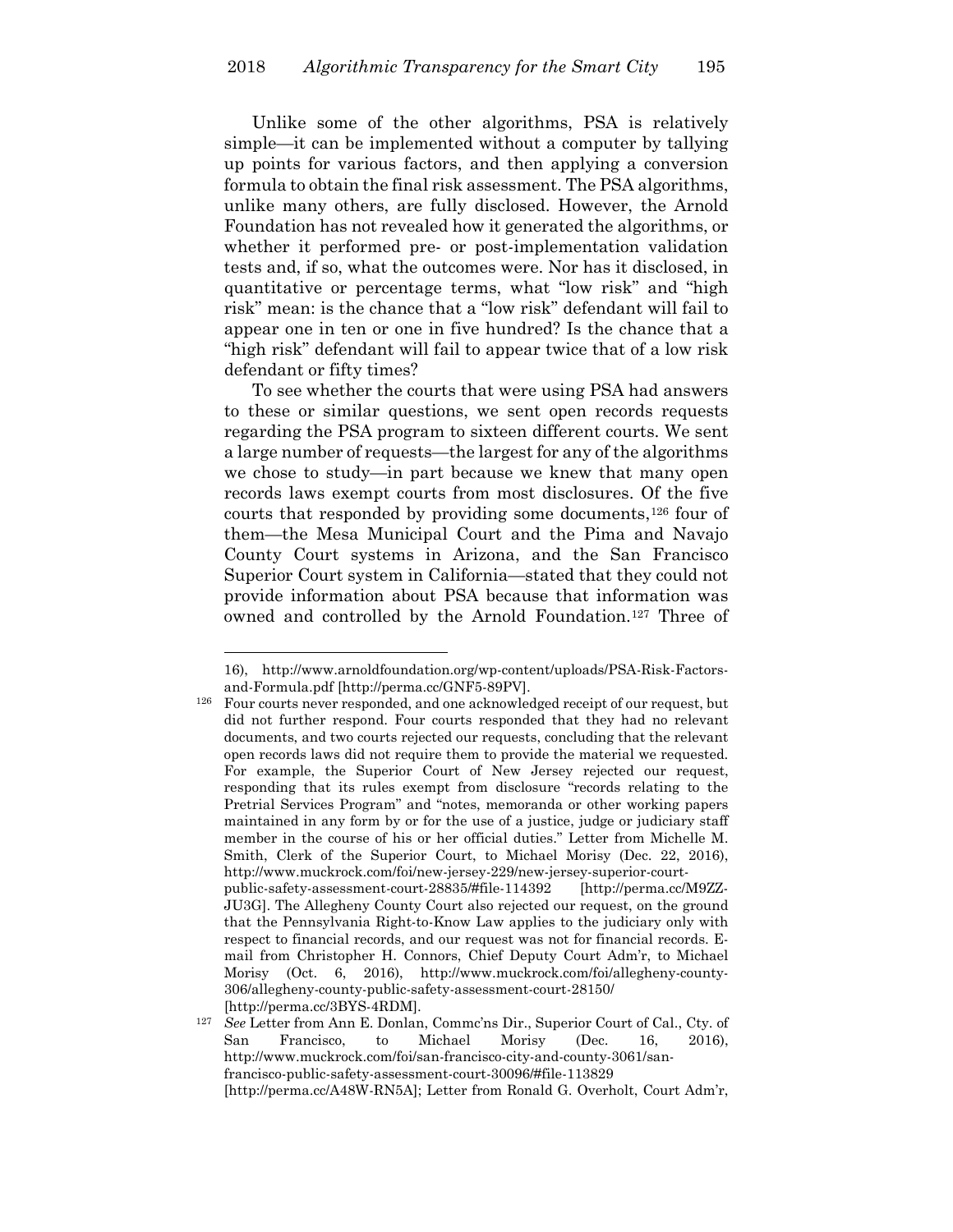those four (Pima County, Navajo County, and San Francisco) sent us copies of their Memoranda of Understanding with the Arnold Foundation, which contained identical language prohibiting the courts from disclosing any information about the PSA program.<sup>[128](#page-36-0)</sup>

<span id="page-36-5"></span>The one court system from which we received any documents about PSA other than a Memorandum of Understanding was the Seventh Judicial Circuit Court of Florida, on behalf of the Pretrial Services Program of Volusia County, one of the counties served by that circuit. This may be because Florida law requires private parties to expressly designate trade secrets or waive confidentiality—a feature of the law that was reflected in the MOU between the Arnold Foundation and the Seventh Judicial Circuit, which we also received.<sup>[129](#page-36-1)</sup>

<span id="page-36-4"></span>The documents produced by the Seventh Judicial Circuit provide some interesting additional information. For example, one document discloses the actual percentages of defendants, by risk score, who fail to appear or who commit new criminal activity or new violent crime. In what is apparently the original training data that Arnold used to create the algorithms, the percentages of defendants by risk score who were released and failed to appear are 1 (10%), 2 (15%), 3 (20%), 4 (31%), 5 (35%), and 6 (40%).[130](#page-36-2) Thus, the highest risk score was set to generate

<span id="page-36-3"></span>Ariz. Superior Court, Pima Cty., to Michael Morisy (Jan 18, 2017), http://www.muckrock.com/foi/pima-county-183/pima-county-superior-courtpublic-safety-assessment-30130/#file-116730 [http://perma.cc/EER2-PS5L]; Email from Marla Randall, Court Adm'r, Navajo Cty. Courts, to Michael Morisy

<sup>(</sup>Dec. 20, 2016), http://www.muckrock.com/foi/navajo-county-9526/navajocounty-superior-court-public-safety-assessment-30129/

<sup>[</sup>http://perma.cc/YXB9-2454]; E-mail from Paul Thomas, Court Adm'r, Mesa Mun. Court, to Michael Morisy (Nov. 17, 2016), http://www.muckrock.com/foi/mesa-4736/mesa-municipal-court-public-safetyassessment-30126/ [http://perma.cc/V6P5-ZAP5].

<span id="page-36-0"></span><sup>128</sup> *See, e.g.*, Memorandum of Understanding Between the Laura and John Arnold Foundation and the Superior Court of California, County of San Francisco, *supra* note [42](#page-14-0) ("The Court agrees to refrain from disclosing, absent the entry of a court order by a court of competent jurisdiction, any information about the Tool, including information about the development, operation and presentation of the Tool, to any third parties without prior written approval from the Foundation.").

<span id="page-36-1"></span><sup>129</sup> Memorandum of Understanding Between the Laura and John Arnold Foundation and the Seventh Judicial Circuit of the State of Florida 3 (2015), http://cdn.muckrock.com/foia\_files/2016/12/15/Memorandum\_of\_Understandi ng.pdf [http://perma.cc/4QAE-NUCP].

<span id="page-36-2"></span><sup>130</sup> *See* Zach Dal Pra, LJAF Public Safety Assessment—PSA, JUST. SYS. PARTNERS 31,

http://cdn.muckrock.com/foia\_files/2016/12/15/Volusia\_Stakeholder\_Training\_ 10162015.pdf [http://perma.cc/BH7A-PNPC] (slide deck). This presentation, provided to us by the Seventh Judicial Circuit, contains only a brief summary of the study, with very little detail. Because it contains no citation to any published source, we assume that the study was conducted by the Foundation itself and has not been published.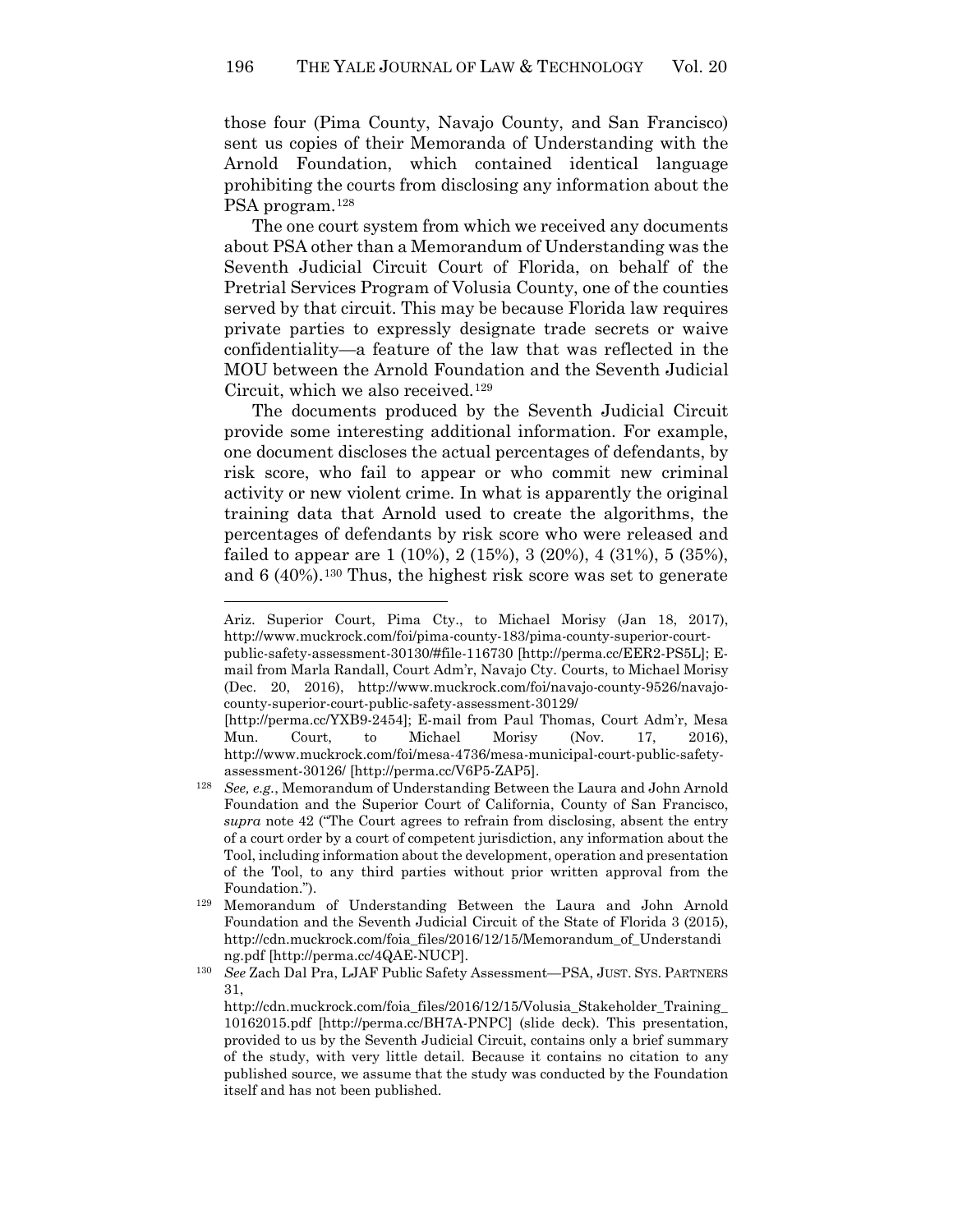a risk of failure to appear four times that of the lowest risk score. Once the PSA algorithm started being used, however, the Arnold Foundation found that it generated a narrower band of results: 1 (12%), 2 (16%), 3 (18%), 4 (23%), 5 (27%), and 6 (30%).<sup>[131](#page-37-0)</sup> A score of six represented less risk of failure to appear than a score of four in the training data. Unfortunately, the only validation study results are three summary charts. Therefore, we have no way of knowing, for example, what percentage of the defendants in each risk category were detained rather than released before trial, and hence did not figure in the validation study.

<span id="page-37-4"></span>Two documents produced by the Seventh Judicial Circuit also provide some information about another Arnold Foundation initiative that the Foundation itself has not broadly publicized.[132](#page-37-1) The Foundation recommends that courts use a "Decision Making Framework" which takes as input a defendant's PSA risk score and current pending charges, and generates as output specific recommendations as to pretrial treatment, from release without bail to detention.[133](#page-37-2) The Decision Making Framework is a second algorithm, generating specific recommendations for treatment (rather than risk scores). The Foundation states that Decision Making Frameworks are created for each jurisdiction by representatives of that jurisdiction in cooperation with a contractor that specializes in implementing the PSA program in particular court systems.[134](#page-37-3) However, the Seventh Judicial Circuit documents provide no information on how the Decision Making Framework for that court was created, or whether it has been subject to any testing.

<span id="page-37-0"></span><sup>&</sup>lt;sup>131</sup> *Id.* at 46 (finding these numbers based on tracking PSA application in 100,000 cases in Kentucky and in three unnamed cities outside of Kentucky).

<span id="page-37-1"></span><sup>132</sup> *See* Dal Pra, *supra* note [130,](#page-36-3) slides 49-54 (describing the Decision Making Framework); Zach Dal Pra, *Volusia County Case Review*, JUST. SYS. PARTNERS  $3 \t (2016),$ http://cdn.muckrock.com/foia\_files/2016/12/15/Volusia\_County\_Case\_Review\_

Redacted.pdf [http://perma.cc/A4PA-2EQR] (noting that "[p]retrial staff is adhering to the Decision-Making Framework as a guide to making recommendations that are based on the defendant's risk levels with adjustments for the nature of the present charge").

<span id="page-37-2"></span><sup>133</sup> *See* Dal Pra, *supra* note [130,](#page-36-3) slide 52 (explaining how the Decision Making Framework is used to "determine the preliminary recommendation release type and corresponding conditions level.").

<span id="page-37-3"></span><sup>134</sup> *See* Email from Leila Walsh, Vice President of Commc'n, Laura & John Arnold Found., to Robert Brauneis, Professor of Law, George Washington Univ. 5 (Mar. 2, 2017), http://www.robertbrauneis.net/algorithms/ArnoldFoundationEMail.pdf [http://perma.cc/7CU3-4JQP] ("Before implementing the PSA, local stakeholders—such as representatives from the courts, law enforcement, district attorney's office, and public defender's office—work together on a decision-making framework (DMF) for their jurisdiction.").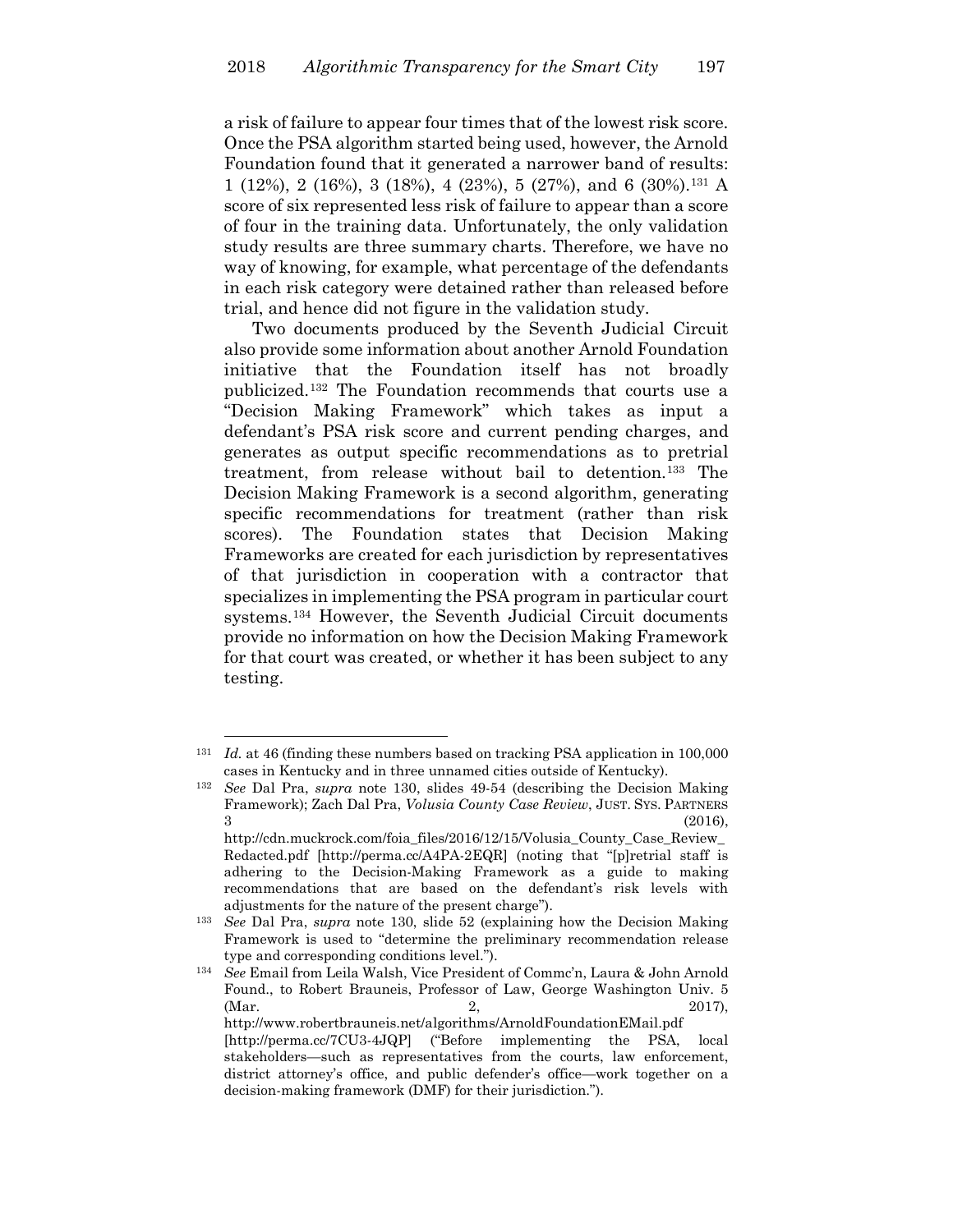Finally, we approached the Arnold Foundation directly and, through a series of emails and telephone conversations, asked specifically for technical reports, validation studies, and other documents the Foundation might have that would provide more detail about the creation and testing of the PSA algorithms. The Foundation responded with a short, three-page statement that consisted mostly of text that was already available on the Foundation's website.[135](#page-38-0)

From the Foundation's website, the documents provided by the Seventh Judicial Circuit, and the statement the Foundation produced for us, we know that the Foundation created the PSA algorithms by analyzing data in about 750,000 cases. We know nothing about how it analyzed that data, what alternatives it tried, or how those alternatives compared to the PSA algorithms it ultimately adopted.

We asked specifically why the Arnold Foundation had insisted on memoranda of understanding that prohibit courts from disclosing any information about PSA. The Foundation responded:

> Prior to releasing the algorithm, confidentiality agreements with early adopting jurisdictions kept PSA use limited while we developed local data infrastructure to measure results, waited for and studied post-implementation pretrial outcomes, and initiated additional research. These confidentiality agreements also helped to guard against the possibility of for-profit companies using elements of the PSA to develop substandard risk tools to be marketed to jurisdictions.[136](#page-38-1)

As far as we can tell, however, the confidentiality provisions are not limited to "early adopting jurisdictions," and the provisions all say that they require confidentiality in perpetuity.

## **2. Eckerd Rapid Safety Feedback—Child Welfare Assessments**

<span id="page-38-3"></span>Eckerd Rapid Safety Feedback (RSF) is a risk assessment process designed to identify child welfare cases with a high probability of serious child injury or death.[137](#page-38-2) RSF was developed by Eckerd Kids (Eckerd), a nonprofit family and child

<span id="page-38-0"></span> $\overline{a}$  $\frac{135}{136}$  *Id.* 

<span id="page-38-2"></span><span id="page-38-1"></span> $\frac{136}{137}$  *Id.* at 5.

Summary and Replication Information, ECKERD RAPID SAFETY FEEDBACK, http://static.eckerd.org/wp-content/uploads/Eckerd-Rapid-Safety-Feedback-Final.pdf [http://perma.cc/6H3D-PNBR].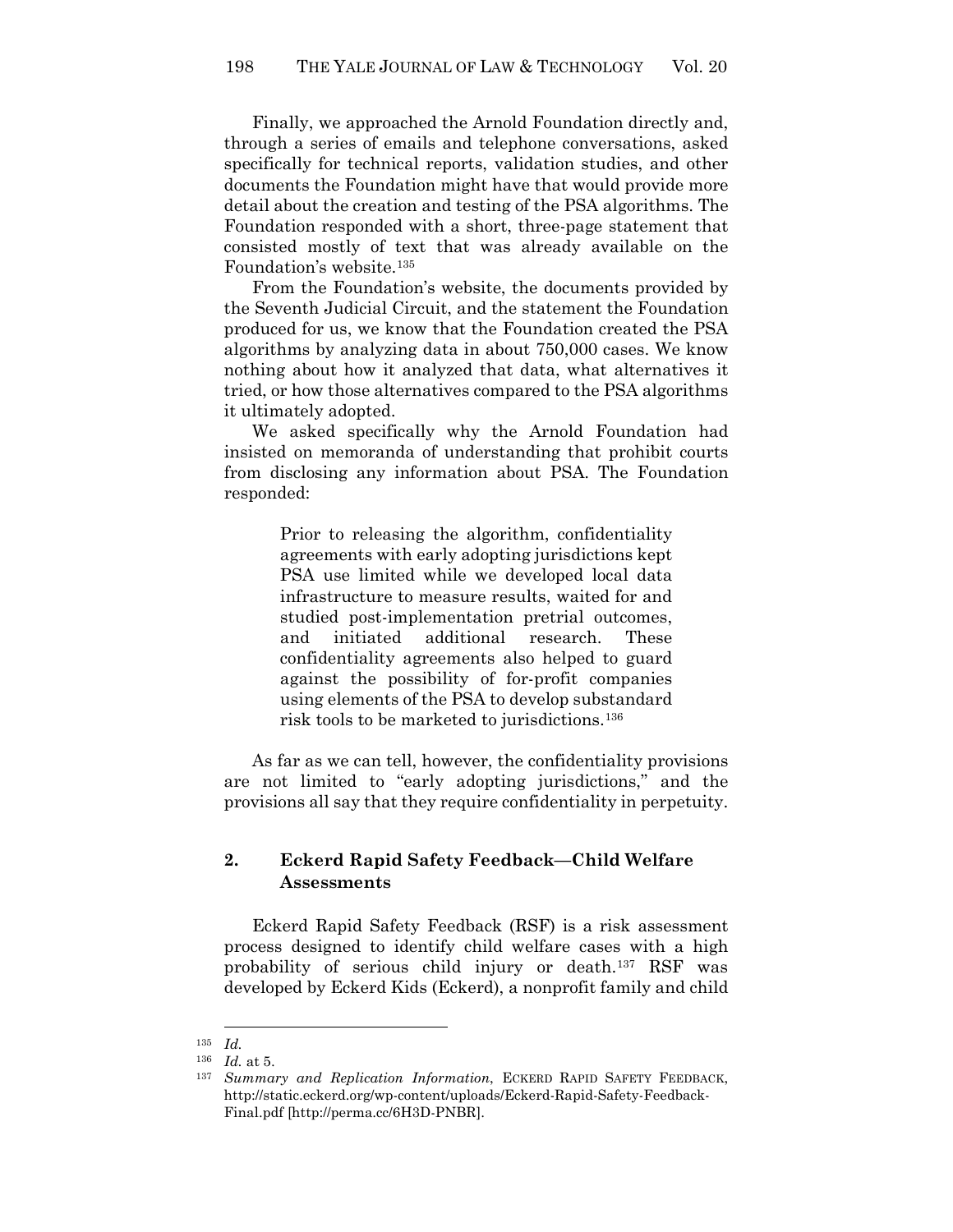services organization, and Mindshare Technology, a for-profit software company. Through a review of a large group of child welfare cases, including those in which children were injured or died, Eckerd identified the greatest risk factors contributing to child injury or death, namely, "a child under the age of three, a paramour in the home, substance abuse, and domestic violence history, and a parent who had previously been placed in foster care."[138](#page-39-0) Eckerd partnered with Mindshare Technology to create software that analyzes data in existing child welfare reporting systems and flags high-risk cases with these factors for intervention[.139](#page-39-1)

We sent open records requests seeking information about use of the Eckerd RSF algorithm to five state child welfare agencies that Eckerd reported were using the RSF system: Alaska, Connecticut, Illinois, Maine, and Oklahoma. We received several documents from Alaska, Connecticut and Illinois. Oklahoma responded that it would need a payment of about \$2500 to respond to our request, which would apparently include the cost of providing us the child welfare case data that it sent to Eckerd, with personally identifying information removed.[140](#page-39-2) Maine acknowledged our request but to date has not produced any documents.<sup>[141](#page-39-3)</sup>

The Alaska Department of Health and Social Services sent us a number of documents, including the Memorandum of Understanding between its Office of Child Services ("OCS") and Eckerd concerning Eckerd's provision of RSF assessments for child welfare cases to OCS. It is clear from the Memorandum that Eckerd retains control of the software that processes information about OCS child welfare cases and generates risk assessments. Child welfare case information is transmitted to Eckerd or Mindshare, and the risk assessments that are generated about those cases are made available on a website

<span id="page-39-0"></span><sup>138</sup> *Id.*; *see also* Bryan Lindert, *Eckerd Rapid Safety Feedback: Bringing Business Intelligence to Child Welfare*, 2014 POL'Y & PRAC. 25, http://static.eckerd.org/wp-content/uploads/Eckerd.pdf [http://perma.cc/SKU8- UJQH]. Eckerd also found that the most critical steps that can be taken to prevent child injury or death relate to quality safety planning, quality supervisory reviews, and the quantity and frequency of home visits. *Id.* It is not clear whether Eckerd performed these analyses by means of machine learning, human evaluation, or some combination of the two.

<span id="page-39-2"></span><span id="page-39-1"></span><sup>&</sup>lt;sup>139</sup> *See Summary and Replication Information, supra* note 137.<br><sup>140</sup> *See* Invoice, Open Record Request, OKLA. DEP'T HUMAN SERVICES (Nov. 3,

<sup>2016),</sup> http://cdn.muckrock.com/foia\_files/2016/11/09/11-3- 16\_MR28151\_FEE\_2472.pdf [http://perma.cc/L78B-DRBK] (requesting payment of \$2472 to respond to open records request).

<span id="page-39-3"></span><sup>141</sup> *See* Letter from Kevin C. Wells, General Counsel, Me. Dep't of Health and Human Servs. to Michael Morisy, MUCKROCK (Nov. 21, 2016), http://cdn.muckrock.com/foia\_files/2016/12/06/1249s5dayletterEckerdRapid\_S afetySoftware11.21.16.pdf [http://perma.cc/34RS-TZLX].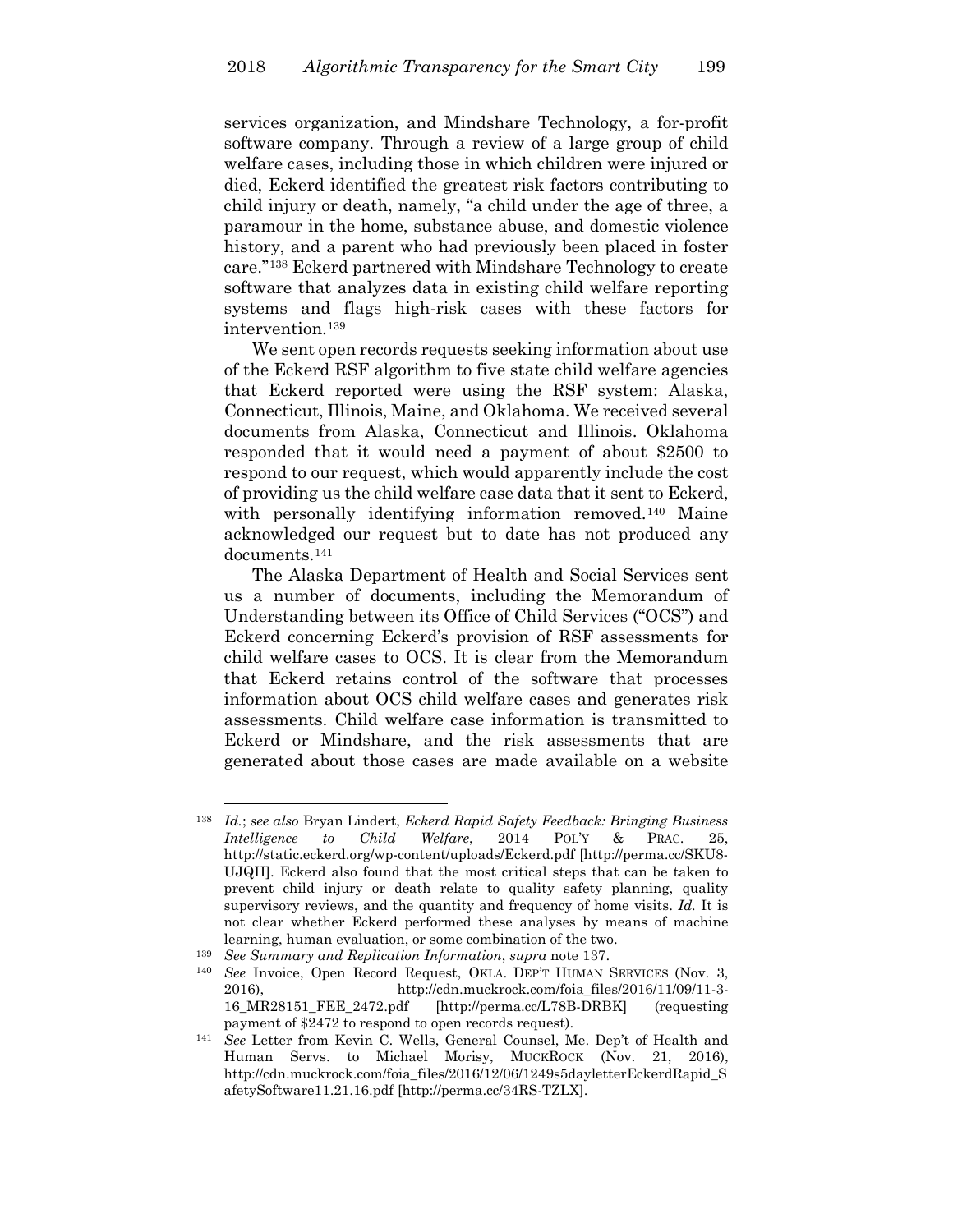<span id="page-40-5"></span>maintained by Eckerd, to which OCS personnel can gain access.[142](#page-40-0)

The public agency, OCS, has no access to the algorithm that generates the risk assessments and none to the process by which the algorithm is generated and adjusted. Moreover, to the extent that OCS learns anything about the algorithm, it agrees not to disclose it. The Eckerd-Alaska OCS Memorandum of Understanding provides that all "Eckerd IP," including the website maintained by Eckerd and its related software, reports generated by Eckerd, and all related inventions, processes, improvements and algorithms, are to be treated as "Confidential Information," which OCS agrees not to disclose.[143](#page-40-1)

The Connecticut Department of Children and Families provided a number of documents concerning Eckerd RSF, including a brochure, fact sheet, slide presentation, and flow chart, which confirm that the public agency provides information about child welfare cases to Eckerd, which then processes that information and generates risk assessments that the agency can view.[144](#page-40-2)

The Illinois Department of Children and Family Services provided its contracts with Eckerd for Fiscal Years 2016 and 2017. They show the amounts that Illinois estimates it will pay Eckerd for its services—\$107,000 in FY 2016 and \$171,000 in FY 2017.[145](#page-40-3) The contracts also contain what appears to be standard state contracting provisions that are more favorable to disclosure and public ownership than the Alaska Memorandum

<span id="page-40-4"></span> $\overline{a}$ 

<span id="page-40-3"></span><sup>145</sup> *See* Contract # 5445089016 between Eckerd Youth Alternatives, Inc. and State of Illinois, Department of Children and Family Services 7 (Sept. 15, 2015), http://www.robertbrauneis.net/algorithms/ILERSFFY16.pdf [http://perma.cc/D5LY-44C5] [hereinafter Illinois FY16 Contract]; Contract # 5445089027 between Eckerd Youth Alternatives, Inc. and State of Illinois, Department of Children and Family Services 7 (July 1, 2016) , http://www.robertbrauneis.net/algorithms/ILERSFFY17.pdf [http://perma.cc/M7QS-XLH7] [hereinafter Illinois FY17 Contract].

<span id="page-40-0"></span><sup>142</sup> Memorandum of Understanding of February 20, 2015 between Eckerd Youth Alternatives, Inc. and the Alaska Department of Health and Social Services 2, http://cdn.muckrock.com/foia\_files/2017/03/02/MOU\_Eckerd\_and\_OCS\_Febru ary\_2015\_signed.docx.pdf [http://perma.cc/58KW-FXKP] (providing that Eckerd will "[h]ost, maintain and support the Portal with a goal of providing the Agency with 24 hour technical support and access to the Portal and the reports it generates"); *id.* at 1 (defining "Portal" as "a website and related technology that is designed to read [electronic information about child welfare cases], perform automated analysis, and generate reports that can be used to implement and support Eckerd Rapid Safety Feedback").

<span id="page-40-1"></span><sup>143</sup> *See id.* at 1, 4, 5.

<span id="page-40-2"></span><sup>144</sup> For example, a chart entitled "CT Eckerd Rapid Safety Feedback Process Flow" allocates to Mindshare the step of "Mindshare Tool/Predictive Analysis Generates List for Review." *CT Eckerd Rapid Safety Feedback Process Flow*, ECKERD, http://cdn.muckrock.com/foia\_files/ 2016/11/13/CT\_ERSF\_Process\_Flowchart9-12.pdf [http://perma.cc/4B3Z-ZVPG].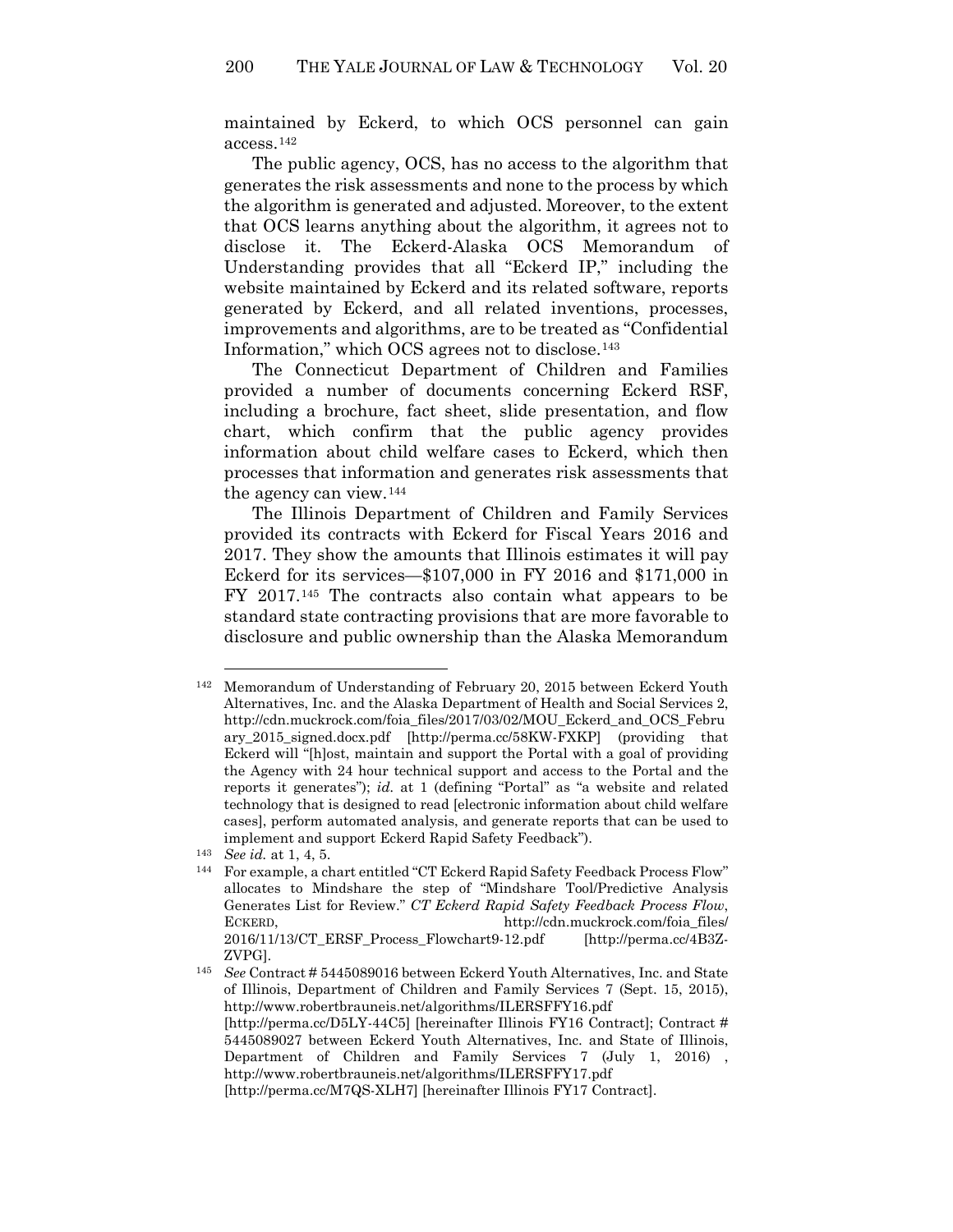of Understanding. They recite that "[a]ny information not prohibited or exempt from disclosure under federal law, State law, or applicable FOIA exemption is public."<sup>[146](#page-41-0)</sup> They also provide that the state owns everything produced under the contracts, including all intellectual property rights and any products of the contracts.[147](#page-41-1) There is some language in the Illinois contracts suggesting that Eckerd is supposed to produce a new predictive algorithm based on analysis of Illinois data; one of the actions in "Phase 1: Development of the Model" is "[t]he development of the predictive model that will be used to identify those incoming investigations with the highest probability of serious injury or death."[148](#page-41-2) It is unclear, however, whether this actually involves entirely new data analysis, or some fitting of an existing algorithm.

## **3. Allegheny Family Screening Tool—Child Welfare Assessments**

Like Eckerd RSF, The Allegheny Family Screening Tool (AFST) was developed to facilitate the triaging of child welfare cases. AFST was developed by a consortium led by the Centre for Data Analytics at the Auckland University of Technology (the "Auckland Consortium"), in cooperation with the Allegheny County Department of Human Services. The Allegheny DHS published a request for proposals for projects to leverage Allegheny County's databases, and the Auckland Consortium submitted a successful proposal. While Eckerd RSF is apparently used on an ongoing basis to monitor cases within the child welfare system, AFST is applied at the time an initial call is made to report child maltreatment. It assists in determining whether the report warrants a formal investigation. Currently, Allegheny FST is used only in Allegheny County.

After we submitted an open records request to Allegheny County about the AFST, county officials contacted us, provided us with a report prepared by the Auckland Consortium about the development of the algorithm,<sup>[149](#page-41-3)</sup> and indicated that they were happy to speak with us about the algorithm and its development. The report is in many respects the most comprehensive we have seen on the development of an algorithm. It details many of the choices that were made in the

<span id="page-41-0"></span><sup>146</sup> *See* Illinois FY16 Contract, *supra* not[e 145,](#page-40-4) at 11; Illinois FY17 Contract, *supra*  not[e 145,](#page-40-4) at 11.

<span id="page-41-1"></span><sup>147</sup> *See* Illinois FY16 Contract, *supra* not[e 145,](#page-40-4) at 11; Illinois FY17 Contract, *supra*  not[e 145,](#page-40-4) at 11.

<span id="page-41-2"></span><sup>148</sup> Illinois FY16 Contract, *supra* note [145,](#page-40-4) at 6.

<span id="page-41-3"></span><sup>149</sup> *See* Vaithianathan et al*.*, *supra* note [72.](#page-21-0)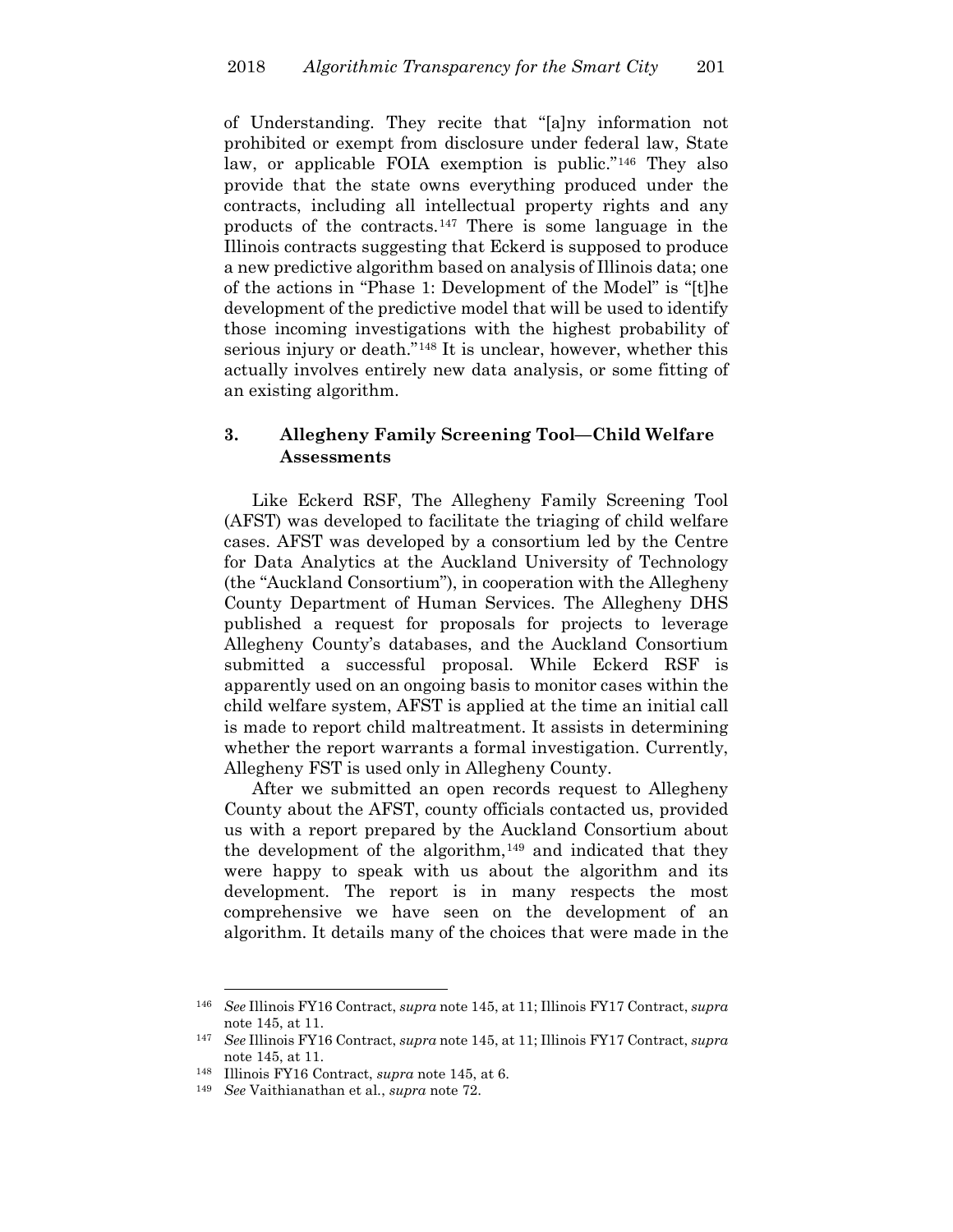development process, the reasoning behind those choices, and the data and methods that were used.

The developers ended up creating two algorithms, one for predicting the likelihood that an allegation, if not formally investigated, would be followed within two years by another allegation involving the same child, and another for predicting the likelihood that an allegation, if formally investigated, would result in the child being placed in foster care within two years.[150](#page-42-0) The training data for the algorithms was drawn from the County's integrated data management system, which was created in 2008; the developers decided that for each allegation of abuse in the dataset, they wanted data available for eighteen months before that allegation, and two years after the allegation.[151](#page-42-1) The dataset included over 800 variables.[152](#page-42-2) The developers used nonlinear regression as their principal analytic method in large part because it produced as good results as other methods and had the advantage of being interpretable.[153](#page-42-3) In other words, it lent itself to transparency and accountability goals. The developers performed both internal validation studies—using a reserved portion of the training data—and external validation studies, using records of hospitalization and "critical events" (serious injury or death).[154](#page-42-4) The algorithm has not been in use long enough to conduct post-implementation studies.

The report discloses in an appendix 112 variables ultimately used—71 for the model predicting foster home placement, and 59 for the model predicting repeat allegations—and the weights assigned to each of the variables are available upon request to the Allegheny DHS.[155](#page-42-5) The output of the algorithms is presented as two risk scores—one for repeated allegations or "re-referral," and one for foster home placement—on a scale of 1 to 20, with each number representing a band of 5% of all children considered.[156](#page-42-6) Thus, a score of "10" would mean that the child's risk of re-referral or placement is in the 50-55% range of all children; a score of "15" would be in the 75-80% range. The developers also decided to create a threshold score that would presumptively result in a mandatory investigation, subject to the possibility of a supervisor waiving that outcome; the report does not disclose the threshold.[157](#page-42-7)

<sup>150</sup> *See id.* at 10.

<span id="page-42-2"></span><span id="page-42-1"></span><span id="page-42-0"></span><sup>151</sup> *See id.* at 11.

<sup>152</sup> *See id.* at 12.

<span id="page-42-3"></span><sup>153</sup> *See id.* at 13-14.

<span id="page-42-4"></span><sup>154</sup> *See id.* at 15-17, 19-23.

<span id="page-42-5"></span><sup>155</sup> *See id.* at 37-43. We made such a request and were provided with the weights.

<span id="page-42-6"></span><sup>156</sup> *See id.* at 27.

<span id="page-42-7"></span><sup>157</sup> *See id.* at 28.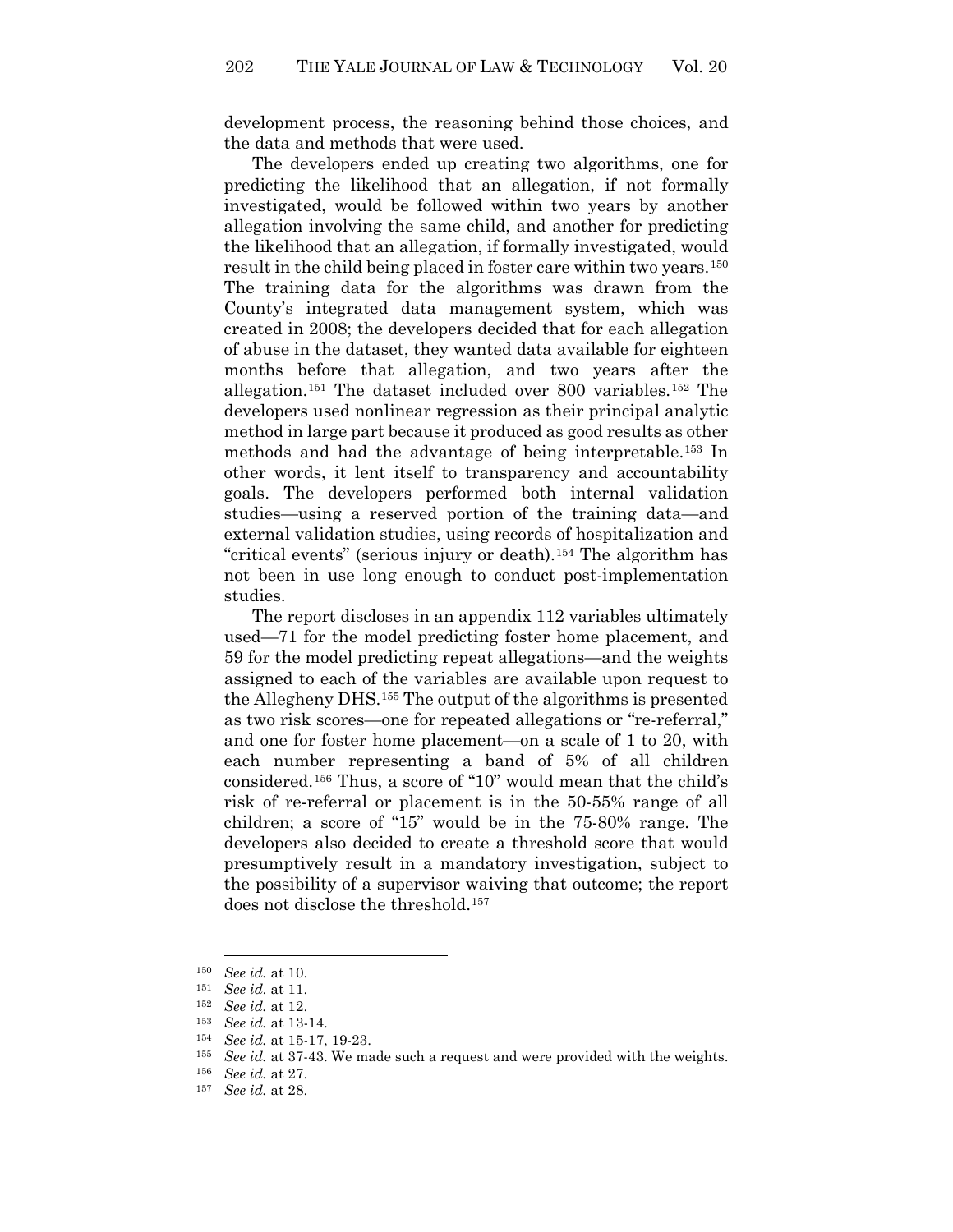Allegheny County ultimately decided not to use the race of the child or custodians as a variable because it did not substantially improve predictive power and was otherwise problematic.[158](#page-43-0) The report discusses the dangers of false negatives and false positives at some length, but does not say whether they were ultimately weighted equally or unequally.<sup>[159](#page-43-1)</sup>

Although the Auckland Consortium has retained copyright in the code used to implement the algorithm, the contract with Allegheny County grants it the power to license other jurisdictions to use that code without further payment, and county officials have indicated that they are interested in doing so. Thus, although this project is not fully an open source project, it comes closer than any of the other five algorithms we studied.

### **4. PredPol—Predictive Policing**

PredPol is software that predicts where and when crimes of various types are likely to occur, and thus assists police forces in plotting their patrols to deter those crimes. It was originally developed by mathematicians and behavioral scientists from the University of California, Los Angeles and Santa Clara University, in collaboration with crime analysts and officers from the Los Angeles and Santa Cruz Police Departments,[160](#page-43-2) but is now managed by the for-profit company PredPol Inc. The creators of PredPol determined that the three most important types of information, or "data points," for predicting crime are crime type, crime location, and crime date and time.[161](#page-43-3) PredPol feeds data about past patterns of criminal activity into an algorithm that predicts where and when new crimes will be committed.[162](#page-43-4) According to one source, PredPol "is well known for keeping its algorithm a 'closely guarded' secret.["163](#page-43-5)

<span id="page-43-6"></span>We sent requests for records concerning PredPol to eleven police departments, including the police departments of Oxford, Alabama; Little Rock, Arkansas; Los Angeles, Modesto, Orange County and Santa Cruz, California; Cocoa, Florida; Atlanta, Georgia; Hagerstown, Maryland; Reading, Pennsylvania; and Tacoma, Washington. Eight of those eleven police departments either did not respond, acknowledged our request but did not

<span id="page-43-0"></span><sup>158</sup> *See id.* at 15, 30.

<span id="page-43-1"></span><sup>159</sup> *See id.* at 10.

<span id="page-43-2"></span><sup>160</sup> *PredPol Is Predictive Policing*, PREDPOL, <http://www.predpol.com/about/> [http://perma.cc/Y2R8-C2XM].

<span id="page-43-4"></span><span id="page-43-3"></span> $\begin{array}{cc} 161 & Id. \\ 162 & Id. \end{array}$ 

*Id.* 

<span id="page-43-5"></span><sup>163</sup> Elizabeth E. Joh, *The Undue Influence of Surveillance Technology Companies on Policing*, 92 N.Y.U. L. REV. ONLINE 101, 119 (2017) (quoting Ali Winston, *Arizona Bill Would Fund Predictive Policing Technology*, REVEAL (Mar. 25, 2015), http://www.revealnews.org/article/arizona-bill-would-fundpredictivepolicing-technology/ [http://perma.cc/V4BV-YMZP]).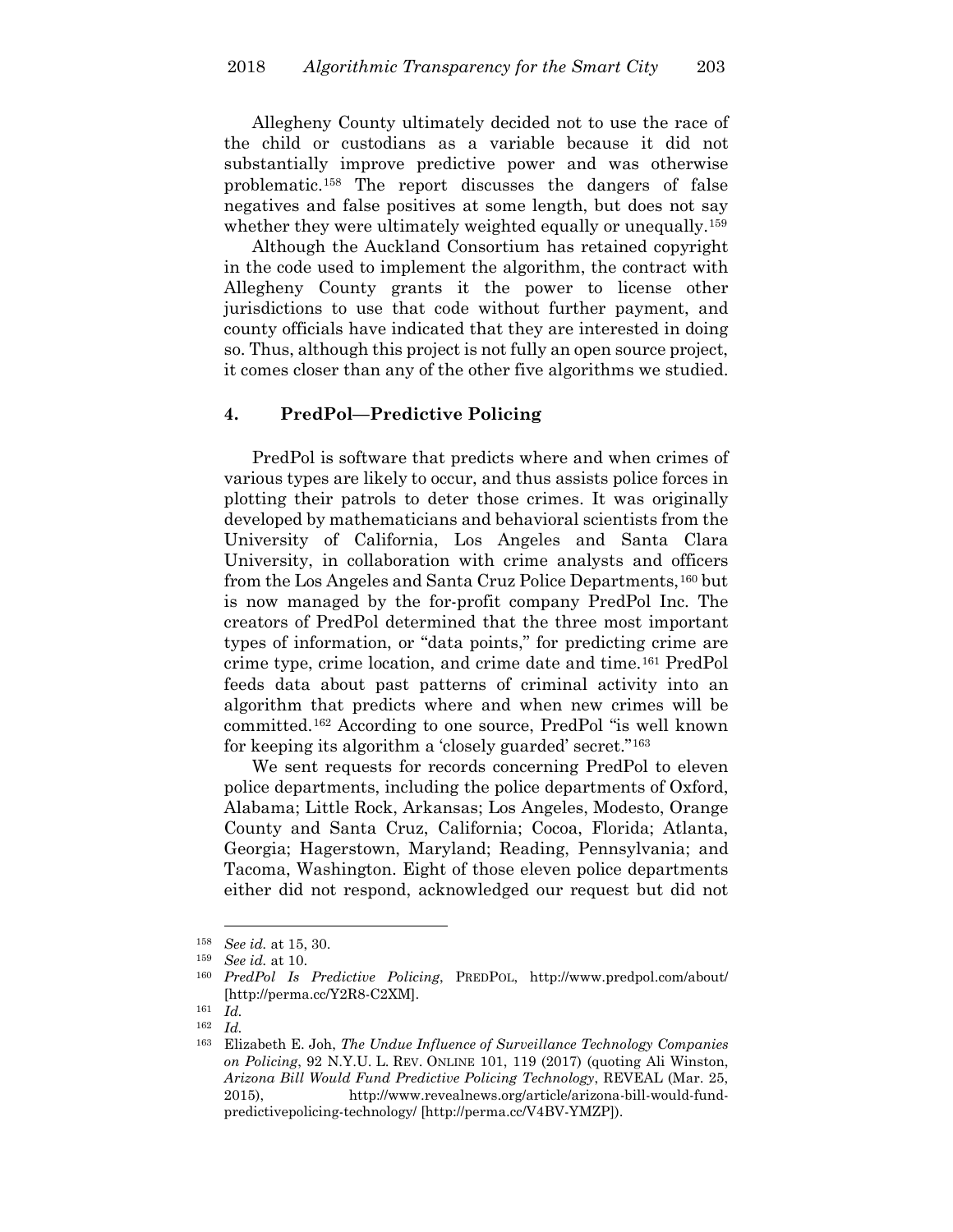produce documents, asked for more time to respond and have not yet responded, or responded that they did not have any relevant documents. The three departments that did provide documents were those of Tacoma, Cocoa, and Santa Cruz.

The City of Tacoma, Washington was among the most forthcoming of any of the jurisdictions to which we sent records requests about any algorithm. It supplied two-hundred email threads of correspondence between Tacoma Police Department and PredPol personnel concerning a wide variety of issues in implementing PredPol. It also produced ten presentations on how PredPol and predictive policing work. These documents would be quite helpful to someone interested in what PredPol reports look like, what data the PredPol algorithm uses as input, and so on. None of the documents, however, reveals the algorithm that PredPol is using to generate predictions from past crime data, nor the process that PredPol used to create that algorithm.

The City of Cocoa sent us a number of documents that all related to the purchase of services from PredPol. Perhaps most telling was the background document provided to City Council members when the purchase of PredPol services was on the Council agenda. That document does not provide any detail about PredPol, but states that "[t]he City Attorney has advised that information revealing surveillance techniques, procedures or personnel is exempt from public inspection pursuant to s. 119.071(2)(d), Florida Statutes."[164](#page-44-0) It is likely that the City relied on this advice in declining to provide any documents about PredPol itself, although it is very likely that the city could conceal surveillance techniques while still being more transparent about the algorithm's values and implementation.

<span id="page-44-1"></span>The City of Santa Cruz, California sent several screenshots of PredPol software. One screen requests the user to input data about the place (in latitude and longitude), time, and type (vehicle or residential) of recent crimes, and states that predictions about the location of crimes over the following twenty-four-hour period will appear on a map. The other screen is a map of the city, with colored areas representing where crimes are likely to occur. Those screenshots provide information about the type of data input and the format of the output, but little else. The PredPol version that Santa Cruz is using appears to be less sophisticated than that used by Tacoma.

### **5. HunchLab—Predictive Policing**

<span id="page-44-0"></span><sup>164</sup> Legislation Details (With Text), File # 15-361, City of Cocoa 1 (July 30, 2015), http://cdn.muckrock.com/foia\_files/2017/01/13/15- 361\_City\_Council\_Agenda\_Item\_\_8-25-15.pdf [http://perma.cc/K9JZ-ZAR9].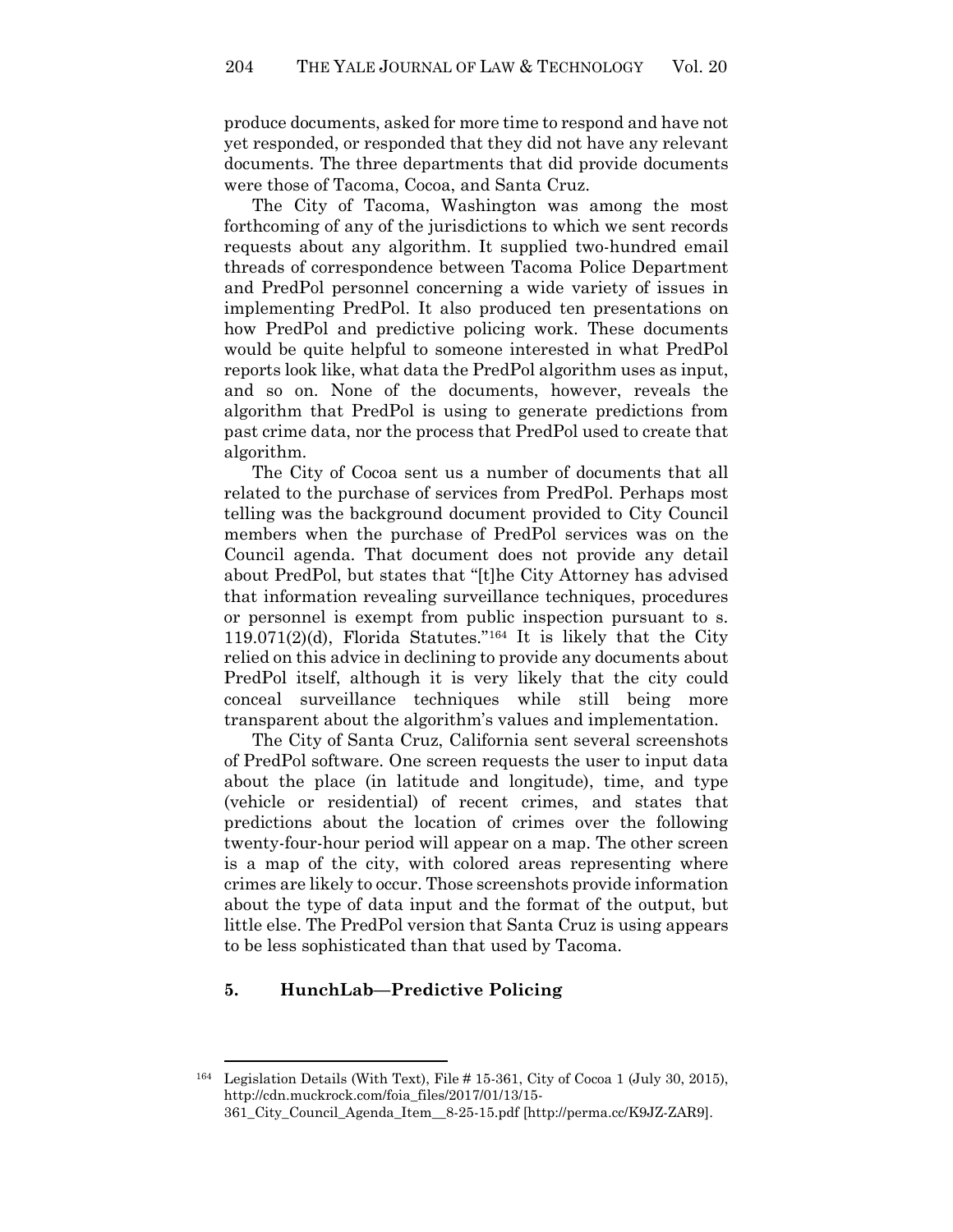Like PredPol, HunchLab is software that predicts where and when crime will occur, with a cartographic output indicating areas at higher risk for certain types of crimes over certain time periods. HunchLab is developed and maintained by Azavea, Inc., a for-profit certified B corporation.[165](#page-45-0) HunchLab uses a wide range of inputs to predict risks of crime, and allows individual police departments to prioritize for selected crimes.[166](#page-45-1)

We sent open records requests concerning HunchLab to four police departments, including those of Miami, Florida; St. Louis County, Missouri; Lincoln, Nebraska; and Philadelphia, Pennsylvania.

Miami eventually responded that it had no responsive documents.[167](#page-45-2) St. Louis County asked for a payment of \$400 before it produced any documents, and reiterated that it would not act without a \$400 payment when we asked whether we could narrow our request to reduce the fee.[168](#page-45-3) The City of Philadelphia produced a purchase order for the HunchLab service,<sup>[169](#page-45-4)</sup> but otherwise denied our request on the grounds that we did not request specific documents.<sup>[170](#page-45-5)</sup> The City of Lincoln, Nebraska provided several documents, including a manual introducing HunchLab to staff, and a blog post by the City's Public Safety Director on HunchLab. Perhaps most helpfully, Lincoln provided us with a sample set of input data for HunchLab, which it identified as comprising a thirty-day rolling

<span id="page-45-0"></span><sup>165</sup> B Corporations are for-profit corporations certified by B Lab, a nonprofit certification organization, to meet certain standards of social and environmental performance, accountability, and transparency. *See What are B Corps?*, B CORPS, http://www.bcorporation.net/what-are-b-corps [http://perma.cc/Q5FH-8KCK].

<span id="page-45-1"></span><sup>166</sup> "HunchLab determines what data is most useful for prediction of each crime. In some cases, geography—the locations of prior crimes or particular landmarks—is the most important factor. In others, time—day of week, month of year—takes precedence." Maurice Chammah, *Policing the Future*, MARSHALL PROJECT (Feb. 3, 2016), http://www.themarshallproject.org/2016/02/03/policing-thefuture#.vVL53xF4m [http://perma.cc/YKC9-CDU6] (reporting on St. Louis' deployment of the HunchLab system).

<span id="page-45-2"></span><sup>167</sup> *See Miami PD HunchLab Documents*, MUCKROCK, http://www.muckrock.com/foi/miami-103/miami-pd-hunchlab-documents-30109/ [http://perma.cc/9WPG-YH3F] (displaying correspondence).

<span id="page-45-3"></span><sup>168</sup> *See St. Louis County PD HunchLab Documents*, MUCKROCK, http://www.muckrock.com/foi/st-louis-county-8838/st-louis-county-pdhunchlab-documents-30113/ [http://perma.cc/P68R-8M4F] (displaying the exchange of correspondence).

<span id="page-45-4"></span><sup>169</sup> *Purchase Order*, CITY OF PHILADELPHIA PROCUREMENT DEP'T. (2015) http://cdn.muckrock.com/foia\_files/2017/02/06/POXX16106457\_-\_Redacted.pdf [http://perma.cc/FQ6W-TEDN]. 170 *See* Email from Robert Kieffer, Assistant City Solicitor to Michael Morisy (Feb.

<span id="page-45-5"></span><sup>6 2017),</sup> http://cdn.muckrock.com/foia\_files/2017/02/06/Final\_Response\_- \_Morisy\_CP\_2016-1710.pdf [http://perma.cc/46LH-M3A2].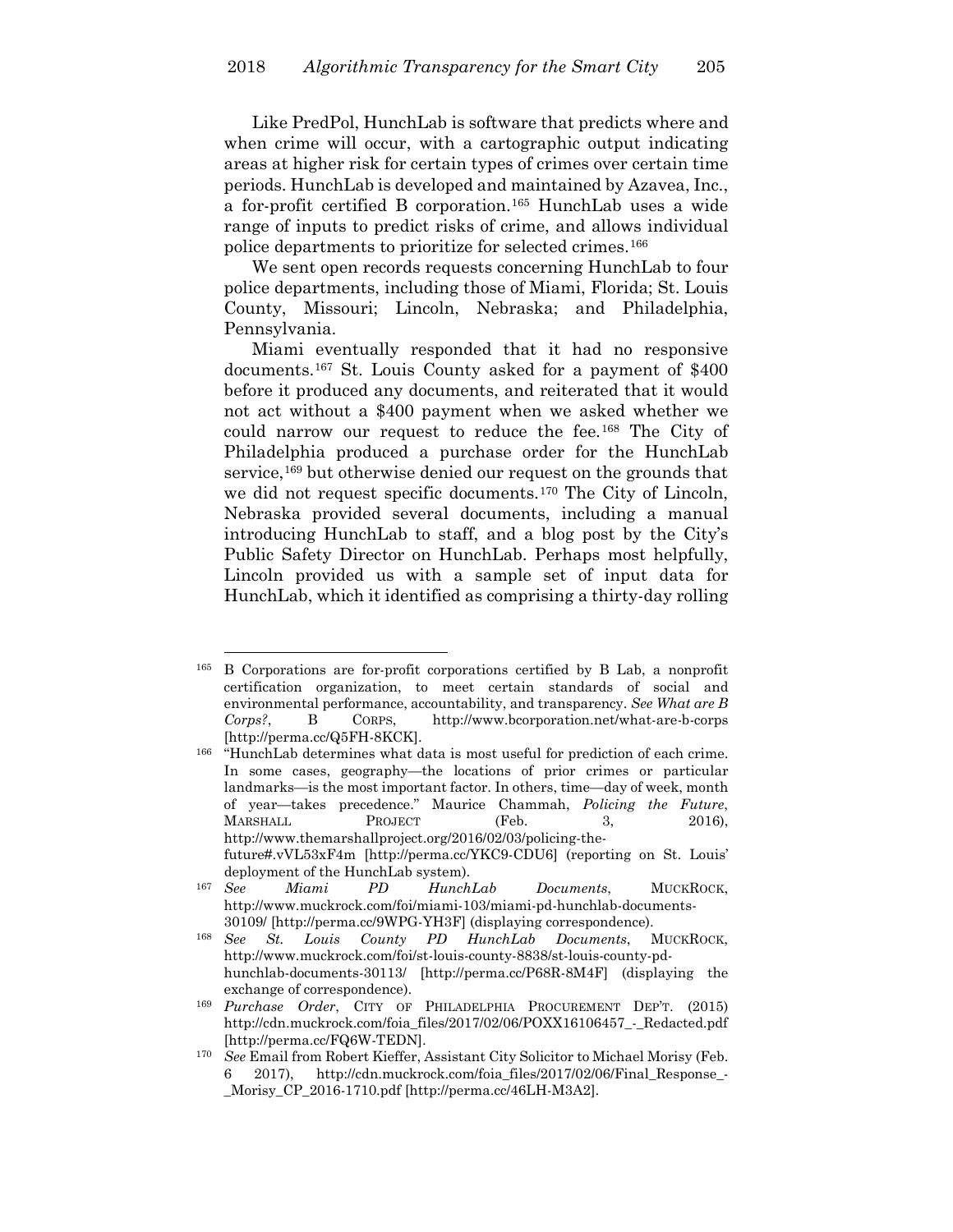<span id="page-46-5"></span>window of police incident reports.<sup>[171](#page-46-0)</sup> Over that time period, Lincoln recorded 3057 police incident reports; each of those reports contains details about the street address, latitude and longitude of the reported crime; the type of crime; and the date and time of the report and of the crime.[172](#page-46-1)

Jeremy Heffner, HunchLab Project Manager and Senior Data Scientist at Azavea, approached us after learning of our open records request to Lincoln, Nebraska. We had an email exchange and phone conversation with him, and he ultimately created and sent us a draft document titled "A Citizen's Guide to HunchLab," which provides information about the HunchLab algorithms and their creation and validation. It seems from that document that the HunchLab algorithms are less interpretable than many others. They are built using a "gradient boosting decision tree" technique in which successive decision trees are tried and tested; the developers incorporate data, not just about reported crimes and the place and time they occurred, but data about location of known offenders, location of known and likely targets of crime, weather, daily, weekly, and seasonal cycles, socioeconomic indicators, and so on.<sup>[173](#page-46-2)</sup> A police officer cannot know how the algorithm's decision making relates to his or her own knowledge and judgment. The HunchLab algorithm is also the most dynamic of any of the algorithms we studied. For each client, HunchLab does a new "modeling run" every few weeks to re-calibrate the model, and each of those modeling runs creates a new predictive algorithm.[174](#page-46-3)

HunchLab also discusses openly the issue of potential bias in inputs, and its judgments on that issue. One type of bias is "reporting bias"—some communities may report larger percentages of crimes than others. HunchLab takes the position that it is appropriate to incorporate much of that bias into police activity. It states: "We believe that police activity should reflect what the community is reporting as problems . . . . If reporting biases are due to distrust of the police, then we believe that letting the bias exist within the data is appropriate."[175](#page-46-4) It notes that this may not be the case if failure to report is due to fear or shame, but it is not clear how that can be remedied. HunchLab also comments on "enforcement bias"—the possibility that police end up making more arrests and engaging in more enforcement

<span id="page-46-0"></span><sup>171</sup> *See* Email from Tonya Peters, Police Legal Advisor, Lincoln Police Dep't to Michael Morisy (Nov. 30 2016), http://cdn.muckrock.com/foia\_files/2016/11/30/PRR\_Response.pdf [http://perma.cc/2KU2-DP3Z].<br><sup>172</sup> Police Incident Reports.

<sup>172</sup> Police Incident Reports, http://cdn.muckrock.com/foia\_files/2016/11/30/ Archive.zip [http://perma.cc/7D2N-EL2Q].

<span id="page-46-2"></span><span id="page-46-1"></span><sup>173</sup> *See* HUNCHLAB, *A Citizen's Guide to HunchLab*, *supra* note [77,](#page-23-0) at 5-6.

<span id="page-46-3"></span><sup>174</sup> *Id.* at 19.

<span id="page-46-4"></span><sup>175</sup> *Id.* at 2.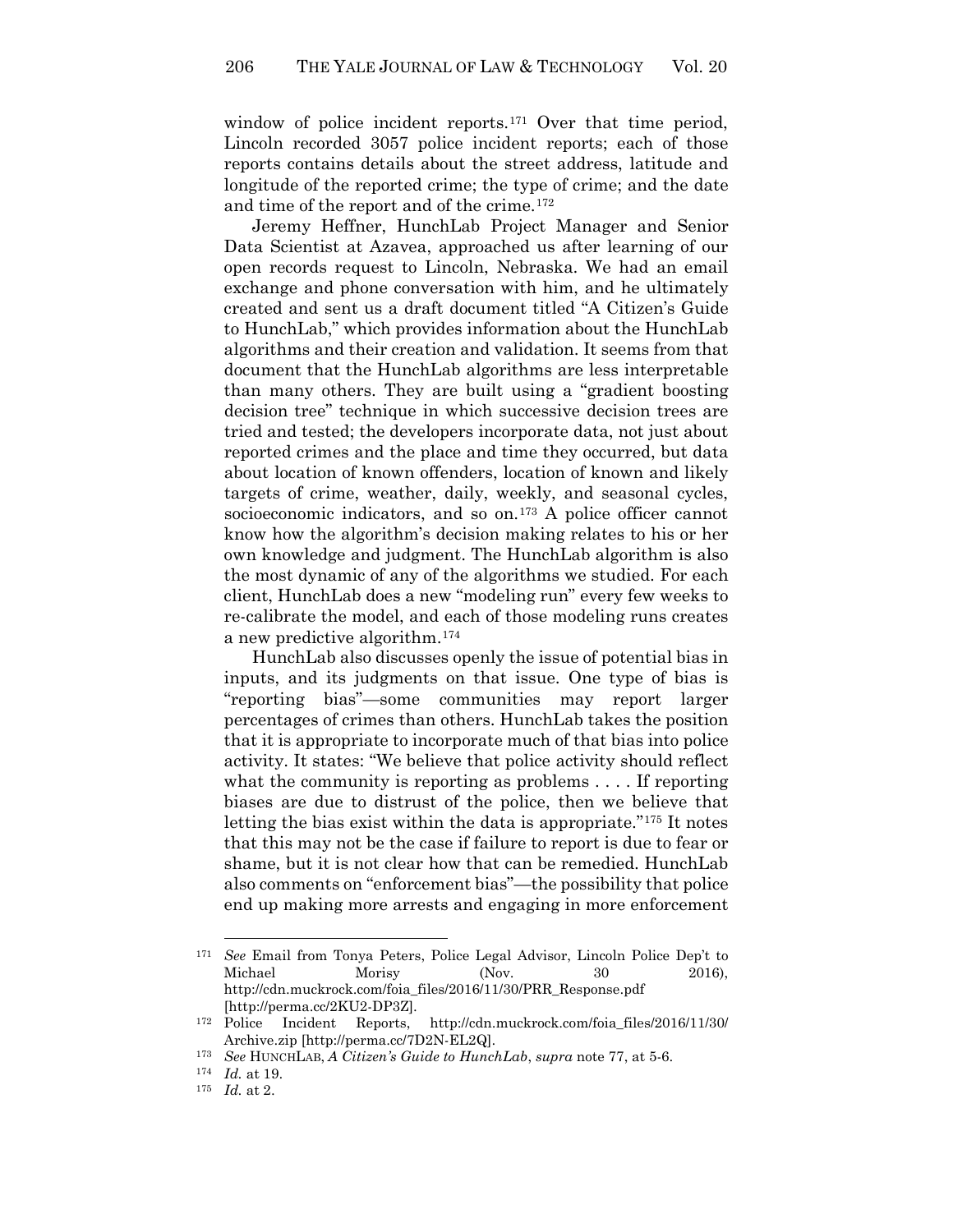activity in some communities than in others, even if the level of crime is the same. It states a belief that that bias is less present in major crimes such as homicides, robberies, or assaults; for other drug-related and nuisance crimes, it states that it tries to use data that reflects the community's call for services complaints—rather than data that reflects police enforcement activity.[176](#page-47-0)

The HunchLab program has three other interesting features. First, the algorithm allows each community to set weights for the relative seriousness of each type of crime—how much more important is it to stop a murder than a burglary? It also allows tailored weights for patrol efficacy—indoor crimes are less likely to be deterred by increased police presence.[177](#page-47-1) Second, HunchLab recommends that the algorithm incorporate randomness to assure that police are not assigned to the same routes every day, in order to combat monotony on the job and to reduce the negative side effects of constant police presence in an area.[178](#page-47-2) Third, HunchLab has now extended its reach into patrol tactics, recommending certain kinds of police activity in patrol areas, such as car patrol, foot patrol, car stops, and the like, and monitoring the effectiveness of the tactics used over time.<sup>[179](#page-47-3)</sup>

# **6. New York City and New York State Value Added Models—Teacher Evaluation**

New York City and the State of New York are among the jurisdictions that have adopted a Value Added Model ("VAM") method for evaluating teachers.[180](#page-47-4) In general, Value Added Model algorithms compare test scores of students at the beginning and end of a given year in order to measure the progress of those students. Those results are then adjusted to try to account for factors other than teacher effectiveness, such as socioeconomic status, that might be responsible for the students' progress or lack thereof. The adjusted results for the students

<span id="page-47-0"></span><sup>176</sup> *See id.* at 26.

<span id="page-47-1"></span><sup>177</sup> *Id.* at 9-10.

<span id="page-47-2"></span><sup>178</sup> *Id.* at 10-11.

<span id="page-47-3"></span><sup>179</sup> *Id.* at 11-14.

<span id="page-47-4"></span><sup>180</sup> The New York Supreme Court held that the New York City growth measurements were arbitrary and capricious as to the complaining teacher. Matter of Lederman v. King, 47 N.Y.S.3d 838 (N.Y. Sup. Ct. 2016). *See generally* Valerie Strauss, *Judge Calls Evaluation of N.Y. Teacher 'Arbitrary' and 'Capricious' in Case Against New U.S. Secretary of Education*, WASH. POST (2016) (reporting on teacher's litigation against the city for wrongful termination), http://www.washingtonpost.com/news/answersheet/wp/2016/05/10/judge-calls-evaluation-of-n-y-teacher-arbitrary-andcapricious-in-case-against-new-u-s-secretary-of-education/ [http://perma.cc/5CH4-RYQE].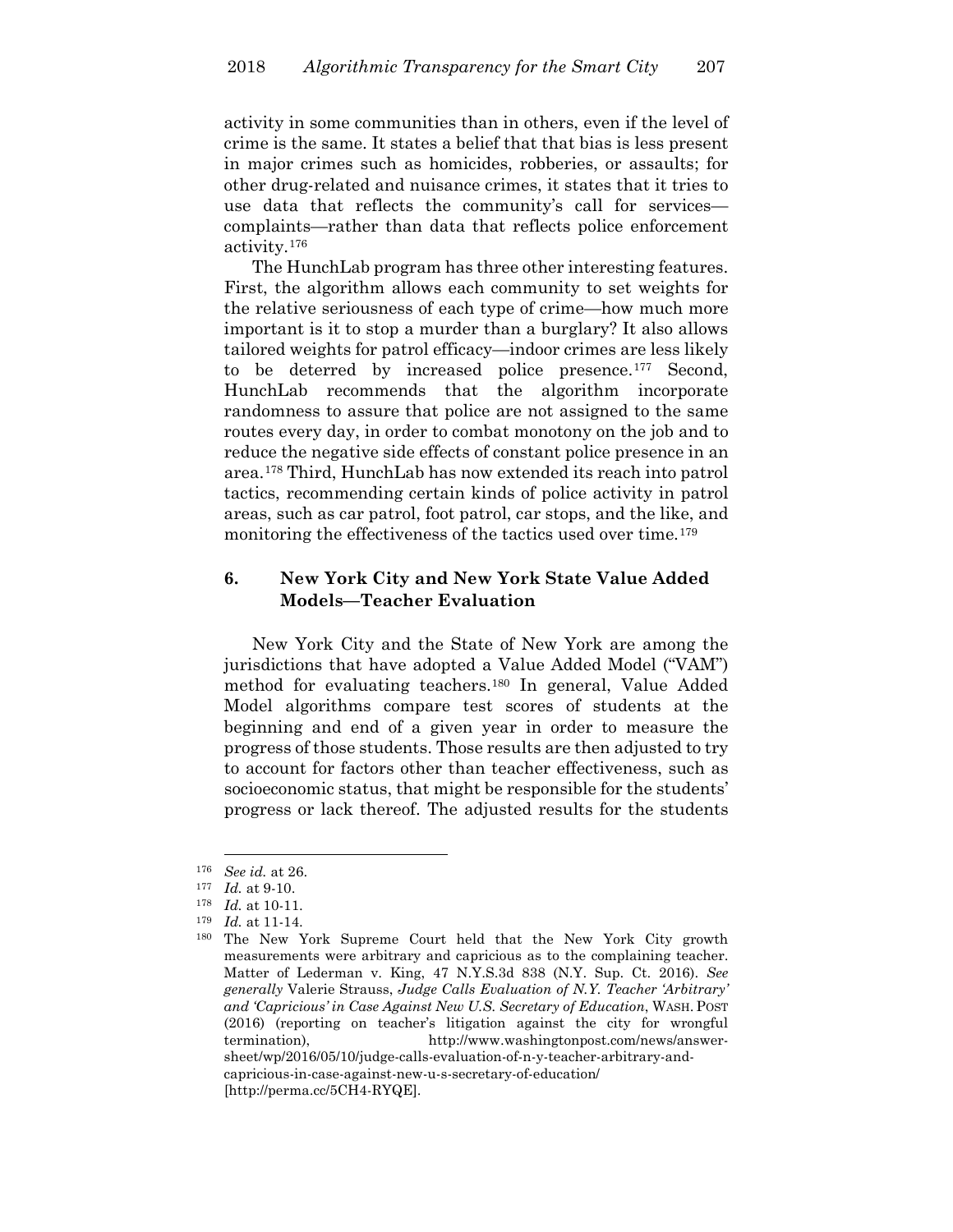that are taught by a particular teacher are then used to produce an evaluation of that teacher's effectiveness.

We filed open records requests with both the City of New York and New York State for documents relating to their VAM programs.[181](#page-48-0) To date, the City of New York has sent us five letters notifying us that it needs more time to produce records, but it has not sent us any records.[182](#page-48-1) The New York State Education Department produced a number of documents, including the original contract with its vendor, the American Institutes for Research, to implement a VAM program for New York; two renewals of that contract; five published articles by various authors generally evaluating the validity of Value Added Models, none of which focus on the New York VAM implementation; and sample outputs of the VAM algorithm outputs for fifty students and fifty teachers, with their names and other identification removed.

The sample outputs do provide some information about the format of what the VAM algorithm produces, and they provide a glimpse of how the algorithm works, because they actually contain some of the inputs—for example, student test scores as well as the outputs. However, fifty sample outputs is much too small a number to begin to reverse engineer the algorithm, and the contract between the Education Department and the American Institutes for Research provides that "methodologies or measures that are the property of the contractor at the time the contract is executed" are "proprietary information" that the Education Department is allowed to use "solely for [its] educational purposes."[183](#page-48-2) Thus, the algorithm or algorithms are not publicly available, and the process by which they were constructed has not been disclosed.

# <span id="page-48-3"></span>**C.** *Conclusion*

Our efforts to learn about predictive algorithms through open records requests were in many respects frustrating. Many governments did not respond, and many of those that did

<span id="page-48-0"></span><sup>181</sup> Ours was not the first attempt. Cathy O'Neil also tried and failed to obtain New York City's VAM records. *See* Cathy O'Neill, *An Attempt To FOIL Request the Source Code of the Value-Added Model*, MATHBABE (2014), http://mathbabe.org/2014/03/07/an-attempt-to-foil-request-the-source-code-ofthe-value-added-model/ [http://perma.cc/HNB3-LC5X].

<span id="page-48-1"></span><sup>182</sup> *See New York State or New York City Value Added Measures for Teachers*, MUCKROCK (November 9, 2016), http://www.muckrock.com/foi/new-york-city-17/new-york-state-or-new-york-city-value-added-measures-for-teachers-29739/ [http://perma.cc/MN4R-U3U5] (displaying correspondence).

<span id="page-48-2"></span><sup>183</sup> *See* Contract No. C010834 between the People of the State of New York and Am. Insts. for Research (Sept. 19, 2011), app. D, http://robertbrauneis.net/algorithms/AIR\_CONTRACT\_2011\_Redacted\_FOIL \_final.pdf [http://perma.cc/6SP3-2Y74].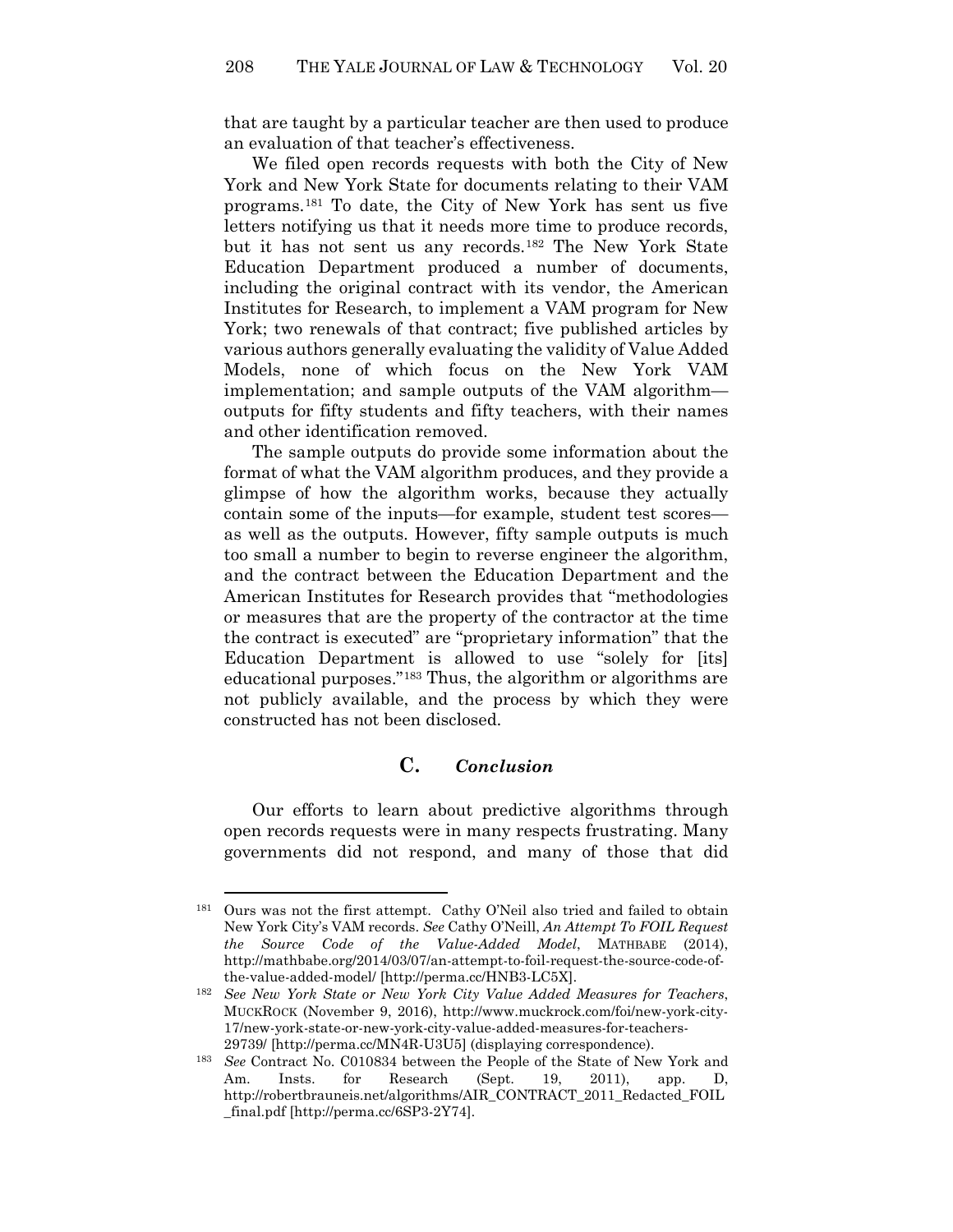claimed to be either generally exempt from open records acts (as, for example, courts) or unable to comply with requests because they had promised to keep information confidential. While a number of jurisdictions provided their contracts with vendors, thus enabling us to learn something about contract terms, we got very little about the development of the algorithms, probably because the governments were never in possession of records that would include that information. Allegheny County, which contracted for the development of a predictive algorithm from scratch by a consortium of university researchers, was the biggest exception, because it commissioned and possessed reports that detailed the development of its algorithm and disclosed the algorithm itself.

### **IV. PRINCIPAL OBSTACLES TO TRANSPARENCY**

Having detailed our efforts to obtain useful information through open records requests about state and local government deployment of predictive algorithms, we now turn to the obstacles we encountered. Principal among these were a failure to generate important records or to deliver those records to the government and claims of trade secrecy. We also discuss the law enforcement and deliberative process exemptions in open records laws which are likely to be overused because governments fear algorithmic transparency.

# *A. Lack of Documentation*

Governments cannot disclose more information than they have. Most open records laws entitle requesters only to obtain "records" or "information" already in existence. Agencies are generally not required to generate new records when faced with an open records request.[184](#page-49-0) Our research suggested that governments simply did not have many records concerning the creation and implementation of algorithms, either because those records were never generated or because they were generated by contractors and never provided to the governmental clients. These include records about model design choices, data selection, factor weighting, and validation designs. At an even more basic level, most governments did not have any record of what problems the models were supposed to address, and what the metrics of success were.

<span id="page-49-0"></span> $\overline{a}$ <sup>184</sup> *See, e.g.*, *A Pocket Guide to the California Public Records Act*, FIRST AMEND. PROJECT SOC'Y PROF. JOURNALISTS, http://www.thefirstamendment.org/publicrecordsact.pdf [http://perma.cc/K3KP-Y8QT] ("The PRA covers only records that already exist, and an agency cannot be required to create a record, list, or compilation.").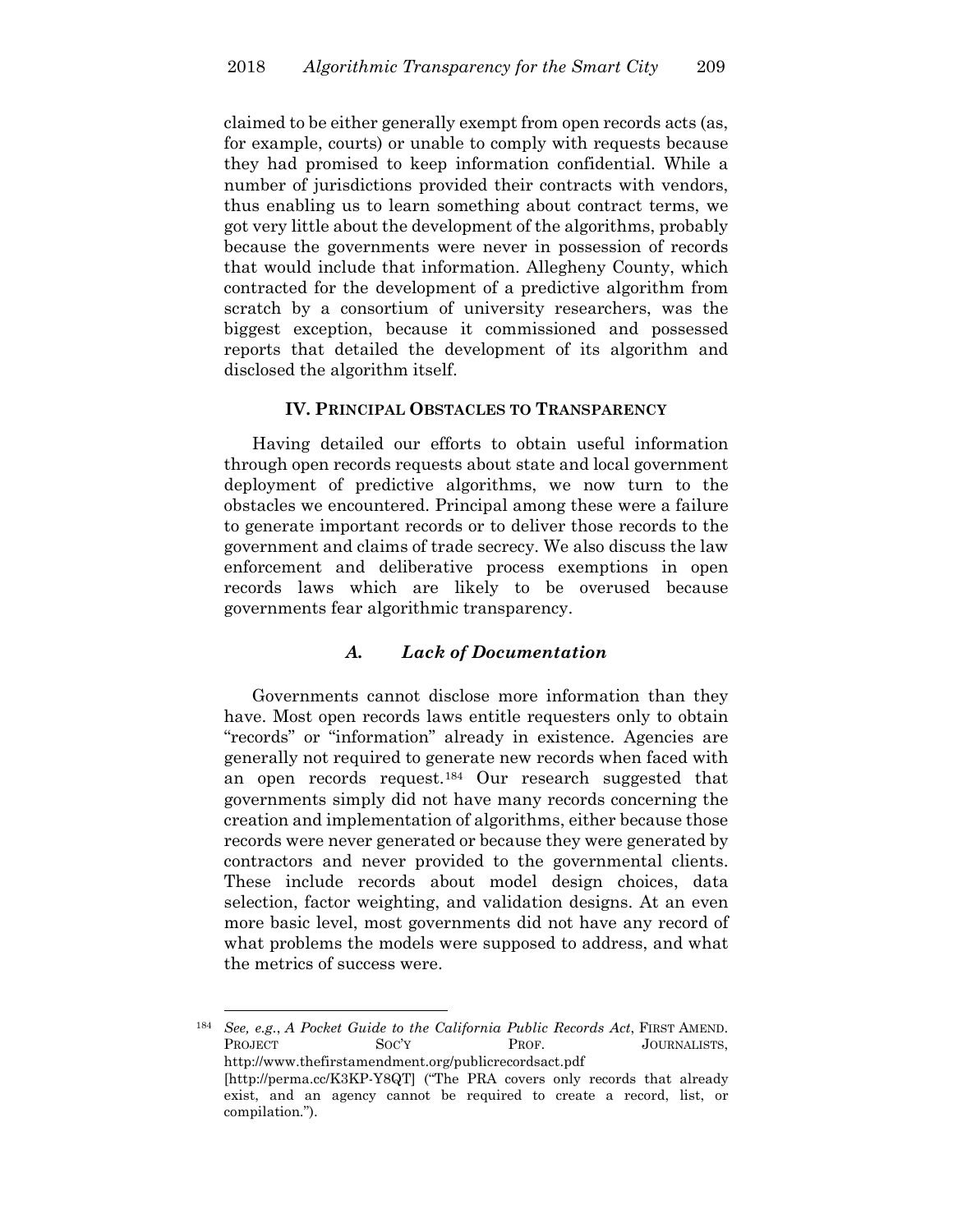Many of the most important decisions in a big data application are made at the "wholesale" level of the design of a model, not at the "retail" level of application to a particular case. In the analog world, wholesale policy decisions that are not legislated are likely to be made through administrative rulemaking. There is the announcement of a proposed policy; opportunities to comment on that proposal; and eventually disclosure of the final policy, the reasons why it was adopted, and an explanation of how it will be implemented. These norms and laws do not apply to the creation of algorithmic policy. Big data prediction models are often built and used without key policy decisions ever having been articulated, justified, or recorded. In the best cases, there will be public requests for proposals for private vendors to supply predictive algorithms to government.[185](#page-50-0) More typically, there will simply be a form agreement with a private vendor that does not articulate the political choices that have been embedded in the algorithm.

## *B. Aggressive Trade Secret and Confidentiality Claims*

Even where governments have key explanatory records, they may refuse to disclose them in deference to the claims of private vendors that this information is confidential. The owners of proprietary algorithms will often require nondisclosure agreements from their public agency customers<sup>[186](#page-50-1)</sup> and assert trade secret protection over the algorithm and associated development and deployment processes.[187](#page-50-2) Governments will then use these claims to exempt vendor material from disclosure, often in ways that violate the open records laws' relatively narrow trade secret exemptions.

<span id="page-50-0"></span><sup>185</sup> *See, e.g.*, *Request for Proposal to Design and Implement Decision Support Tools and Predictive Analytics in Human Services*, ALLEGHENY COUNTY DEP'T HUM. SERV. (2014), http://www.county.allegheny.pa.us/Human-Services/Resources/Doing-Business/Solicitations/2014/Decision-Support-Tools-and-Predictive-Analytics-in-Human-Services-RFP.aspx [http://perma.cc/UHS3-8VW3]. 186 *See* Joh, *supra* note [163,](#page-43-6) at 7 (discussing police department nondisclosure

<span id="page-50-1"></span>agreements with the Harris Corporation for use of Stingray police surveillance technology). 187 *See e.g.*, Amended Summary Judgment Op., Hous. Fed'n of Teachers v. Hous.

<span id="page-50-2"></span>Indep. Sch. Dist., Civil Action No. H-14-1189, at \*1 (S.D. Tex. May 4, 2017) ("[Teacher evaluation] scores are generated by complex algorithms, employing 'sophisticated software and many layers of calculations.' . . . . [The vendor] treats these algorithms and software as trade secrets, refusing to divulge them either to [the District] or the teachers themselves."). *See generally* Kitchin, *Thinking Critically, supra* note [6,](#page-4-0) at 20 ("[I]t is often a company's algorithms that provide it with a competitive advantage and they are reluctant to expose their intellectual property even with non-disclosure agreements in place").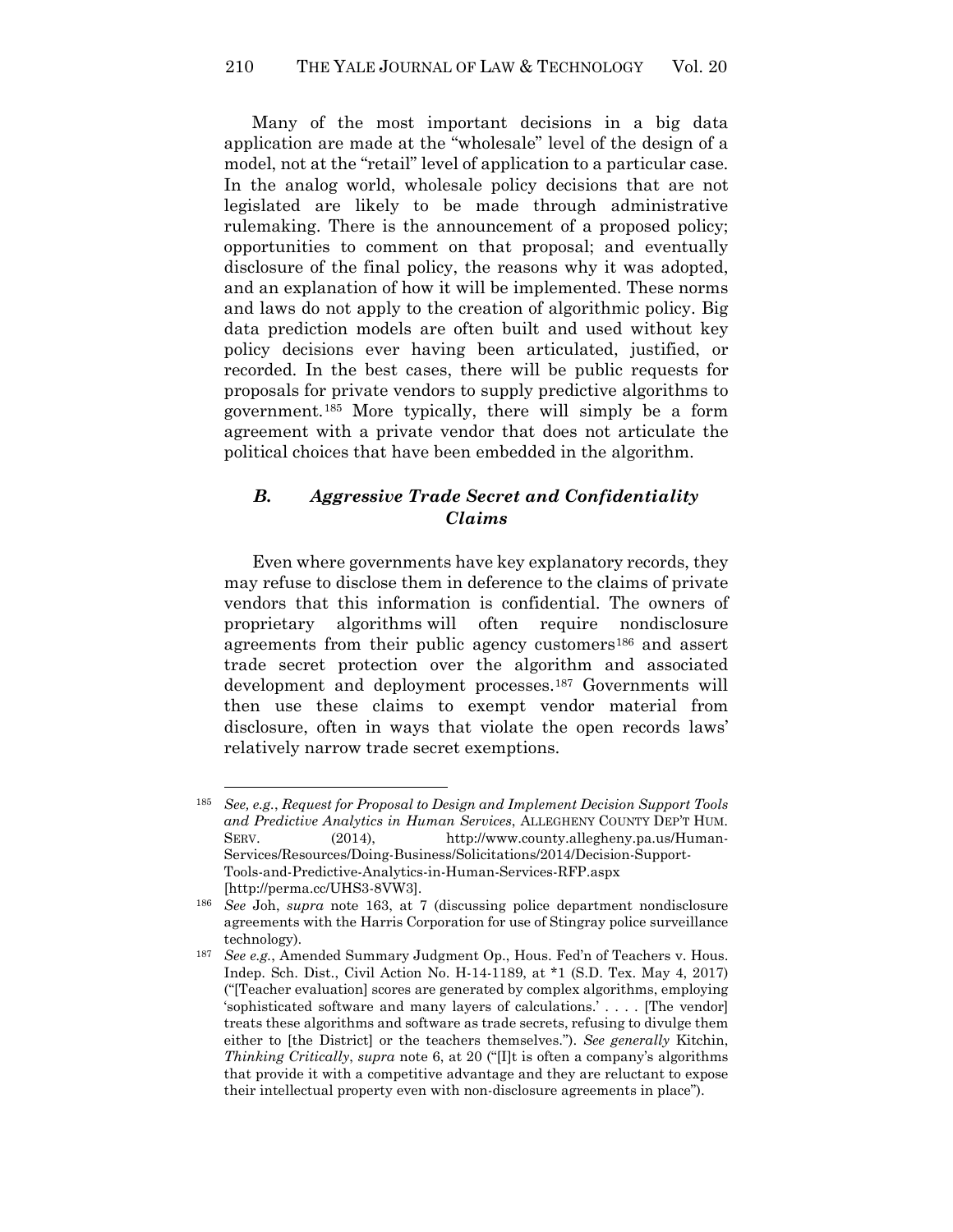The trade secret roadblocks to algorithmic transparency are especially problematic in the criminal justice context, where individual liberty is at stake. Journalists were unsuccessful in obtaining information about NorthPointe's COMPAS (Correctional Offender Management Profiling for Alternative Sanctions) sentencing algorithm through open records requests because of alleged trade secret protection.[188](#page-51-0) In litigation related to the algorithm, the Wisconsin Supreme Court upheld use of COMPAS against a defendant's due process claim, but acknowledged the transparency problem and required that sentencing reports inform judges that "the proprietary nature of [the algorithm] has been invoked to prevent disclosure of information relating to how factors are weighed or how risk scores are determined."[189](#page-51-1)

As discussed above, we encountered jurisdictions that cited trade secrets and confidentiality as reasons they could not reveal more about their predictive models. This was true, for example, of the Mesa Municipal Court and the Pima and Navajo County Court systems in Arizona, and the San Francisco Superior Court system in California, who were using the Arnold Foundation's PSA-Court.[190](#page-51-2) It was also true of Alaska, using the Eckerd Rapid Safety Feedback risk assessment for children.[191](#page-51-3) The open records laws of Arizona,[192](#page-51-4) California,[193](#page-51-5) and Alask[a194](#page-51-6) all exempt trade secrets and confidential information, and none entitles public access to records the government does not have. It would require considerable additional probing and perhaps litigation to determine if the government agencies acted lawfully. But what we can say is that the agencies have agency. They could have made more records disclosable simply by reducing the scope of confidentiality and ensuring government possession of records necessary to explain the algorithms.[195](#page-51-7)

Overbroad assertions of confidentiality in response to open records requests are common in the field. For example, in researching how California police departments use the

<span id="page-51-0"></span><sup>188</sup> *See* Angwin et al., *supra* not[e 7;](#page-5-0) *see also* Diakopolous, *supra* not[e 9](#page-5-1) (discussing trade secrecy barriers to disclosure).

<span id="page-51-1"></span><sup>189</sup> State v. Loomis, 881 N.W.2d 749, 763-64 (Wis. 2016). It also required disclosure that no validation studies have been completed and tools must be constantly monitored and re-normed. *Id.* at 769.

<span id="page-51-2"></span><sup>190</sup> *See supra* text accompanying notes [129](#page-36-4)[-130.](#page-36-3)

<span id="page-51-3"></span><sup>191</sup> *See* Illinois FY16 Contract, *supra* not[e 145;](#page-40-4) Illinois FY17 Contract, *supra* note [145.](#page-40-4)

<span id="page-51-5"></span><span id="page-51-4"></span><sup>&</sup>lt;sup>192</sup> Arizona Public Records Law, ARIZ. REV. STAT. ANN. § 39-121 (2017).<br><sup>193</sup> California Public Records Act, CAL. GOVT. CODE §§ 6250-6276.48 (West 2017).

<span id="page-51-6"></span><sup>194</sup> Alaska Public Records Disclosures, ALASKA STAT. §§ 40.25.100-350 (West 2017).

<span id="page-51-7"></span><sup>195</sup> As noted above, Florida's Seventh Judicial District took a step in the right direction, *see supra* text accompanying note [129,](#page-36-4) but it could have done much more.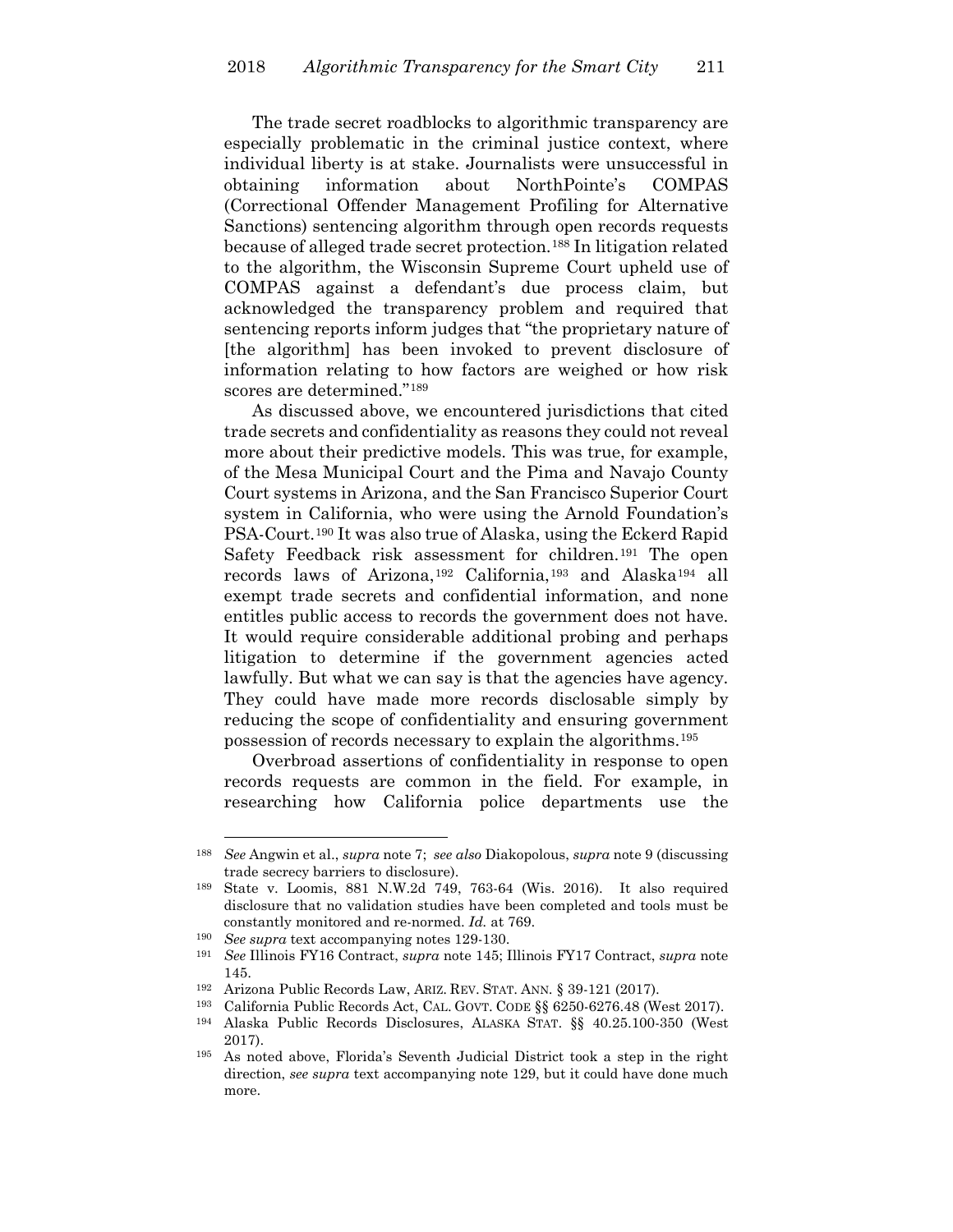Shotspotter technology to respond to gunshots fired in their jurisdictions, Forbes reporter Matt Drange submitted more than a dozen state freedom of information act requests for Shotspotter-generated reports of gunfire.[196](#page-52-0) Despite the fact that the requests did not seek the underlying sensor technology, the jurisdictions initially reported that they could not disclose the data as a result of confidentiality agreements with Shotspotter.[197](#page-52-1) Risk-averse municipalities thought they could not share information on shots detected in their jurisdictions even though the data was not a trade secret or confidential.

Government assertions of trade secrecy protection on behalf of their vendors may sometimes be justified. Government agents are subject to ordinary liability for disclosing trade secrets and/or for violating nondisclosure agreements, unless protected by some form of immunity.[198](#page-52-2) Most states have adopted the Uniform Trade Secret Act,[199](#page-52-3) which protects against the "misappropriation" of a trade secret, defined as "disclosure or use of a trade secret of another without express or implied consent by a person who . . . at the time of disclosure or use, knew or had reason to know that his knowledge of the trade

<span id="page-52-0"></span><sup>196</sup> Matt Drange, *We're Spending Millions on This High-Tech System Designed To Reduce Gun Violence. Is It Making a Difference?*, FORBES (Nov. 17, 2016), http://www.forbes.com/sites/mattdrange/2016/11/17/shotspotter-struggles-toprove-impact-as-silicon-valley-answer-to-gun-violence/#27e6920c9dbf [http://perma.cc/BNX9-ZK8R].

<span id="page-52-1"></span> $197$  The company had sent out a [nationwide memo](https://www.documentcloud.org/documents/3221020-ShotSpotter-nationwide-memo-July-2015.html) to customers in July 2015. urging cities to issue blanket denials to records requests or disclose heavily redacted information, "in a form that would not harm SST's business and allow the customer to respond from a public goodwill point of view." Customer Success Training Bulletin, SST (2015), http://www.documentcloud.org/documents/3221020-ShotSpotter-nationwidememo-July-2015.html [http://perma.cc/F2DB-8AN9]; *see also* Jason Tashea, *Should the Public Have Access to Data Police Acquire Through Private Companies?*, ABA J. (Dec. 1, 2016), http://www.abajournal.com/magazine/article/public\_access\_police\_data\_privat e\_company [http://perma.cc/B3L2-DYMK] (reporting on municipal discomfort with Shotspotter assertions of ownership of data it collects on gunshots fired within the jurisdiction).

<span id="page-52-2"></span><sup>198</sup> *See, e.g.*, WASH. REV. CODE § 42.56.060 (2017) ("No public agency, public official, public employee, or custodian shall be liable, nor shall a cause of action exist, for any loss or damage based upon the release of a public record if the public agency, public official, public employee, or custodian acted in good faith in attempting to comply with the provisions of this chapter."); *accord* Levine v. City of Bothell, 2015 WL 2567095 at  $*3$  (W.D. Wash. 2012) (recognizing that "a public agency and its employees are immune from liability upon the release of public records if they acted in good faith by attempting to comply with" the Washington open records law); *cf.* Peter S. Menell, *Tailoring a Public Policy Exception to Trade Secret Protection*, 105 CAL. L. REV. 1, 30-31 (2017) (discussing privileges for private parties to disclose trade secrets in the public interest).

<span id="page-52-3"></span>For a table of jurisdictions adopting the act, see UNIF. TRADE SECRETS ACT (UNIF. LAW COMM'N 1985) (West 2016).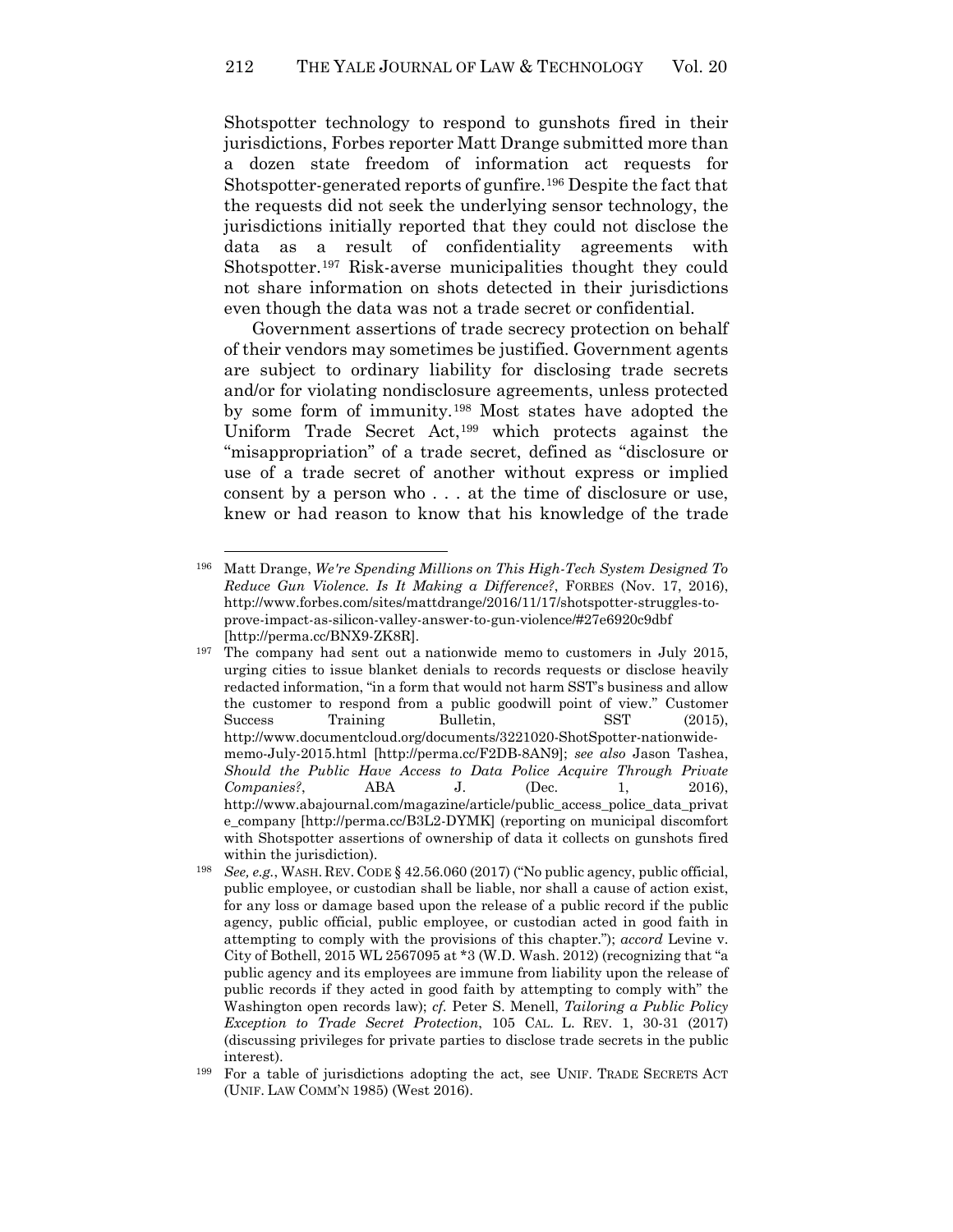secret was . . . acquired under circumstances giving rise to a duty to maintain its secrecy or limit its use."[200](#page-53-0) Governments are persons, and therefore potentially liable.[201](#page-53-1) Thus, vendors create a pull towards secrecy by asserting protection or demanding that government officials sign nondisclosure agreements. It is a pull strengthened by the government agency's own interests in secrecy, for reasons discussed below.

Open records acts do not exert as much of a counterforce for transparency as they might, because they generally exempt trade secrets[.202](#page-53-2) Exemption 4 of FOIA has many close parallels in state open records act exemptions. It excludes from disclosure "trade secrets and commercial or financial information obtained from a person [that is] privileged or confidential.["203](#page-53-3) The exemption thus covers two broad categories: (1) trade secrets; and (2) information that is (a) commercial or financial, (b) obtained from a person, and (c) privileged or confidential.

Under scrutiny, these trade secret exemptions are narrower than companies might claim. Overly generous agency

<span id="page-53-1"></span><span id="page-53-0"></span> $200$  *Id.* § (1)(2)(ii).

 $201$  *Id.* § (1)(3). In addition, federal law specifically forbids disclosure of trade secrets. 18 U.S.C. § 1905 (imposing criminal liability on any U.S. government employee who in the course of official duties, "publishes, divulges, discloses, or makes known in any manner or to any extent not authorized by law any information . . . which information concerns or relates to the trade secrets, processes, operations, style of work, or apparatus, or to the identity, confidential statistical data, amount or source of any income, profits, losses, or expenditures of any person").

<span id="page-53-2"></span><sup>&</sup>lt;sup>202</sup> *See, e.g., CONN. GEN. STAT.*  $\S$  1-210(b)(5) (2017) (exempting from disclosure a "trade secret," defined as (A) "information, including formulas, patterns, compilations, programs, devices, methods, techniques, processes, drawings, cost data, or customer lists that (i) derive independent economic value, actual or potential, from not being generally known to, and not being readily ascertainable by proper means by, other persons who can obtain economic value from their disclosure or use, and (ii) are the subject of efforts that are reasonable under the circumstances to maintain secrecy; and (B) Commercial or financial information given in confidence, not required by statute."); DEL. CODE ANN. 29 § 10002 $(g)(2)$  (2017) (deeming not to be public "[t] rade secrets and commercial or financial information obtained from a person which is of a privileged or confidential nature"); Pennsylvania Right-to-Know Law, 65 PA. STAT. AND CONS. STAT ANN. § 67.708 (b)(11) (exempting from disclosure "[a] record that constitutes or reveals a trade secret or confidential proprietary information"). In other states, courts recognize trade secrets under more general exemptions. *See, e.g.*, Phx. Newspapers, Inc. v. Keegan, 35 P.3d 105, 112 (Ariz. Ct. App. 2001) (recognizing that trade secrets are "protected by the confidentiality exception to disclosure" in Arizona's open records law). *See generally* Linda B. Samuels, *Protecting Confidential Business Information Supplied to State Governments: Exempting Trade Secrets from State Open Records Laws*, 27 AM. BUS. L.J. 467, 468-69 (1989) (discussing the coverage of state trade secrets exemptions from open records laws); *Open Government Guide*, REPORTERS COMMITTEE FOR FREEDOM PRESS, http://www.rcfp.org/ogg/index.php [http://perma.cc/2QNF-V83V] (linking to all fifty state open records acts).<br><sup>203</sup> 5 U.S.C. § 552(b)(4) (2016).

<span id="page-53-3"></span>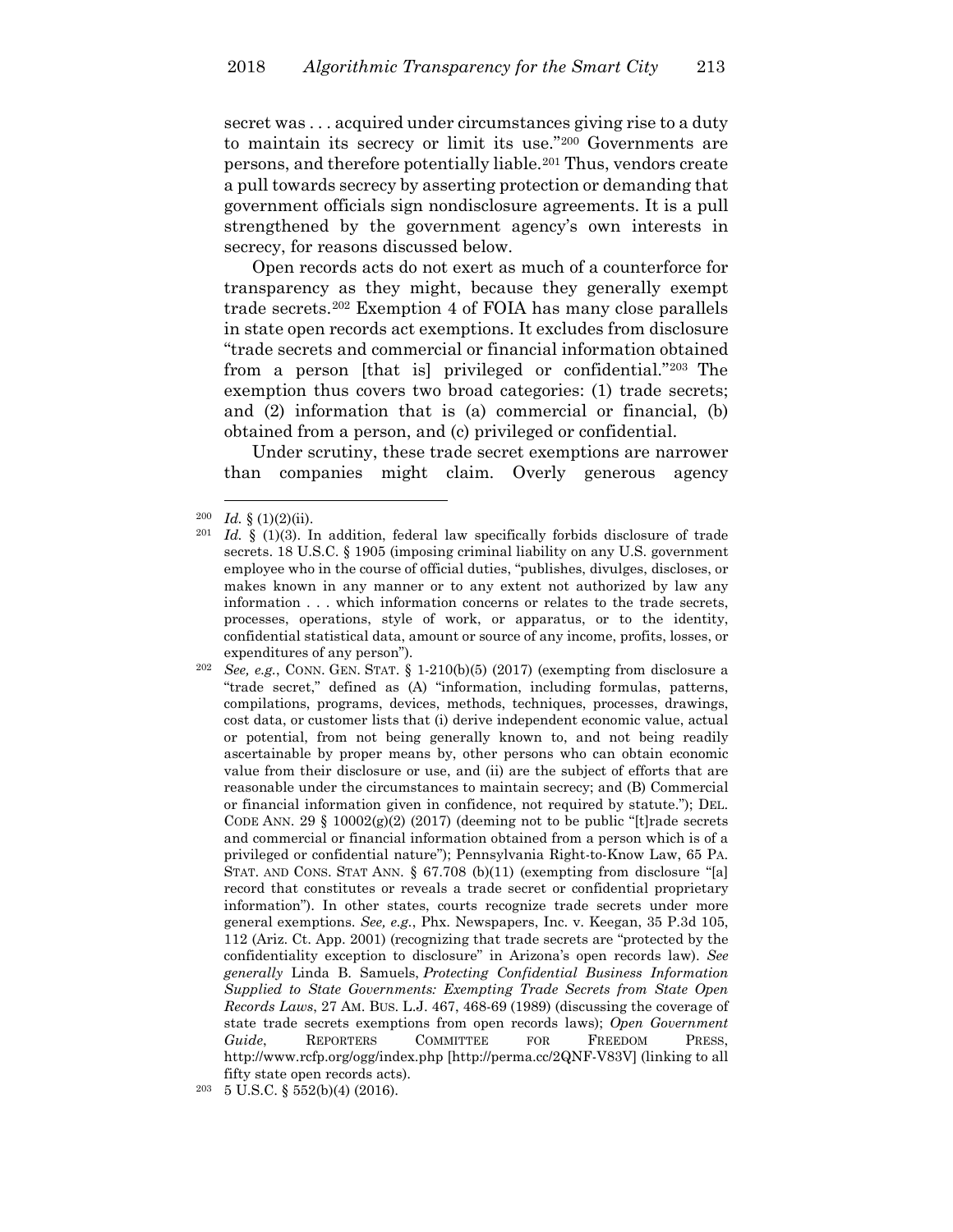<span id="page-54-7"></span>protections have been struck down when challenged. The D.C. Circuit—the leading source of FOIA case law—has interpreted the term "trade secret" to have a more limited meaning than it does under the Uniform Trade Secrets Act<sup>[204](#page-54-0)</sup> (and the federal Defend Trade Secrets Act of 2016).[205](#page-54-1) The government may only withhold records under Exemption 4 for "a secret, commercially valuable plan, formula, process, or device that is used [in connection with] trade commodities and that can be said to be the end product of either innovation or substantial effort."[206](#page-54-2) There must be "a direct relationship between the information at issue and the productive process," rather than merely "collateral business confidentiality."[207](#page-54-3) In other words, the information concealed must be central to the commercial product, and not merely an ancillary byproduct. Given this limitation, not all algorithmic processes that a vendor might consider to be trade secrets in the commercial sphere should count as trade secrets for open records exemption purposes.

<span id="page-54-6"></span>The second prong of Exemption 4 permits secrecy for some kinds of financial or commercial information.[208](#page-54-4) This part of the exemption is also limited. The information has to be "privileged or confidential."[209](#page-54-5) The D.C. Circuit has held that a mere promise of confidentiality to the source of the information is insufficient. Rather, the government must prove with respect to compelled records that disclosure would likely (1) "impair the

<span id="page-54-0"></span> $204$  UNIF. TRADE SECRETS ACT § 1.4 (defining a trade secret as "information, including a formula, pattern, compilation, program, device, method, technique, or process, that: (i) derives independent economic value, actual or potential, from not being generally known to, and not being readily ascertainable by proper means by, other persons who can obtain economic value from its disclosure or use, and (ii) is the subject of efforts that are reasonable under the circumstances to maintain its secrecy")

<span id="page-54-1"></span><sup>205</sup> 18 U.S.C. § 1839(3) (2016) (including "all forms and types of financial, business, scientific, technical, economic, or engineering information, including patterns, plans, compilations, program devices, formulas, designs, prototypes, methods, techniques, processes, procedures, programs, or codes, whether tangible or intangible, and whether or how stored, compiled, or memorialized physically, electronically, graphically, photographically, or in writing").

<span id="page-54-2"></span><sup>206</sup> Pub. Citizen Health Research Grp. v. U.S. Food & Drug Admin., 704 F.2d 1280, 1288-89 n.25 (D.C. Cir. 1983) ("The Restatement approach, with its emphasis on culpability and misappropriation, is ill-equipped to strike an appropriate balance between the competing interests of regulated industries and the general public."); *see also* Anderson v. Dep't of Health & Human Servs., 907 F.2d 936, 944 (10th Cir. 1990) (adopting the same definition).

<span id="page-54-4"></span><span id="page-54-3"></span>

<sup>207</sup> *Pub. Citizen*, 704 F.2d at 1287-88. 208 *Guide to the Freedom Of Information Act*, U.S. DEP'T JUSTICE (May 2004), http://www.justice.gov/oip/foia-guide-2004-edition-exemption-4 [http://perma.cc/LC5X-EJPK] (stating that records are commercial if the submitter "has a 'commercial interest' in them").

<span id="page-54-5"></span><sup>209</sup> HARRY A. HAMMITT ET AL., LITIGATION UNDER THE FEDERAL OPEN GOVERNMENT LAW 119 (25th ed. 2010) (The term "confidential" is "the key term in Exemption 4 caselaw.").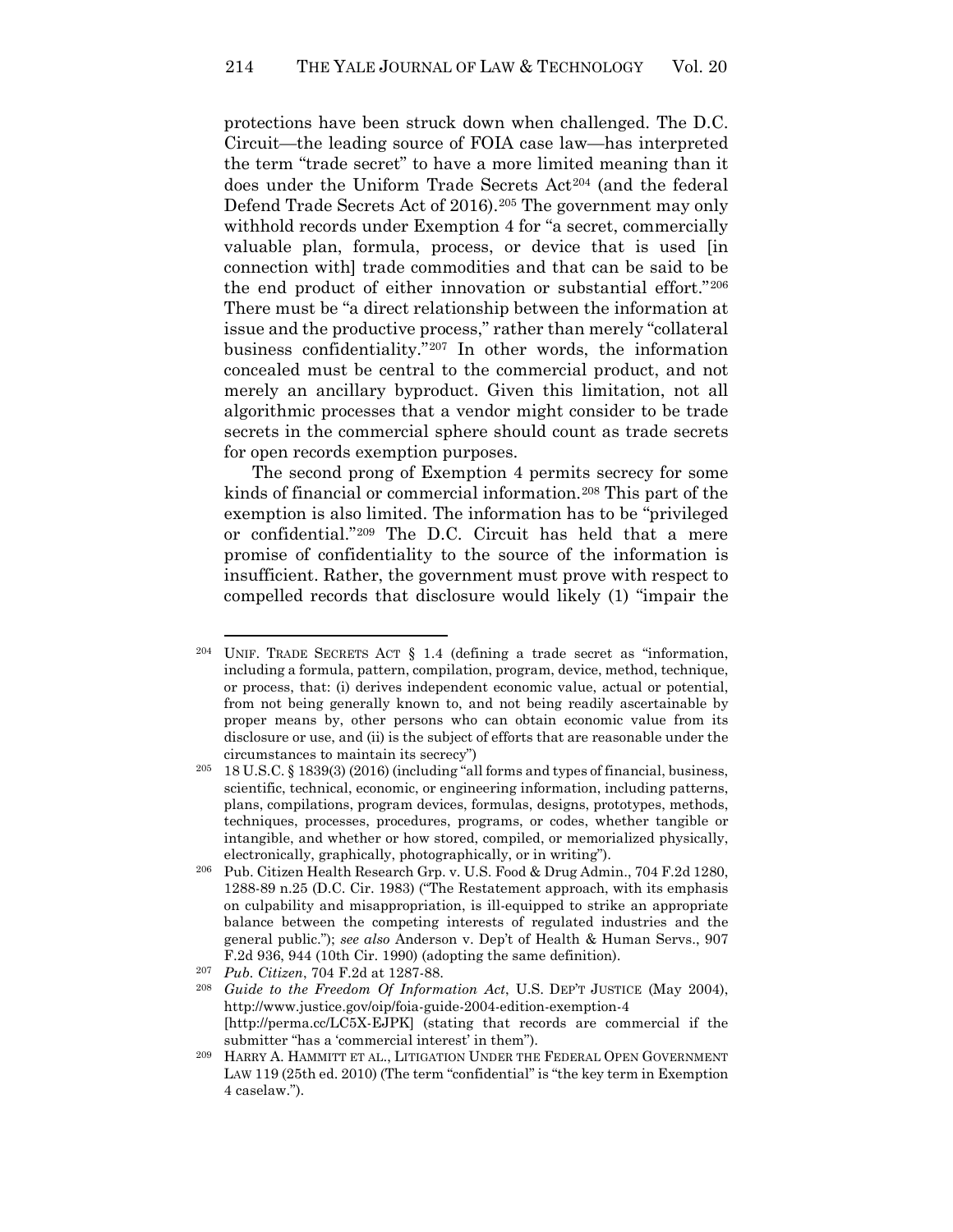government's ability to obtain necessary information in the future" or (2) "cause substantial harm to the competitive position" of the information source.<sup>[210](#page-55-0)</sup> With respect to voluntarily disclosed records, commercial and financial information is "confidential" if the source would not customarily release such information to the public[.211](#page-55-1) In sum, the FOIA trade secret exemption applies only to a narrow range of "bet the company" trade secrets and a subset of financial or commercial information. The presumption of disclosure remains. Given the burden that the government bears, some states require that state agencies notify private entities of requests for trade secret or confidential information and obtain the private party's defense of its designation.[212](#page-55-2)

In interpreting trade secrets exemptions, government officials should be mindful of the purpose of the carve-out. The purpose of FOIA Exemption 4 is to preserve the government's ability to collect information from regulated entities,<sup>[213](#page-55-3)</sup> or in an alternative formulation, to "encourage individuals to provide certain kinds of confidential information to the Government."[214](#page-55-4) Similarly, state open records laws protect trade secrets and confidential information *in order to* advance public goals.[215](#page-55-5) Because open records laws impose a presumption of openness, and because states have followed FOIA courts in construing trade secrets and confidential material narrowly, the trade secret exemption to open records is narrower than private vendors might like. This is especially true when a government is acting as a customer and not as a regulator, because secrecy is not abetting the government's regulatory power. Currently pending litigation in New York poses the question of how far

<span id="page-55-0"></span> $\overline{a}$ <sup>210</sup> Nat'l Parks & Conservation Ass'n v. Morton, 498 F.2d 765, 770 (D.C. Cir. 1974).

<span id="page-55-1"></span><sup>211</sup> Critical Mass Energy Project v. Nuclear Regulatory Comm'n, 975 F.2d 871, 872-74 (D.C. Cir. 1992).

<span id="page-55-2"></span><sup>212</sup> *See, e.g*., Pennsylvania Right-to-Know Law, 65 PA. STAT. AND CONS. STAT ANN. § 67.707 (providing that a state agency must notify a company of a request to disclose trade secret or confidential information within five business days. The company then has five business days to provide the state agency with the company's position concerning disclosure of its information. Within ten days of notifying the company, the state agency must decide to release or withhold the information).

<span id="page-55-3"></span><sup>213</sup> According to the U.S. Justice Department, Exemption 4 "affords protection to those submitters who are required to furnish commercial or financial information to the government by safeguarding them from the competitive disadvantages that could result from disclosure." *Guide to the Freedom Of* 

<span id="page-55-5"></span><span id="page-55-4"></span>

Information Act, supra note [208;](#page-54-6) see also id. at n.2.<br><sup>214</sup> Soucie v. David, 448 F.2d 1067, 1078 (D.C. Cir. 1971).<br><sup>215</sup> See, e.g., Verizon N.Y., Inc. v. N.Y. State Pub. Serv. Comm'n, 23 N.Y.S.3d 446  $(N.Y.$  App. Div. 2016) ("[T]he policy behind Public Officers Law § 87(2)(d) is simply to protect businesses from the deleterious consequences of disclosing confidential commercial information, so as to further the State's economic development efforts and attract business to New York.").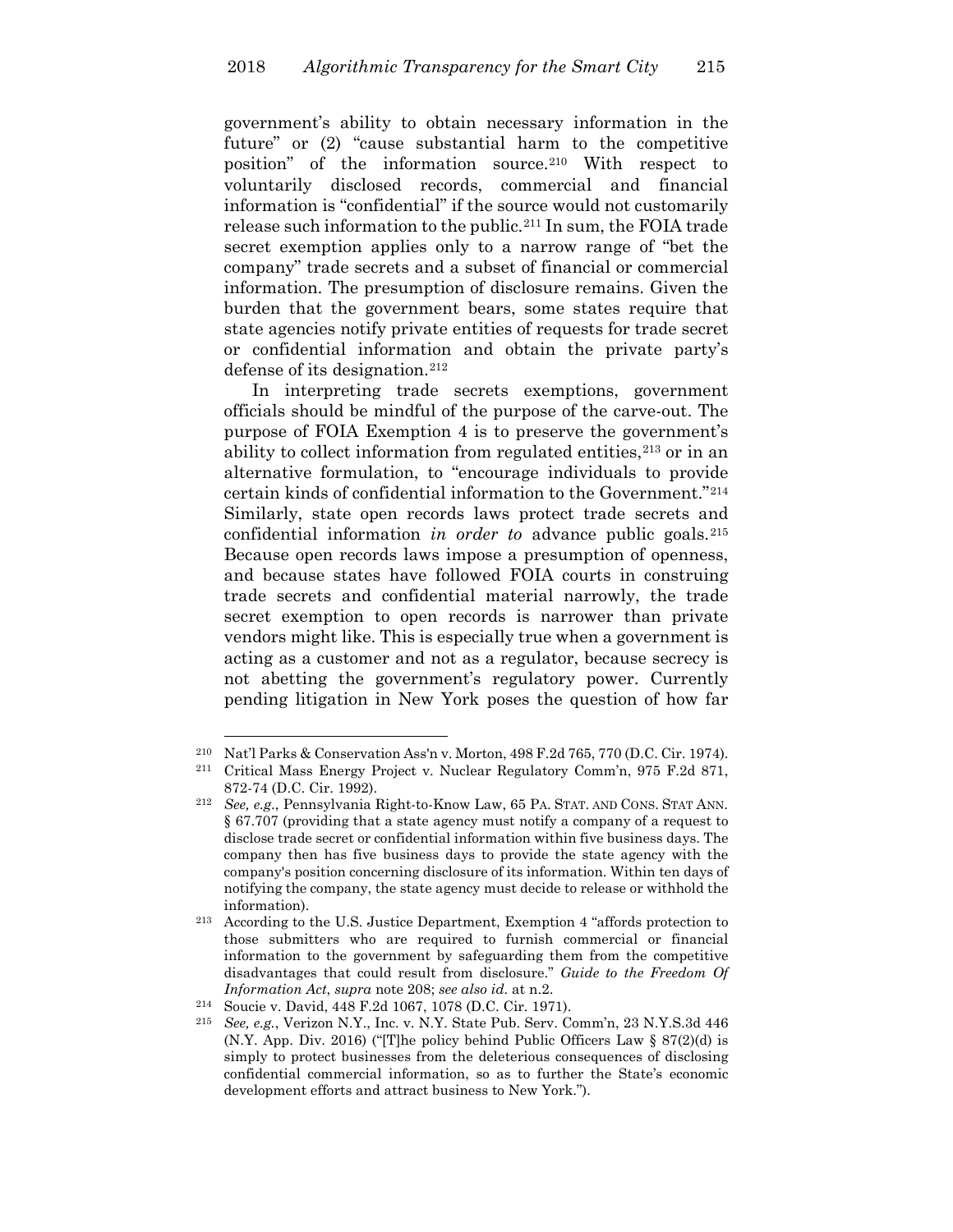trade secret claims should be honored when the government acts in its enterprise capacity. Citing trade secret protection,<sup>[216](#page-56-1)</sup> New York City refused the Brennan Center for Justice's freedom of information law requests for records related to the sentencing algorithm known as Palantir Gotham.[217](#page-56-2)

<span id="page-56-5"></span>All of the requests we made were submitted to jurisdictions acting in their enterprise capacities. We can be confident that the assertions of trade secret over all materials connected with the algorithms were overbroad. Even assuming that the source code and certain details of the model would qualify as trade secrets or confidential information, we sought training materials, existing and planned validation studies, and other documentation concerning the objectives and design choices reflected in the algorithm. It is hard to imagine that most, if any, of this material would qualify for the exemption.

<span id="page-56-0"></span>It is almost certainly true that protecting algorithms as trade secrets sometimes incentivizes companies to create predictive models for public applications.<sup>[218](#page-56-3)</sup> At the same time, the information allegedly protected by trade secret law may lie at the heart of essential public functions and constitute political judgments long open to scrutiny. As David Levine writes, "[t]he conflict between trade secrecy and a transparent and accountable democratic government is ultimately a clash of governing theory and values."[219](#page-56-4) It is a conflict that can be mitigated by courts and legislatures limiting the scope of the trade secret exemption to open records laws and by government agencies insisting on transparency when they contract for algorithms.

<span id="page-56-1"></span><sup>216</sup> N.Y. PUB. OFF. L. § 87(2)(d) (exempting from disclosure records that "are trade secrets or are submitted to an agency by a commercial enterprise or derived from information obtained from a commercial enterprise and which if disclosed would cause substantial injury to the competitive position of the subject enterprise")

<span id="page-56-2"></span><sup>217</sup> Memorandum of Law in Support of Verified Petition, Brennan Center for Justice at New York University School of Law v. New York City Police Department, Case No. 0160541/2016 (N.Y. Sup. Ct. 2016) (Doc. No. 8), http://www.brennancenter.org/sites/default/files/8%20-%20Memorandum% 20of%20Law%20in%20Support%20of%20Verified%20Petition.pdf [http://perma.cc/E5E6-Q7HB].

<span id="page-56-3"></span><sup>218</sup> Kroll et al., *supra* note [26,](#page-11-0) at 15-17; *see also* David S. Levine, *Secrecy and Unaccountability: Trade Secrets in Our Public Infrastructure*, 59 FLA. L. REV. 135, 180-81 (2007) (providing an example in the voting machine context of how state laws compelling source code disclosure can deter companies from contracting with the state for public services).

<span id="page-56-4"></span><sup>219</sup> *See* Levine, *supra* note [218,](#page-56-0) at 157; *see also* Mark Fenster, *The Opacity of Transparency*, 91 IOWA L. REV. 885, 918-19 (2006) (observing a "fundamental conflict between laws intended to cover government agencies and the increasing reliance by those agencies on private firms" and noting that state courts and legislatures have "failed to develop a consensus or clarity for their open government laws" to address this conflict).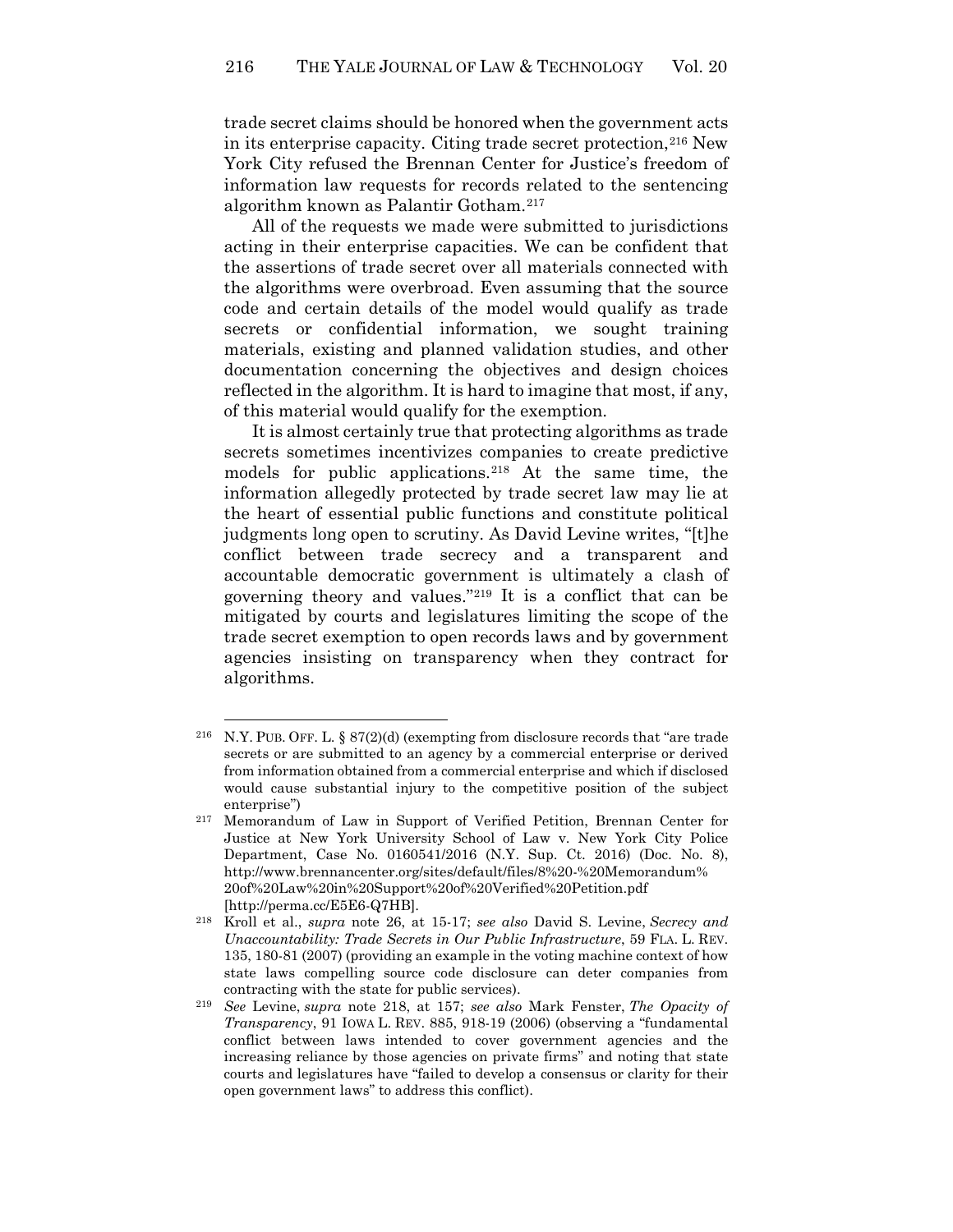# *C. Other Governmental Concerns and Open Records Act Exemptions*

Even if government agencies generated or acquired sufficient records and assured that those records were not subject to claims of trade secrecy, they might have other reasons for resisting algorithmic transparency: gaming or circumvention; loss of candor in deliberation; and undue public controversy.

Government officials may worry that publicly disclosed algorithms will be gamed or circumvented, making predictions less reliable and thwarting their purpose.<sup>[220](#page-57-0)</sup> If a criminal defendant knows that statements she makes will result in a higher recidivism risk score, she may lie.[221](#page-57-1) If a terrorist knows how names are placed in the Terrorist Screening Database and matched to names on visa applications, he may try to avoid such placement and matching.[222](#page-57-2)

These concerns are understandable, but do not excuse nonresponsiveness to open records requests. Open records acts do address potential gaming in the context of law enforcement investigations and investigative techniques.<sup>[223](#page-57-3)</sup> Exemption  $7(E)$ of FOIA asks explicitly whether the disclosure of investigative

<span id="page-57-0"></span><sup>220</sup> In machine learning literature, the gaming problem is known more generally as "adversarial learning"—the problem of developing models when it is anticipated from the beginning that adversaries will try to defeat them. *See, e.g.,* Daniel Lowd & Christopher Meek, *Adversarial Learning*, *in* PROCEEDINGS OF THE ELEVENTH ACM SIGKDD INTERNATIONAL CONFERENCE ON KNOWLEDGE DISCOVERY AND DATA MINING (KDD) 641 (Robert Grossman et al. eds., 2005); Pavel Liskov & Richard Lippmann, *Machine Learning in Adversarial Environments*, 81 MACHINE LEARNING 115 (2010).

<span id="page-57-1"></span><sup>221</sup> For example, COMPAS, a tool for assessing the likelihood of recidivism by criminal defendants, bases its predictions in part on a defendant's agreement or disagreement with statements such as "A hungry person has the right to steal" and "You can talk your way out of a problem." *See* Brittney Via et al., *Exploring How to Measure Criminogenic Needs: Five Instruments and No Real Answers*, *in* HANDBOOK ON RISK AND NEED ASSESSMENT: THEORY AND PRACTICE (Faye S. Taxman ed., 2016).

<span id="page-57-2"></span><sup>222</sup> *See* JEROME P. BJELOPERA, BART ELIAS & AARON SISKIN, CONG. RESEARCH SERV., R44678, THE TERRORIST SCREENING DATABASE AND PREVENTING TERRORIST TRAVEL 12 (2016) (documenting the use of name-searching algorithms in screening visa applicants). For an exploration of the fuzzy line between enforcement and prevention, *see* Coglianese & Lehr, *supra* note [58,](#page-18-0) at 1210 (noting that an algorithmic rulemaking process might model compliance choices of regulated entities, in which case it would be similar to post-hoc enforcement algorithms and might legitimately be exempted from disclosure). 223 *See, e.g.*, 5 U.S.C. § 552(b)(7)(E) (exempting "records or information compiled

<span id="page-57-3"></span>for law enforcement purposes" whose disclosure "could reasonably be expected to risk circumvention of the law"); 5 ILL. COMP. STAT.  $140/7(d)(v)$  (exempting law enforcement records that "disclose unique or specialized investigative techniques other than those generally used"); MICH. COMP. LAWS  $$15.243(1)(b)(v)$  (exempting records that would "[d]isclose law enforcement investigative techniques or procedures").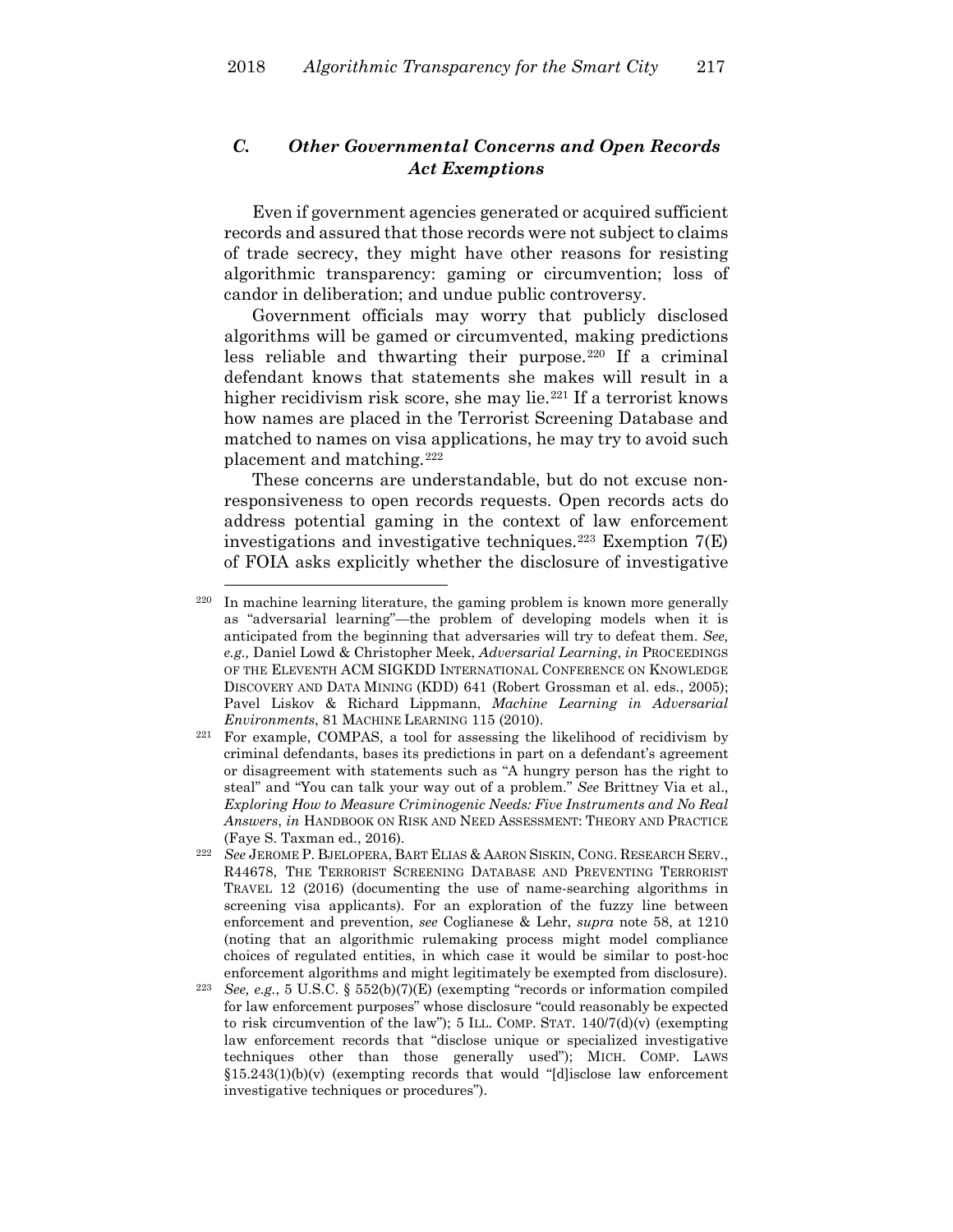techniques would "risk circumvention of the law."[224](#page-58-0) However, at its core, "investigation" concerns the identification of perpetrators and gathering of evidence of crimes that have already been committed. In exceptional cases, some courts have been willing to stretch "investigation" to cover some preventative measures,[225](#page-58-1) and one of our open records requests revealed that one jurisdiction exempted itself from providing data related to police surveillance techniques, arguably a cousin of prevention.[226](#page-58-2) Predictive policing programs like PredPol and HunchLab, however, which are focused on deterrence rather than investigation, are at or beyond the periphery of the exemption. Risk assessment of criminal defendants for recidivism and failure to appear seems even less tied to "investigation." Moreover, there is no exemption from open records laws for other non-criminal justice gaming concerns. Child welfare programs like the Eckerd Rapid Safety Feedback and Allegheny Family Screening Tool efforts are not primarily related to law enforcement.[227](#page-58-3)

Agencies may best deal with concerns about gaming by adopting algorithms that are relatively immune manipulation. For example, the Arnold Foundation claims that

<span id="page-58-1"></span><span id="page-58-0"></span> $^{224}$  5 U.S.C. § 552(b)(7)(E).<br> $^{225}$  See Coastal Delivery C

<sup>225</sup> *See* Coastal Delivery Corp. v. U.S. Customs Serv., 272 F. Supp. 2d 958 (C.D. Cal. 2003) (holding that the Customs Service could withhold records of the number of examinations of merchandise arriving into various seaports under Exemption 7(E), because they could aid the illegal importation of goods by informing importers of where and when examinations were less likely to occur); U.S. News & World Report v. Dept. of the Treasury, 1986 U.S. Dist LEXIS 27634 (D.D.C.) (holding that details of construction of the President's limousines could be withheld under Exemption 7(E), and adopting a broad reading of "investigative" that encompassed preventing potential harm to the President). *But see* Living Rivers, Inc. v. U.S. Bureau of Reclamation, 272 F. Supp. 2d 1313, 1320-22 (D. Utah 2003) (holding that maps of areas below dams that would be inundated if the dams were breached could not be withheld under Exemption 7(E), because the maps did not disclose investigative practices).

<span id="page-58-2"></span><sup>226</sup> The City of Cocoa, Florida sent us a document noting that detail about PredPol would not be provided in a public document because "information revealing surveillance techniques, procedures or personnel" is exempt from disclosure under Florida open records law. *See* Legislation Details (With Text), File # 15- 361, *supra* note [164;](#page-44-1) FLA. STAT. § 119.071(2)(d) (2017) ("Any information revealing surveillance techniques or procedures or personnel is exempt from s. 119.07(1) and s. 24(a), Art. I of the State Constitution."). Even if a system for deploying police personnel in particular areas at particular times is a surveillance technique or procedure, a specific exemption for surveillance is not common in open records acts. 227 As we mentioned above, *see supra* pag[e 16,](#page-20-0) government officials also may worry

<span id="page-58-3"></span>about incidental, detrimental behavioral effects of publicizing algorithms, such as the avoidance of needed mental health treatment by people who learn that having received such treatment is a factor in child welfare risk assessment. Like gaming, this can be a legitimate concern in tension with transparency; there is no open records exemption that addresses it.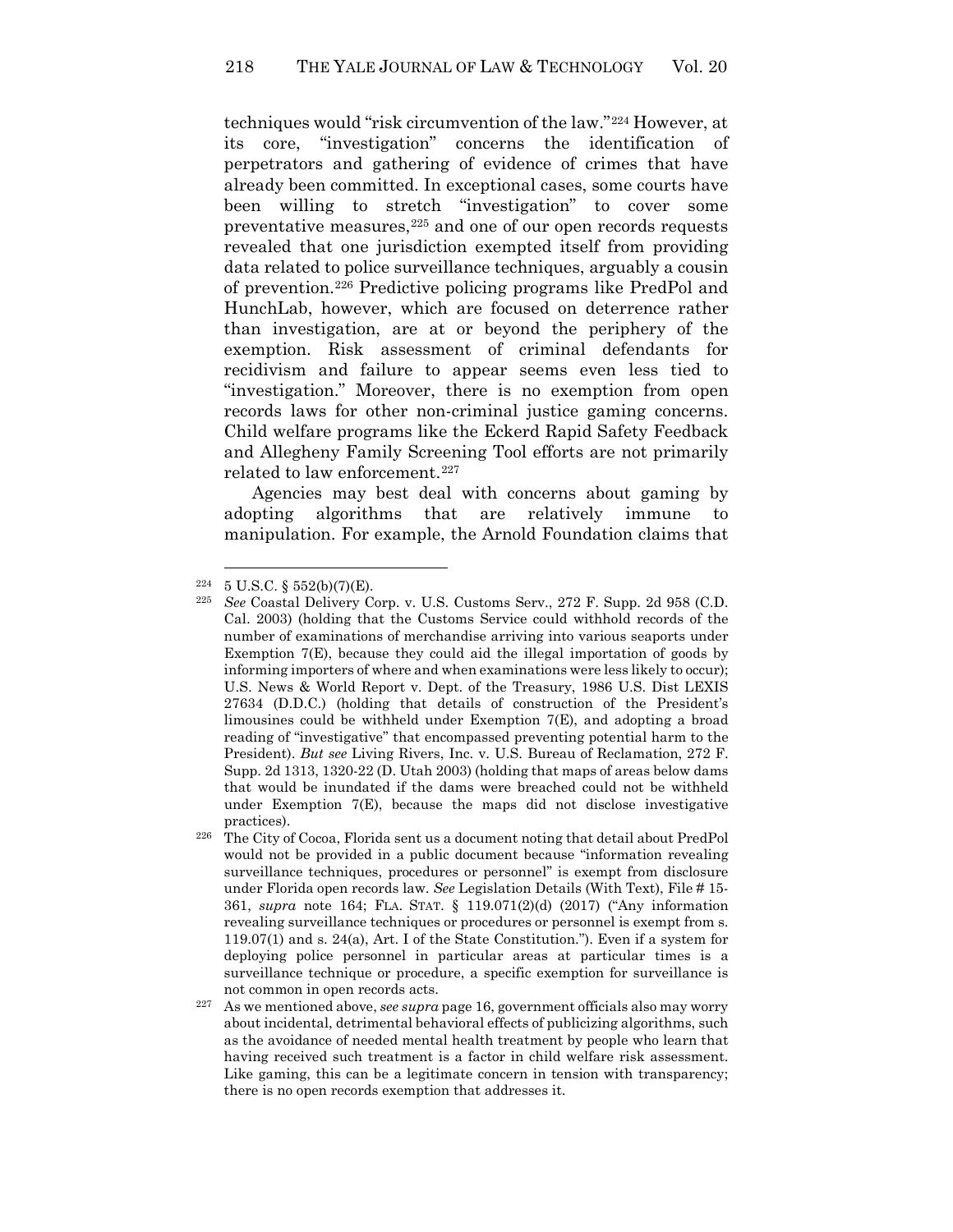<span id="page-59-5"></span>PSA-Court, which relies only on objective, verifiable facts concerning a defendant's history, produces risk assessments that are just as accurate as algorithms that rely on subjective statements made by defendants.[228](#page-59-0) Azavea has introduced randomness into its HunchLab predictive policing algorithm, which among other things would frustrate efforts to derive patrolling plans even from a disclosed algorithm.[229](#page-59-1)

Another concern officials might have is that they do not want to expose their tentative thinking about predictive algorithms. Both FOIA and many state open records acts include an exemption to protect the deliberative process within the executive branch.[230](#page-59-2) None of our open records requests were rejected under an executive-branch deliberative process exemption, and so the application of such an exemption to algorithmic processes remains speculative. The deliberative process privilege assumes that agencies have already announced a rule and explained its rationale. The point of exempting the deliberative process is "to protect against confusing the issues and misleading the public by dissemination of documents suggesting reasons and rationales for a course of action which were not in fact the ultimate reasons for the agency's action."[231](#page-59-3) If the government never explains the "rules" of an algorithm or why it was adopted, then there is no authoritative utterance to safeguard from stray deliberation. Indeed, the records created during formulation of the algorithm would be the only window into the rules and rationales bound up in the algorithmic process.

The judicial branch is often exempt from open records laws.[232](#page-59-4) A number of our open records act requests were rejected on the ground that courts were not properly subject to the request. We cannot say this was wrong in every case, but it

<span id="page-59-0"></span><sup>228</sup> *See Developing a National Model for Pretrial Risk Assessment*, LAURA & JOHN ARNOLD FOUND. (Nov. 2013), http://www.arnoldfoundation.org/wpcontent/uploads/2014/02/LJAF-research-summary\_PSA-Court\_4\_1.pdf [http://perma.cc/KTY8-VCP9] (noting that other risk assessment instruments "rel[ied] on data that [could] only be gathered through defendant interviews" and that PSA-Court uses only data that is "drawn from the defendant's criminal history").

<span id="page-59-1"></span><sup>229</sup> *See A Citizen's Guide to HunchLab*, *supra* not[e 77,](#page-23-0) at 10-11.

<span id="page-59-2"></span><sup>230</sup> *See, e.g.*, 5 U.S.C. § 552(b)(5) (exempting "inter-agency or intra-agency memorandums or letters which would not be available by law to a party other than an agency in litigation with the agency");  $5$  ILL. COMP. STAT.  $140/7(f)$ (exempting "[p]reliminary drafts, notes, recommendations, memoranda and other records in which opinions are expressed, or policies or actions are formulated"); N.Y. PUB. OFF. L.  $87(2)(g)$  (exempting most "inter-agency or intra-agency materials").

<span id="page-59-4"></span><span id="page-59-3"></span><sup>231</sup> Coastal States Gas Corp. v. Dep't of Energy, 617 F.2d 854, 866 (D.C. Cir. 1980).

See, e.g., 5 U.S.C. § 552(f)(1) (defining "agency" to exclude courts); 65 PA. STAT. & CONS. STAT. ANN. § 67.304 (West 2017) (requiring "[j]udicial agencies" only to provide access to financial records).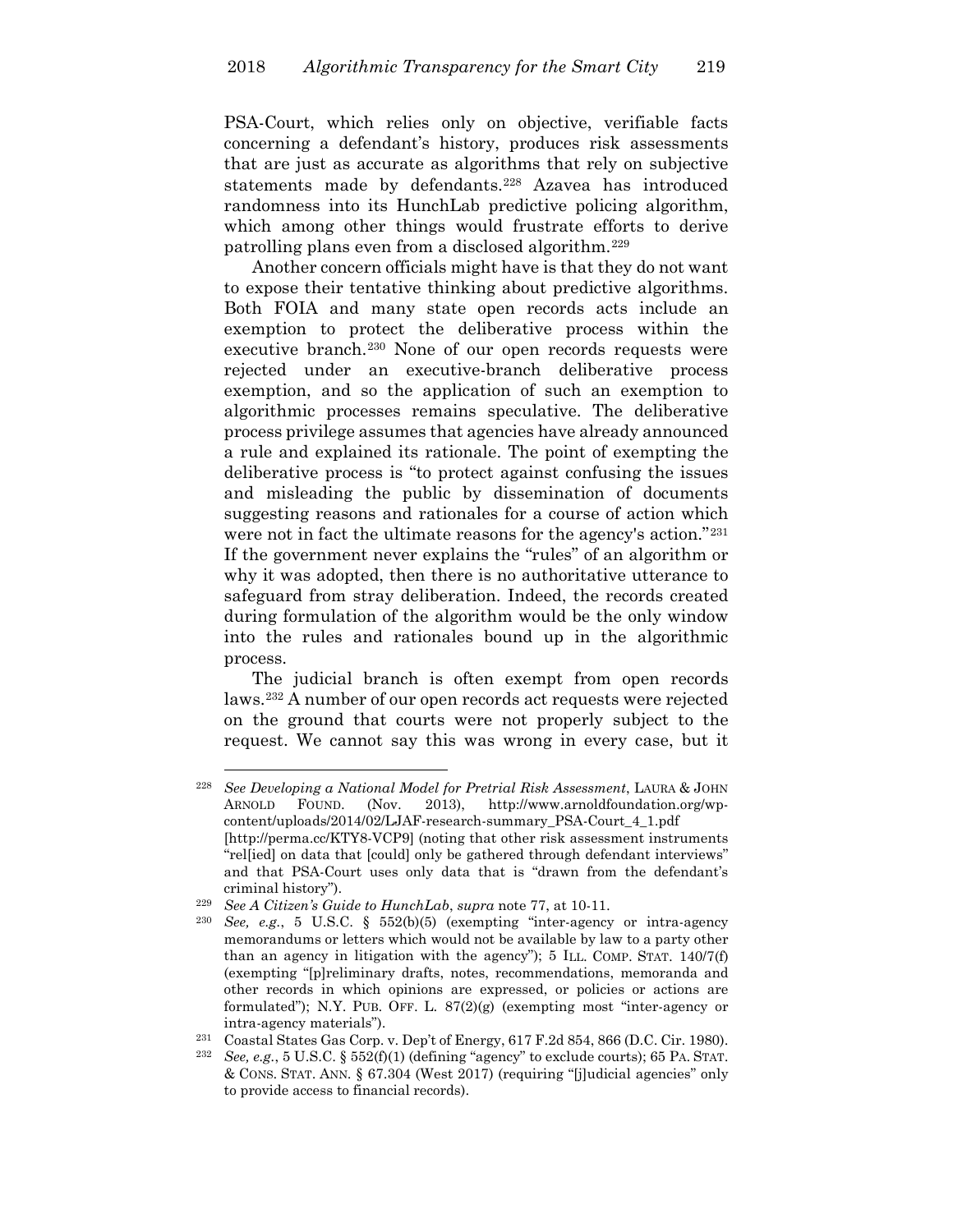should be. The formulation and adoption of an algorithm for a court system bears little resemblance to judicial decision making in individual cases (usually illuminated by public explanation anyway). It is more analogous to the drafting and adoption of a rule of evidence that will be applied to a large set of cases. Judicial rulemaking, like administrative rulemaking, is typically carried out in public. Federal law requires rules promulgated by any federal court other than the Supreme Court "to be prescribed only after giving appropriate public notice and an opportunity for comment,"[233](#page-60-0) and the Supreme Court also uses notice-and-comment rulemaking under procedures issued by the Judicial Conference.<sup>[234](#page-60-1)</sup> State courts have similar public procedures.[235](#page-60-2) In the absence of an open records mandate to provide records of the process by which an algorithm was formulated and adopted, courts should consider some form of public process similar to that which they use to adopt and amend rules.

Finally, governments may be worried that some constituents are uncomfortable with the deployment of algorithms, will discern discrimination or unfairness where there is none, or will unduly contest algorithmic recommendations. To avoid what they see as unwarranted controversy based on distortions or unscientific conclusions or mistakes, governments might rather not publicize algorithmic models. We know of no open records act exemption that prevents controversial matters from disclosure, and while government officials may justifiably fear distortions and unscientific conclusions, controversy is unavoidable in the democratic process. It is often at the heart of it.

### **V. FIXES**

How can governments promote transparency in their use of predictive algorithms? Legislatures are unlikely to withdraw protection for trade secrets and other confidential information.[236](#page-60-3) Even if that were to happen, removal of trade

<sup>233</sup> 28 U.S.C. § 2071(b).

<span id="page-60-1"></span><span id="page-60-0"></span><sup>234</sup> *See* ADMIN. OFFICE OF THE U.S. COURTS, PROCEDURES FOR COMMITTEES ON RULES OF PRACTICE AND PROCEDURE § 440.20.40, http://www.uscourts.gov/rules-policies/about-rulemaking-process/laws-and-

<span id="page-60-2"></span>procedures-governing-work-rules-committees-0 [http://perma.cc/MEL6-GJ3A]. 235 *See, e.g.*, ILL. S. CT. R. 3(a)(1) (2017) (providing for a rulemaking process with such elements as "a public record of all . . . proposed rules and proposed amendments" and "an opportunity for comments and suggestions by the public, the bench, and the bar").

<span id="page-60-3"></span><sup>236</sup> For an argument that trade secrecy should not be used to withhold information about a predictive algorithm from a criminal defendant, see Rebecca Wexler, *Life, Liberty and Trade Secrets: Intellectual Property in the Criminal Justice System*, 70 STAN. L. REV. (forthcoming 2018).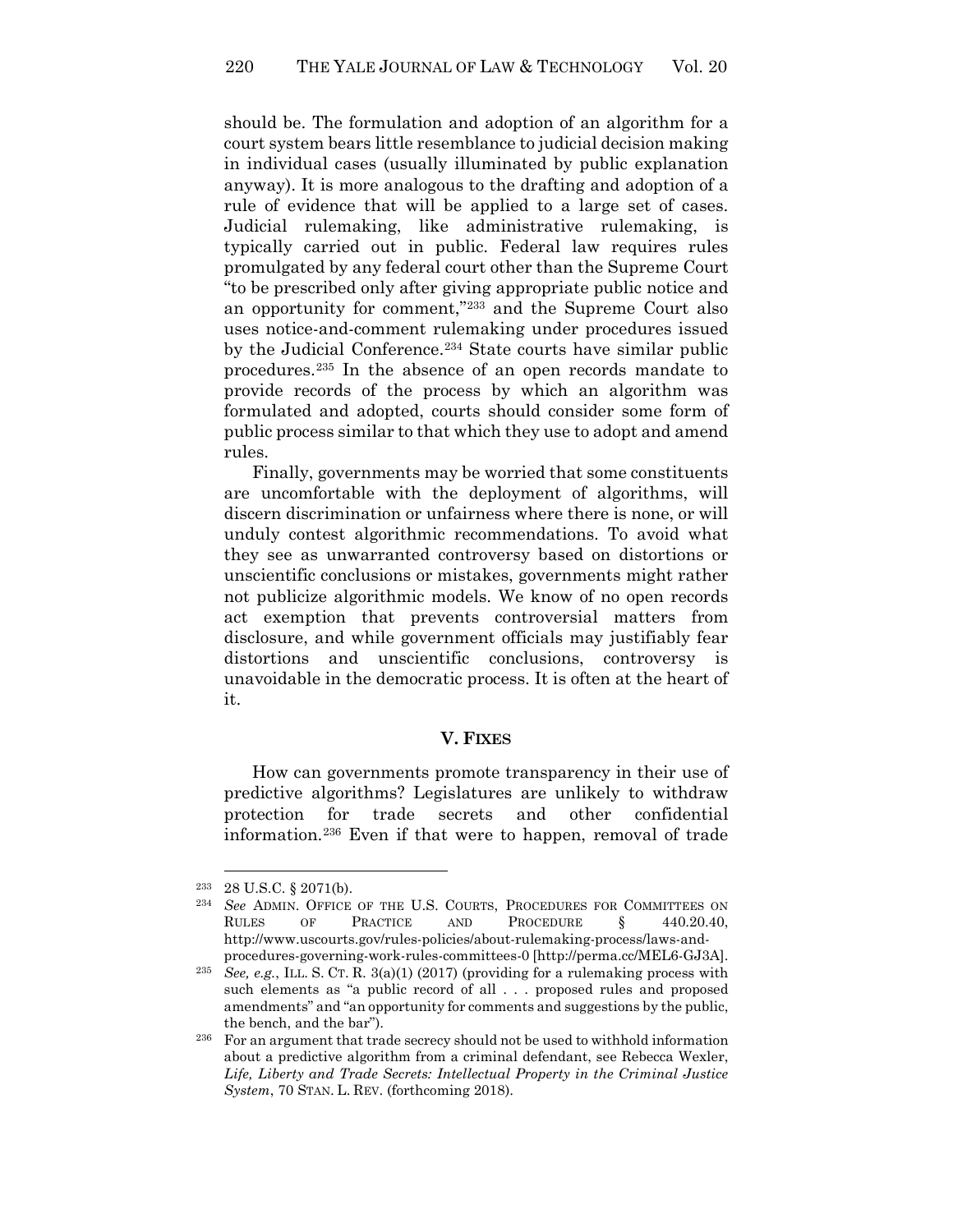secret protection would not itself solve the problem of inadequate documentation and private possession of records. A more fruitful course would be for governments to use their contracting powers to insist on appropriate record creation, provision, and disclosure.[237](#page-61-0) We will first consider provision and disclosure requirements, and then turn to best practices concerning record creation.

# *A. Contract Language Requiring Provision and Permitting Disclosure of Records*

The agreements between public agencies and contractors that we obtained through open records requests demonstrate that governments do not, and need not, uniformly accede to contractor wishes for nondisclosure and data ownership.

For example, it appears that when the Arnold Foundation drafted a standard Memorandum of Understanding for its PSA program, it included strong, broad language concerning nondisclosure. Courts that did not request changes to that language promised to keep all information they had about the PSA confidential.[238](#page-61-1) The Seventh Judicial Circuit of Florida, however, evidently asked for language that provided for significantly narrower nondisclosure duties. It placed the burden on the Arnold Foundation of designating trade secrets, redacting unprotected material, and delivering marked copies to the government.[239](#page-61-2) That approach—placing the burden on the contractor to identify and mark specific passages in a document as trade secrets—goes a long way towards avoiding overclaiming trade secrets, and forces the contractor to consider exactly why and how the disclosure of particular information would undermine its competitive position.<sup>[240](#page-61-3)</sup> Such language dovetails with appropriately narrow construction of trade secret exemptions in open records acts.<sup>[241](#page-61-4)</sup>

<span id="page-61-0"></span><sup>237</sup> *Cf.* Joel R. Reidenberg*, Lex Informatica: The Formulation of Information Policy Rules Through Technology*, 76 TEX. L. REV. 553, 589-90 (1998) (arguing for the use of public procurement standards to pursue policy goals).

<span id="page-61-1"></span><sup>238</sup> *See supra* note[s 127](#page-35-0)[-128.](#page-36-5)

<sup>239</sup> *See supra* note [129.](#page-36-4)

<span id="page-61-3"></span><span id="page-61-2"></span><sup>240</sup> Similarly, the New York State Education Department contract with American Institutes of Research for the Value Added Measurement project provides that "the contractor shall clearly identify . . . proprietary information [regarding methodologies or measures that are the property of the contractor at the time the contract  $\ldots$  is executed and give  $\ldots$  a license to NYSED to continue using such proprietary information solely for NYSED's educational purposes for a period of ten years from the date of termination of this contract." *See* Contract No. C010834, between the People of the State of New York and American Institutes for Research, *supra* note [183.](#page-48-3)

<span id="page-61-4"></span><sup>241</sup> *See* text accompanying notes [204-](#page-54-7)[217](#page-56-5) (discussing appropriately narrow construction of trade secret exemptions in open records acts).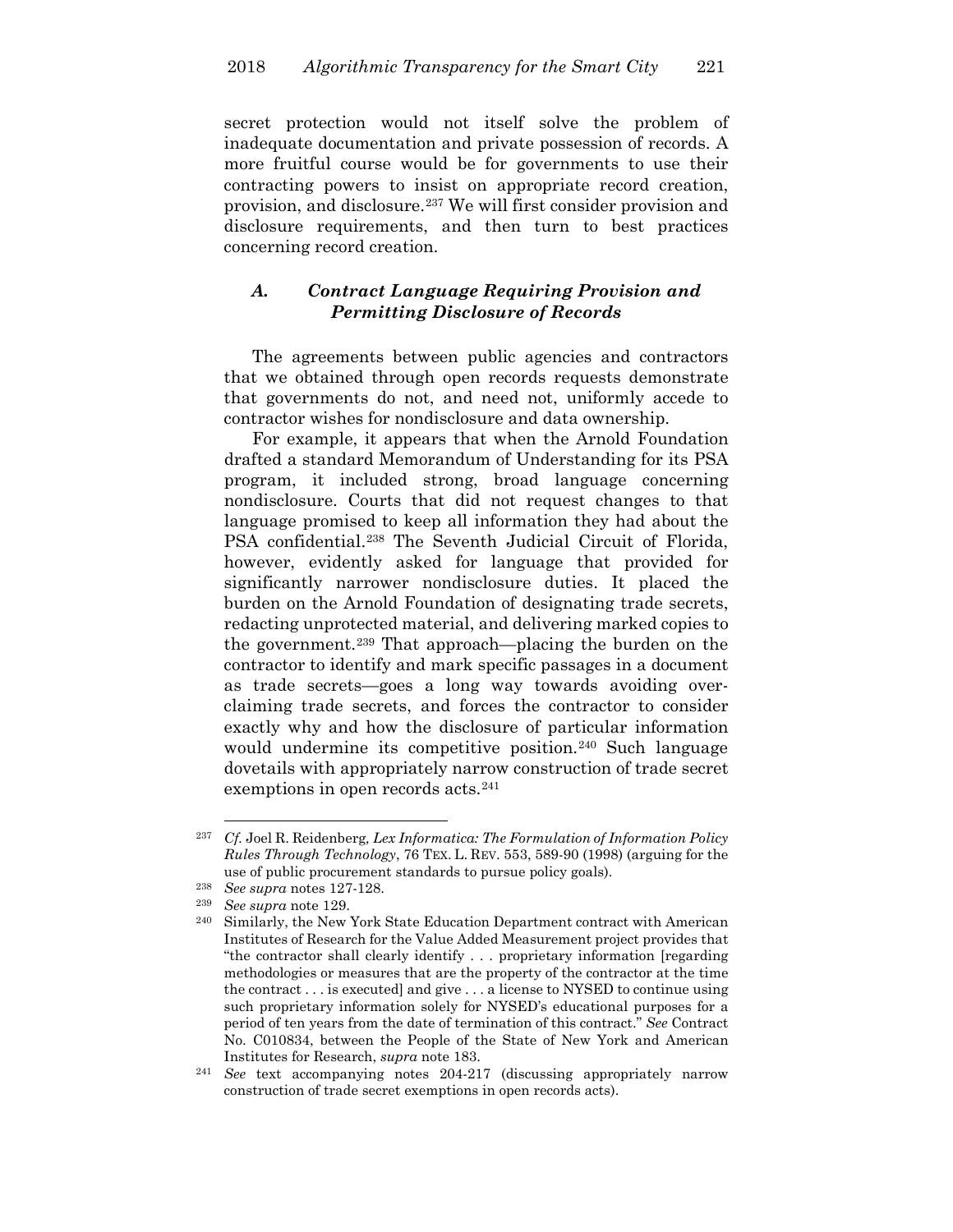It is important to recognize that the demand for much narrower nondisclosure language did not cause the Arnold Foundation to refuse to contract with the Seventh Judicial Circuit. The Foundation acceded to the less favorable language, even though it provides the PSA for free and the Seventh Judicial Circuit did not have the bargaining leverage of withholding payment. Nonprofits and foundations need clients just as for-profit companies do—they need to show their donors that they are providing services that are making a difference and impacting how governments run. Thus, governments must understand that they have leverage even if they are not paying for services.<sup>[242](#page-62-0)</sup>

If governments are paying for services, they have additional leverage over nondisclosure and ownership issues. Thus, for example, Illinois' contract to pay Eckerd Kids for the Rapid Safety Feedback service apparently used standard public contracting language containing disclosure and ownership provisions favorable to the State. With regard to disclosure, the contract provides that the default assumption is that all information that Eckerd provides is public[243—](#page-62-1)although it could go even further, as the Seventh Judicial Circuit agreement with the Arnold Foundation did, and place the burden on the contractor to make specific, marked claims of trade secrecy or lose the power to object to disclosure. With regard to ownership, the contract provides that Illinois owns everything produced under the contract, including all intellectual property rights in those products.[244](#page-62-2) By contrast, when the Alaska Department of Health and Social Services signed a memorandum of understanding under which Eckerd Kids agreed to provide RSF services without compensation, Alaska promised to treat all Eckerd creations and products as confidential information, and agreed that Eckerd owned everything related to the Rapid Safety Feedback program, including all software and all reports that the software produced.[245](#page-62-3)

A contractor that has developed an algorithm intended for multiple jurisdictions without modification will not want to transfer ownership of the source code implementing that

<span id="page-62-0"></span><sup>242</sup> In some cases, government officials may welcome nondisclosure language because they want to avoid public scrutiny of their actions. It may be more difficult to deal with a government agency that promises nondisclosure to a contractor so that it has a justification for keeping its own decision-making process secret, but in an appropriate case, legal action could be brought challenging such an action as inconsistent with the agency's open government obligations.

<span id="page-62-2"></span><span id="page-62-1"></span><sup>243</sup> *See* Illinois FY16 Contract, *supra* note [145,](#page-40-4) at 11.

<sup>244</sup> *See id.* at 11-12.

<span id="page-62-3"></span><sup>245</sup> *See* Memorandum of Understanding of February 20, 2015 between Eckerd Youth Alternatives, Inc. and the Alaska Department of Health and Social Services, *supra* note [142.](#page-40-5)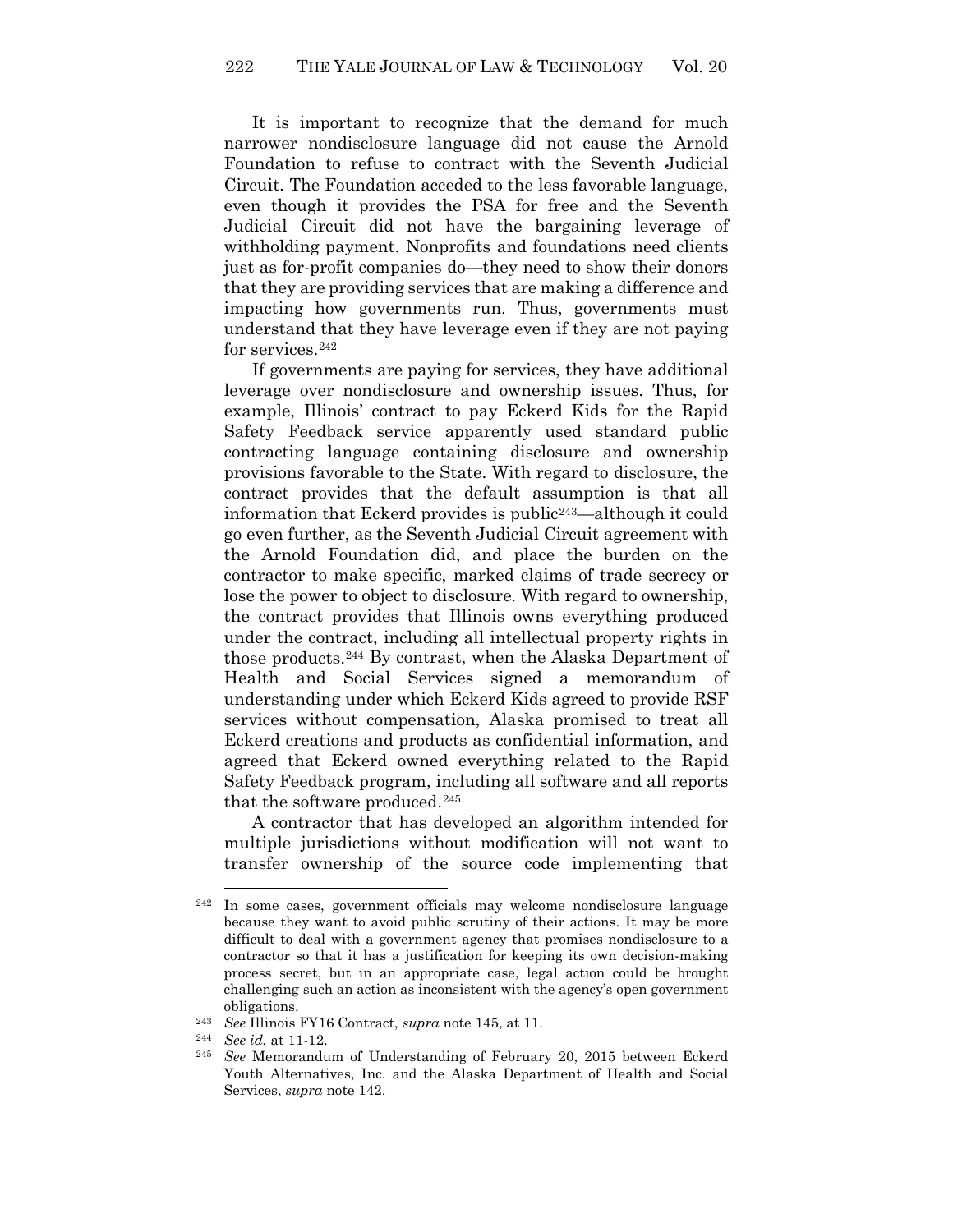algorithm to one jurisdiction. However, if the contractor is providing a custom algorithm for a jurisdiction, then it could be appropriate for that jurisdiction to insist on ownership, or at least on a license for its own use and use by other jurisdictions. Thus, for example, Allegheny County's contract with the Auckland Consortium grants a nonexclusive license to the state and federal government to use the software produced under the contract and to authorize others to use it, and grants the county the right to use and distribute anything produced under the contract that is protected by any intellectual property rights.[246](#page-63-0) In all cases, government agencies should assert ownership over reports that assess risks in that jurisdiction based on data provided by that jurisdiction. The Illinois contract makes such an assertion,[247](#page-63-1) while the Alaska agreement cedes ownership of all reports to Eckerd.[248](#page-63-2)

Even very favorable language providing for ownership and disclosure, however, is not effective if no documentation has been created, or if it has never been provided to the government client. Because of the disclosure provisions in the Seventh Judicial Circuit agreement with the Arnold Foundation, that court was able to provide to us information about the PSA risk scales—the percentages of people released pretrial who failed to appear by risk score, both in the original training set and in a validation study—that no other court nor the Arnold Foundation itself would provide. Yet it only was able to provide that information because it happened to be included in a slide presentation made by an Arnold Foundation associate to the court, thus leaving it entirely up to the Arnold Foundation to determine disclosure policy. Accountable governments should make these decisions and link disclosure provisions to demands that records be produced to the government, and created if they do not already exist.

### *B. Creating Records for Accountability*

Governments should consciously generate—or demand that their vendors generate—records that will further public understanding of algorithmic processes. This seems to be what is contemplated by the European Union General Data Protection Regulation (coming into force in 2018), which stipulates that the

<span id="page-63-0"></span><sup>246</sup> *See* AUT Enterprises Ltd. Contract 9-1-14 to 6-30-15, at 37-39, 45-46 (2014) http://robertbrauneis.net/algorithms/AlleghenyAUTContract.pdf

<span id="page-63-1"></span><sup>[</sup>http://perma.cc/5HWR-CR8U]. 247 *See* Illinois FY16 Contract, *supra* note [145,](#page-40-4) § 4.8 S b.

<span id="page-63-2"></span><sup>248</sup> *See* Memorandum of Understanding of February 20, 2015 between Eckerd Youth Alternatives, Inc. and the Alaska Department of Health and Social Services, *supra* note [142.](#page-40-5)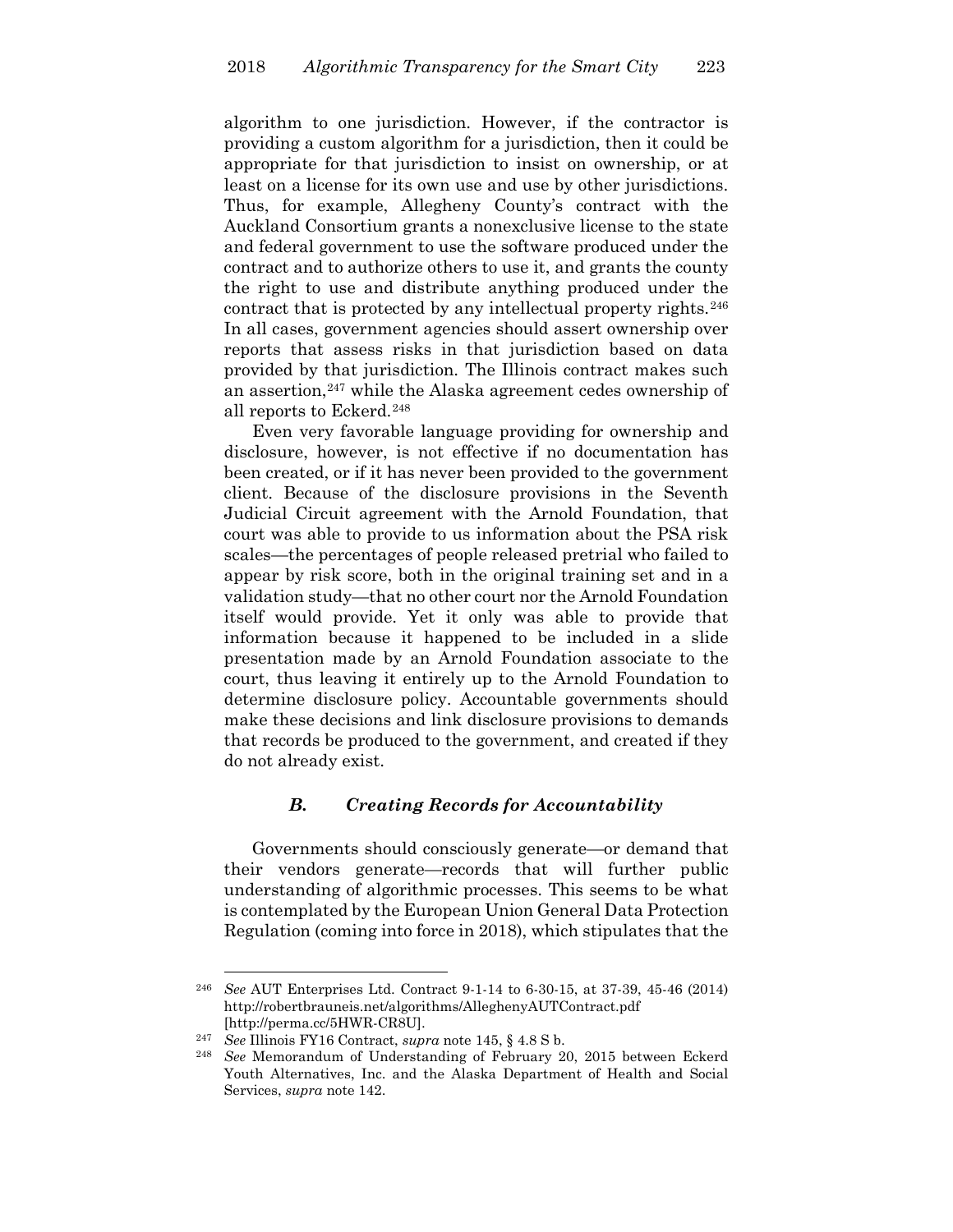function of an algorithm must be made understandable to the public.[249](#page-64-0)

Ideally, relevant stakeholders would produce a set of best practices for documenting the creation and implementation of predictive algorithms. Such a best practices document could draw on a number of existing models. For example, the Transparency and Accountability Initiative has released a guide to best practices in government transparency, accountability, and civic engagement.[250](#page-64-1) The National Federation of Municipal Analysts has promulgated a series of best disclosure practices in connection with the issuance of municipal debt.[251](#page-64-2) The Online Trust Alliance has released a number of best practices documents, including the Internet of Things Trust Framework 2.5, a set of privacy and security principles focused on connected home and wearable technologies.[252](#page-64-3) Perhaps of most relevance, although at a very high level of abstraction, the U.S. Public Policy Council of the Association for Computing Machinery has produced a set of seven "Principles for Algorithmic Transparency and Accountability."[253](#page-64-4)

<span id="page-64-5"></span>Although we cannot hope here to provide the kind of best practices statement that would be produced by sustained multistakeholder deliberation, we identify based on our research desirable documentation in eight categories: the algorithmic model's general predictive goal and application; relevant, available, and collectable data; considered exclusion of data;

<span id="page-64-0"></span><sup>249</sup> The European Union, as part of its Data Protection Directive, has also given its citizens a right to an explanation of algorithmic decisions (public and private) that "significantly affect" individuals. Regulation (EU) 2016/679 of the European Parliament and of the Council of 27 April 2016 on the Protection of Natural Persons with Regard to the Processing of Personal Data and on the Free Movement of such Data, and repealing Directive 95/46/EC (General Data Protection Regulation) 2016 O.J. (L 119/1) 71; *cf.* Sandra Wachter et al., *Why a Right to Explanation of Automated Decision-Making Does Not Exist in the General Data Protection Regulation*, 7 INT'L DATA PRIVACY L. 76 (2016) (arguing that the Directive "does not, in its current form, implement a right to explanation, but rather a limited 'right to be informed'" of automated decision making); Goodman & Flaxman, *supra* note [52,](#page-16-0) at 6 (identifying developer secrecy, public technical illiteracy, and algorithmic design as barriers to explanation).

<span id="page-64-1"></span><sup>250</sup> *Opening Government: A Guide to Best Practice in Transparency, Accountability and Civic Engagement Across the Public Sector*, TRANSPARENCY & ACCOUNTABILITY INITIATIVE (2011), http://www.transparencyinitiative.org/archive/wp-content/uploads/2011/09/15-Open-government11.pdf [http://perma.cc/V244-AJME]. 251 *Disclosure Guidelines*, NAT'L FED'N MUN. ANALYSTS,

<span id="page-64-2"></span>http://www.nfma.org/disclosure-guidelines [http://perma.cc/DC9F-WDAV].

<span id="page-64-3"></span><sup>252</sup> IoT Security & Privacy Trust Framework v. 2.5, ONLINE TRUST ALLIANCE (2017), [http://otalliance.actonsoftware.com/acton/attachment/6361/f-008d/1/-/-](http://otalliance.actonsoftware.com/acton/attachment/6361/f-008d/1/-/-/-/-/IoT%20Trust%20Framework.pdf) /-/-/IoT%20Trust%20Framework.pdf [http://perma.cc/LB23-EM4N]. 253 *Statement on Algorithmic Transparency and Accountability*, ASS'N FOR

<span id="page-64-4"></span>COMPUTING MACH. U.S. PUB. POLICY COUNCIL, (Jan. 12, 2017), [http://www.acm.org/binaries/content/assets/public](http://www.acm.org/binaries/content/assets/public-policy/2017_usacm_statement_algorithms.pdf)[policy/2017\\_usacm\\_statement\\_algorithms.pdf](http://www.acm.org/binaries/content/assets/public-policy/2017_usacm_statement_algorithms.pdf) [http://perma.cc/5TKE-LFHT].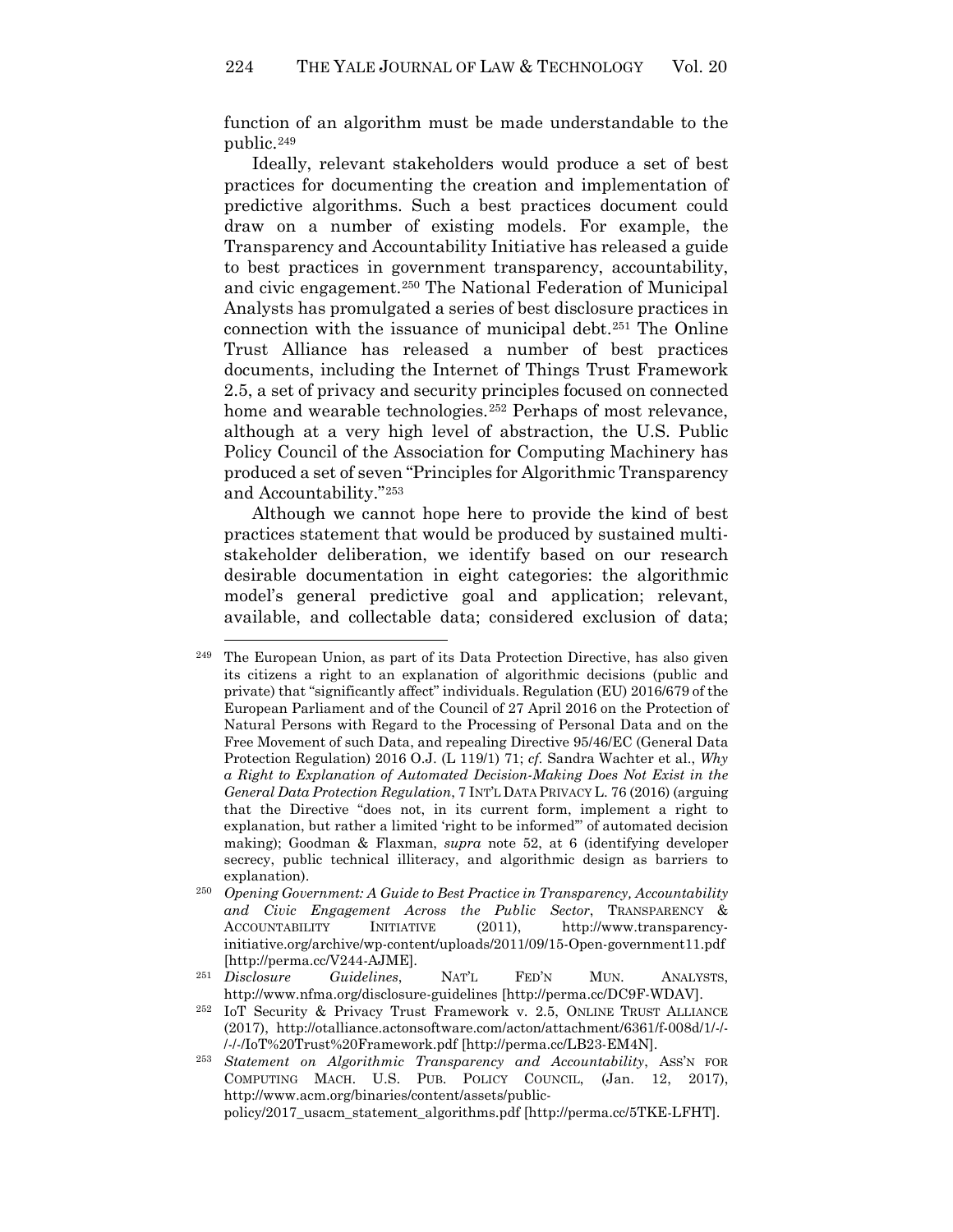specific predictive criteria; analytic techniques used; principal policy choices made; results of validation studies and audits; and explanation of the predictive algorithm and the algorithm output.

## **1. General Predictive Goal and Application**

Governments should be expected to articulate their goals in using a predictive algorithm. This will provide an important benchmark against which specific criteria can be measured, and may lead to a better understanding of the decisions that algorithmic predictions inform. The goal is not always selfexplanatory. For example, the most general goal of an algorithm like PredPol or HunchLab is to predict where and when crimes will occur. Yet a local police force may really be interested in making decisions about where its limited number of patrol officers can most effectively deter crimes, acknowledging that crimes that take place indoors are difficult to deter by patrol. Therefore, the department would more accurately describe its goal more narrowly, as predicting where and when the presence of police patrols would deter crimes.

As part of formulating a general predictive goal, a government may want to take one step further back and articulate the problem it is trying to address. For example, a government that is seeking assistance in predicting which prisoners are most likely to commit crimes if released on parole may be motivated by a variety of concerns. It may want to reduce the prison population because of overcrowding; or it may want to reduce the number of parolees who commit new crimes; or it may be facing challenges to the fairness of its parole decision practices. Each of these situations will likely call for different sensitivities in creating predictive algorithms. Predictive algorithms can also be applied to assist governmental decisions at a variety of junctures. For example, while the Allegheny Family Screening Tool and Eckerd Rapid Safety Feedback both provide child welfare assessments, the former is designed to be applied at the moment a call comes in to a child welfare hotline, as an immediate screening tool; the latter is apparently used to periodically review all child welfare cases currently being handled by an agency. There should ideally be some reflection on the particular decision-making process for which an algorithm is being designed, whether that the best application of algorithmic prediction in the operations of that agency, and whether the algorithm design is appropriate for that application.

### **2. Data: Relevant, Available, Collectable**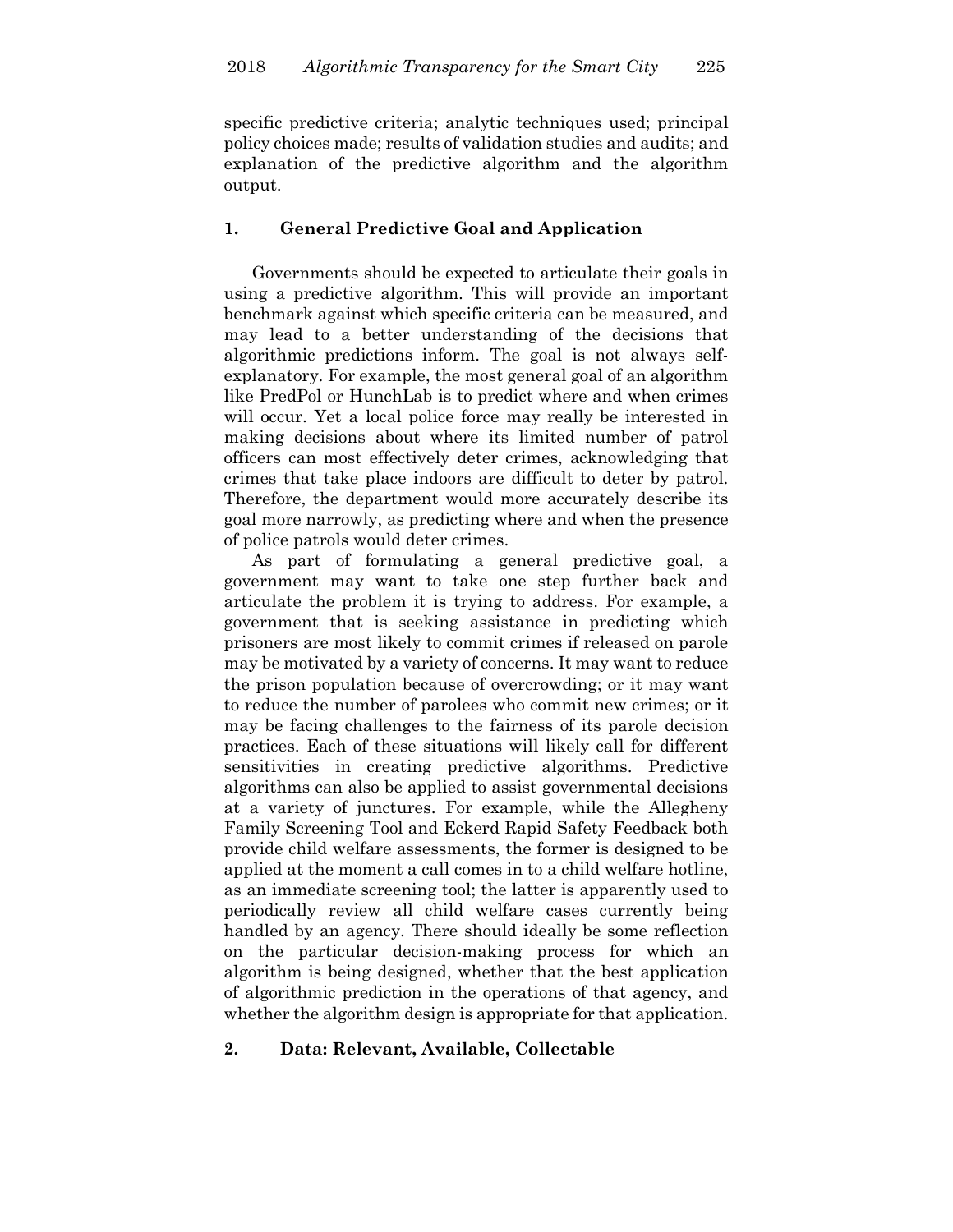With a predictive goal in mind, the next step is to consider what data could be relevant to making that prediction. It is helpful both for evaluation of an algorithm and for inducing deliberation to document what data initially might be thought of as conceivably relevant to predicting the outcome in question. For example, did the data scientists who might have settled on data about a defendant's prior arrest history and employment record also consider data about a defendant's exercise regime and educational background? If not, why not? Most predictive algorithms will be trained on data that has already been collected for some other purpose. Thus, data scientists will go on a search for existing data sources, and it will be important to document where they looked and what they found.

### **3. Data Exclusion**

 $\overline{a}$ 

Data that is available may in the end be excluded from the set of data that is used to train an algorithm and that will eventually be used as the input to generate a prediction about a particular subject. There are at least five groups of reasons for excluding data: quality concerns, susceptibility to manipulation, time and place limitations, lack of relevance, and policy considerations other than lack of relevance. Documenting all of these is important for understanding the training data and input data of the algorithm.

a. *Data Quality.* Data scientists may be worried that datasets, or certain data fields, have too many inaccuracies, were not defined consistently as data was collected, or have become corrupted in various ways. For example, addresses may have been manually transcribed from handwritten originals and test as invalid.[254](#page-66-0) Or, two types of data may have for some period been entered into a single field. Documentation of those issues, and decisions made as to whether to keep the data—even with its imperfections—or to exclude it, can be important to assessing the quality of the algorithm produced.

b. *Manipulation and Gaming.* Creators of predictive algorithms may also decide to exclude some types of data because it is subject to manipulation or "gaming," and thus undermines either the accuracy of the training data or the accuracy of the input to the completed algorithm. For example, as mentioned above, the Arnold Foundation decided to create a pretrial release algorithm that would not require as input any

<span id="page-66-0"></span><sup>254</sup> *Cf.* Julia Andre, Luis Ceferino & Thomas Trinelle, *Prediction Algorithm for Crime Recidivism*, MACH. LEARNING PROJECT, STAN. U. 1 (2015), http://cs229.stanford.edu/proj2015/250\_report.pdf [http://perma.cc/YWP2- 5CTX] (cautioning that "publicly available datasets [of recidivism of released inmates] are ancient, due to prescriptions, which means that they are often number re-transcription of manually stored data").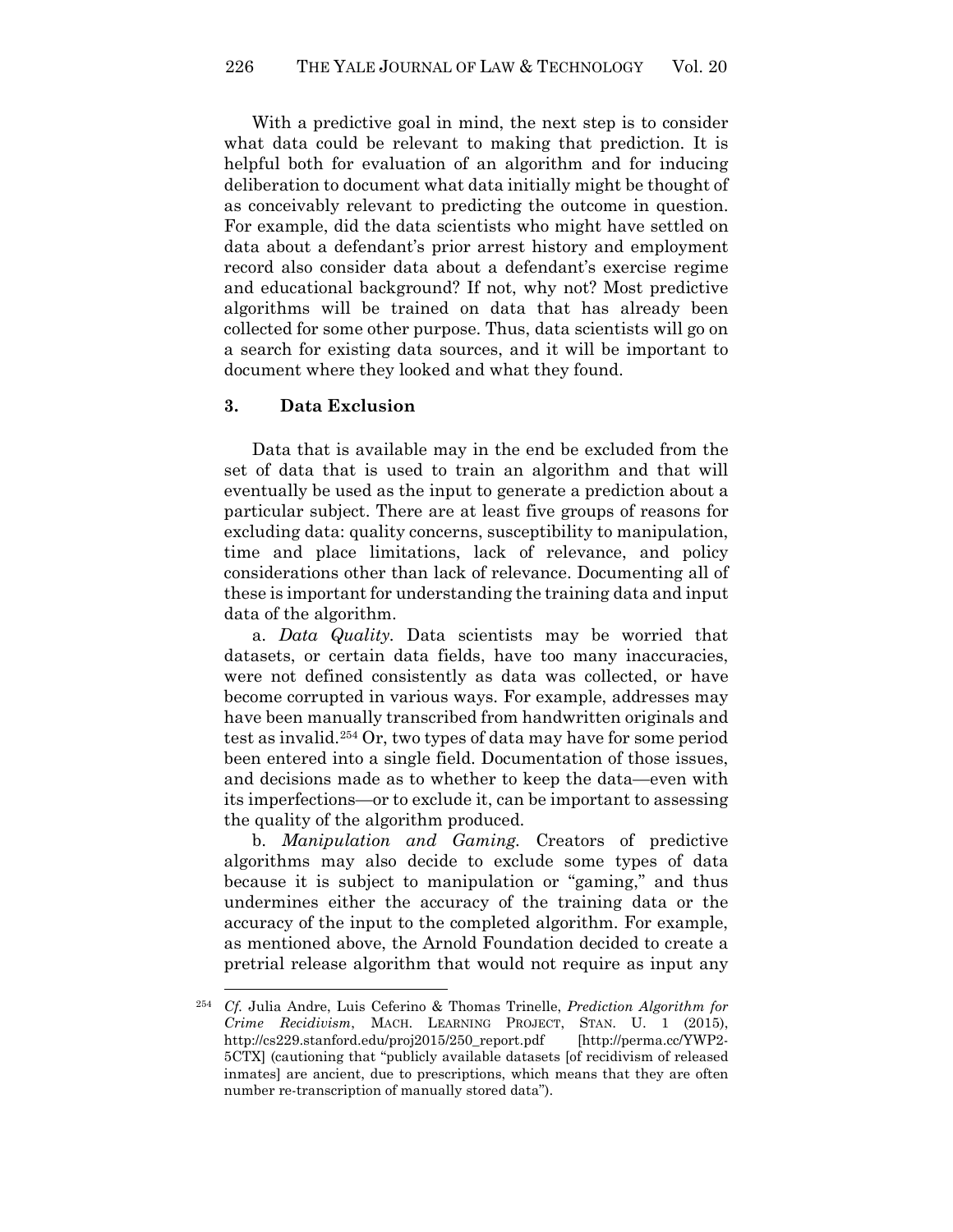facts gathered in an interview with the criminal defendant.<sup>[255](#page-67-0)</sup> This exclusion was partly motivated by the concern that information collected during an interview, when the defendant knows that the responses can determine pre-trial release, is subject to manipulation.

c. *Time and Place Limitations.* Data is necessarily collected about subjects who are acting in different times and places. All other things being equal, the larger the training dataset, the better. But all other things may not be equal. The risk of recidivism ten years ago may be different today for prisoners with the same profile, due to the economy, available social services, and many other factors. If data subsets from different years exhibit markedly different correlations, a decision may be made to exclude older data as stale. On the other hand, if the goal is to predict whether a parolee will commit a crime in the next five years, then the training dataset must exclude data about prisoners who have been paroled less than five years ago, because newer parolees will not have a sufficiently long track record. In some instances, then, some data may have to be excluded as too old, and other data as too new.[256](#page-67-1)

In the case of HunchLab, the Lincoln Police Department revealed that the output that HunchLab produces on any given day is based on police incident reports for the previous thirty days.[257](#page-67-2) The choice of a thirty-day window obviously involves a balance of competing factors. Restricting input to the past month keeps the data relatively fresh, and allows for inquiry into weekly and monthly cycles of activity. At the same time, it does not allow for inquiry into seasonal cycles, and may lead to very thin data on relatively uncommon types of crimes.

Algorithm developers must also make judgments about the geographic scope of training and input data. Due to different social and economic conditions, and perhaps more controversially due to different ethnic composition, income profile, or other factors, a group of defendants from one area perhaps an urban area—who are otherwise similar to a group of defendants from a second area—perhaps a rural area—may pose different risks of pretrial flight.

We know that the Arnold Public Safety Assessment algorithm was trained on data that was aggregated from three

<span id="page-67-0"></span><sup>255</sup> *Developing a National Model for Pretrial Risk Assessment*, *supra* note [228,](#page-59-5) at 3.

<span id="page-67-1"></span><sup>256</sup> On the choice of time and place limitations for data, see Andreas M. Olligschlaeger, *Crime Forecasting on a Shoestring Budget*, CRIME MAPPING & ANALYSIS NEWS 8, 9-10 (Spring 2015), http://crimemapping.info/wpcontent/uploads/2015/03/CrimeMappingNews\_ Issue23.pdf [http://perma.cc/DF5F-FBFF].

<span id="page-67-2"></span><sup>257</sup> *See* Email from Tonya Peters, *supra* note [171.](#page-46-5)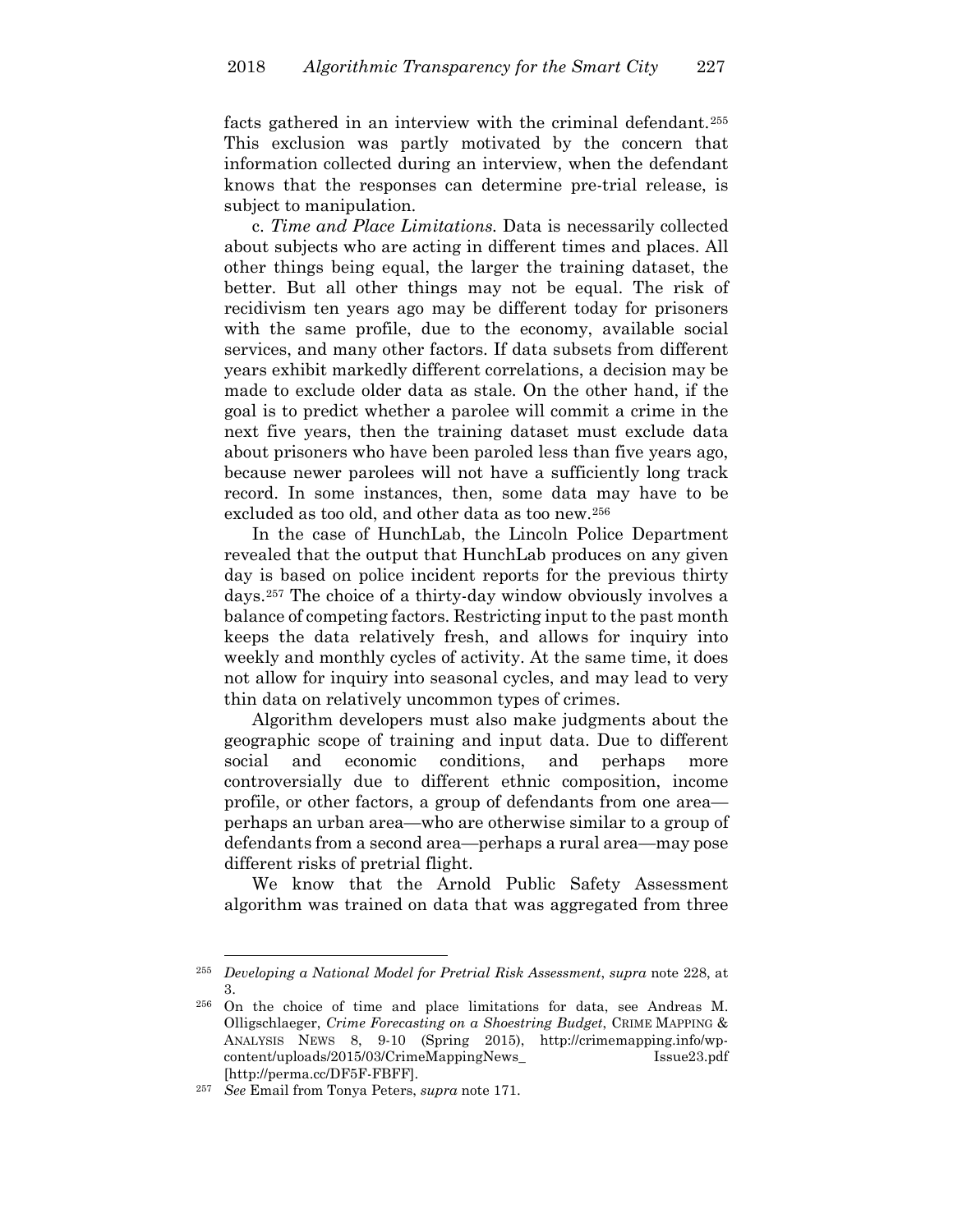hundred different jurisdictions nationwide.[258](#page-68-0) We do not know if the Arnold Foundation tested whether subsets of that dataset from different states or regions exhibited the same predictive correlations as the dataset as a whole. If data from different regions exhibit substantially different predictive correlations, a decision may be made to geographically restrict the dataset. Whether or not the dataset is restricted by time and place, it may be a best practice to test for difference across time and place and document the results.

*d. Relevance.* Some data elements may be excluded because they do not seem to be sufficiently correlated with the outcome sought to be predicted. It would be useful to document that exclusion, and the threshold of predictive value below which the excluded data fell.

*e. Policy Reasons Other Than Relevance.* Perhaps most notably and controversially, certain data will be excluded, in spite of its potential predictive value, for a variety of policy reasons. For example, the Arnold Foundation promotes as an advantage of its algorithm that it does not take into account matters such as "race, gender, income, education, home address, drug use history, family status, marital status, national origin, employment, [or] religion."[259](#page-68-1) Immutable characteristics such as race and gender are constitutionally problematic; home address may in many cases be closely correlated with race. The decision to exclude characteristics such as level of education and drug use history, if they are found to have substantial predictive value, would presumably be more controversial, and should be documented.

### **4. Specific Predictive Criteria**

 $\overline{a}$ 

We noted above that it can be useful to articulate a general predictive goal that an algorithm development project will pursue. Once decisions have been made about what training data to use, however, it will likely turn out that the actual predictions will have to be described somewhat differently than the original predictive goal. Therefore, the choices of criteria used to predict should be documented, especially when they diverge from the obvious.

For example, the general predictive goal of an algorithm may be to predict where and when crime will occur, but the only available training and input data are most likely crimes that

<span id="page-68-1"></span><span id="page-68-0"></span><sup>258</sup> *Developing a National Model for Pretrial Risk Assessment*, *supra* note [228](#page-59-5) at 3.

<sup>259</sup> *The Public Safety Assessment (PSA)*, LAURA & JOHN ARNOLD FOUND., http://www.arnoldfoundation.org/wp-content/uploads/PSA-Infographic.pdf [http://perma.cc/PLR5-2SZ6].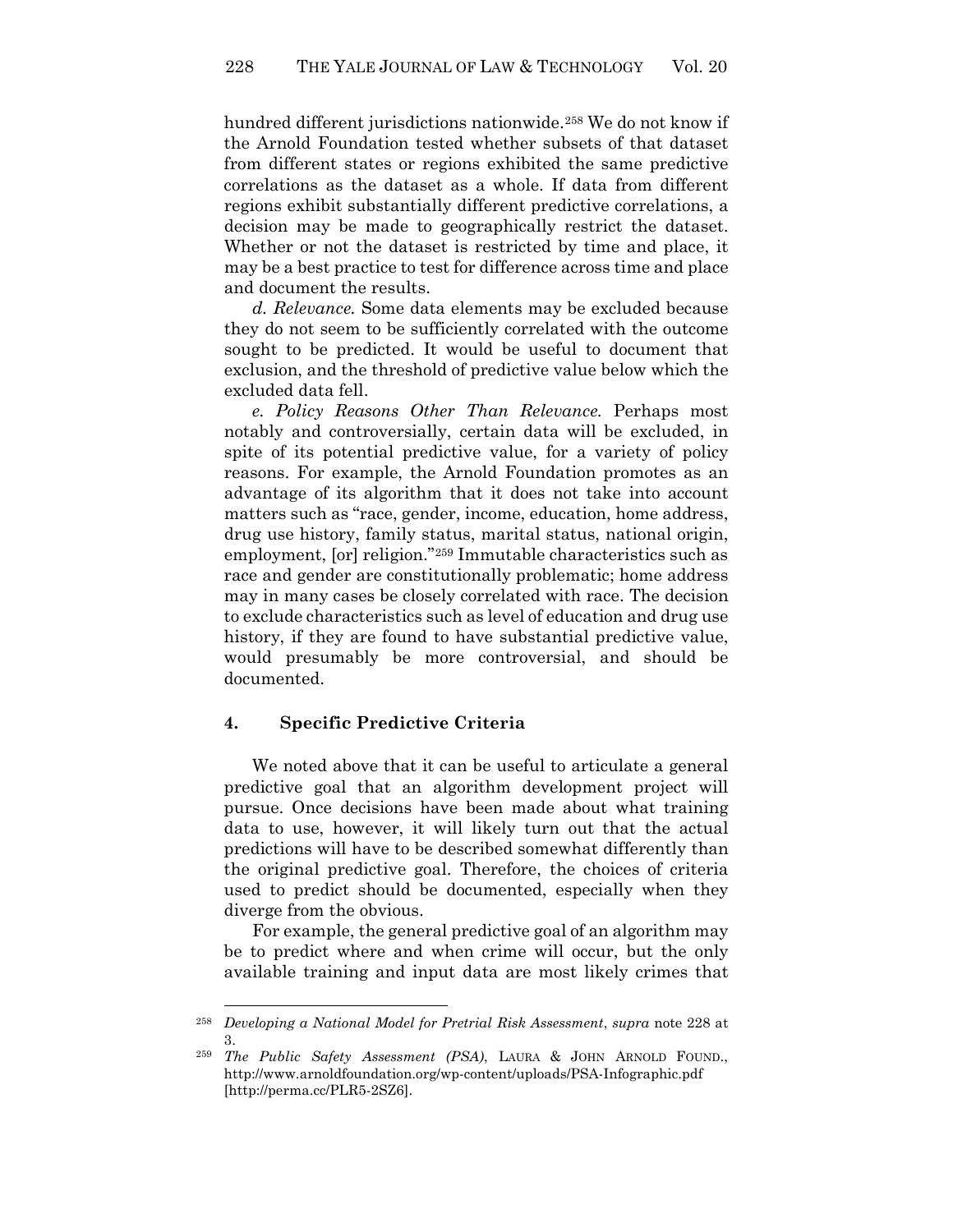have been reported, and that have been reported relatively soon after their occurrence. Thus, the algorithm will end up more specifically predicting not where crimes will occur, but where crimes *that will be reported* will occur. That is troubling, not just because many crimes are not reported,[260](#page-69-0) but because crimes are reported at different rates in different neighborhoods.[261](#page-69-1) For example, one study found that simple assaults were less likely to be reported in disadvantaged neighborhoods.[262](#page-69-2) Another found that crimes were particularly underreported in heavily immigrant neighborhoods.[263](#page-69-3) A third found that reporting of crimes tends to increase with the age of the victim, so that neighborhoods with older residents will likely report a higher percentage of crimes.[264](#page-69-4) Thus, an algorithm trained on reported crimes may end up directing police away from disadvantaged, immigrant, and young victims, who are arguably among the most vulnerable. These issues are not limited to predictive policing. For example, Allegheny County was most interested in predicting when reported child maltreatment was likely to result in serious injury or death, but it decided that it could not build an algorithm that would do so directly, because the cases in which serious injury or death actually occurred provided (thankfully) too few data points. It therefore decided instead to use the proxies of placement in a foster home and additional reports of maltreatment as the specific predictive criteria, for reasons explained at length in the Auckland Consortium report.[265](#page-69-5) Similarly, the COMPAS recidivism algorithm is trained on data about repeat arrests for crimes, not data about convictions;[266](#page-69-6) although the Arnold Foundation has not disclosed

<span id="page-69-0"></span><sup>260</sup> *See* Lynn Langton et al., *Victimizations Not Reported to Police, 2006-2010*, U.S. DEP'T JUST., BUREAU JUST. STAT. (Aug. 2012), http://www.bjs.gov/content/pub/pdf/vnrp0610.pdf [http://perma.cc/ASK6-

<span id="page-69-1"></span>TJ82]. 261 On the general divergence of reported crime from true crime rates, see David Robinson & Logan Koepke, *Stuck in a Pattern: Early Evidence on Predictive Policing and Civil Rights*, UPTURN 5 (2016), www.teamupturn.org/static/reports/2016/stuck-in-a-pattern/files/Upturn\_-

<span id="page-69-2"></span>\_Stuck\_In\_a\_Pattern\_v.1.01.pdf [http://perma.cc/C5SL-MF4Q]. 262 Eric P. Baumer, *Neighborhood Disadvantage and Police Notification by Victims of Violence*, 40 CRIMINOLOGY 579, 597 (2002).

<span id="page-69-3"></span><sup>263</sup> Carmen M. Gutierrez & David S. Kirk, *Silence Speaks: The Relationship Between Immigration and the Underreporting of Crime*, 63 CRIME & DELINQUENCY 928, 946 (2015)

<span id="page-69-4"></span><sup>264</sup> *See* Stacey J. Bosick et al., *Reporting Violence to the Police: Predictors Through the Life Course*, 40 J. CRIM. JUST. 441 (2012). Admirably, Azavea, Inc., the creator of HunchLab, discusses in some detail its choice of reported crimes as training data, the reasons why it has made that choice, and the type of crime reports it prefers. See A Citizen's Guide to HunchLab, *supra* note 77, at 25-26.<br><sup>265</sup> See Vaithianathan et al., *supra* note [72.](#page-21-0)<br><sup>266</sup> See COMPAS Risk & Need Assessment System, NORTHPOINTE 2 (2012),

<span id="page-69-6"></span><span id="page-69-5"></span>http://www.northpointeinc.com/files/downloads/FAQ\_Document.pdf [http://perma.cc/6TL7-GCA4] (describing the training method for the General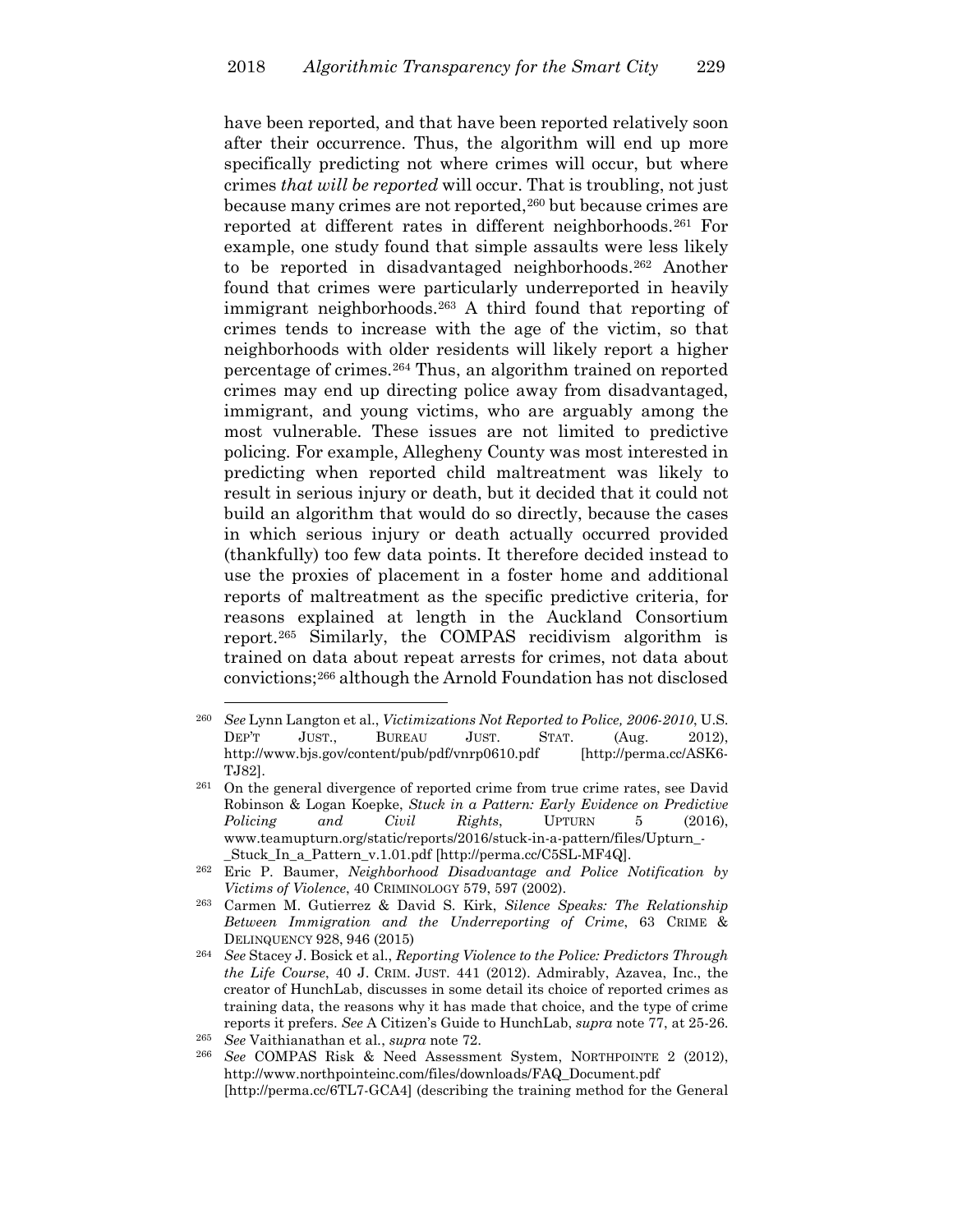details about its PSA training data, it almost certainly also uses arrests rather than convictions. It is important to understand how those two may diverge. Abe Gong asks us to consider: "What if police officers are more likely to pursue, search and arrest black suspects than white suspects? What if law enforcement deploys a disproportionate amount of force or uses more aggressive policing tactics in black neighborhoods?"[267](#page-70-0) Arrests of minority community members will be skewed artificially high, and therefore other predictive criteria had to be chosen; those choices should be disclosed.

#### **5. Analytic and Development Techniques Used**

A relatively small number of analytic techniques are used to discover correlations between characteristics or features of subjects of prediction. Among the most popular are regression techniques (linear, logistic, and polynomial), random forests, neural networks, and support vector machines.[268](#page-70-1) It is helpful to document which techniques were tried, and which chosen and why. For example, linear regression may be appropriate when it is thought likely that there is indeed a linear relationship between one or more inputs and the output—for example, between the age of a defendant and the likelihood that the defendant will commit a crime if released before trial. It may be the case that a non-linear predictive model (for example, because it uses cutoffs of particular ages) produces comparably statistically significant results that are just as statistically significant.

There are also standard algorithm development techniques in use, such as dividing a dataset randomly into subsets that will be used for training an algorithm, and then testing it ("validation") in one or more stages.[269](#page-70-2) Documentation of those development techniques is also likely a best practice.

### **6. Principal Policy Choices**

 $\overline{a}$ 

We have mentioned a number of different types of policy choices made in the development of an algorithm. One is the decision to exclude otherwise relevant data for various reasons. Another is the decision to weight false negatives and false

Recidivism Risk Scale algorithm as based on data on whether defendants have been arrested within two years of an intake assessment).

<sup>267</sup> Abe Gong, *Ethics of Powerful Algorithms (2 of 4)*, MEDIUM (July 12, 2016), http://medium.com/@AbeGong/ethics-for-powerful-algorithms-2-of-3- 5bf750ce4c54 [http://perma.cc/VVR9-PF9G].

<span id="page-70-1"></span><span id="page-70-0"></span><sup>268</sup> *See, e.g.*, SHAI SHALEV-SCHWARTZ & SHAI BEN-DAVID, UNDERSTANDING MACHINE LEARNING: FROM THEORY TO ALGORITHMS 89-240 (2014).

<span id="page-70-2"></span><sup>269</sup> *See, e.g.*, YASER S. ABU-MOSTAFA, MALIK MAGDON-ISMAIL & HSUAN-TIEN LIN, LEARNING FROM DATA: A SHORT COURSE 138-54 (2012).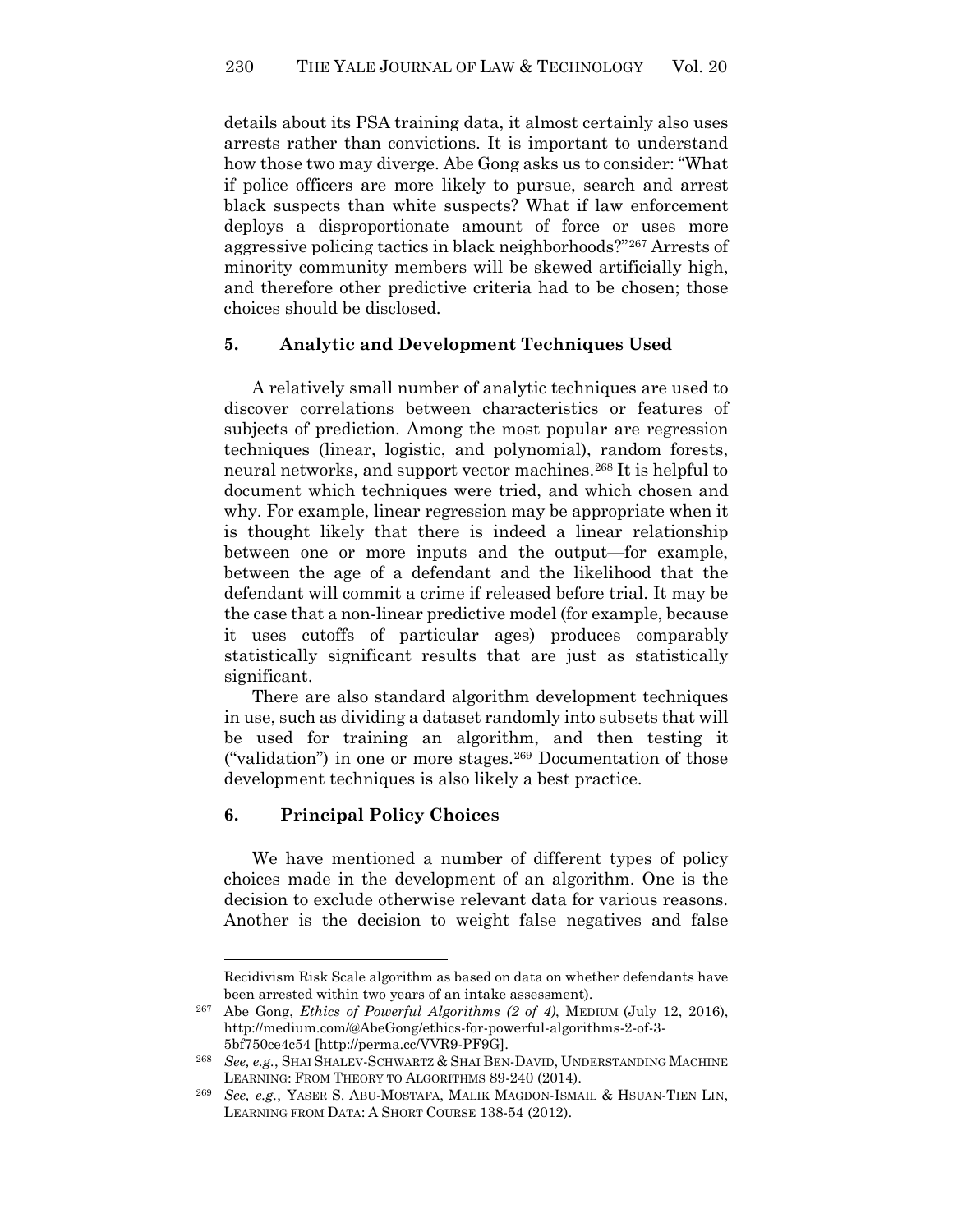positives equally or differently. Those choices should be documented, along with accounts of why they were made the way they were.

# **7. Validation Studies, Audits, Logging, and Nontransparent Accountability**

Pre-implementation validation is a standard step in the initial development of a predictive algorithm. However, after an algorithm has been put into service, additional postimplementation validation studies may be conducted regarding the predictive strength of the algorithm, and any output biases that it may be producing, under real-world conditions. Best practices could be developed about when and how such studies should be conducted, and when it is appropriate to insist that the studies be conducted by an independent entity. Public clients could require that such studies be conducted on their cases and delivered to them.

Audits could serve as alternatives or additions to validation studies. Where optimal disclosure will not happen for trade secret, security, or privacy reasons, it could be important to have a third-party confidential audit of algorithm development.[270](#page-71-0) Public clients could insist on an audit whenever an algorithm misses certain targets, or when the clients discover evidence that the development process was flawed. It would also be appropriate to require the developer to keep a log containing many or all of the categories of documentation described above, even though the complete log would not ordinarily be disclosed, just in case an audit became necessary[.271](#page-71-1) Public entities should also contract for audits of algorithm implementation, which is what the Seventh Judicial Circuit got for its implementation of the PSA algorithm (performed by an Arnold Foundation subcontractor).<sup>[272](#page-71-2)</sup> Public clients should know and be able to reveal to the public whether they are inputting data and interpreting results correctly.

# **8. Algorithm and Output Explanations**

It will often be important to provide a plain-language explanation of the correlations upon which an algorithm is

<span id="page-71-0"></span><sup>270</sup> On algorithm audits, see Christian Sandvig et al., *Auditing Algorithms: Research Methods for Detecting Discrimination on Internet Platforms*, ANN. MEETING INT'L COMM. ASS'N (2014) <http://tiny.cc/61wrmy>

<span id="page-71-1"></span><sup>[</sup>http://perma.cc/F29K-BALH]. 271 *See Statement on Algorithmic Transparency and Accountability*, *supra* note [253,](#page-64-5) at 2 ("Auditability: Models, algorithms, data, and decisions should be recorded so that they can be audited in cases where harm is suspected.").

<span id="page-71-2"></span><sup>272</sup> *See* Dal Pra, *Volusia County Case Review*, *supra* note [132.](#page-37-4)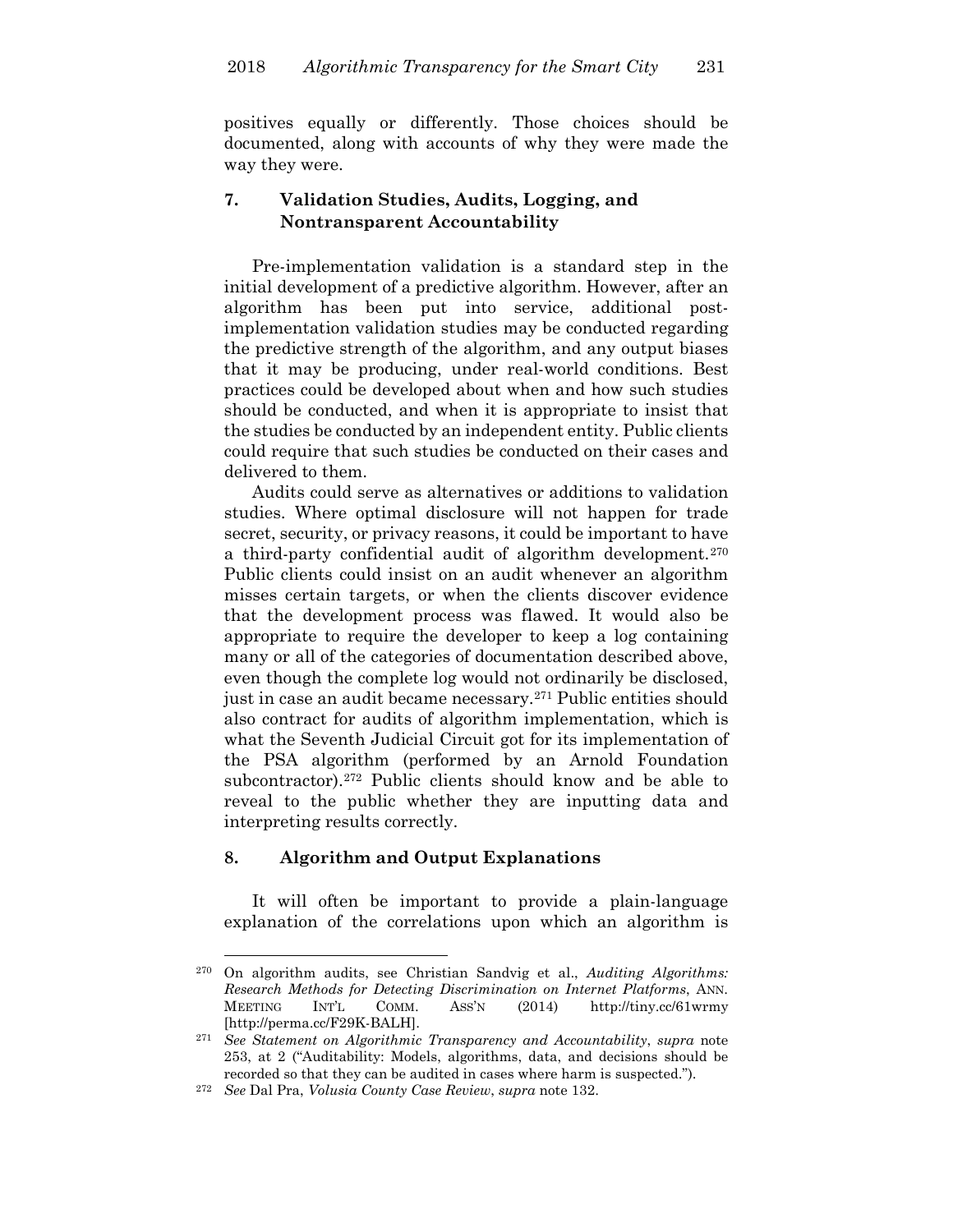based, and of the general path that it takes to its prediction, whether that be a formula that weights factors, a decision tree, or some other path.[273](#page-72-0) This will allow both for public accountability and for the users of the algorithm to judge its output. If the algorithm is so complicated that a plain-language explanation does not seem possible, that should probably be disclosed as well, so that those who are using the predictive output of the algorithm understand that it is a black box, unconnected to any articulable explanation or causal theory. If an interpretable algorithm performs as well as a noninterpretable algorithm, governments should prefer the interpretable one for the sake of government capacity as well as public transparency. If the government agents (or people they trust) understand the algorithm, they will be better equipped to accept its judgment or override it.[274](#page-72-1)

It will also often be important to provide explanations of the algorithm's output. That is particularly true when the algorithm produces an uncalibrated scale, like the PSA's risk scales of one to six. In a validation study conducted on early implementation of the algorithm, almost nine out of ten defendants who earned the lowest score for risk of pre-trial flight actually did appear at trial; for those who earned the *highest* risk score, seven out of ten appeared. If pretrial services officials and judges are not aware of those percentages, they might assume that the difference between the lowest and highest risk scores is greater than it actually is, or they may have different assumptions about how low a risk a "low-risk" defendant poses, or how high a risk a "high-risk" defendant poses.[275](#page-72-2)

## **VI. CONCLUSION**

There will always be value in public entities using open source code, or otherwise releasing the code running predictive analytics. But access to code will not usually be necessary to achieve meaningful transparency, and sometimes will not even

 $\overline{a}$ 

<span id="page-72-0"></span><sup>273</sup> *See id.* ("Explanation: Systems and institutions that use algorithmic decisionmaking are encouraged to produce explanations regarding both the procedures followed by the algorithm and the specific decisions that are made. This is particularly important in public policy contexts."), Diakopoulos, *supra* note [6,](#page-4-0) at 411 (recommending that a transparency policy for algorithms include "the definitions, operationalizations, or thresholds used by similarity or classification algorithms").

<span id="page-72-1"></span> $274$  On the development of interpretable algorithms, see Jiaming Zeng, Berk Ustun & Cynthia Rudin, *Interpretable Classification Models for Recidivism Prediction*, J. ROYAL STAT. SOC'Y: SERIES A (STATISTICS IN SOC'Y) (2016), http://arxiv.org/abs/1503.07810 [http://perma.cc/MZ87-LNF9].<br>Assessing whether subjects are grouped in a way that reflects risk differences

<span id="page-72-2"></span>is referred to as "calibration." *See, e.g.*, Nicholas Serrano, *Calibration Strategies to Validate Predictive Models: Is New Always Better?*, 38 INTENSIVE CARE MED. 1246 (2012).